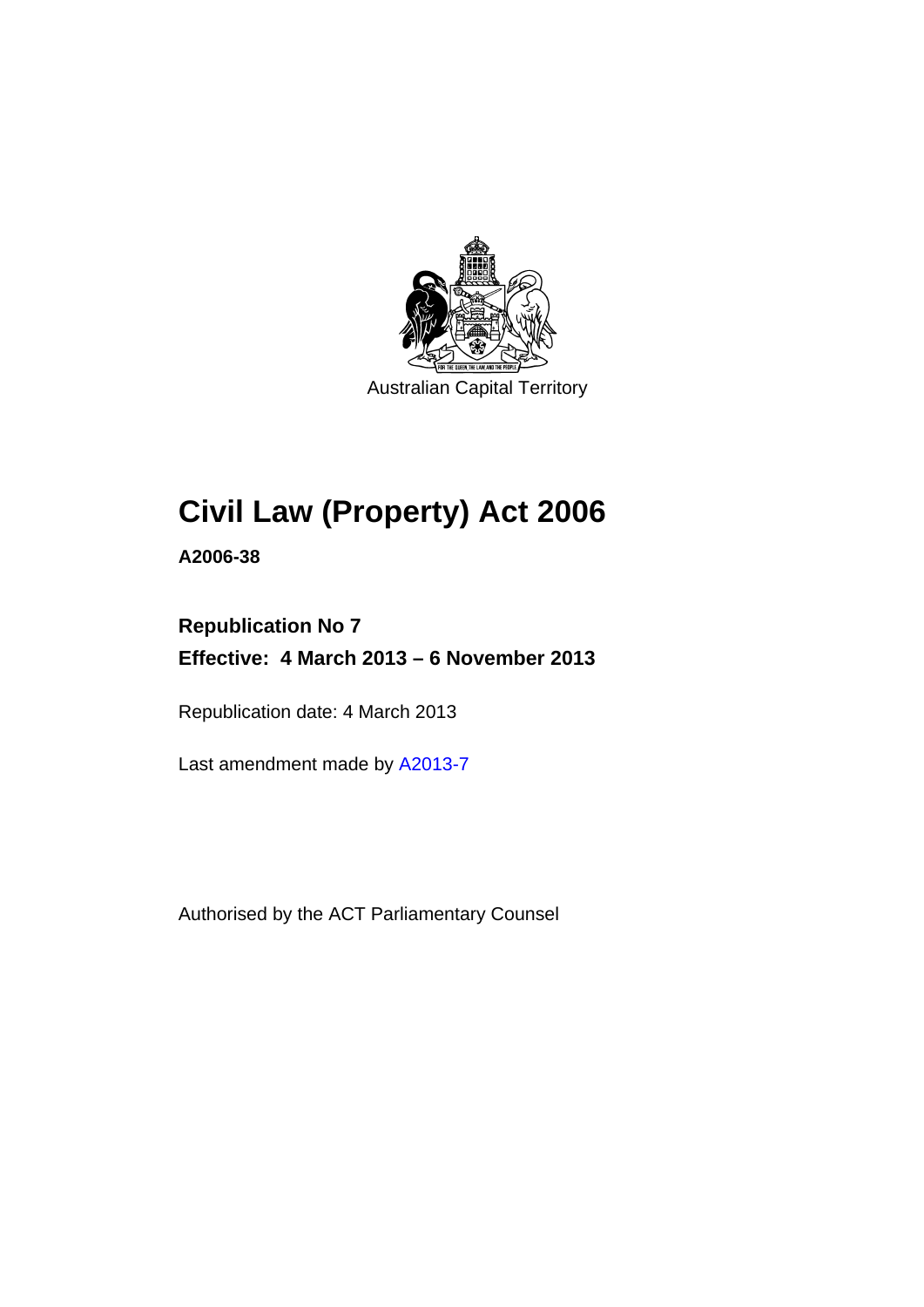#### **About this republication**

#### **The republished law**

This is a republication of the *Civil Law (Property) Act 2006* (including any amendment made under the *[Legislation Act 2001](http://www.legislation.act.gov.au/a/2001-14)*, part 11.3 (Editorial changes)) as in force on 4 March 2013*.* It also includes any commencement, amendment, repeal or expiry affecting this republished law to 4 March 2013.

The legislation history and amendment history of the republished law are set out in endnotes 3 and 4.

#### **Kinds of republications**

The Parliamentary Counsel's Office prepares 2 kinds of republications of ACT laws (see the ACT legislation register at [www.legislation.act.gov.au](http://www.legislation.act.gov.au/)):

- authorised republications to which the *[Legislation Act 2001](http://www.legislation.act.gov.au/a/2001-14)* applies
- unauthorised republications.

The status of this republication appears on the bottom of each page.

#### **Editorial changes**

The *[Legislation Act 2001](http://www.legislation.act.gov.au/a/2001-14)*, part 11.3 authorises the Parliamentary Counsel to make editorial amendments and other changes of a formal nature when preparing a law for republication. Editorial changes do not change the effect of the law, but have effect as if they had been made by an Act commencing on the republication date (see *[Legislation Act 2001](http://www.legislation.act.gov.au/a/2001-14)*, s 115 and s 117). The changes are made if the Parliamentary Counsel considers they are desirable to bring the law into line, or more closely into line, with current legislative drafting practice.

This republication does not include amendments made under part 11.3 (see endnote 1).

#### **Uncommenced provisions and amendments**

If a provision of the republished law has not commenced, the symbol  $\mathbf{U}$  appears immediately before the provision heading. Any uncommenced amendments that affect this republished law are accessible on the ACT legislation register [\(www.legislation.act.gov.au\)](http://www.legislation.act.gov.au/). For more information, see the home page for this law on the register.

#### **Modifications**

If a provision of the republished law is affected by a current modification, the symbol  $\mathbf{M}$ appears immediately before the provision heading. The text of the modifying provision appears in the endnotes. For the legal status of modifications, see the *[Legislation Act 2001](http://www.legislation.act.gov.au/a/2001-14)*, section 95.

#### **Penalties**

At the republication date, the value of a penalty unit for an offence against this law is \$110 for an individual and \$550 for a corporation (see *[Legislation Act 2001](http://www.legislation.act.gov.au/a/2001-14)*, s 133).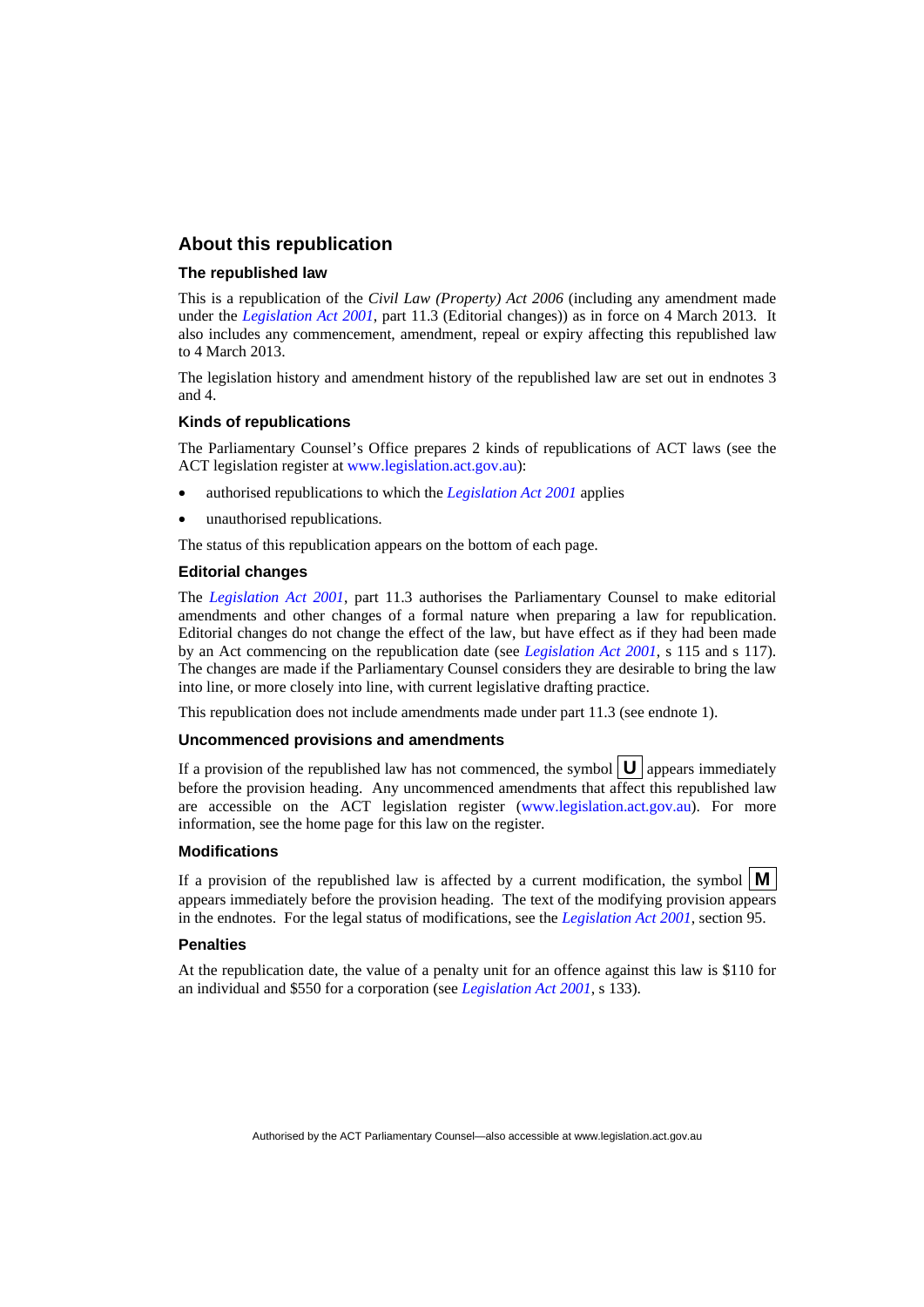

# **Civil Law (Property) Act 2006**

# **Contents**

|                  |                          | Page           |
|------------------|--------------------------|----------------|
| <b>Chapter 1</b> | <b>Preliminary</b>       |                |
| 1                | Name of Act              | $\overline{2}$ |
| 3                | Dictionary               | 2              |
| 4                | <b>Notes</b>             | 2              |
| 5                | Application of Act       | $\overline{2}$ |
| <b>Chapter 2</b> | Conveyancing             |                |
| <b>Part 2.1</b>  | Conveyancing-preliminary |                |
| 200              | What is a settlement?    | 3              |
|                  |                          |                |

| R7       |  |
|----------|--|
| 04/03/13 |  |

Civil Law (Property) Act 2006 Effective: 04/03/13-06/11/13 contents 1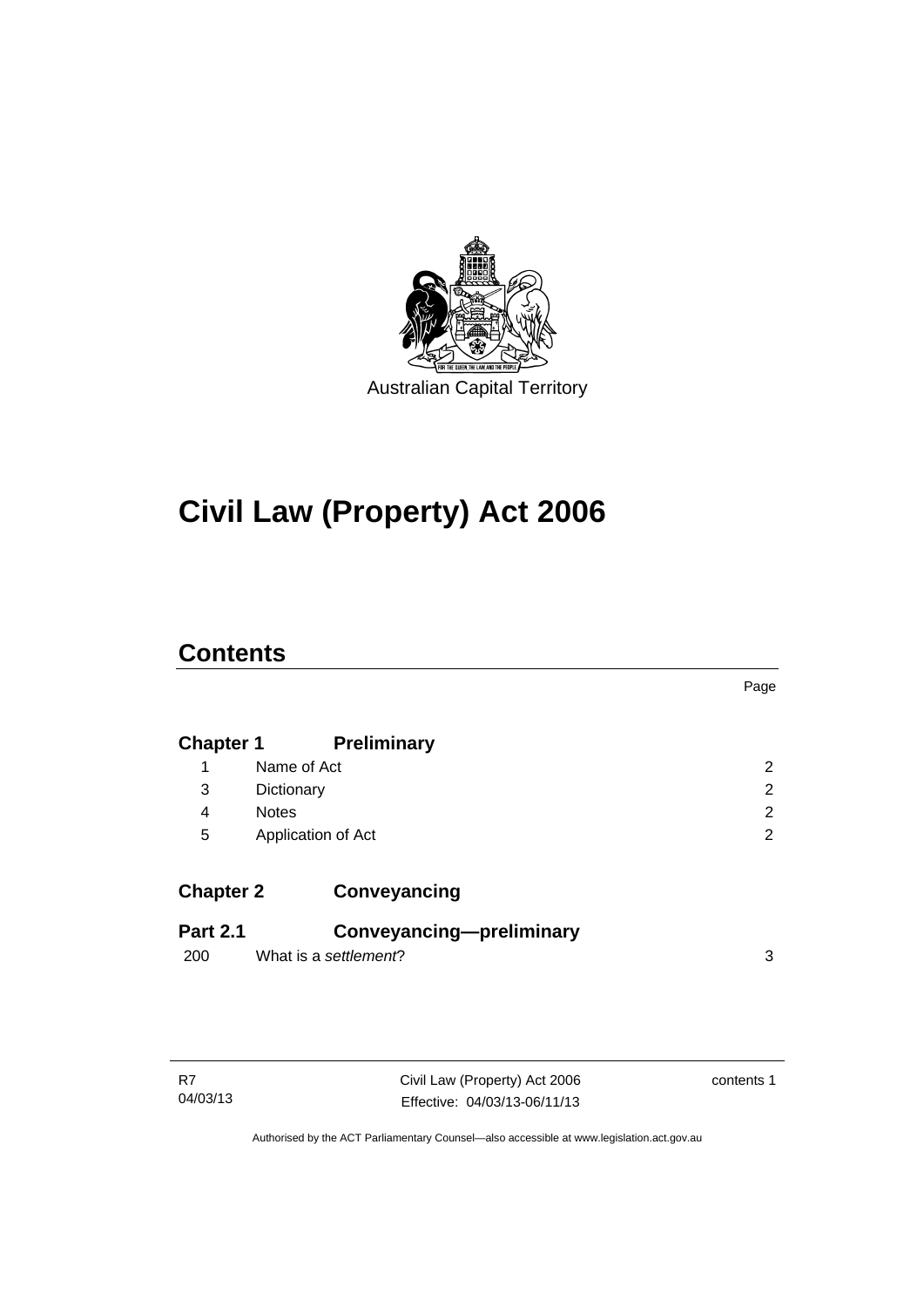#### **Contents**

|                 |                                                                  | Page           |
|-----------------|------------------------------------------------------------------|----------------|
| <b>Part 2.2</b> | <b>General rules about property</b>                              |                |
| Division 2.2.1  | Rules of law on certain points                                   |                |
| 201             | Instruments required to be in writing                            | 4              |
| 202             | Creation of interests in land by word of mouth                   | 5              |
| 203             | Exceptions to s 201 and s 202                                    | 5              |
| 204             | Proceedings do not lie on certain unwritten agreements           | 6              |
| 205             | Assignment of debts and things in action                         | $\overline{7}$ |
| 206             | Merger                                                           | $\overline{7}$ |
| 207             | Equitable waste                                                  | 8              |
| Division 2.2.2  | <b>Property generally</b>                                        |                |
| 208             | Person may assure property to self or to self and others         | 8              |
| 209             | Power for corporations to hold property as joint tenants         | 8              |
| 210             | Interpretation of conveyance etc of property to 2 or more people |                |
|                 | together                                                         | 9              |
| 211             | Tenants in common of equitable estate acquiring legal estate     | 9              |
| 212             | People taking who are not parties                                | 10             |
| 213             | Presumption of survivorship                                      | 10             |
| 214             | Provisions about supplemental instruments                        | 10             |
| Division 2.2.3  | <b>Ending life interests</b>                                     |                |
| 215             | Meaning of life interest for div 2.2.3                           | 11             |
| 216             | Wrongful holding over of life interest etc                       | 11             |
| 217             | Vesting of interests on end of life interest-evidence of death   | 11             |
| 218             | Vesting orders made in error                                     | 13             |
| <b>Part 2.3</b> | General rules about deeds and documents of                       |                |
|                 | corporations                                                     |                |
| Division 2.3.1  | Deeds and their effect                                           |                |
| 219             | Signature and attestation of deeds                               | 14             |
| 220             | Receipt in deed sufficient                                       | 14             |
| 221             | Receipt in deed or endorsed evidence for subsequent purchaser    | 15             |
| 222             | How powers of appointment are to be exercised                    | 15             |
| Division 2.3.2  | <b>Operation of deeds</b>                                        |                |
| 223             | Limitations may be made by direct conveyance without uses        | 15             |
| 224             | In conveyance use of word grant unnecessary                      | 15             |
| contents 2      | Civil Law (Property) Act 2006                                    | R7             |
|                 | Effective: 04/03/13-06/11/13                                     | 04/03/13       |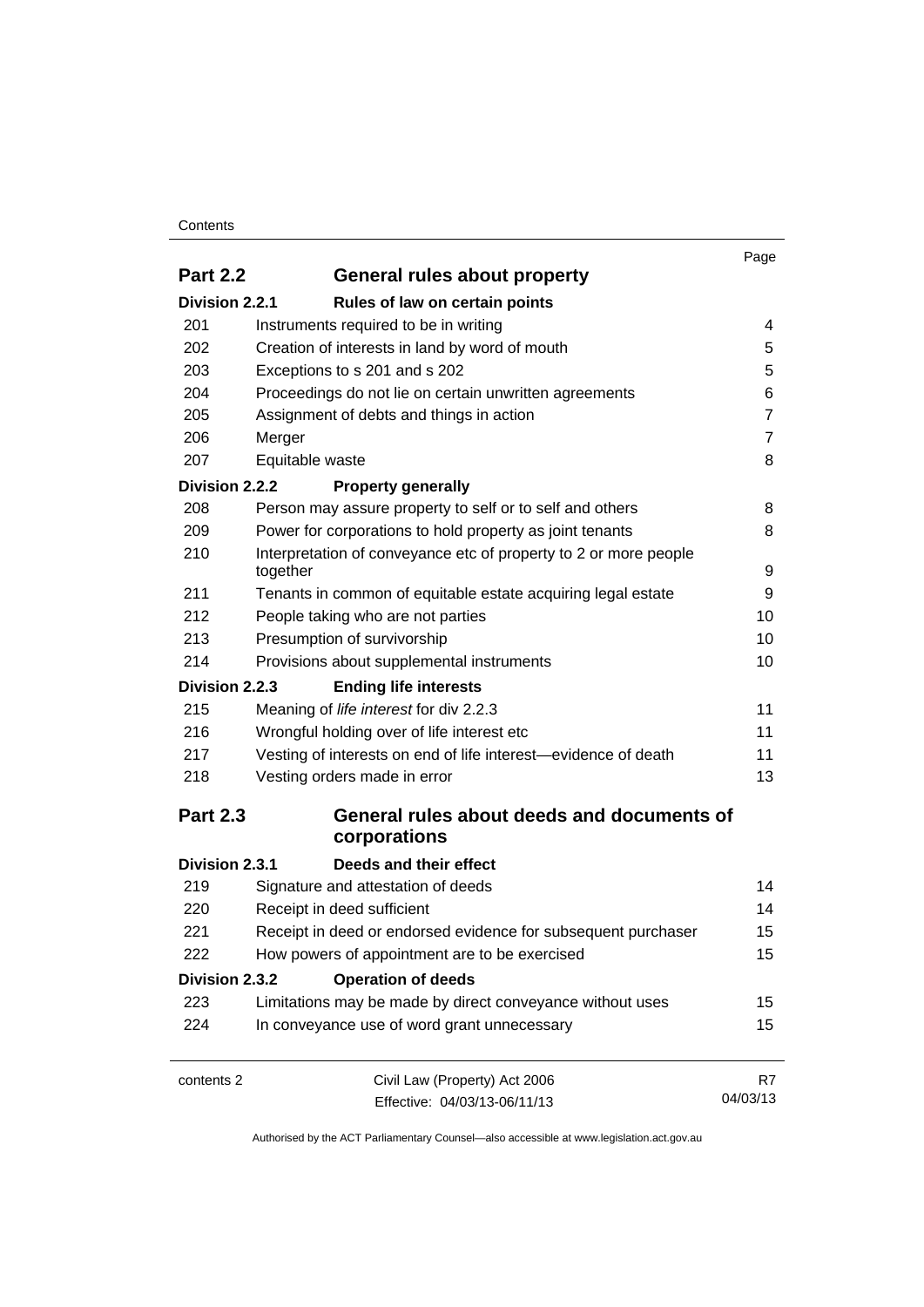|                 |                                                                            | Contents   |
|-----------------|----------------------------------------------------------------------------|------------|
|                 |                                                                            | Page       |
| 225             | Rights of entry etc                                                        | 16         |
| 226             | Certain conveyance etc void                                                | 16         |
| Division 2.3.3  | <b>Documents of corporations</b>                                           |            |
| 227             | Execution of documents by or on behalf of corporations                     | 16         |
| Division 2.3.4  | <b>Powers of appointment</b>                                               |            |
| 228             | Application-div 2.3.4                                                      | 18         |
| 229             | Appointments to be valid despite exclusion of object                       | 18         |
| <b>Part 2.4</b> | Sales and other transactions                                               |            |
| Division 2.4.1  | Dispositions on trust for sale or with power of sale                       |            |
| 230             | Meaning of purchaser for div 2.4.1                                         | 19         |
| 231             | Consents to execution of trust for sale etc                                | 19         |
| 232             | Purchaser not to be concerned with trusts of proceeds of sale              | 20         |
| 233             | Settlements of personal property invested in land                          | 20         |
| 234             | Powers given to trustees for sale                                          | 21         |
| 235             | Application of income of land under trust for sale                         | 21         |
| 236             | Partition of land under trust for sale                                     | 21         |
| 237             | Powers of Supreme Court if trustees for sale decline to exercise<br>powers | 23         |
| Division 2.4.2  | <b>Voidable dispositions</b>                                               |            |
| 238             | Meaning of purchaser for div 2.4.2                                         | 23         |
| 239             | Voluntary dispositions to defraud creditors voidable                       | 23         |
| 240             | Voluntary dispositions of land-how far voidable against purchasers         | 24         |
| 241             | Acquisitions of reversions at under value                                  | 24         |
| <b>Part 2.5</b> | <b>Partition</b>                                                           |            |
| 242             | Definitions-pt 2.5                                                         | 25         |
| 243             | Court may order partition of land held in co-ownership                     | 25         |
| 244             | Power of Supreme Court to order sale instead of partition                  | 25         |
| 245             | Authority for interested person to bid                                     | 27         |
| 246             | Parties to partition proceedings                                           | 27         |
| 247             | Several sales in same partition proceeding                                 | 27         |
| <b>Part 2.6</b> | <b>Apportionment</b>                                                       |            |
| 248             | Definitions-pt 2.6                                                         | 29         |
| R7              | Civil Law (Property) Act 2006                                              | contents 3 |
| 04/03/13        | Effective: 04/03/13-06/11/13                                               |            |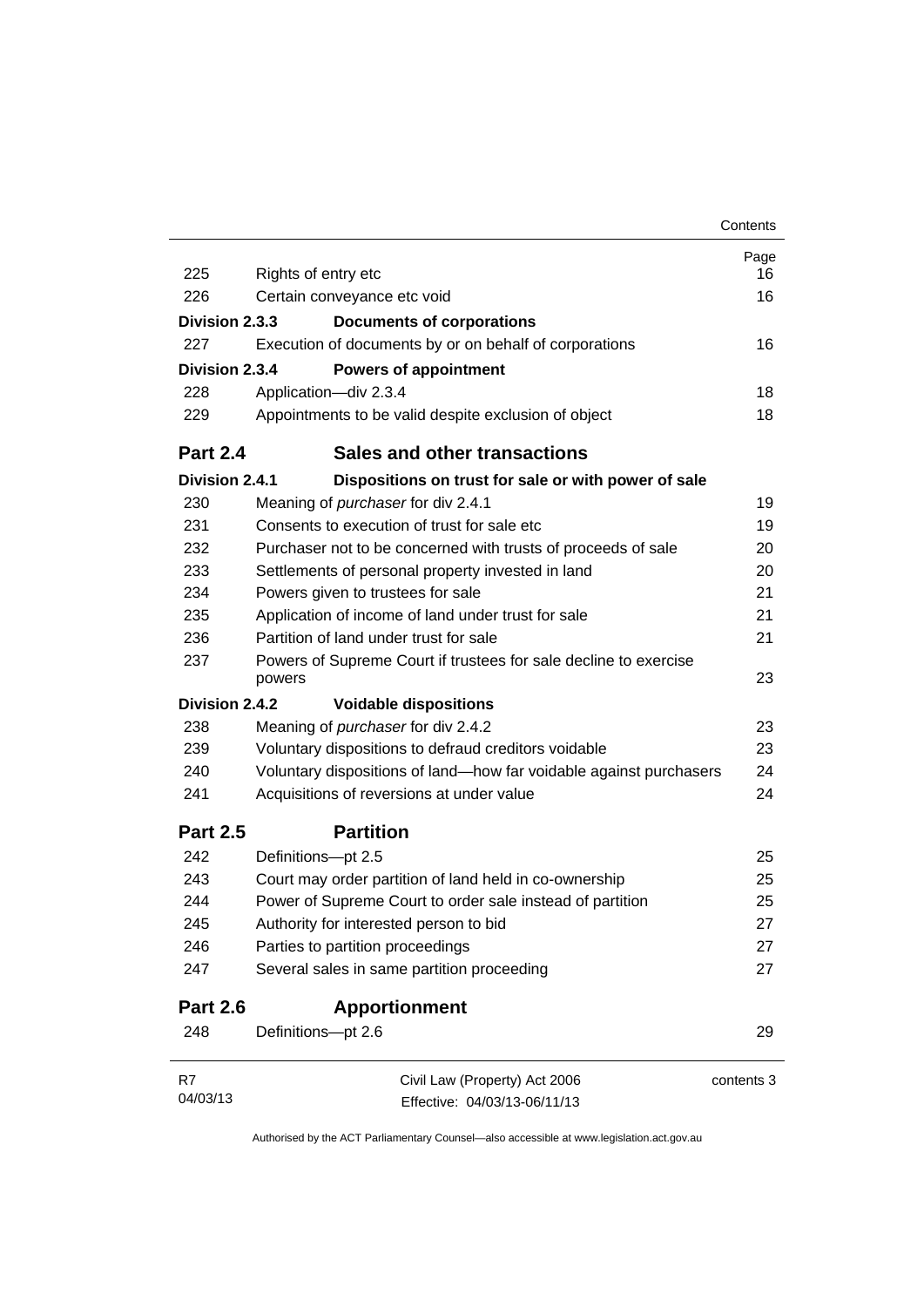|                                                             | Page<br>29                                                                                                                                                            |
|-------------------------------------------------------------|-----------------------------------------------------------------------------------------------------------------------------------------------------------------------|
|                                                             | 29                                                                                                                                                                    |
|                                                             | 30                                                                                                                                                                    |
|                                                             | 30                                                                                                                                                                    |
| Exceptions and application                                  | 31                                                                                                                                                                    |
| <b>Children and children's property</b>                     |                                                                                                                                                                       |
| Receipts by certain children                                | 32                                                                                                                                                                    |
| Management of land during childhood                         | 32                                                                                                                                                                    |
| Power to appoint trustees of child's property               | 33                                                                                                                                                                    |
| Powers and duties of guardian                               | 35                                                                                                                                                                    |
| <b>Rights-of-way</b>                                        |                                                                                                                                                                       |
| No right-of-way by user against Territory etc               | 36                                                                                                                                                                    |
| <b>Unit Titles</b>                                          |                                                                                                                                                                       |
| Division 2.9.1<br>Definitions-pt 2.9                        |                                                                                                                                                                       |
| Definitions-pt 2.9                                          | 37                                                                                                                                                                    |
| Division 2.9.2<br>Developer disclosure                      |                                                                                                                                                                       |
| Contract for sale of unit before registration of units plan | 37                                                                                                                                                                    |
| Division 2.9.3<br><b>Implied warranties</b>                 |                                                                                                                                                                       |
| Meaning of <i>implied warranties</i> -div 2.9.3             | 39                                                                                                                                                                    |
| Purpose-div 2.9.3                                           | 39                                                                                                                                                                    |
| Implied warranties and right to cancel—effect               | 39                                                                                                                                                                    |
| Implied warranties                                          | 39                                                                                                                                                                    |
| Cancellation of contract                                    | 40                                                                                                                                                                    |
| Claim for compensation                                      | 41                                                                                                                                                                    |
|                                                             | Application of pt 2.6 to dividends of companies<br>Income apportionable in relation to time<br>Time when apportioned part is payable<br>Recovery of apportioned parts |

# **Chapter 3 [Mortgages](#page-52-0)**

| <b>Part 3.1</b> | Powers in relation to mortgages                 |          |
|-----------------|-------------------------------------------------|----------|
| 300             | Application-pt 3.1                              | 43       |
| 301             | Powers incidental to mortgages                  | 43       |
| 302             | Receipt for purchase money sufficient discharge | 44       |
|                 |                                                 |          |
| contents 4      | Civil Law (Property) Act 2006                   | R7       |
|                 | Effective: 04/03/13-06/11/13                    | 04/03/13 |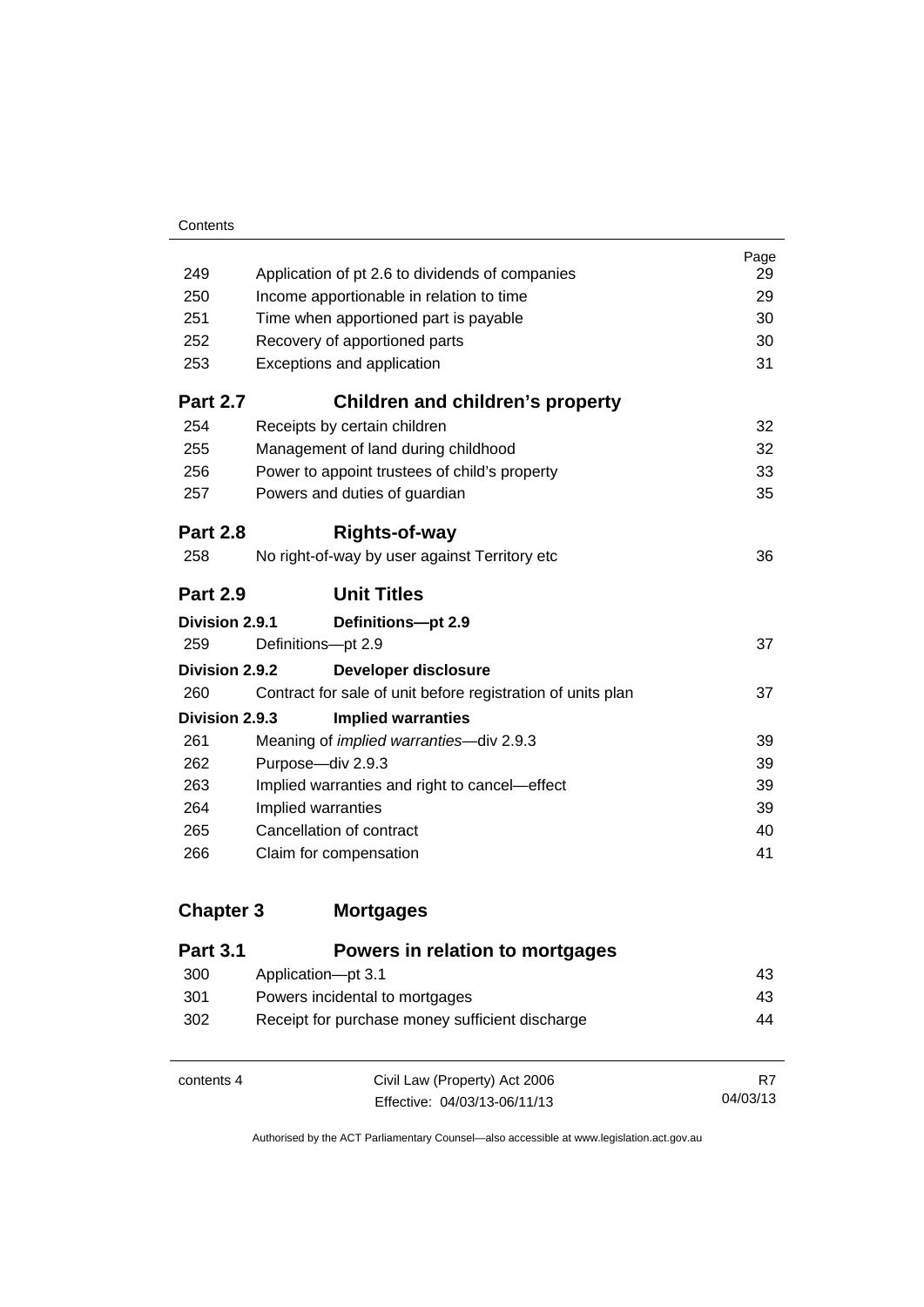| 303              | Notice of sale                                        | Page<br>44 |
|------------------|-------------------------------------------------------|------------|
| 304              | Purported exercise of power of sale                   | 45         |
| 305              | Application of purchase money by mortgagee            | 45         |
| 306              | Property that may be transferred to purchaser         | 45         |
| 307              | Mortgagee may call for documents relating to property | 46         |
| 308              | Appointment of receiver                               | 46         |
| 309              | Receiver taken to be agent of mortgagor               | 47         |
| 310              | Powers of receiver                                    | 47         |
| 311              | Ending appointment of receiver etc                    | 47         |
| 312              | Commission to receiver                                | 47         |
| 313              | Receiver to insure if required                        | 48         |
| 314              | Application of amounts received by receiver           | 48         |
| <b>Part 3.2</b>  | <b>Mortgages-other provisions</b>                     |            |
| 315              | Effect of repayment on ejectment by mortgagee         | 49         |
| 316              | Section 315 not to apply in certain cases             | 50         |
| 317              | Redemption if mortgagee absent or unknown             | 50         |
|                  |                                                       |            |
| <b>Chapter 4</b> | <b>Leases</b>                                         |            |
| <b>Part 4.1</b>  | Leases-general provisions                             |            |
| Division 4.1.1   | Lessee's and lessor's obligations                     |            |
| 400              | Lessee's obligations attach to reversion              | 52         |
| 401              | Lessor's obligations to run with reversion            | 53         |
| 402              | Lessee to give notice of ejectment to lessor          | 53         |
| Division 4.1.2   | Renewal of headlease without surrender of sublease    |            |
| 403              | Renewal of headlease                                  | 54         |
| 404              | Rights on renewal                                     | 54         |
| <b>Part 4.2</b>  | Leases to and for children and for absent<br>lessors  |            |
| 405              | Leases for children                                   | 56         |
| 406              | Costs of lease authorisation application for child    | 56         |
|                  |                                                       |            |
| 407              | Renewal of leases by children                         | 57         |
| R7               | Civil Law (Property) Act 2006                         | contents 5 |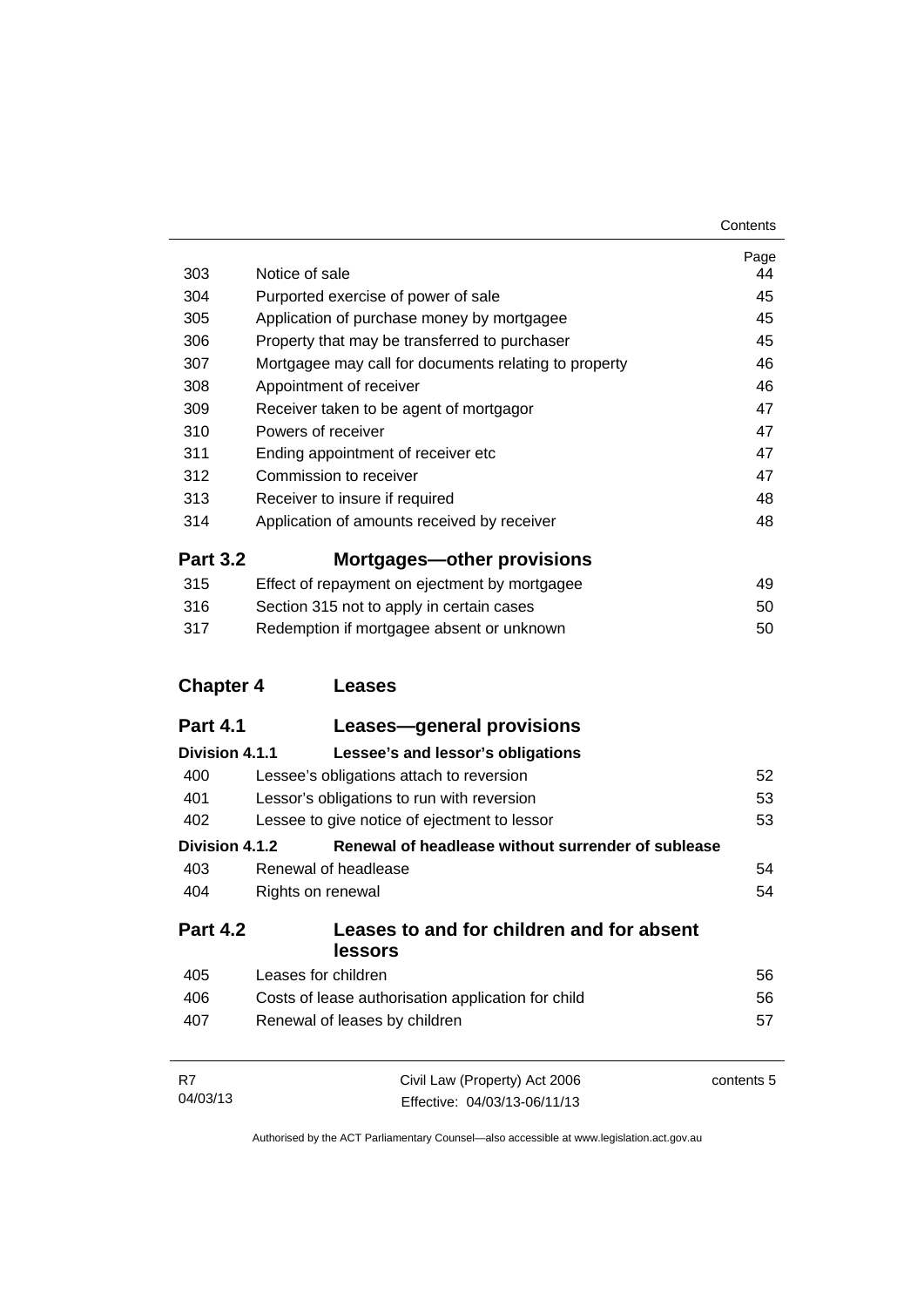| 408             | Renewal of leases for people not amenable to process        | Page<br>57 |
|-----------------|-------------------------------------------------------------|------------|
| 409             | Preconditions for grant or renewal of lease to be satisfied | 58         |
| 410             | Application of amounts paid for lease renewal under pt 4.2  | 58         |
| 411             | Validity of surrenders and leases under pt 4.2              | 58         |
| 412             | Costs of applications under pt 4.2                          | 58         |
| <b>Part 4.3</b> | <b>Breach of insurance provisions</b>                       |            |
| 413             | Application-pt 4.3                                          | 59         |
| 414             | Relief against forfeiture for failure to insure             | 59         |
| 415             | Record of relief granted                                    | 59         |
| 416             | Limit on relief                                             | 59         |
| 417             | Noncomplying insurance                                      | 60         |
| 418             | Protection of purchaser of leasehold against forfeiture     | 60         |
| <b>Part 4.4</b> | Restriction of effect of licence or waiver by<br>lessor     |            |
| 419             | Application-pt 4.4                                          | 62         |
| 420             | Effect of licence given to lessee                           | 62         |
| 421             | Operation of partial licences                               | 63         |
| 422             | Apportionment of conditions of entry on severance           | 64         |
| 423             | Waiver of benefit of lease provision                        | 64         |
| <b>Part 4.5</b> | <b>Forfeiture of leases</b>                                 |            |
| 424             | Definitions-pt 4.5                                          | 65         |
| 425             | Application-pt 4.5                                          | 65         |
| 426             | Restrictions on re-entry or forfeiture                      | 65         |
| 427             | Notices under s 426 (1)                                     | 67         |
| 428             | Protection of sublessees                                    | 67         |
| <b>Part 4.6</b> | Leases invalidly granted under powers                       |            |
| 429             | Pt 4.6 does not bind the Territory                          | 68         |
| 430             | Leases taken to be granted in intended exercise of power    | 68         |
| 431             | Certain invalid leases taken to be agreements to lease      | 68         |
| 432             | Certain leases validated                                    | 69         |
| 433             | Acceptance of rent taken to be confirmation of lease        | 70         |
| contents 6      | Civil Law (Property) Act 2006                               | R7         |

Effective: 04/03/13-06/11/13

04/03/13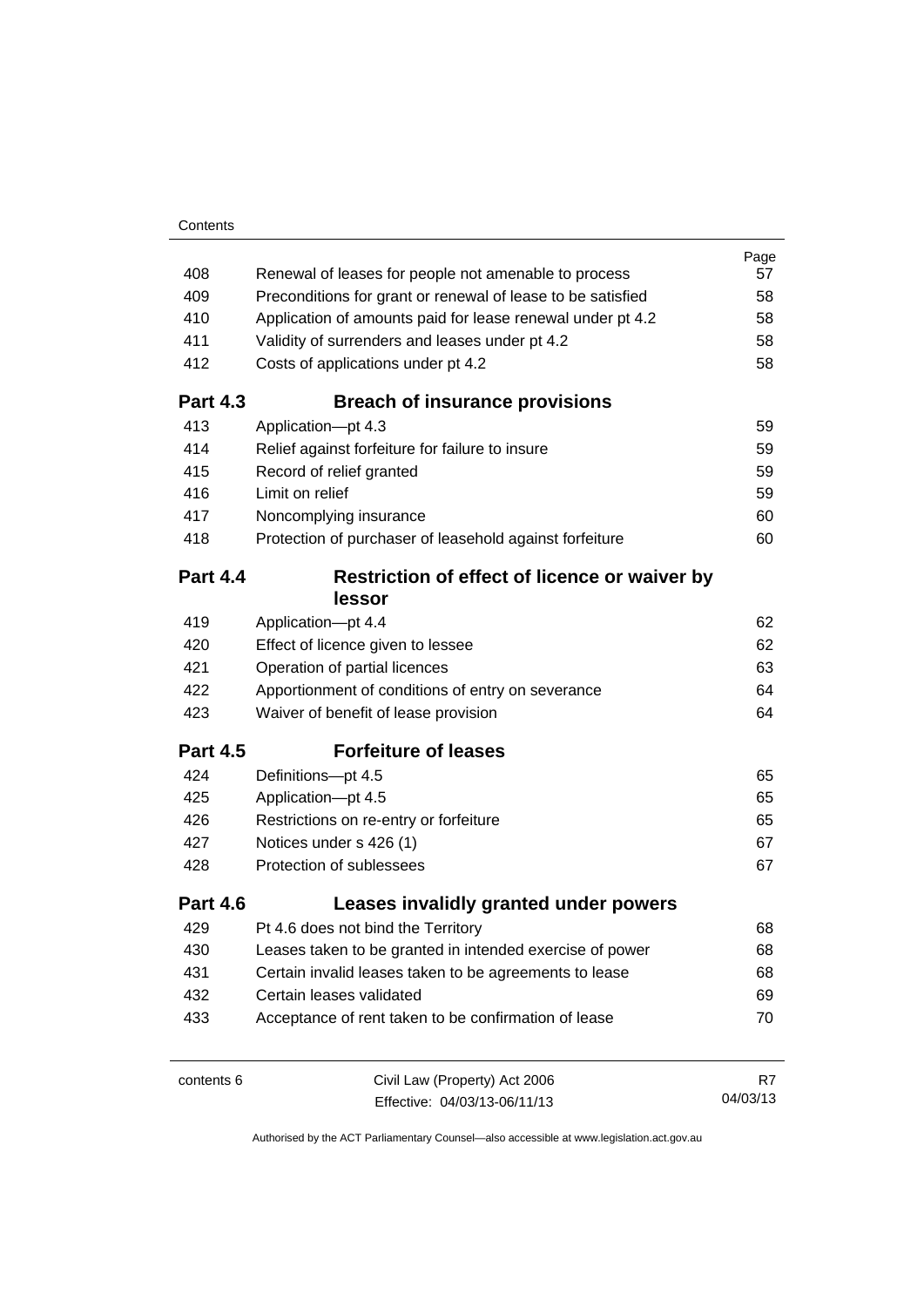|                   |                                                                                        | Contents |
|-------------------|----------------------------------------------------------------------------------------|----------|
|                   |                                                                                        | Page     |
| 434               | Lessee bound to accept confirmation                                                    | 70       |
| 435               | Pt 4.6 does not affect certain other rights                                            | 71       |
| <b>Part 4.7</b>   | <b>Recovery of leased premises</b>                                                     |          |
| 436               | Application-pt 4.7                                                                     | 72       |
| 437               | Who is an agent for pt 4.7?                                                            | 72       |
| 438               | Recovery of possession                                                                 | 73       |
| <b>Chapter 5</b>  | <b>Miscellaneous</b>                                                                   |          |
| <b>Part 5.1</b>   | Debts charged on property of deceased<br>person                                        |          |
| 500               | Charges on property of deceased person to be paid primarily out of<br>property charged | 74       |
| <b>Part 5.2</b>   | <b>Stipulations in contracts</b>                                                       |          |
| 501               | Stipulations not of the essence of contracts                                           | 76       |
| <b>Part 5.3</b>   | <b>Miscellaneous-other provisions</b>                                                  |          |
| 502               | Approved forms                                                                         | 77       |
| 503               | Regulation-making power                                                                | 77       |
| <b>Dictionary</b> |                                                                                        | 78       |
| <b>Endnotes</b>   |                                                                                        |          |
| 1                 | About the endnotes                                                                     | 84       |
| $\overline{2}$    | Abbreviation key                                                                       | 84       |
| 3                 | Legislation history                                                                    | 85       |
| 4                 | Amendment history                                                                      | 86       |
| 5                 | Earlier republications                                                                 | 88       |

contents 7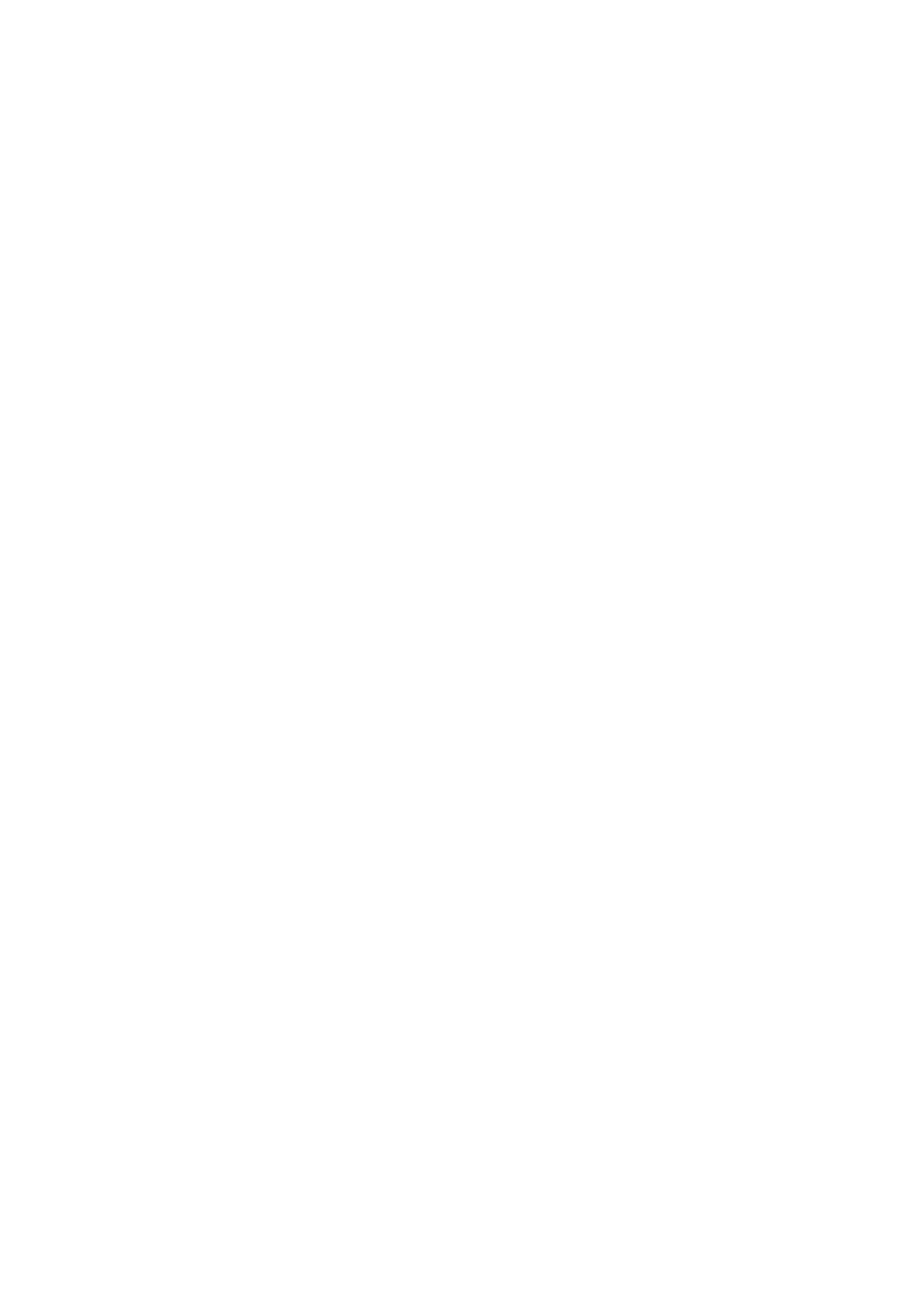

# **Civil Law (Property) Act 2006**

An Act to amend, simplify and consolidate provisions about the law of property, and for other purposes

R7 04/03/13

Ī

Civil Law (Property) Act 2006 Effective: 04/03/13-06/11/13

page 1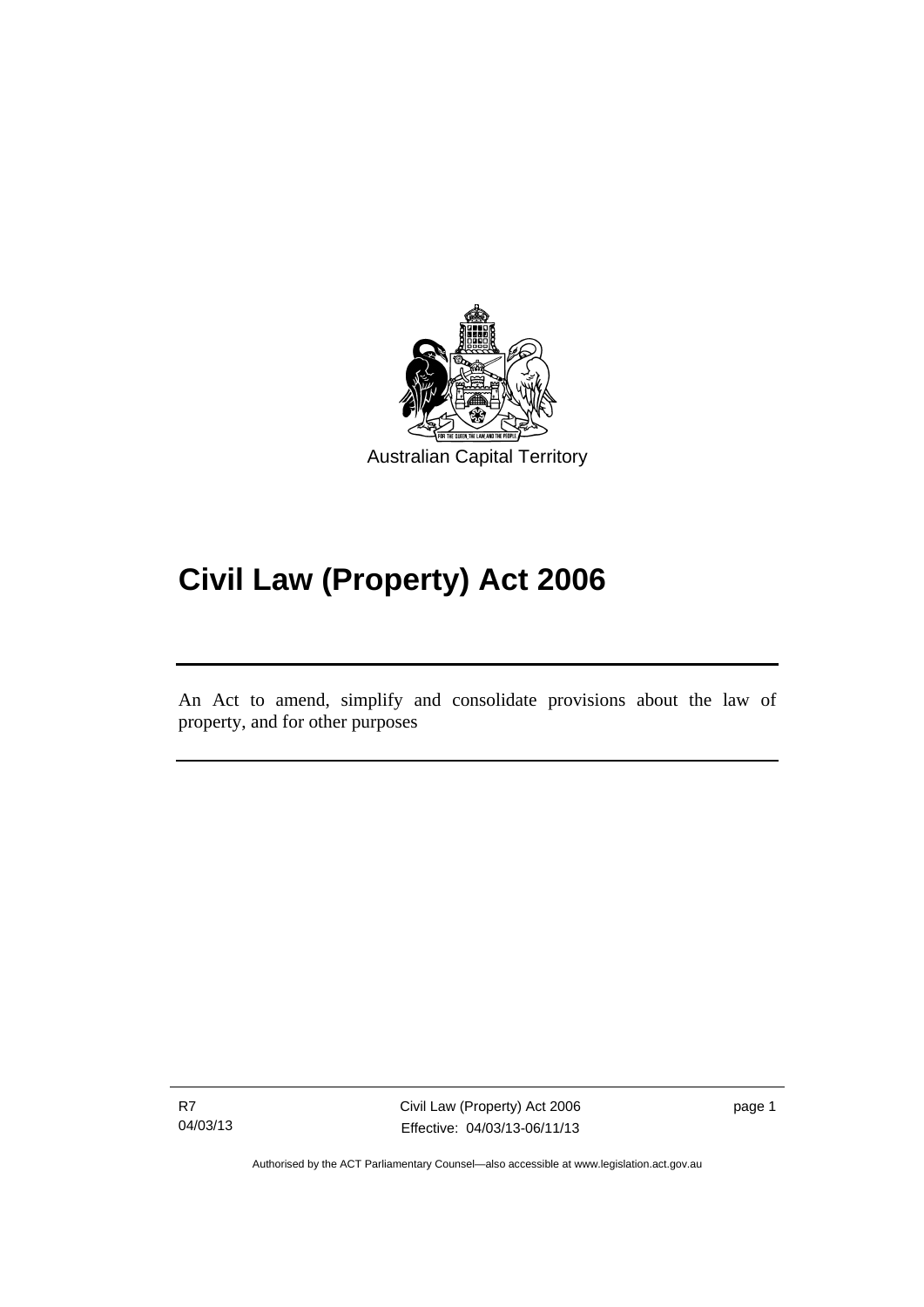Section 1

# <span id="page-11-0"></span>**Chapter 1** Preliminary

#### <span id="page-11-1"></span>**1 Name of Act**

This Act is the *Civil Law (Property) Act 2006*.

#### <span id="page-11-2"></span>**3 Dictionary**

The dictionary at the end of this Act is part of this Act.

*Note 1* The dictionary at the end of this Act defines certain terms used in this Act, and includes references (*signpost definitions*) to other terms defined elsewhere.

> For example, the signpost definition '*trustee company*—see the *[Trustee](http://www.legislation.act.gov.au/a/1947-15)  [Companies Act 1947](http://www.legislation.act.gov.au/a/1947-15)*, dictionary.' means that the term 'trustee company' is defined in that dictionary and the definition applies to this Act.

*Note 2* A definition in the dictionary (including a signpost definition) applies to the entire Act unless the definition, or another provision of the Act, provides otherwise or the contrary intention otherwise appears (see [Legislation Act,](http://www.legislation.act.gov.au/a/2001-14)  $s$  155 and  $s$  156 (1)).

#### <span id="page-11-3"></span>**4 Notes**

A note included in this Act is explanatory and is not part of this Act.

*Note* See the [Legislation Act,](http://www.legislation.act.gov.au/a/2001-14) s 127 (1), (4) and (5) for the legal status of notes.

#### <span id="page-11-4"></span>**5 Application of Act**

- (1) This Act does not apply in relation to leasehold land (including leases of leasehold land) under the *[Land Titles Act 1925](http://www.legislation.act.gov.au/a/1925-1)* so far as there is an inconsistency with that Act.
- (2) If a provision of this Act is stated to apply to land under the *[Land](http://www.legislation.act.gov.au/a/1925-1)  [Titles Act 1925](http://www.legislation.act.gov.au/a/1925-1)*, the provision is not taken (unless the contrary intention appears) to apply exclusively to land of that kind.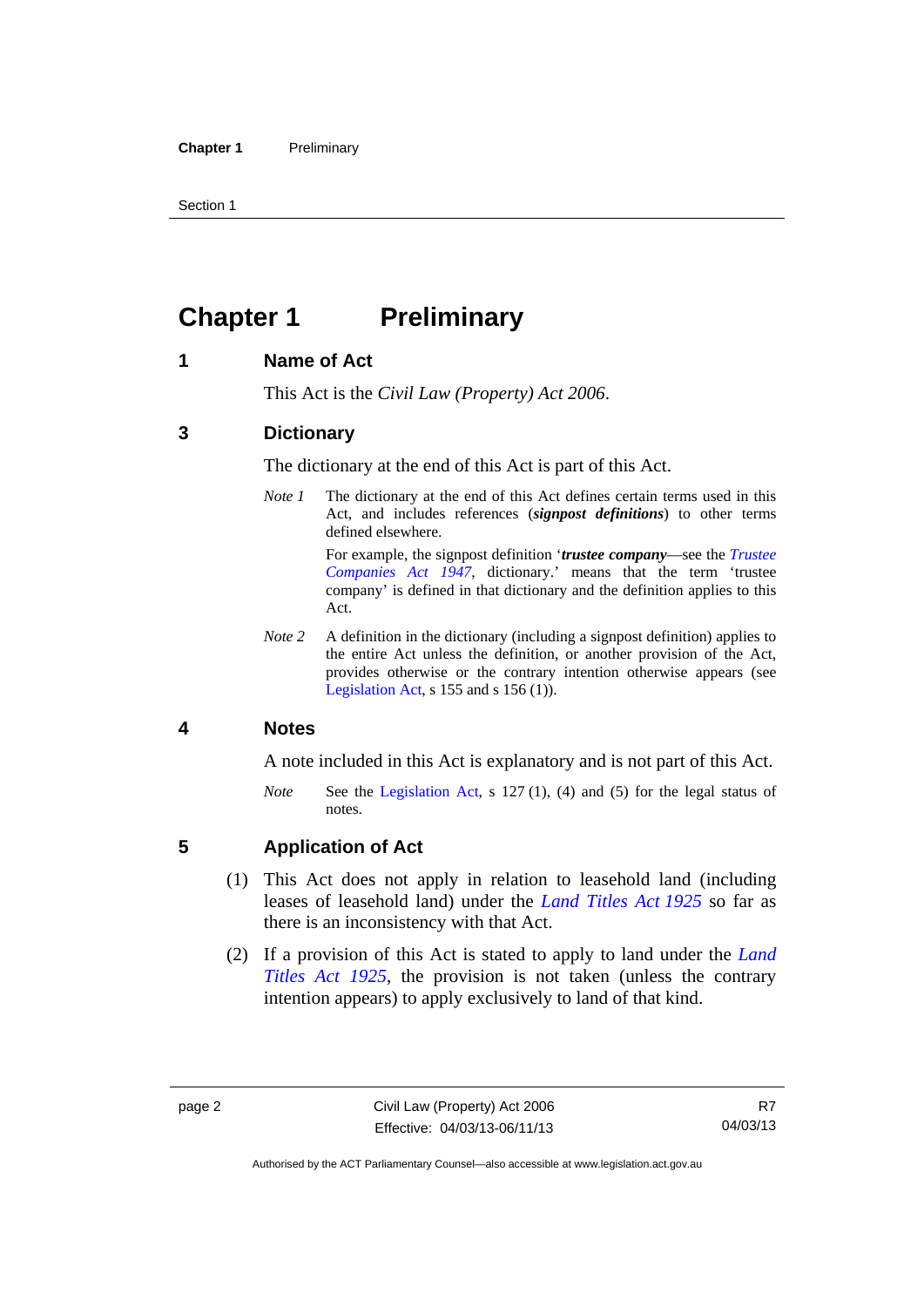# <span id="page-12-0"></span>**Chapter 2 Conveyancing**

## <span id="page-12-1"></span>**Part 2.1 Conveyancing—preliminary**

#### <span id="page-12-2"></span>**200 What is a** *settlement***?**

- (1) A *settlement* is an instrument, or a number of instruments, under which land is—
	- (a) held by people in limited ownership by succession; or
	- (b) held in trust for people as limited owners by succession; or
	- (c) held in trust for a child in possession; or
	- (d) held in limited ownership by a trust for a child in possession.

#### **Example of settlement**

will

- *Note* An example is part of the Act, is not exhaustive and may extend, but does not limit, the meaning of the provision in which it appears (see [Legislation Act,](http://www.legislation.act.gov.au/a/2001-14) s 126 and s 132).
- (2) If a child is beneficially entitled to land, and because of an intestacy or otherwise there is no instrument under which the interest of the child arises or is acquired, a *settlement* is taken to have been made by the intestate or the person whose interest the child has acquired.
- (3) An interest not disposed of by a settlement, and remaining in or reverting to the settlor (or someone deriving title through the settlor), is an interest included in the settlement and coming to the settlor (or other person) under the settlement.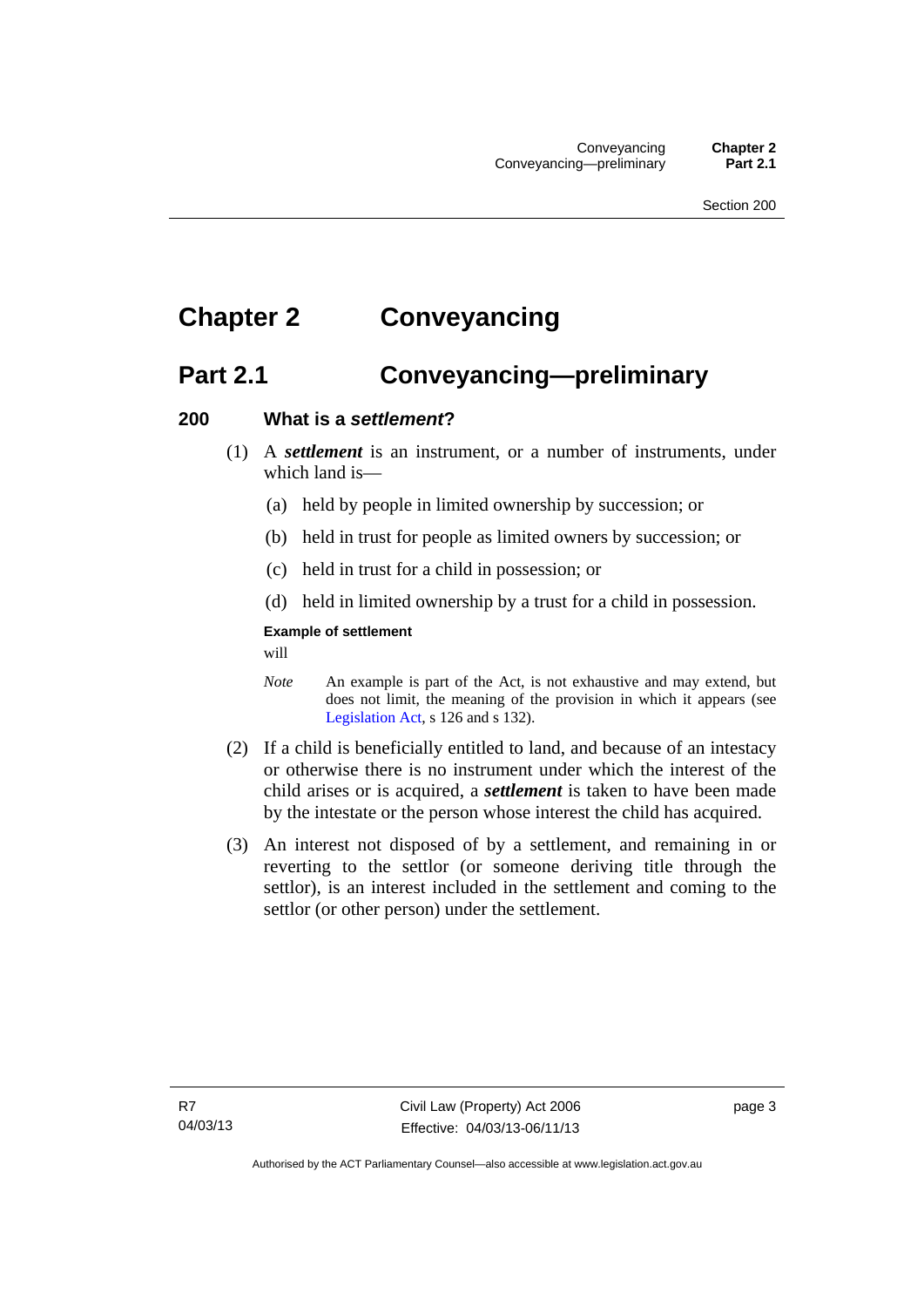# <span id="page-13-0"></span>**Part 2.2 General rules about property**

### <span id="page-13-1"></span>**Division 2.2.1 Rules of law on certain points**

#### <span id="page-13-2"></span>**201 Instruments required to be in writing**

- (1) An interest in land cannot be created or disposed of by a person except—
	- (a) by writing signed by the person or by the person's agent properly authorised in writing; or
	- (b) by the person's will; or
	- (c) by operation of law.
	- *Note 1* The [Legislation Act](http://www.legislation.act.gov.au/a/2001-14), dict, pt 1 defines *interest*, in relation to land and other property, and *land*.
	- *Note 2* See also the [Legislation Act,](http://www.legislation.act.gov.au/a/2001-14) s 168 (References to person with interest in land include personal representative etc).
- (2) A declaration of trust by a person in relation to an interest in land must be—
	- (a) in writing signed by the person; or
	- (b) made by the person's will.
- (3) A disposition by a person of an equitable interest or trust existing at the time of the disposition must be—
	- (a) in writing signed by the person or by the person's agent properly authorised in writing; or
	- (b) made by the person's will.

Authorised by the ACT Parliamentary Counsel—also accessible at www.legislation.act.gov.au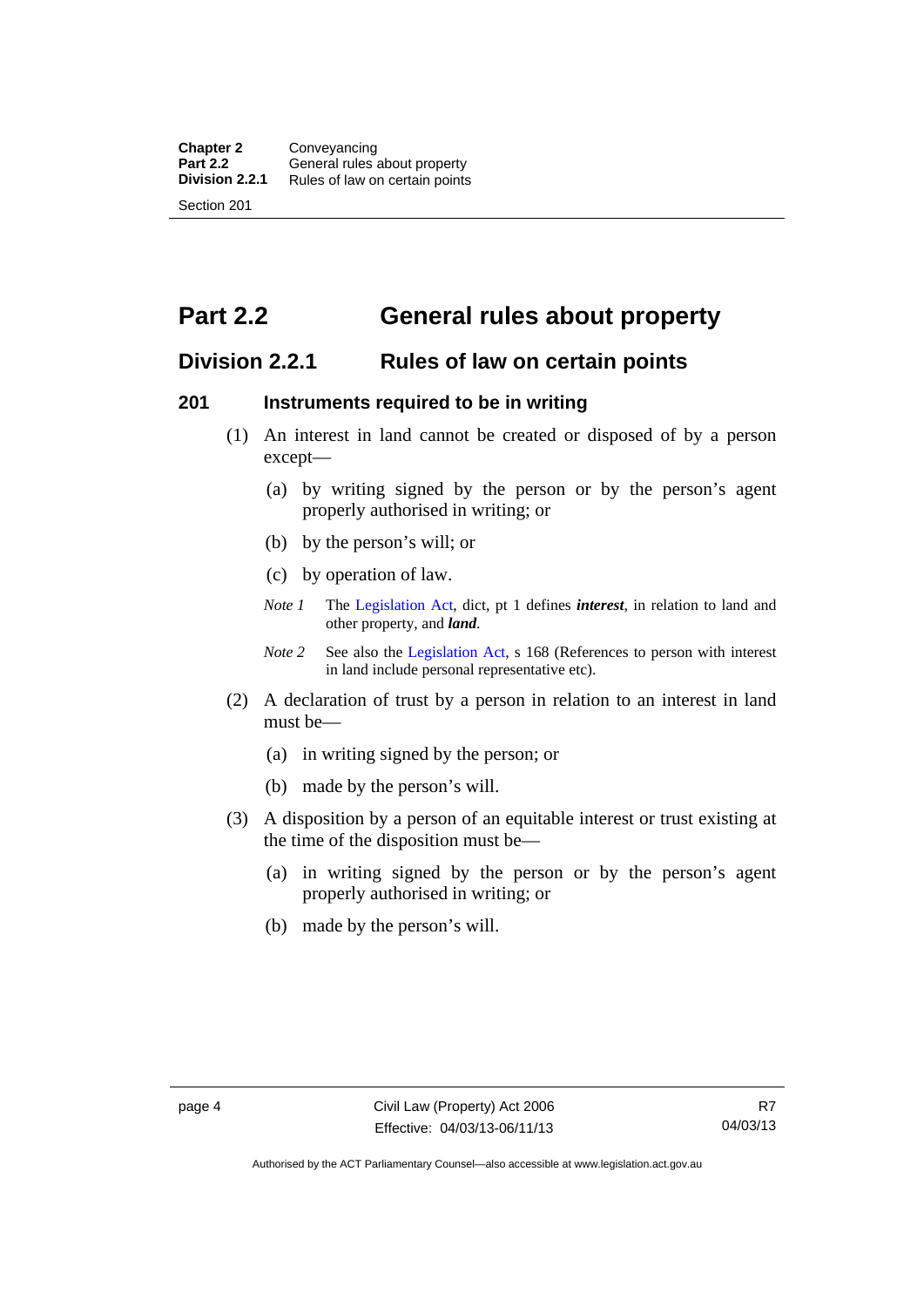- (4) This section—
	- (a) does not affect the creation or operation of a resulting, implied or constructive trust; and
	- (b) is subject to section 202 (Creation of interests in land by word of mouth).

#### <span id="page-14-0"></span>**202 Creation of interests in land by word of mouth**

- (1) This section applies to an interest in land if the interest is—
	- (a) created by word of mouth; and
	- (b) not put into writing signed by the person creating it or by the person's agent properly authorised in writing.
- (2) The interest is an interest at will only, whether or not consideration is given for it.

#### <span id="page-14-1"></span>**203 Exceptions to s 201 and s 202**

- (1) Section 201 (Instruments required to be in writing) and section 202 (Creation of interests in land by word of mouth) do not—
	- (a) affect the creation by word of mouth of a lease that is at the highest rent reasonably obtainable without taking a fine and that takes effect in possession—
		- (i) for a term not longer than 3 years without a right for the lessee to extend the term; or
		- (ii) for a term not longer than 3 years with a right for the lessee to extend the term, at the best rent reasonably obtainable without taking a fine, for a further period, but so that the period of the lease and the period of the extension do not total longer than 3 years; or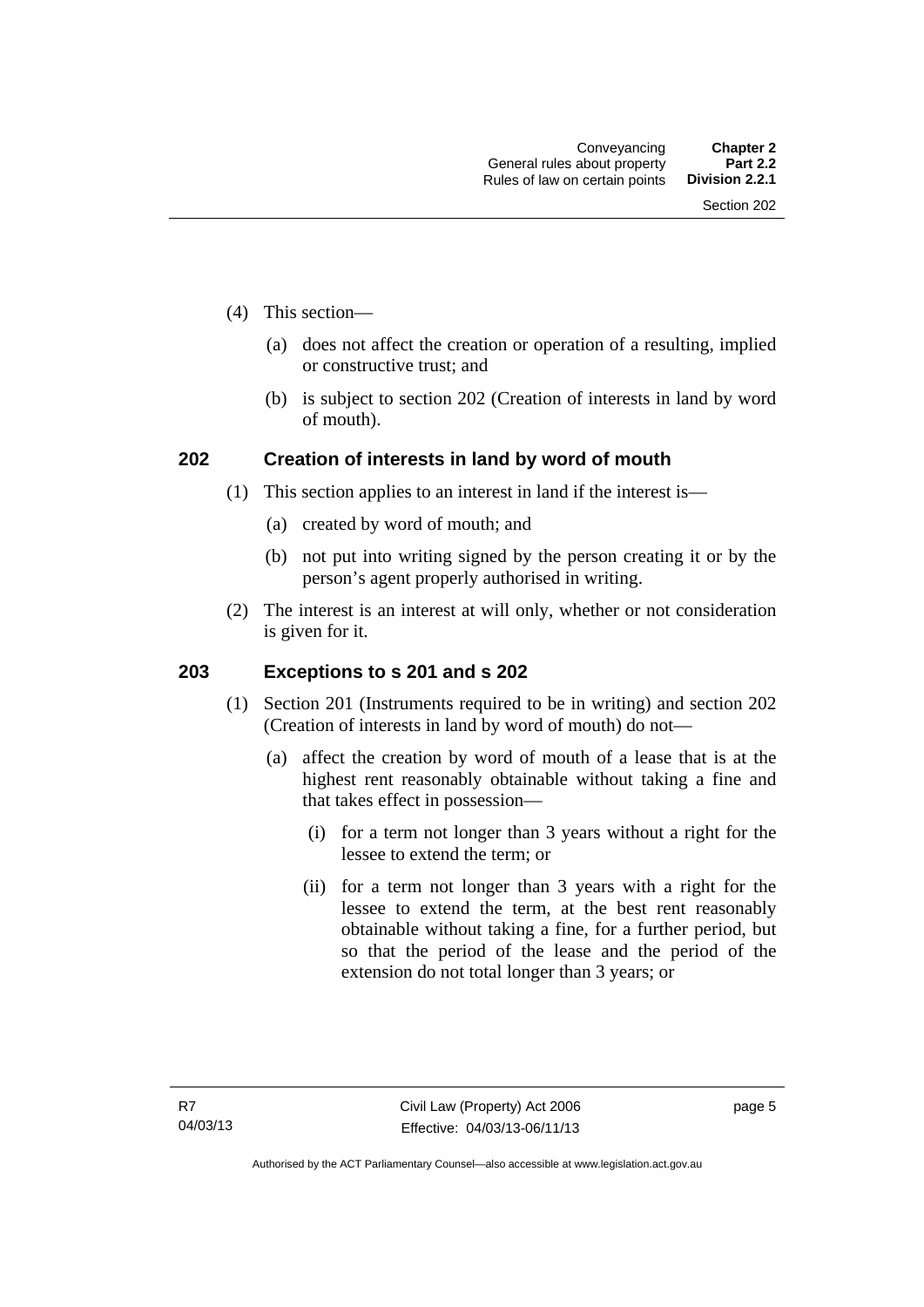- (b) invalidate a disposition by will; or
- (c) affect an interest validly created before 26 June 1986; or
- (d) affect the law about part performance.
- *Note* A 'fine' is an amount paid by a tenant to a landlord for the grant, transfer or renewal of a lease. It is not an amount reasonably demanded to cover the landlord's expenses, rather an extortionate amount demanded by a landlord without reasonable cause (see Butterworths, Australian Legal Dictionary, p 477).
- (2) In this section:

*possession*—to remove any doubt, *possession* of land does not include receipt of income from the land.

#### <span id="page-15-0"></span>**204 Proceedings do not lie on certain unwritten agreements**

- (1) A proceeding does not lie against a person on a contract for the sale or other disposition of land unless the agreement on which the proceeding is brought, or a memorandum or note of the agreement, is in writing signed by the person or by the person's agent properly authorised in writing.
- (2) This section—
	- (a) applies to contracts whenever they were made; and
	- (b) applies to land under the *[Land Titles Act 1925](http://www.legislation.act.gov.au/a/1925-1)*; and
	- (c) does not affect the law about part performance or sales by a court.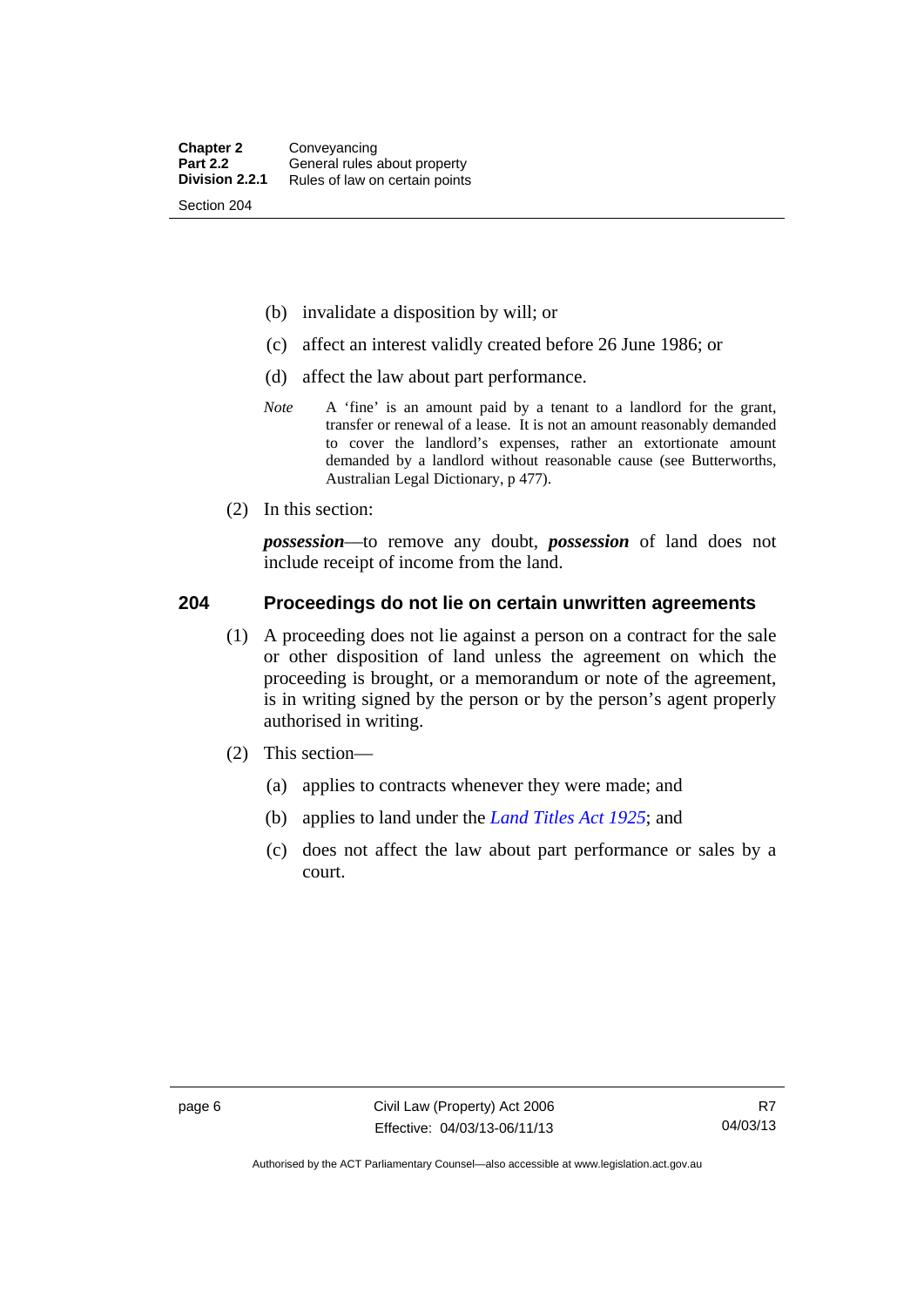#### <span id="page-16-0"></span>**205 Assignment of debts and things in action**

- (1) An absolute assignment, in writing signed by the assignor, of a debt or thing in action (other than an assignment expressed to be by charge only) is effective at law to transfer the right to the debt or thing in action if written notice of the assignment is given to the debtor, trustee, or other person, (the *liable person*) from whom the assignor would have been entitled to receive or claim the debt or thing in action.
	- *Note* A *thing in action* (also called a *chose in action*) is an intangible personal property right recognised and protected by the law. Examples include debts, money held at a bank, shares, rights under a trust, copyright, and the right to sue for breach of contract.
- (2) The transfer takes effect on the day the notice is given.
- (3) Without limiting subsection (1), the assignee may recover or otherwise enforce the debt or thing in action without involving the assignor.
- (4) However, the transfer is subject to all equities that would have been entitled to priority over the right of the assignee apart from this section.
- (5) If the liable person has notice that the assignment is disputed, or of any conflicting claims to the debt or thing in action, the liable person may—
	- (a) call on anyone claiming the debt or thing in action to interplead; or
	- (b) pay any amount in dispute into court.

#### <span id="page-16-1"></span>**206 Merger**

An estate in land is merged in another estate by operation of law only if the beneficial interest in the estate is merged or extinguished in equity.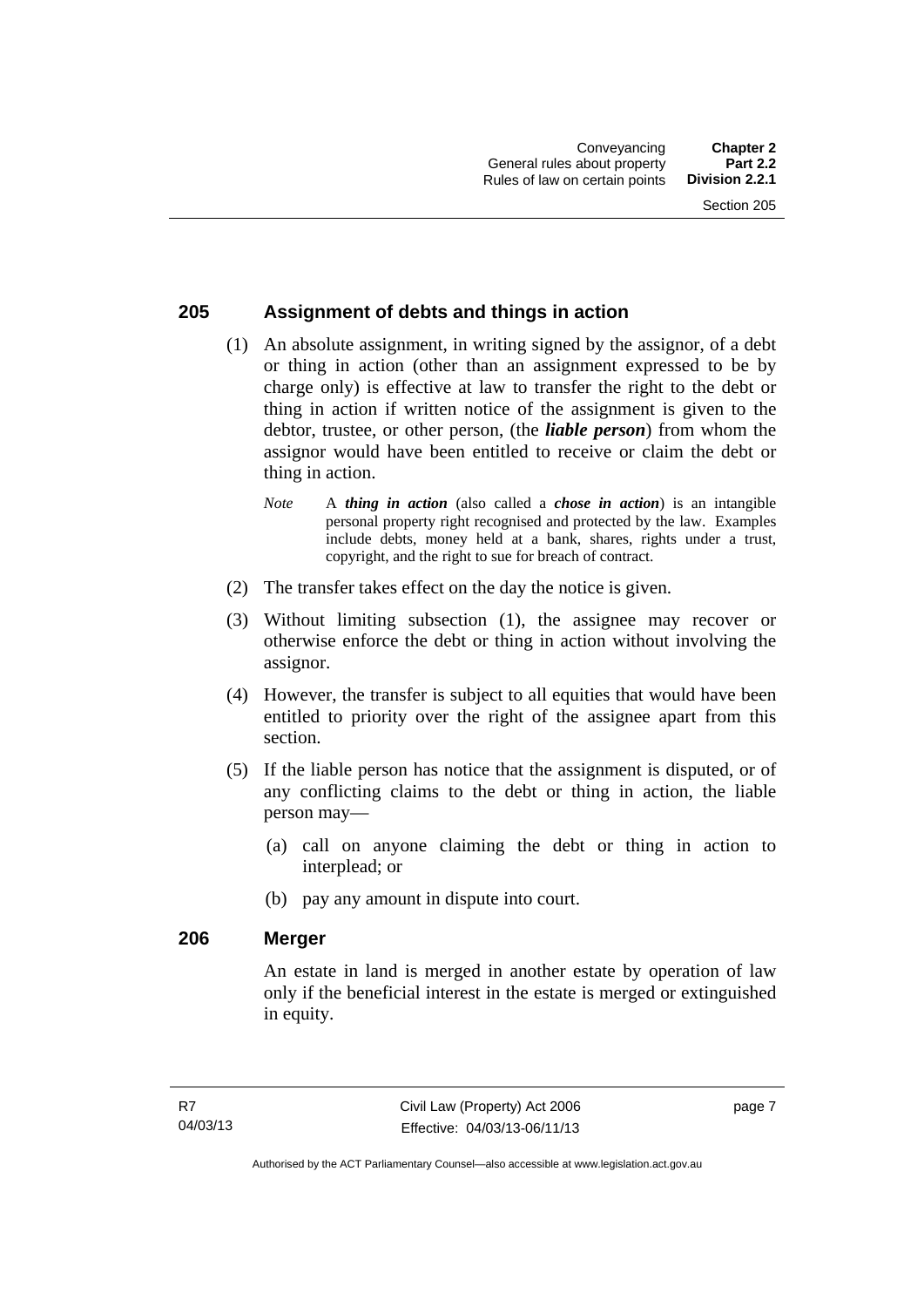#### <span id="page-17-0"></span>**207 Equitable waste**

An estate for life without impeachment of waste does not give the tenant for life a legal right to commit equitable waste, unless an intention to give the tenant for life that right expressly appears in the instrument creating the estate.

### <span id="page-17-1"></span>**Division 2.2.2 Property generally**

#### <span id="page-17-2"></span>**208 Person may assure property to self or to self and others**

A person may assure property to—

- (a) himself or herself; or
- (b) himself or herself and anyone else.

#### <span id="page-17-3"></span>**209 Power for corporations to hold property as joint tenants**

- (1) A corporation may acquire and hold property in joint tenancy in the same way as if it were an individual.
- (2) Without limiting subsection (1), if a corporation and an individual become entitled to property under circumstances or an instrument that would have created a joint tenancy if the corporation were an individual, the corporation and individual are entitled to the property as joint tenants.
- (3) However, the acquisition and holding of property by a corporation in joint tenancy is subject to the conditions and restrictions that apply to the acquisition and holding of property by a corporation in severalty.
- (4) If a corporation that is a joint tenant of property is dissolved, the property devolves on the other joint tenant.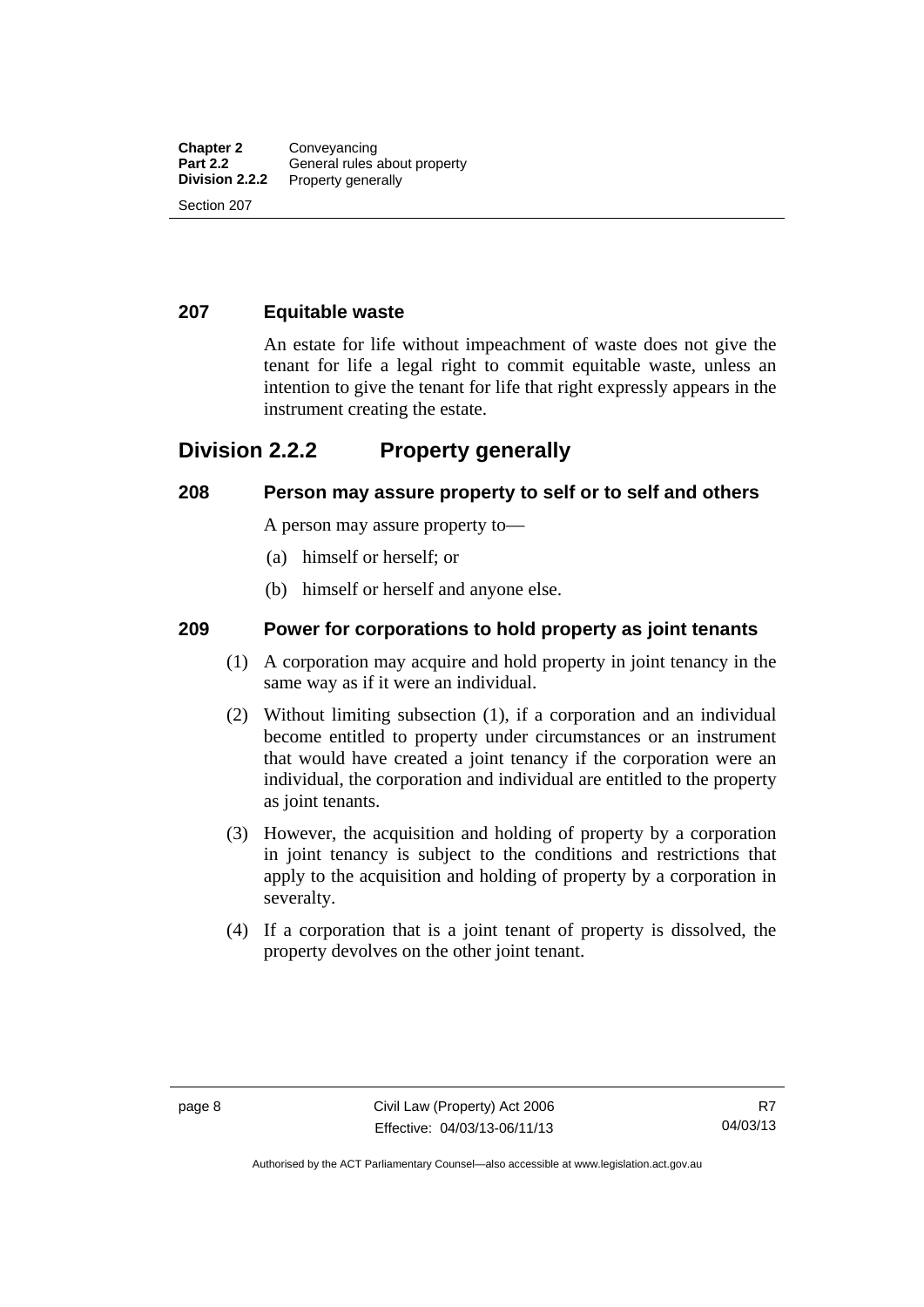#### <span id="page-18-0"></span>**210 Interpretation of conveyance etc of property to 2 or more people together**

- (1) A disposition of the beneficial interest in property (whether or not with the legal estate) to or for 2 or more people together beneficially is taken to be made to or for them as tenants in common, and not as joint tenants.
- (2) However, this section does not apply—
	- (a) to people who, under the instrument, are executors, administrators, trustees or mortgagees; or
	- (b) if the instrument expressly provides that they are to take as joint tenants.
- (3) This section applies to the interpretation of an instrument commencing after 8 May 1958.

#### <span id="page-18-1"></span>**211 Tenants in common of equitable estate acquiring legal estate**

- (1) This section applies if—
	- (a) 2 or more people are beneficially entitled as tenants in common to an equitable estate in property; and
	- (b) they are or become entitled in their own right (whether as joint tenants or tenants in common) to the legal estate in the property; and
	- (c) their legal estate in the property is equal to, and coextensive with, their equitable estate in the property.
- (2) The legal and equitable estates in the property are both to be held by them as tenants in common unless they otherwise agree.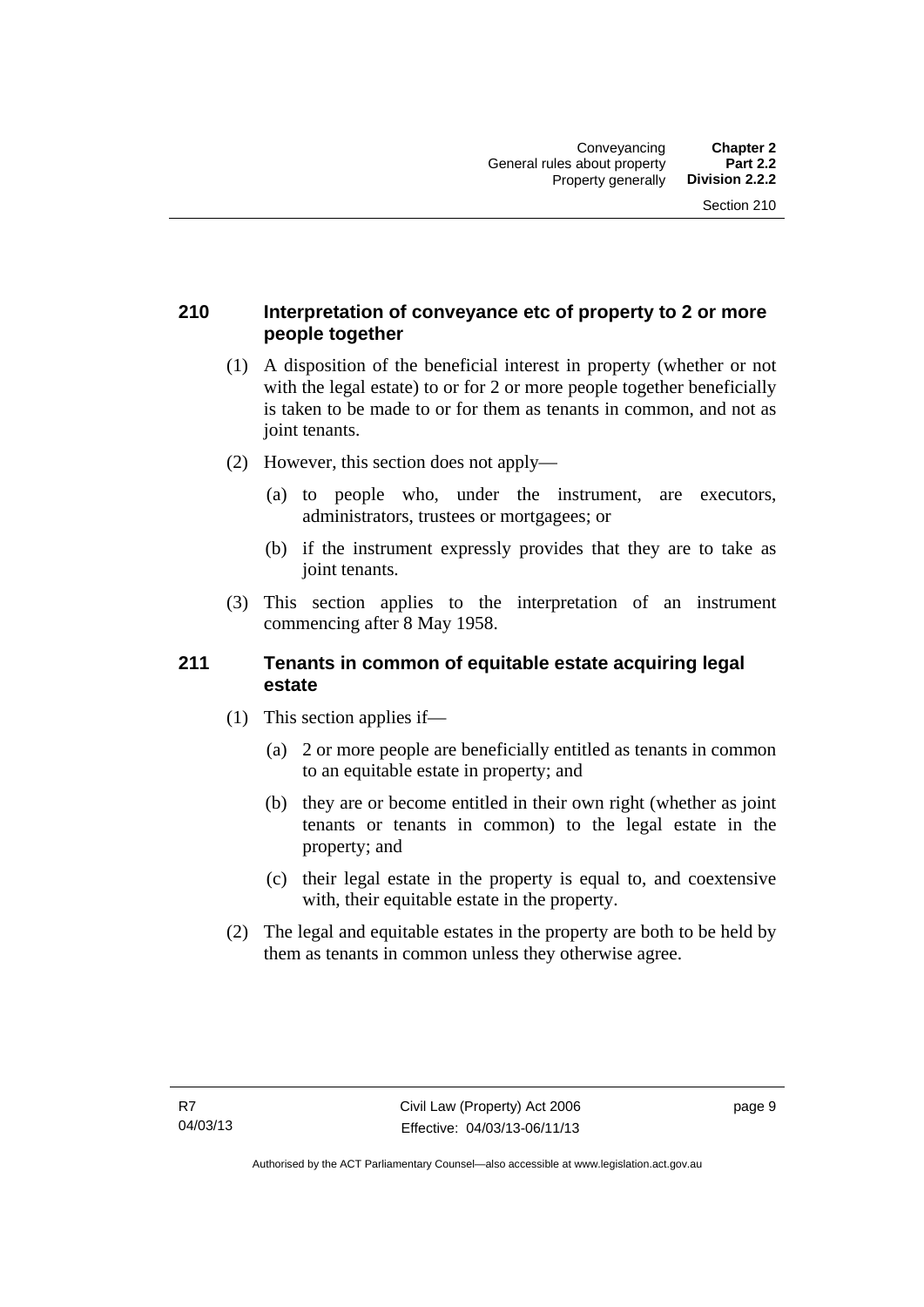#### <span id="page-19-0"></span>**212 People taking who are not parties**

- (1) A person may take an immediate or other interest in land or other property, or the benefit of a condition, right of entry, covenant or agreement over or in relation to land or other property, even though the person is not a party to the assurance or other instrument.
- (2) The person may sue, and is entitled to all rights and remedies, in relation to the land or other property as if the person had been a party to the assurance or other instrument.

#### <span id="page-19-1"></span>**213 Presumption of survivorship**

- (1) If 2 people die at the same time or in an order that is uncertain, the deaths are, for purposes affecting title to land, taken to have happened in order of seniority, and the younger is taken to have survived the elder.
- (2) If more than 2 people die at the same time or in an order that is uncertain, the deaths are, for purposes affecting title to land, taken to have happened in order of seniority, and the youngest is taken to have survived the eldest.
- (3) This section is subject to the *[Administration and Probate Act 1929](http://www.legislation.act.gov.au/a/1929-18)*, part 3B (Simultaneous deaths).

#### <span id="page-19-2"></span>**214 Provisions about supplemental instruments**

- (1) An instrument (the *supplemental instrument*) expressed to be supplemental to a previous instrument is, as far as practicable, to be read, and has effect, as if the supplemental instrument contained a full recital of the previous instrument.
- (2) This section does not operate to give a right to production of the previous instrument.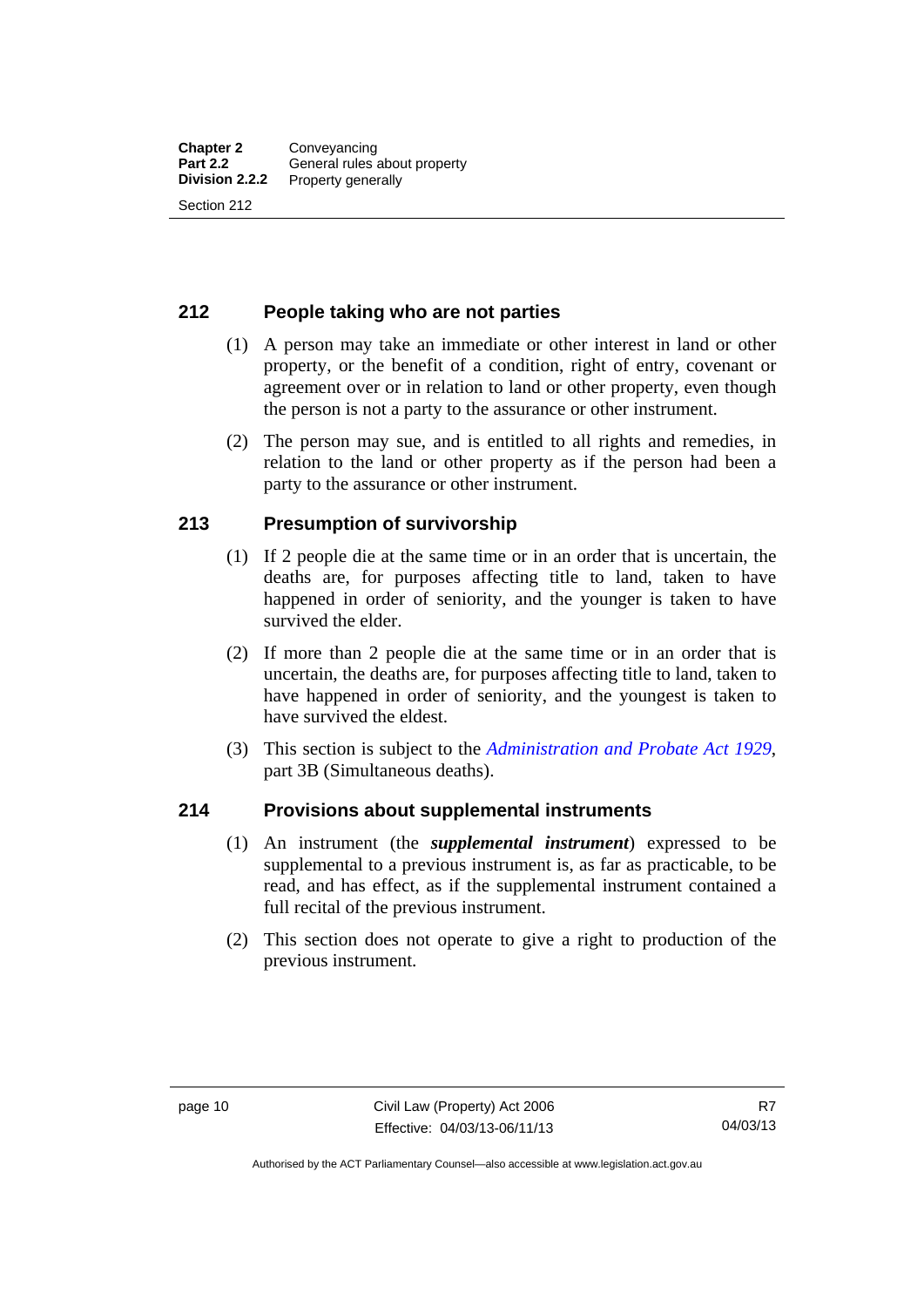(3) A purchaser may accept the same evidence that the previous instrument does not affect the title as the purchaser could have accepted if it had only been mentioned in the supplemental instrument.

### <span id="page-20-0"></span>**Division 2.2.3 Ending life interests**

#### <span id="page-20-1"></span>**215 Meaning of** *life interest* **for div 2.2.3**

In this division:

*life interest* means an interest in property ending on the death of 1 or more people.

#### <span id="page-20-2"></span>**216 Wrongful holding over of life interest etc**

- (1) This section applies if a person entitled to a life interest in property holds over or continues in possession of the property, the interest in the property, or the rents, profits or income of the property, after the end of the life interest without the express consent of the person next entitled to the property, or to the rents, profits or income of the property, on the ending of the life interest.
- (2) The holder of the life interest is liable in damages, to account for the rents, profits or income of the property, or both, to the person entitled to the property, or to the rents, profits or income, after the end of the life interest.

#### <span id="page-20-3"></span>**217 Vesting of interests on end of life interest—evidence of death**

- (1) If a reversion, remainder or other interest in property is to vest in possession on the death of 1 or more people and the person entitled to the interest believes that the interest has become vested in possession because of the death of the relevant person, the person entitled to the interest (the *applicant*) may—
	- (a) apply to a court for appropriate orders in relation to the property; and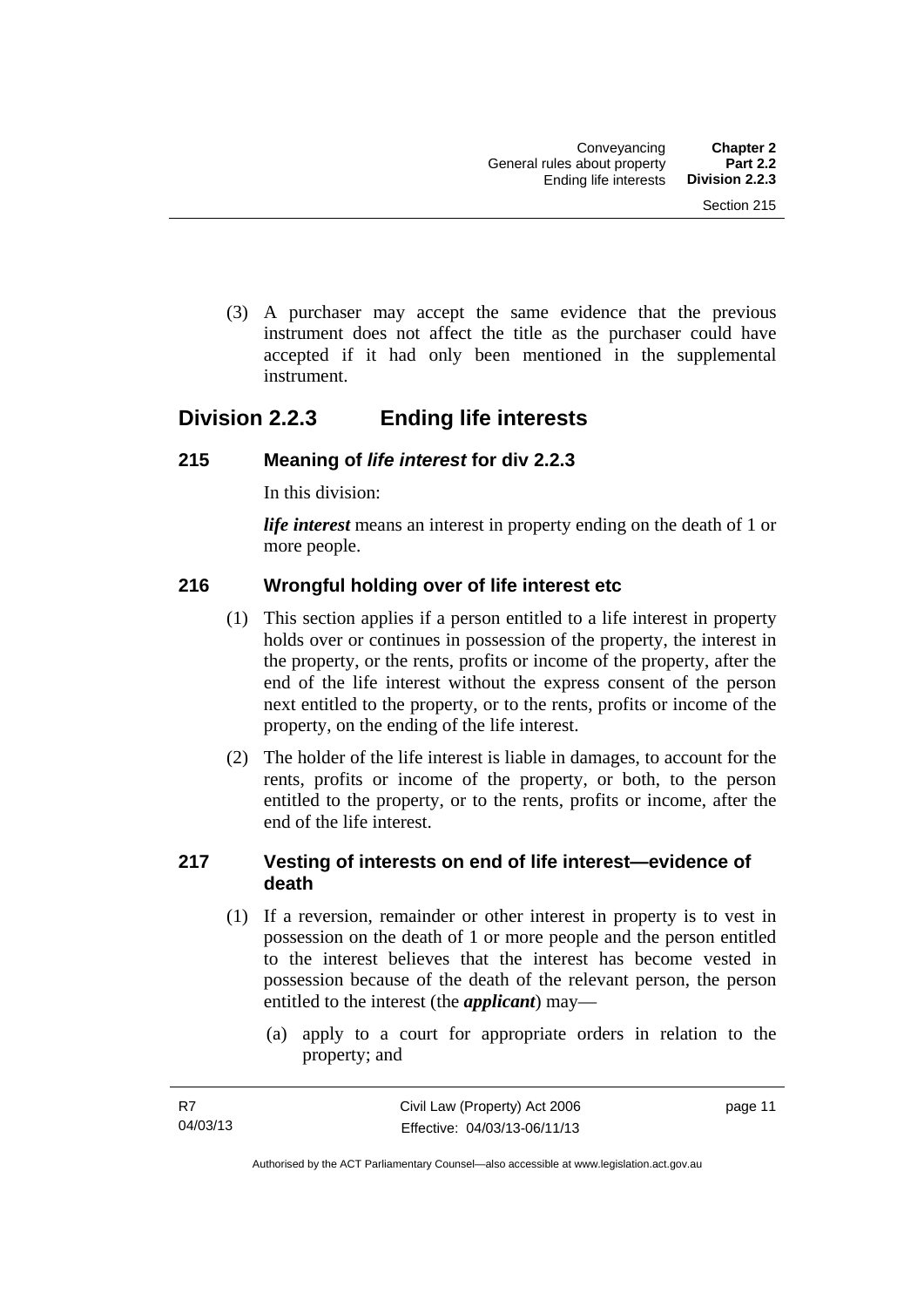- (b) give the court evidence of the death of the relevant person.
- (2) If the court is satisfied that the relevant person has died, the court may make appropriate orders in relation to the property in which the interest is held.
- (3) Without limiting subsection (2), if evidence is given to the court that the relevant person has remained outside Australia, or has been absent from the place in Australia where the person might have been expected to be found, for 7 years or longer, then, unless it is proved to the satisfaction of the court that the relevant person is still alive, the court may order that the person is, for the proceeding, taken to have died and make appropriate orders on that basis.
- (4) If judgment is given against the applicant and the applicant later begins another proceeding in a court in which the applicant claims that the relevant person has died, the court in which the other proceeding is begun may order that the proceeding be stayed—
	- (a) for a stated time; or
	- (b) until a further order of the court; or
	- (c) permanently.
- (5) In this section:

*relevant person*, in relation to the vesting in possession of a reversion, remainder or other interest in property, means the person on whose death the interest vests in possession or, if the vesting of the interest in possession happens on the deaths of 2 or more people, the last of them to die.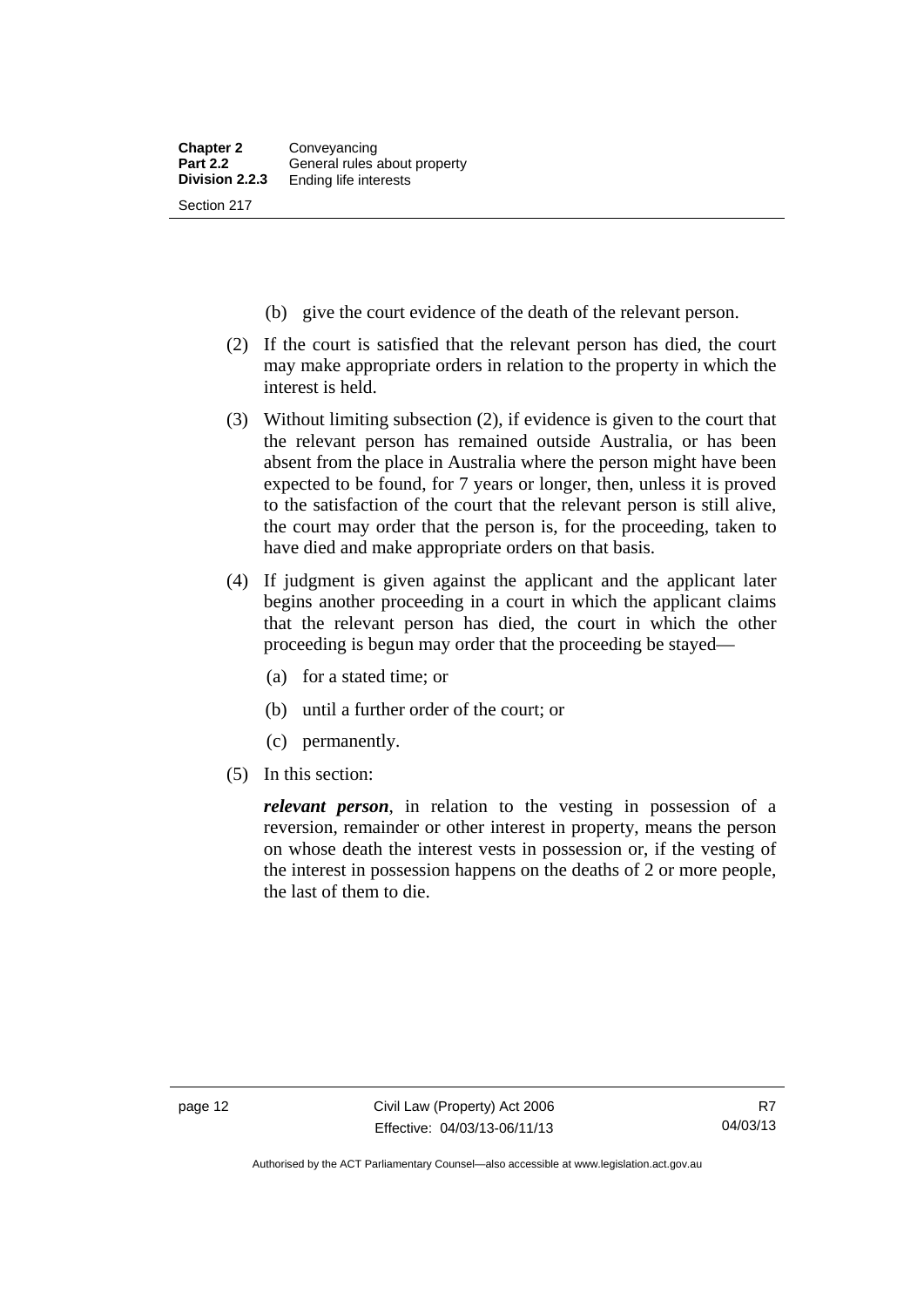#### <span id="page-22-0"></span>**218 Vesting orders made in error**

- (1) This section applies if—
	- (a) a person with a life interest in property (the *interest-holder*) has been evicted from the property or deprived of the interest because of an order made by a court on the basis that the life interest has ended; and
	- (b) in a later court proceeding the court is satisfied that the life interest has not ended, or had not ended when the order was made.
- (2) The court hearing the later proceeding may give the interest-holder appropriate relief.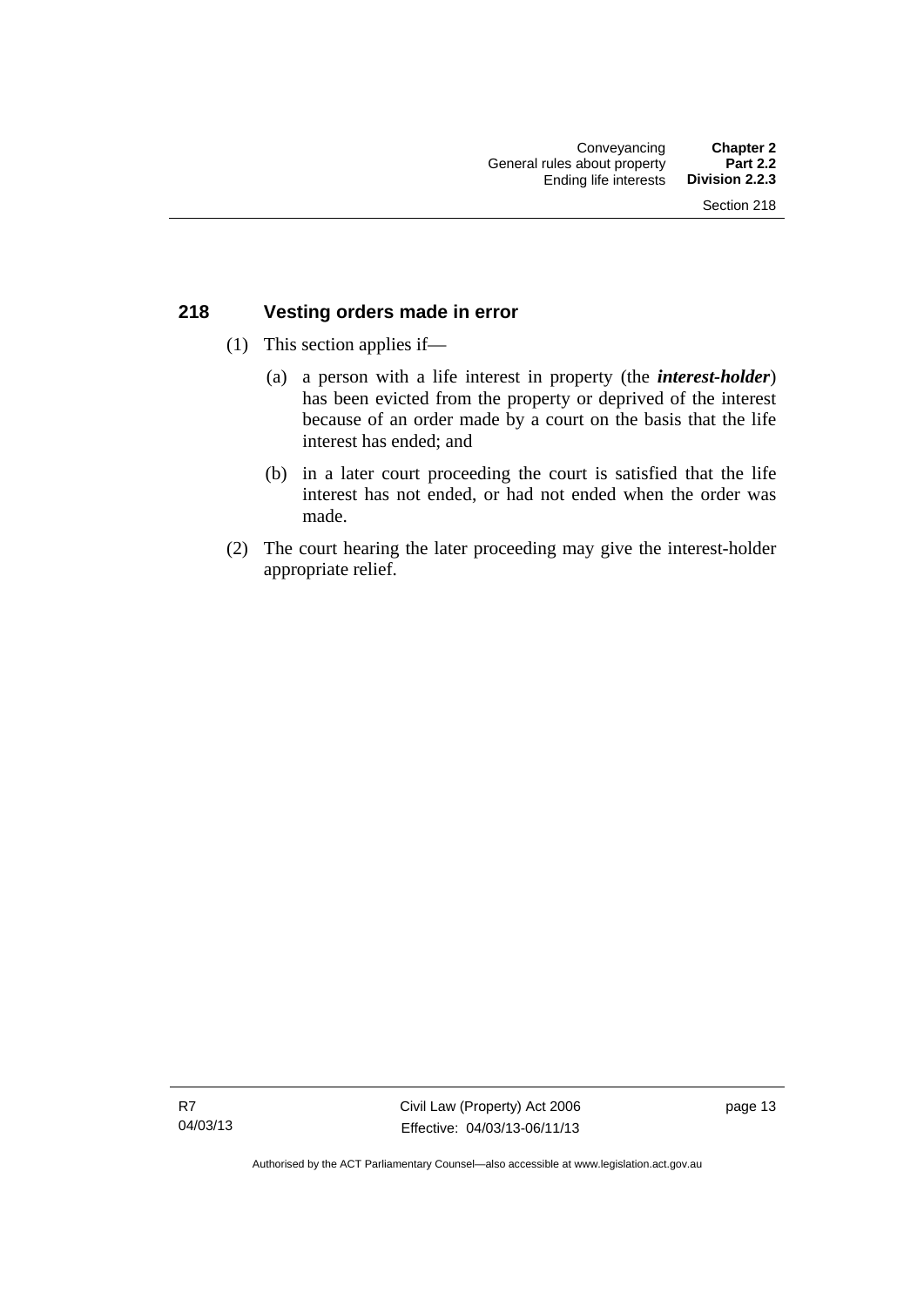# <span id="page-23-0"></span>**Part 2.3 General rules about deeds and documents of corporations**

### <span id="page-23-1"></span>**Division 2.3.1 Deeds and their effect**

#### <span id="page-23-2"></span>**219 Signature and attestation of deeds**

- (1) A deed (whether or not it affects property) must be—
	- (a) signed and sealed; and
	- (b) attested by at least 1 witness who is not a party to the deed, using any form of words.
- (2) Indenting is not necessary.
- (3) An instrument executed after 1 July 1920 that is signed and attested in accordance with this section is taken to be sealed if the instrument is expressed to be an indenture or deed or to be sealed.
- (4) A deed executed and attested in accordance with this section may be proved in the same way that a deed not required by law to be attested may be proved.
- (5) This section does not affect—
	- (a) the execution of a deed by a corporation; or
	- (b) a deed executed before 1 November 1951.

#### <span id="page-23-3"></span>**220 Receipt in deed sufficient**

A receipt for consideration in the body of a deed is a discharge for the consideration to the person giving it, even though a receipt is not endorsed on the deed.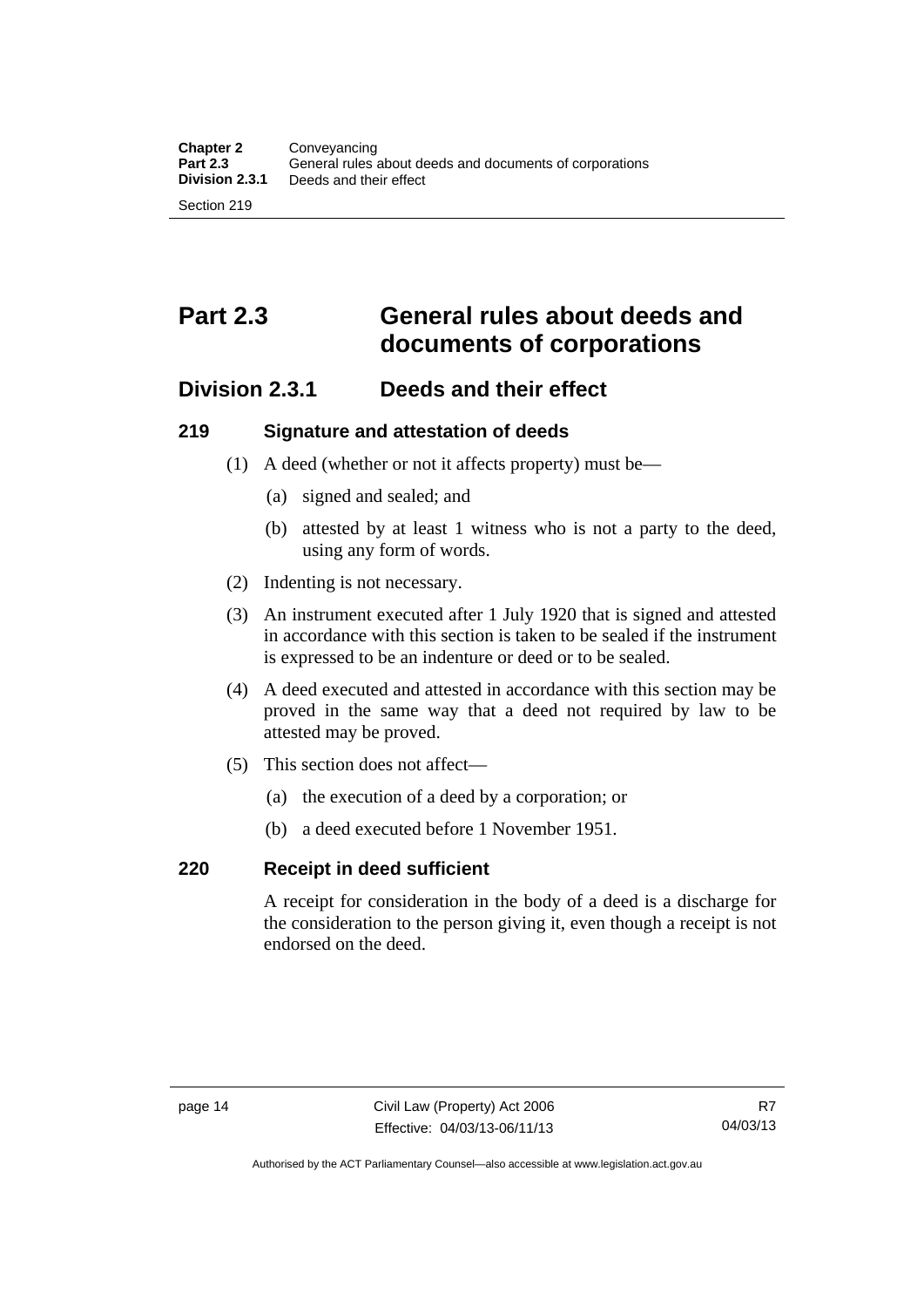### <span id="page-24-0"></span>**221 Receipt in deed or endorsed evidence for subsequent purchaser**

A receipt for consideration in the body of a deed (or endorsed on it) is, for a subsequent purchaser without notice that all or part of the consideration has not been given, evidence of the giving of all the consideration.

#### <span id="page-24-1"></span>**222 How powers of appointment are to be exercised**

- (1) This section applies if a power of appointment by an instrument other than a will is exercised by—
	- (a) a deed executed and attested in accordance with this Act or the [Corporations Act;](http://www.comlaw.gov.au/Series/C2004A00818) or
	- (b) an instrument under the *[Land Titles Act 1925](http://www.legislation.act.gov.au/a/1925-1)* executed and attested in accordance with that Act.
- (2) The deed or instrument is, in relation to the execution and attestation, a valid exercise of the power, even though the instrument that creates the power requires an additional or another form of execution or attestation.

### <span id="page-24-2"></span>**Division 2.3.2 Operation of deeds**

#### <span id="page-24-3"></span>**223 Limitations may be made by direct conveyance without uses**

A limitation that may be made by use operating under this Act may be made by direct conveyance without the intervention of uses.

#### <span id="page-24-4"></span>**224 In conveyance use of word grant unnecessary**

- (1) In a conveyance it is not necessary to use the word 'grant' to convey land.
- (2) Any words that indicate an intention to convey the land are sufficient.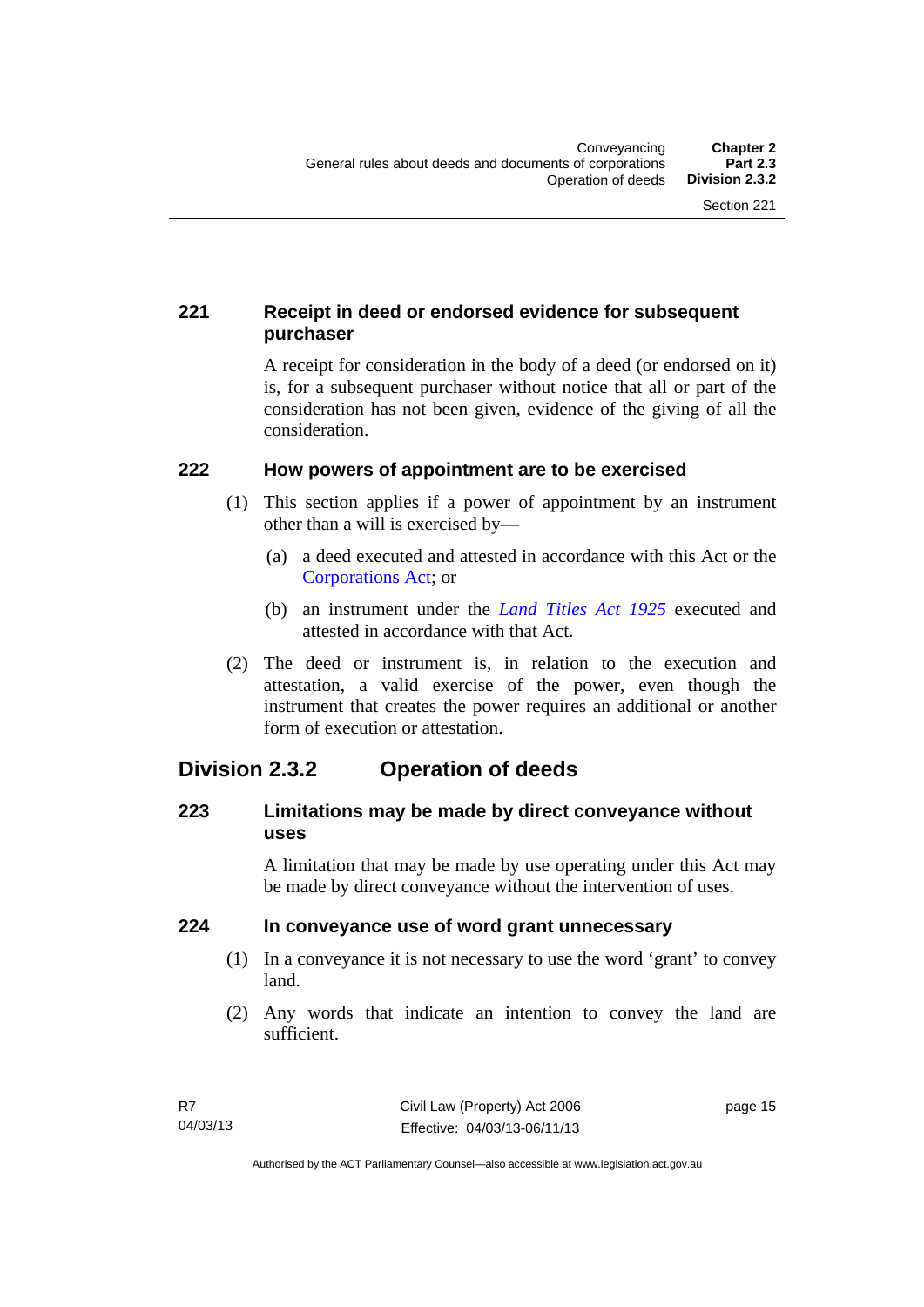#### <span id="page-25-0"></span>**225 Rights of entry etc**

The following interests in property may be conveyed by deed:

- (a) a right of entry;
- (b) a contingent remainder;
- (c) a contingent, executory, or future estate, right or interest;
- (d) a possibility coupled with an interest.

#### <span id="page-25-1"></span>**226 Certain conveyance etc void**

- (1) This section applies to a conveyance of, or an agreement to convey, a present right of entry to land, other than a conveyance or agreement to convey to the person in possession of the land (*A*).
- (2) The conveyance or agreement to convey is void as against A or anyone claiming through A unless the person conveying or agreeing to convey  $(B)$ , or the person through whom B claims, has been in possession of the land within 1 year from the date of the conveyance or agreement.

### <span id="page-25-2"></span>**Division 2.3.3 Documents of corporations**

#### <span id="page-25-3"></span>**227 Execution of documents by or on behalf of corporations**

- (1) For an honest purchaser, a document is taken to have been properly executed by a corporation aggregate if the seal of the corporation is fixed to the document and the fixing of the seal is attested by—
	- (a) the secretary or another officer of the corporation or a deputy of the secretary or other officer; and
	- (b) a member of the board of directors, council or other governing body of the corporation.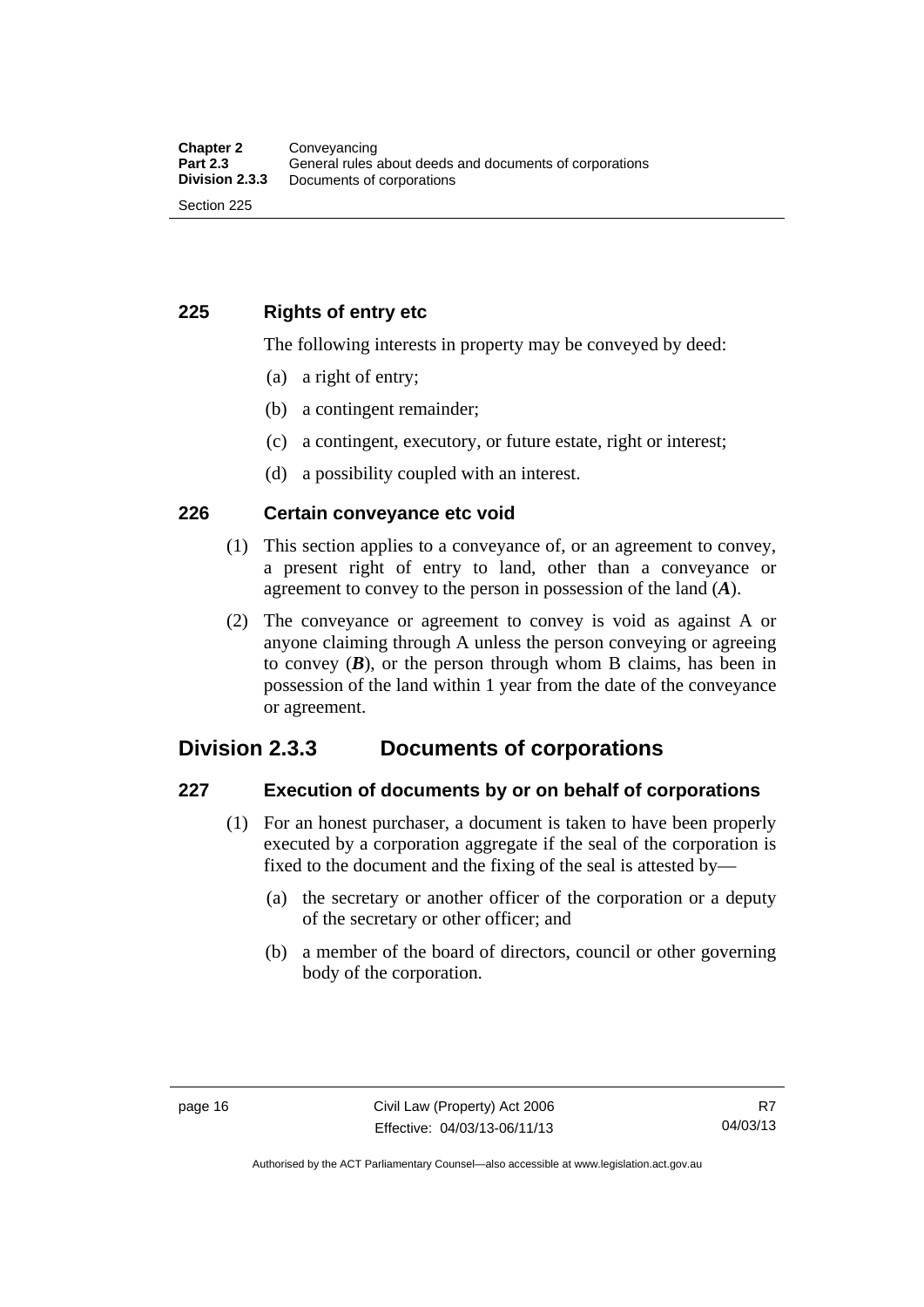- (2) If a document has attached to it a seal purporting to be the seal of a corporation aggregate and the fixing of the seal has been attested by people purporting to hold the positions mentioned in subsection (1), an honest purchaser may assume the document has been executed in accordance with subsection (1).
- (3) The board of directors, council or other governing body of a corporation aggregate may, by resolution or other means, appoint an agent to execute documents for the corporation, including registration copies of documents to which the corporation is a party.
- (4) If a person is authorised under a power of attorney or a statutory or other power to assure property for a corporation, the person may make the assurance by—
	- (a) signing it in his or her name in the presence of at least 1 attesting witness and stating in the assurance the power the person has to sign it for the corporation; and
	- (b) if the assurance is a deed—further executing the assurance in accordance with section 219 (Signature and attestation of deeds).
- (5) If a corporation aggregate is authorised under a power of attorney or a statutory or other power to assure property for someone else, an officer or employee of the corporation appointed for the purpose by the board of directors, council or other governing body of the corporation may assure the property for the other person.
- (6) If an assurance is made by an officer or employee who purports to be appointed under subsection (5), the assurance is taken, in relation to an honest purchaser, to have been made by a properly appointed officer or employee.
- (7) This section applies to deeds and other documents executed after 8 May 1958.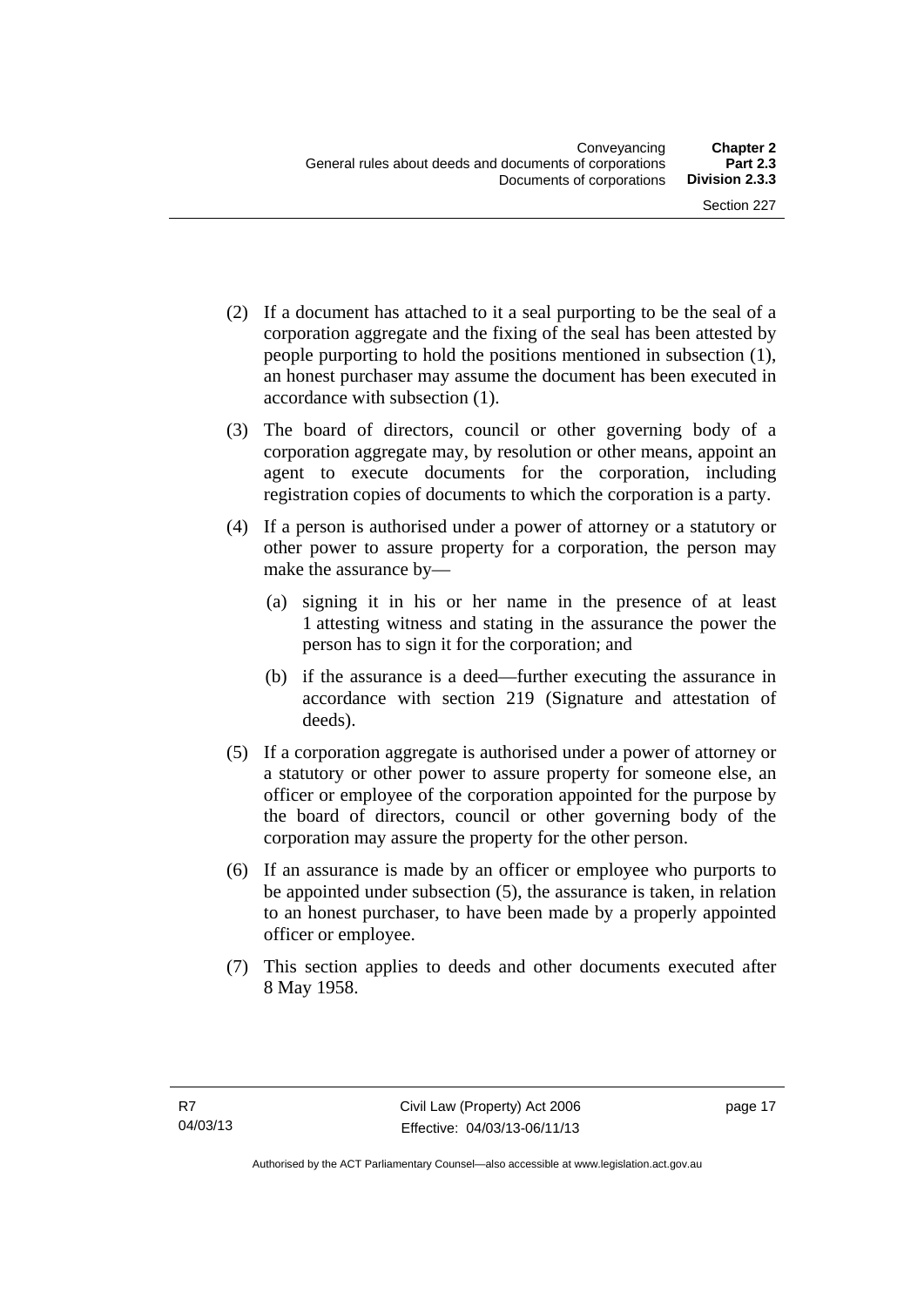- (8) This section does not limit the ways in which a company may execute a document (including a deed), and any method of execution authorised by law or by practice, or by the law, charter, constitution or other instrument establishing the corporation or regulating the affairs of the corporation, is (in addition to the methods authorised by this section) as effective as if this section had not been enacted.
	- *Note* The [Corporations Act,](http://www.comlaw.gov.au/Series/C2004A00818) s 127 provides how a company may execute documents (including deeds), and s 128 provides that a person is entitled to make certain assumptions in s 129 in relation to dealings with a company.

### <span id="page-27-0"></span>**Division 2.3.4 Powers of appointment**

#### <span id="page-27-1"></span>**228 Application—div 2.3.4**

This division applies to appointments made after 26 June 1986 under powers created before, on or after that day.

### <span id="page-27-2"></span>**229 Appointments to be valid despite exclusion of object**

- (1) An appointment made under a power to appoint property among 2 or more objects is not invalid only because 1 or more objects of the power is not to take a share in the property.
- (2) This section does not affect a provision of the instrument creating the power that declares a share in the property from which an object of the power is not to be excluded.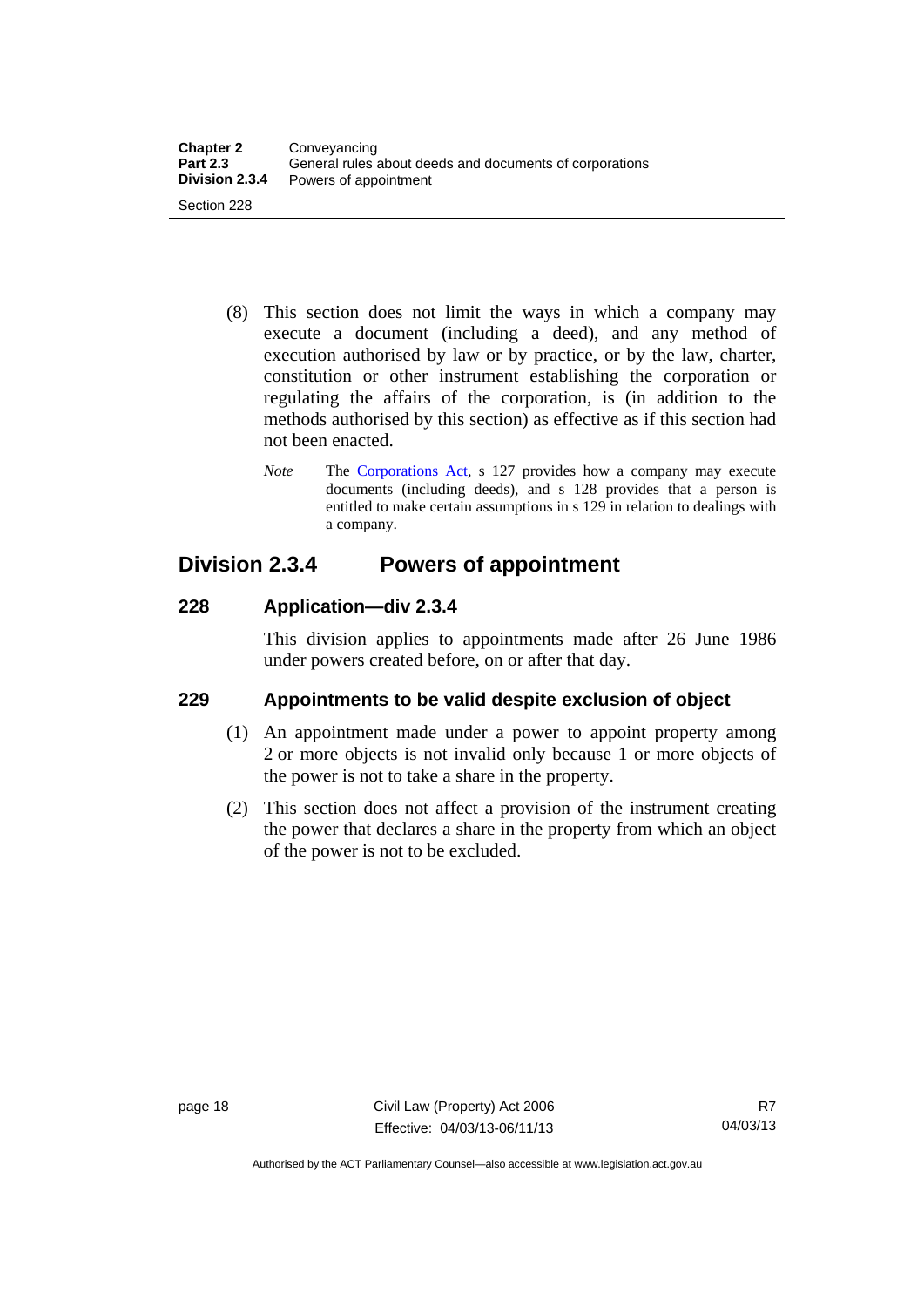# <span id="page-28-0"></span>**Part 2.4 Sales and other transactions**

### <span id="page-28-1"></span>**Division 2.4.1 Dispositions on trust for sale or with power of sale**

#### <span id="page-28-2"></span>**230 Meaning of** *purchaser* **for div 2.4.1**

In this division:

*purchaser* means a person who acquires an interest in or charge on property for money or money's worth.

#### <span id="page-28-3"></span>**231 Consents to execution of trust for sale etc**

- (1) If the consent of 3 or more people is required by a disposition for the execution of a trust for sale of property, or the exercise of a power of sale of property under a trust, then, for a purchaser, the consent of any 2 of those people to the execution of the trust or the exercise of the power or to the exercise of any statutory or other powers vested in the trustees is enough.
- (2) If a person whose consent is required by a disposition for the execution of a trust for sale of property, or the exercise of a power of sale of property under a trust, is a person with a legal disability, the person's consent is, for a purchaser, taken not to be required.
- (3) However, for the disposition mentioned in subsection (2), the trustees must get the consent of—
	- (a) if the person is a child—the parent or testamentary or other guardian of the child; or
	- (b) if the person is a person with a mental disability—the manager of the person's property under the *[Guardianship and](http://www.legislation.act.gov.au/a/1991-62)  [Management of Property Act 1991](http://www.legislation.act.gov.au/a/1991-62)*; or
	- (c) if there is no parent, guardian or manager—the Supreme Court.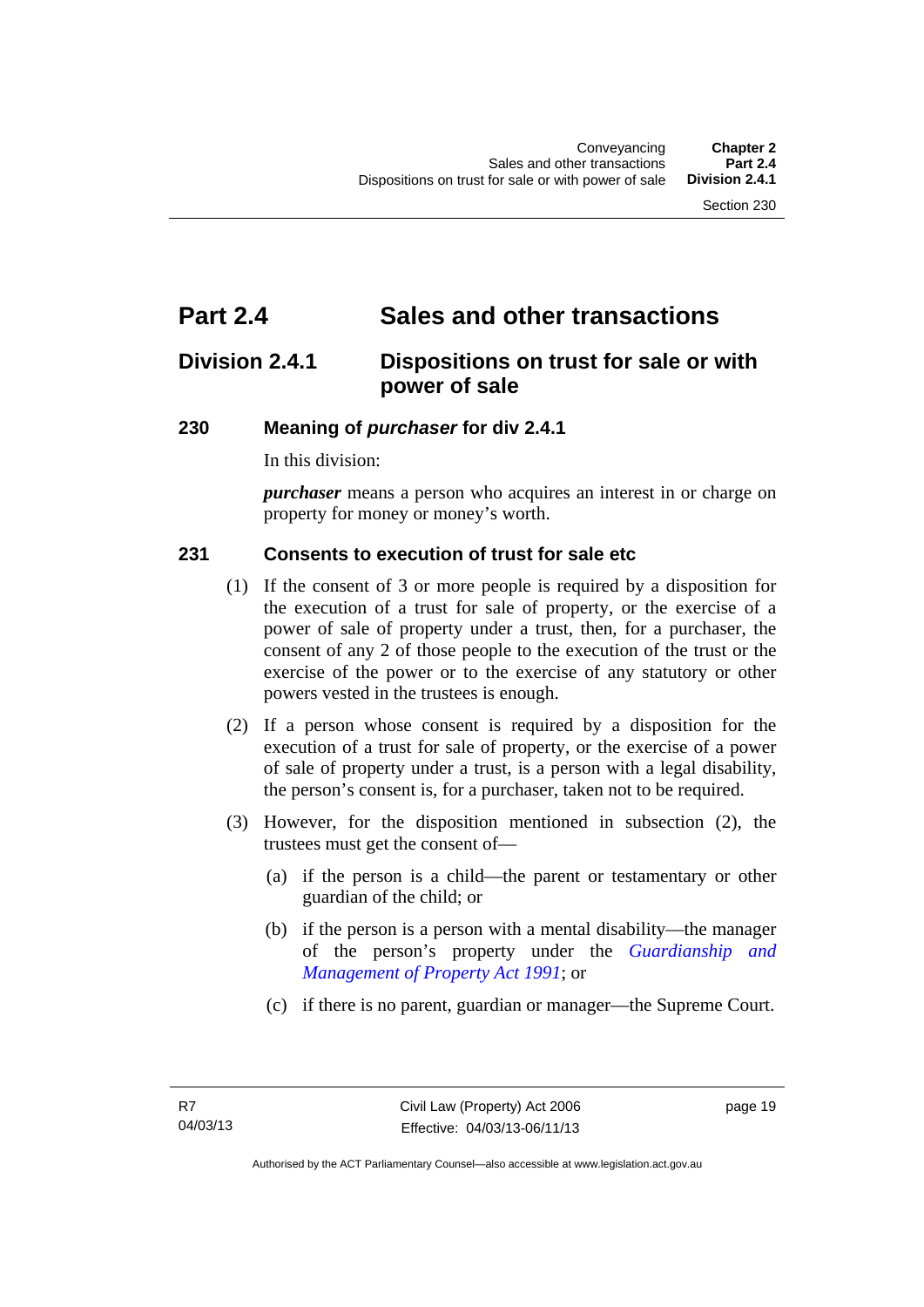#### <span id="page-29-0"></span>**232 Purchaser not to be concerned with trusts of proceeds of sale**

- (1) A purchaser of property from trustees for sale, or from trustees having a power of sale, need not be concerned with the trusts affecting the proceeds of sale or the income of the property until sale, whether or not the trusts are declared by the same instrument that created the trust for sale or the power of sale.
- (2) Despite anything to the contrary in the instrument (if any) creating a trust for sale of property, or a power of sale of property, or in the settlement of the proceeds of sale of property, proceeds of sale or other capital money may only be paid or applied by the direction of at least 2 trustees, unless the trust has only 1 trustee and—
	- (a) the trustee is a trust corporation; or
	- (b) the trustee was appointed as the sole trustee by the instrument creating the trust.
- (3) However, subsection (2) does not affect the right of a sole personal representative to give valid receipts for, or direct the application of, proceeds of sale or other capital money.
- (4) Also, subsection (2) does not make it necessary to have more than 1 trustee unless capital money arises on a transaction.

#### <span id="page-29-1"></span>**233 Settlements of personal property invested in land**

- (1) If a settlement contains a power to invest money in the purchase of land and land is purchased in the exercise of that power—
	- (a) the land is held by the trustees on trust for sale; and
	- (b) the net rents and profits from the land must, after paying the costs of repairs properly payable out of income, insurance and other outgoings, be paid or applied in the same way as the income of investments made from the sale price of the land would have been payable or applicable if the land had been

Authorised by the ACT Parliamentary Counsel—also accessible at www.legislation.act.gov.au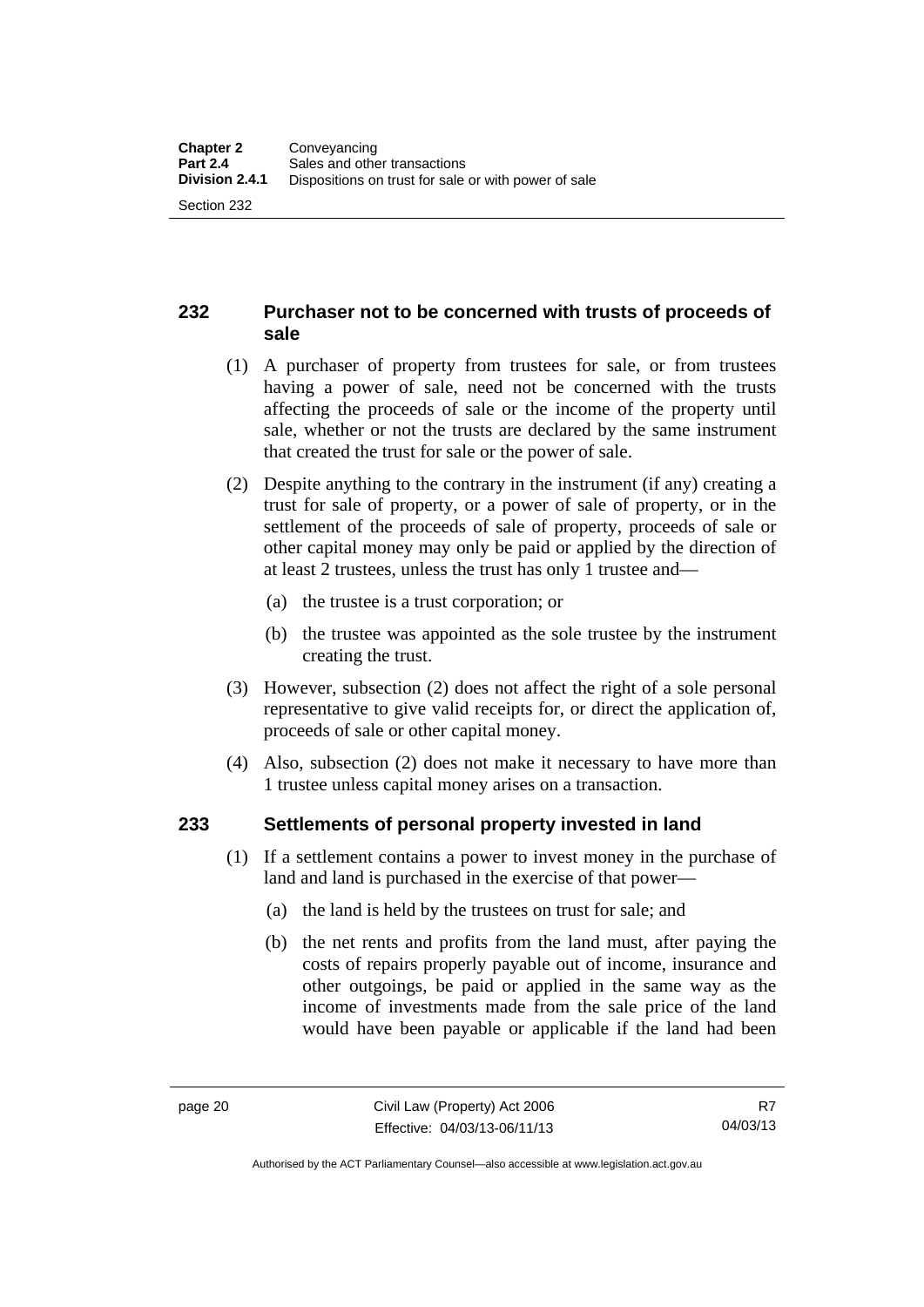sold and the proceeds invested other than in the purchase of land.

- (2) This section applies unless the settlement provides to the contrary.
- (3) This section applies only to settlements commencing after 1 December 1957.

#### <span id="page-30-0"></span>**234 Powers given to trustees for sale**

- (1) If property under a disposition on trust for sale includes land, the trustees may take possession of, hold and manage the land until it is sold.
- (2) This section applies unless the disposition provides to the contrary.

#### <span id="page-30-1"></span>**235 Application of income of land under trust for sale**

- (1) The net rents and profits of land under a disposition on trust for sale must, after paying the costs of repairs properly payable out of income, insurance, and other outgoings, be paid or applied in the same way as the income of investments made from the sale price of the land would have been payable or applicable if the land had been sold and the proceeds invested other than in the purchase of land.
- (2) This section applies subject to any contrary intention in the disposition or in a settlement of proceeds of sale under the disposition.

#### <span id="page-30-2"></span>**236 Partition of land under trust for sale**

- (1) If the net proceeds of sale of land under a disposition on trust for sale have, under the trusts affecting the sale, become absolutely vested in possession in 2 or more people as joint tenants or tenants in common, the trustees for sale may, with the agreement of the people (if any) who are adults and not annuitants and who have interests in possession in the net rents and profits of the land until it is sold—
	- (a) partition the land remaining unsold or any part of it; and

page 21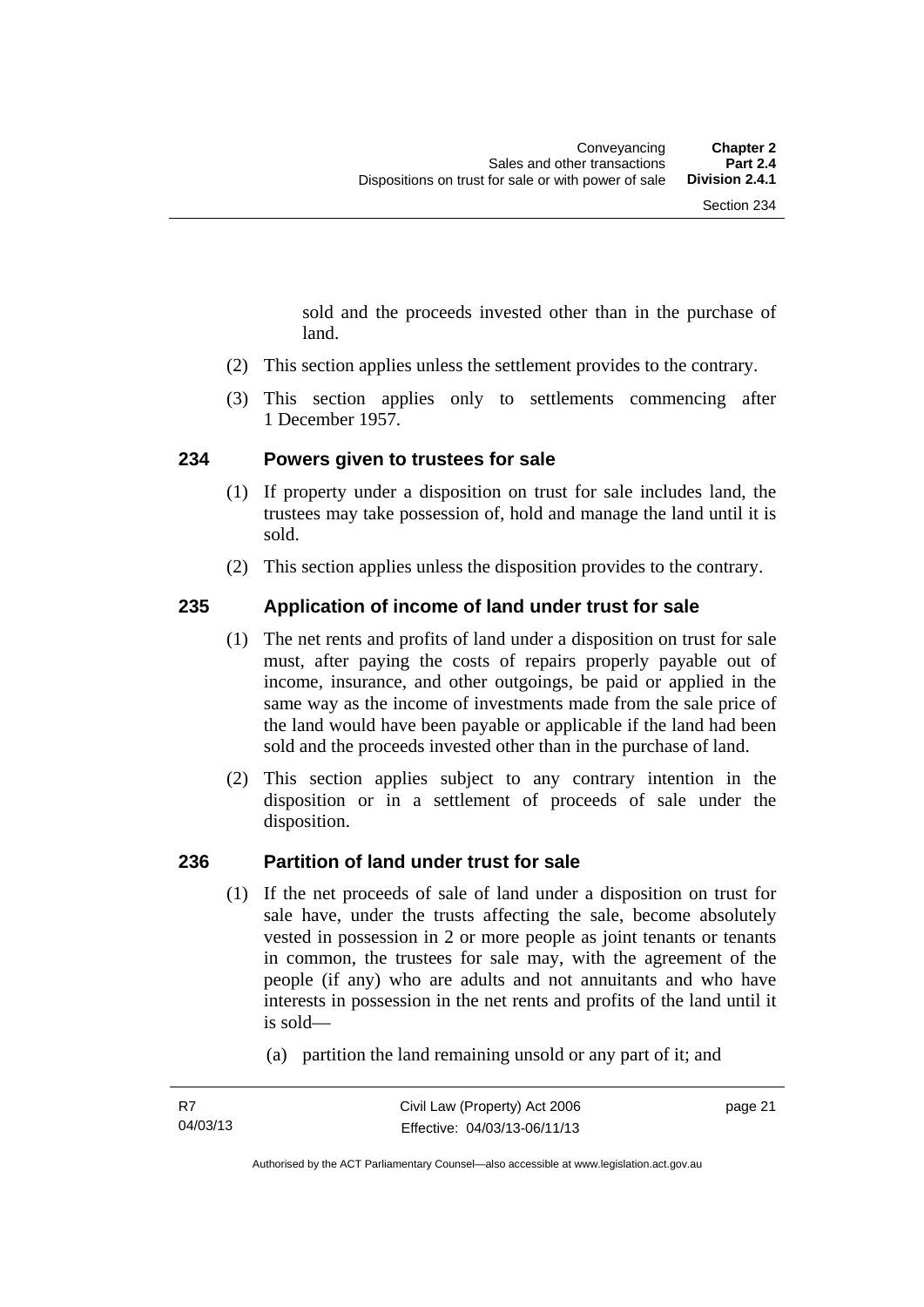Section 236

- (b) provide (by mortgage or otherwise) for the payment of equality money.
- (2) On a partition being arranged under subsection (1), the trustees for sale must give effect to the partition by conveying the land partitioned in severalty (subject or not to any mortgage created to raise equality money) to the people entitled to it under the partition.
- (3) A purchaser of land partitioned under subsection (1) need not be concerned to inquire whether any agreement to the partition required by the subsection had been given.
- (4) If a share in the net proceeds belongs to a person who has a physical, mental, psychological or intellectual condition relevant to the *[Guardianship and Management of Property Act 1991](http://www.legislation.act.gov.au/a/1991-62)*, section 8, the trustees for sale are protected if they obtain the agreement of—
	- (a) the manager of the person's property under that Act; or
	- (b) if there is no manager—the Supreme Court.
- (5) If a share in the net proceeds is affected by an encumbrance, the trustees for sale may either—
	- (a) give effect to the encumbrance; or
	- (b) provide for the discharge of the encumbrance out of the property allotted in relation to the share.
- (6) If a share in the net proceeds is vested absolutely in a child, or in a person who cannot be found or identified, or about whom it is uncertain whether the person is living or dead, the trustees for sale may act for the child or person and keep land or other property that is the person's share.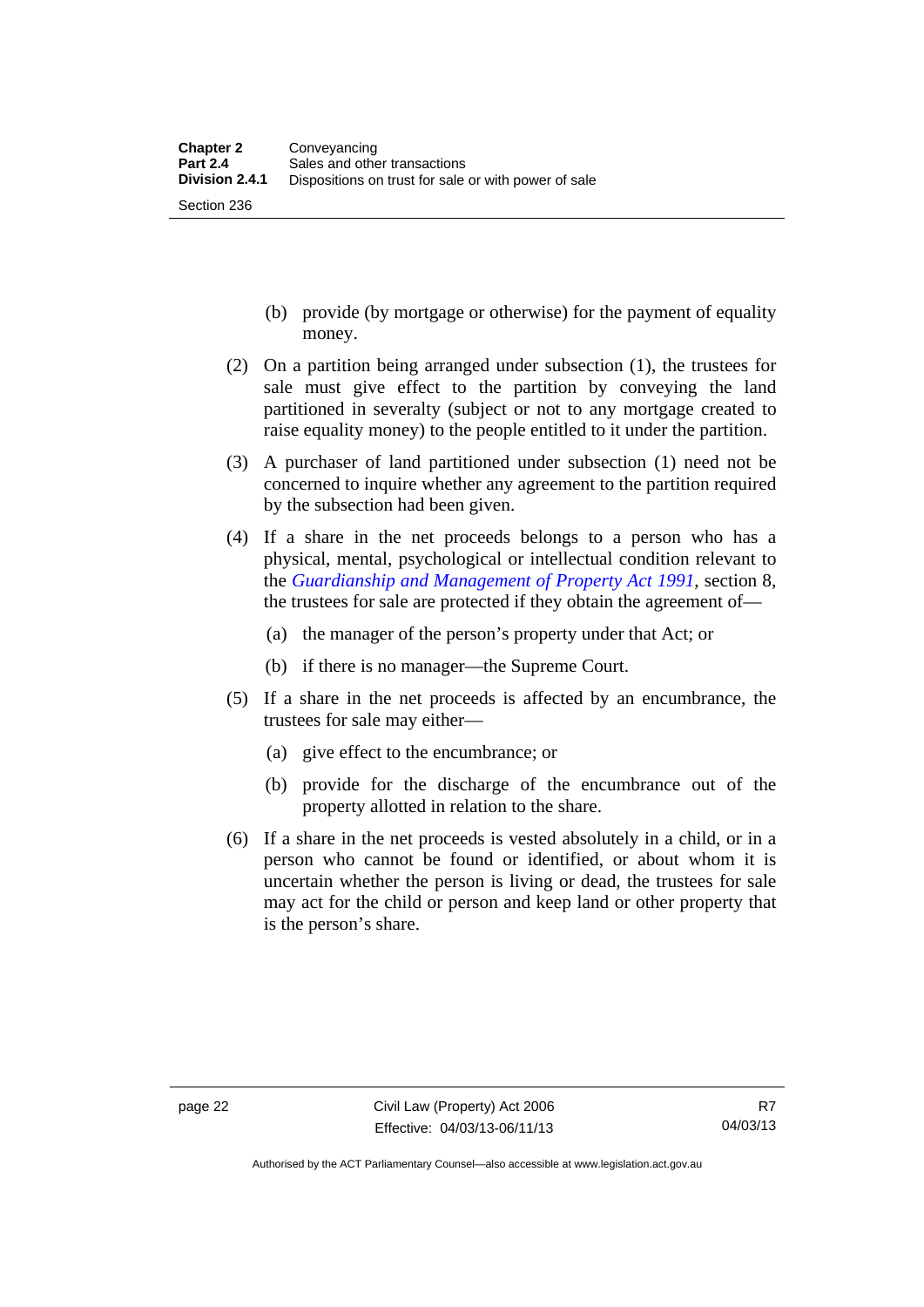#### <span id="page-32-0"></span>**237 Powers of Supreme Court if trustees for sale decline to exercise powers**

- (1) If trustees for sale decline to sell or exercise any of the powers given by section 234 (Powers given to trustees for sale) or section 236 (Partition of land under trust for sale), or any agreement cannot be obtained, an interested person may apply to the Supreme Court for—
	- (a) a vesting or other order to give effect to the proposed transaction; or
	- (b) an order directing the trustees for sale to exercise any of their powers.
- (2) The court may make any order it considers appropriate.

### <span id="page-32-1"></span>**Division 2.4.2 Voidable dispositions**

#### <span id="page-32-2"></span>**238 Meaning of** *purchaser* **for div 2.4.2**

In this division:

*purchaser* means a purchaser for valuable consideration, and includes a lessee, mortgagee or other person who, for valuable consideration, acquires an interest in property.

### <span id="page-32-3"></span>**239 Voluntary dispositions to defraud creditors voidable**

- (1) A disposition of property made with intent to defraud creditors is voidable by a person prejudiced by the disposition.
- (2) However, this section does not apply to an interest in property disposed of to an honest purchaser who did not have, at the time of the disposition, notice of the intent to defraud creditors.
- (3) This section applies to a disposition of property made before or after the commencement of this section.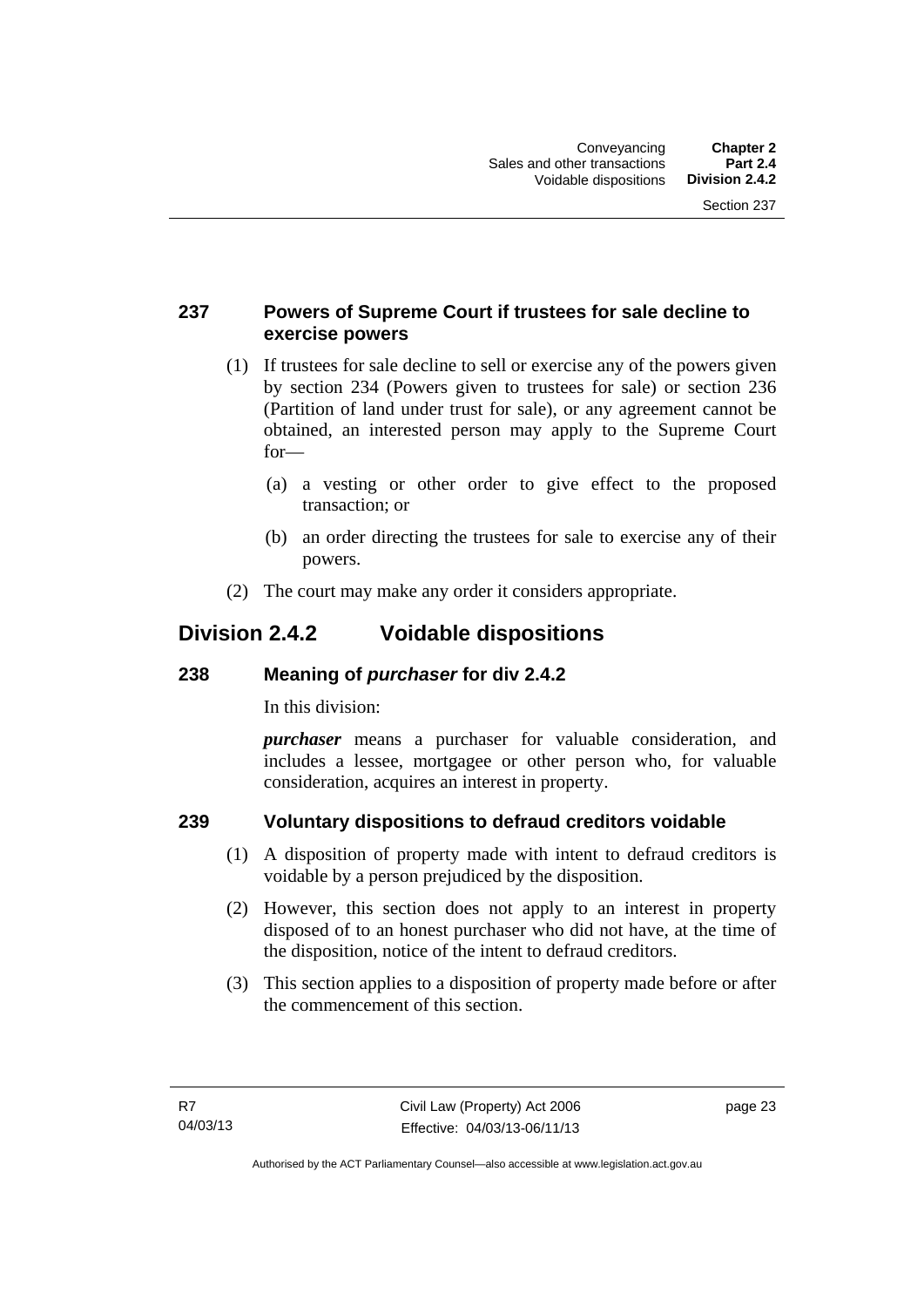#### <span id="page-33-0"></span>**240 Voluntary dispositions of land—how far voidable against purchasers**

- (1) A voluntary disposition of land made with intent to defraud a subsequent purchaser is voidable by that purchaser.
- (2) For this section, if the document by which a voluntary disposition of land is made is registered before a subsequent purchase of the land, the voluntary disposition is not taken to have been made with intent to defraud a subsequent purchaser—
	- (a) only because the disposition was not made for valuable consideration; or
	- (b) only because of the subsequent purchase.
- (3) This section applies to a disposition of land made before or after the commencement of this section.

#### <span id="page-33-1"></span>**241 Acquisitions of reversions at under value**

- (1) An acquisition of a reversionary interest in property honestly made for money or moneys worth must not be set aside only because it was made for less than full value.
- (2) This section does not affect the jurisdiction of a court to set aside or change unconscionable bargains.
- (3) In this section:

*reversionary interest* includes an expectancy or possibility.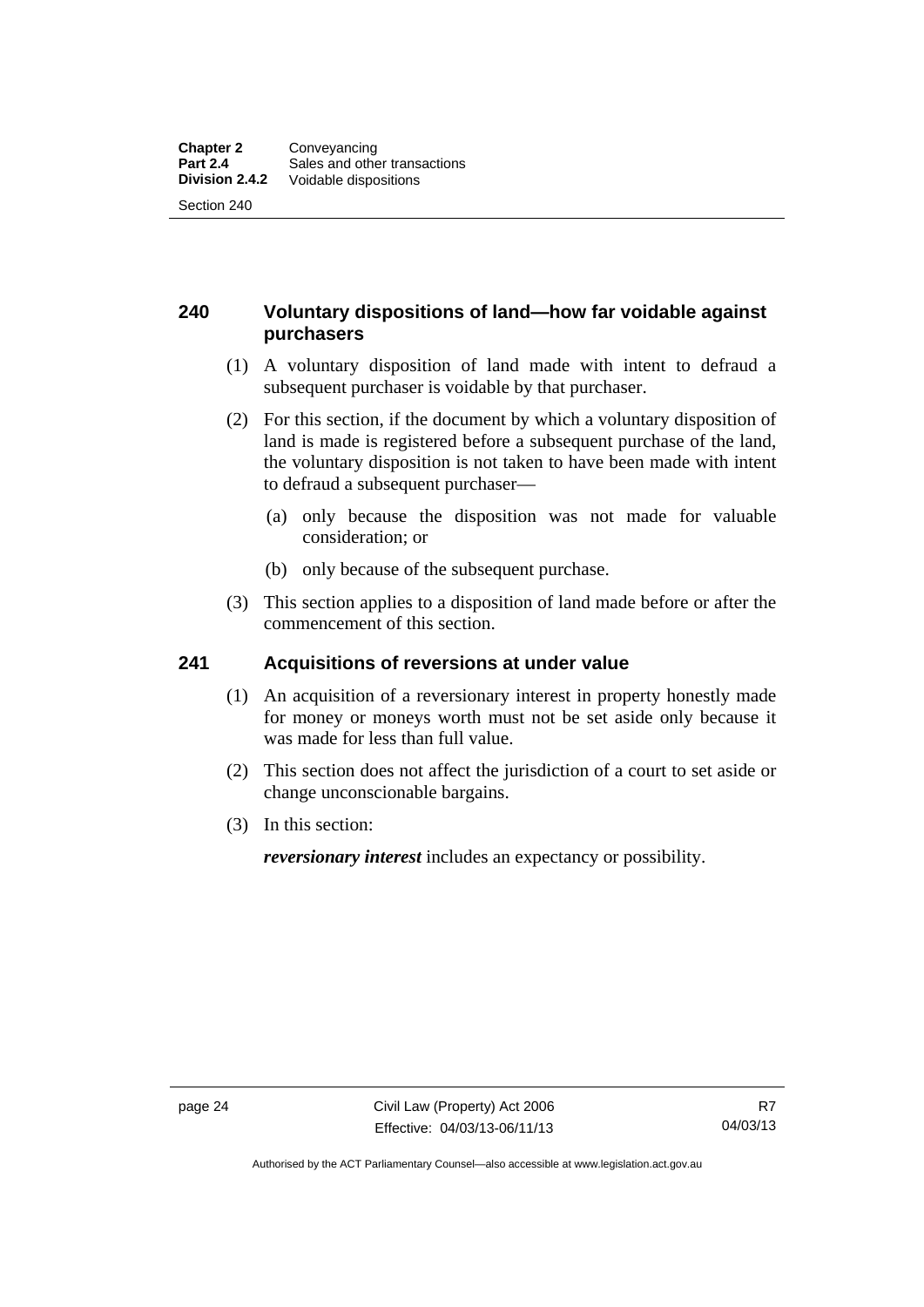# <span id="page-34-0"></span>**Part 2.5 Partition**

#### <span id="page-34-1"></span>**242 Definitions—pt 2.5**

In this part:

*interested person*, in relation to property, means a person with an interest in the property.

*proceeding for partition of property* includes a proceeding for sale of the property and distribution of the proceeds.

#### <span id="page-34-2"></span>**243 Court may order partition of land held in co-ownership**

If 2 or more people hold an interest in land as joint tenants or tenants in common, the Supreme Court may, on an application made by 1 or more of those people (the *applicants*)—

- (a) order a partition of the interest in the land held by the applicants; and
- (b) make any further orders, and give any consequential directions, it considers appropriate.

#### <span id="page-34-3"></span>**244 Power of Supreme Court to order sale instead of partition**

- (1) In a proceeding for partition of property, instead of ordering partition—
	- (a) the Supreme Court may, on the application of an interested person, order the sale of the property if the court considers that sale (and a distribution of the proceeds) would be more beneficial than partition because of—
		- (i) the nature of the property; or
		- (ii) the number of interested people; or
		- (iii) the absence or disability of an interested person; or
		- (iv) any other circumstances; and

page 25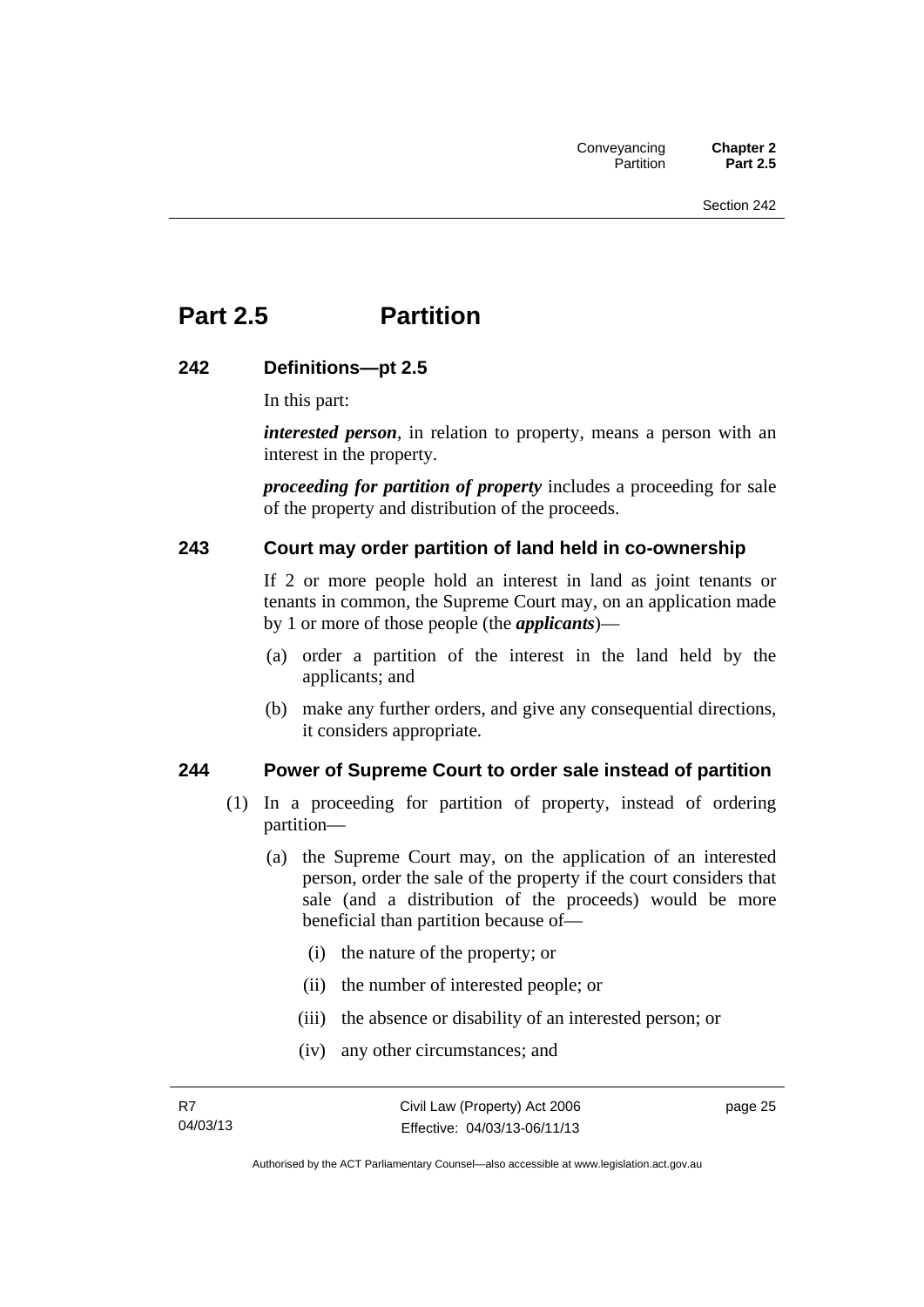#### **Chapter 2** Conveyancing **Part 2.5** Partition

Section 244

- (b) the court must (unless it sees good reason not to), on the application of interested people with a collective interest in the property of at least a half share in the property, order the sale of the property; and
- (c) the court may, on the application of an interested person, order the sale of the property unless other interested people agree to buy the share of the applying person.
- (2) The power of the Supreme Court to order the sale of property includes the power to order the sale of a part of the property and the partition of the rest of the property.
- (3) If the Supreme Court orders the sale of property, it may—
	- (a) appoint trustees to receive and apply proceeds of the sale; or
	- (b) give any consequential directions it considers appropriate, including, for example, directions about—
		- (i) the valuation of an interested person's share in the property; and
		- (ii) the application, investment and distribution of proceeds of sale.
	- *Note* An example is part of the Act, is not exhaustive and may extend, but does not limit, the meaning of the provision in which it appears (see [Legislation Act,](http://www.legislation.act.gov.au/a/2001-14) s 126 and s 132).
- (4) In a proceeding for partition of property, it is sufficient to claim sale and distribution of the proceeds and it is not necessary to claim a partition.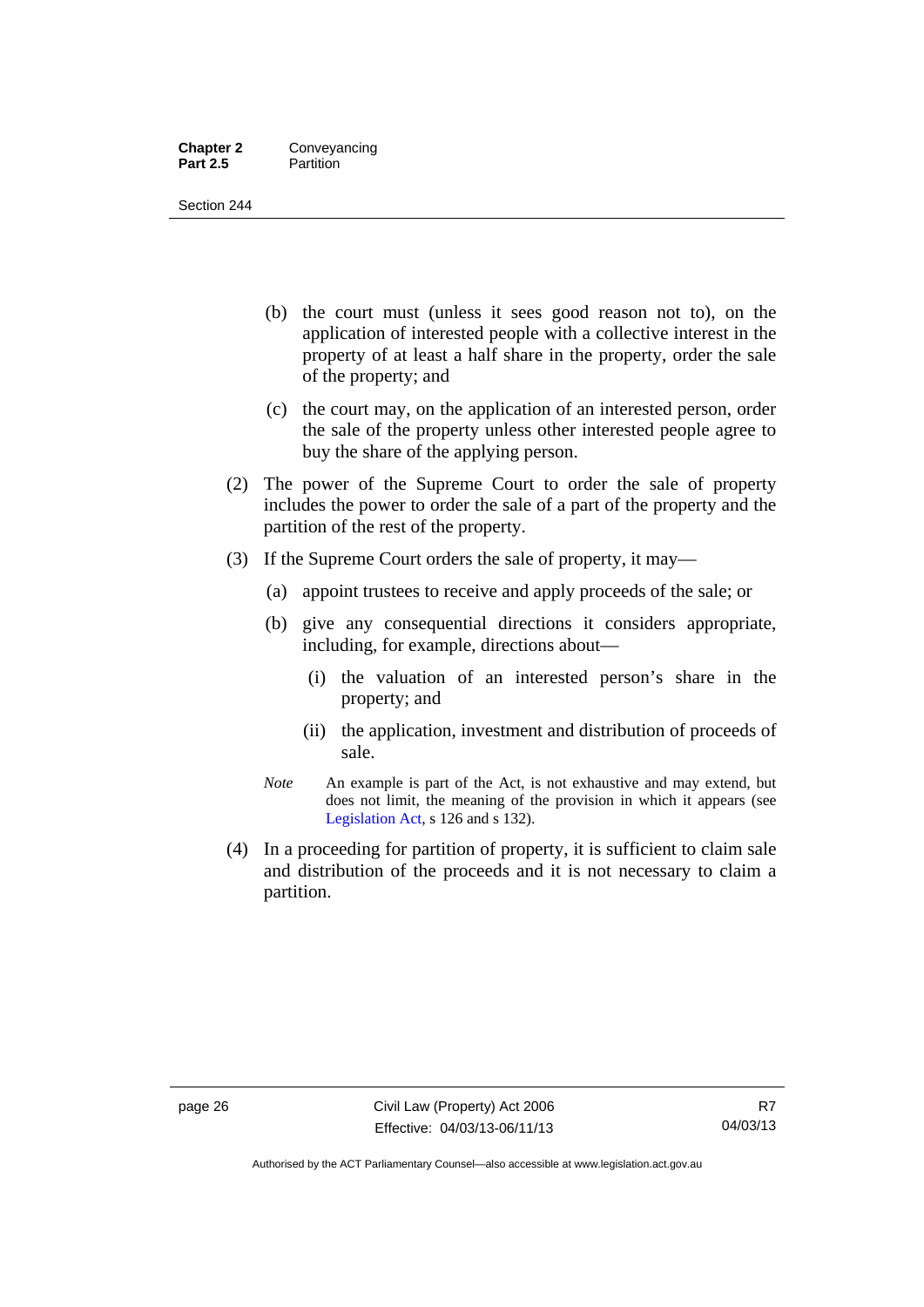### **245 Authority for interested person to bid**

- (1) The Supreme Court may allow an interested person in relation to property to bid at the sale of the property under this part on the conditions that the court considers appropriate, including, for example, conditions about—
	- (a) nonpayment of deposit; or
	- (b) setting off or accounting for the purchase money or any part instead of paying it; or
	- (c) anything else.
	- *Note* An example is part of the Act, is not exhaustive and may extend, but does not limit, the meaning of the provision in which it appears (see [Legislation Act,](http://www.legislation.act.gov.au/a/2001-14) s 126 and s 132).
- (2) This section does not limit section 244 (3).

#### **246 Parties to partition proceedings**

- (1) A person who, apart from this part, might have brought a proceeding for partition of property may bring the proceeding against any interested person without serving any other interested person.
- (2) A defendant in a proceeding cannot object for want of parties.

#### **247 Several sales in same partition proceeding**

- (1) This section applies if, in a proceeding for partition of property—
	- (a) 2 or more sales are made; and
	- (b) a person (the *excluded person*) is excluded from participation in the proceeds of any of the sales (the *excluded sale*).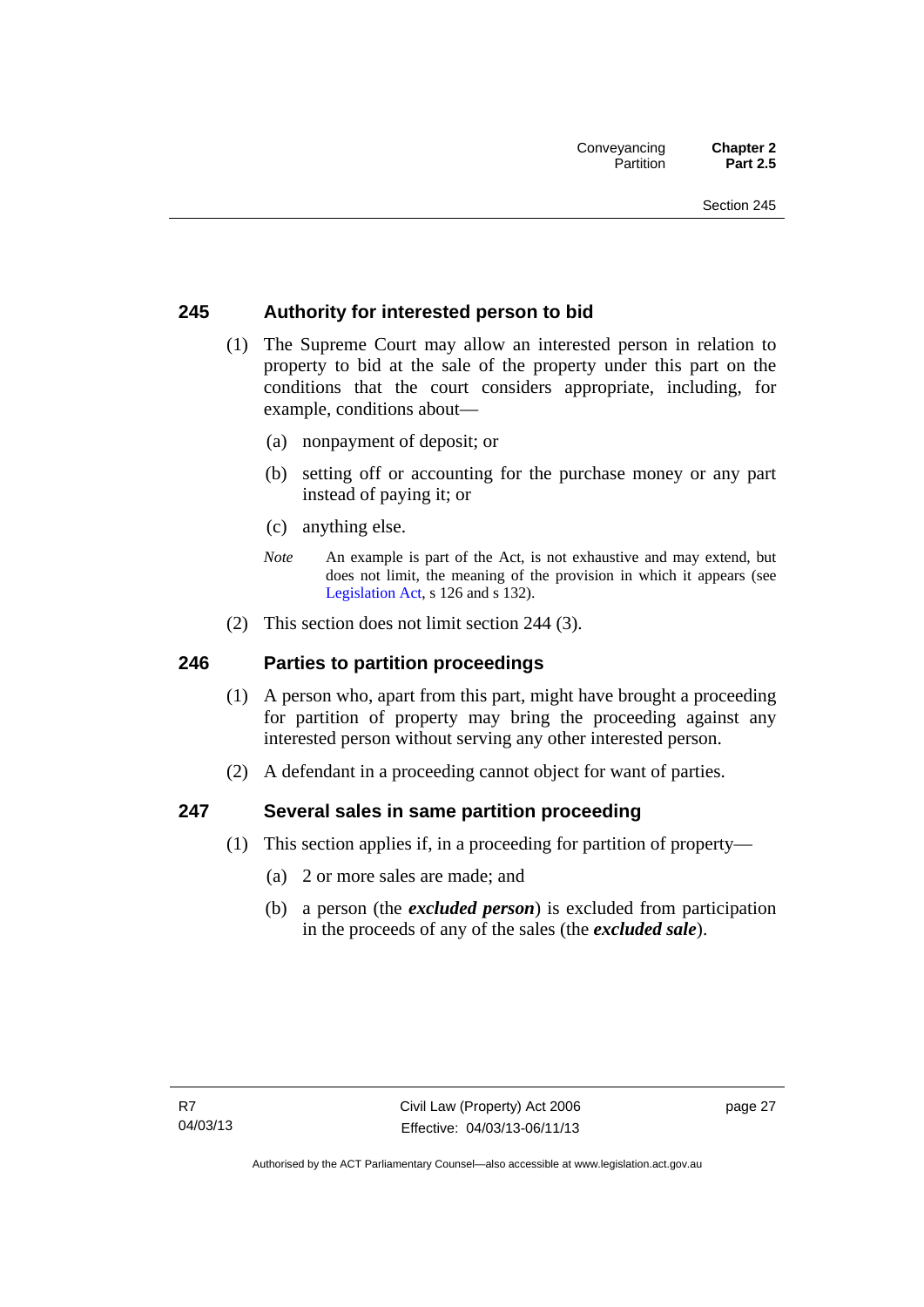| <b>Chapter 2</b> | Conveyancing |
|------------------|--------------|
| <b>Part 2.5</b>  | Partition    |

Section 247

- (2) If the excluded person establishes the person's claim to take part in the proceeds of another of the sales, the shares of the other people interested in the proceeds of that sale must be reduced to the extent that their share of the proceeds of the excluded sale were increased by the exclusion of the excluded person from the proceeds of that sale.
- (3) The amount mentioned in subsection (2) must be put towards payment to the excluded person of the share of the proceeds of the excluded sale that the person would have been entitled to if the person had not been excluded.

page 28 Civil Law (Property) Act 2006 Effective: 04/03/13-06/11/13

Authorised by the ACT Parliamentary Counsel—also accessible at www.legislation.act.gov.au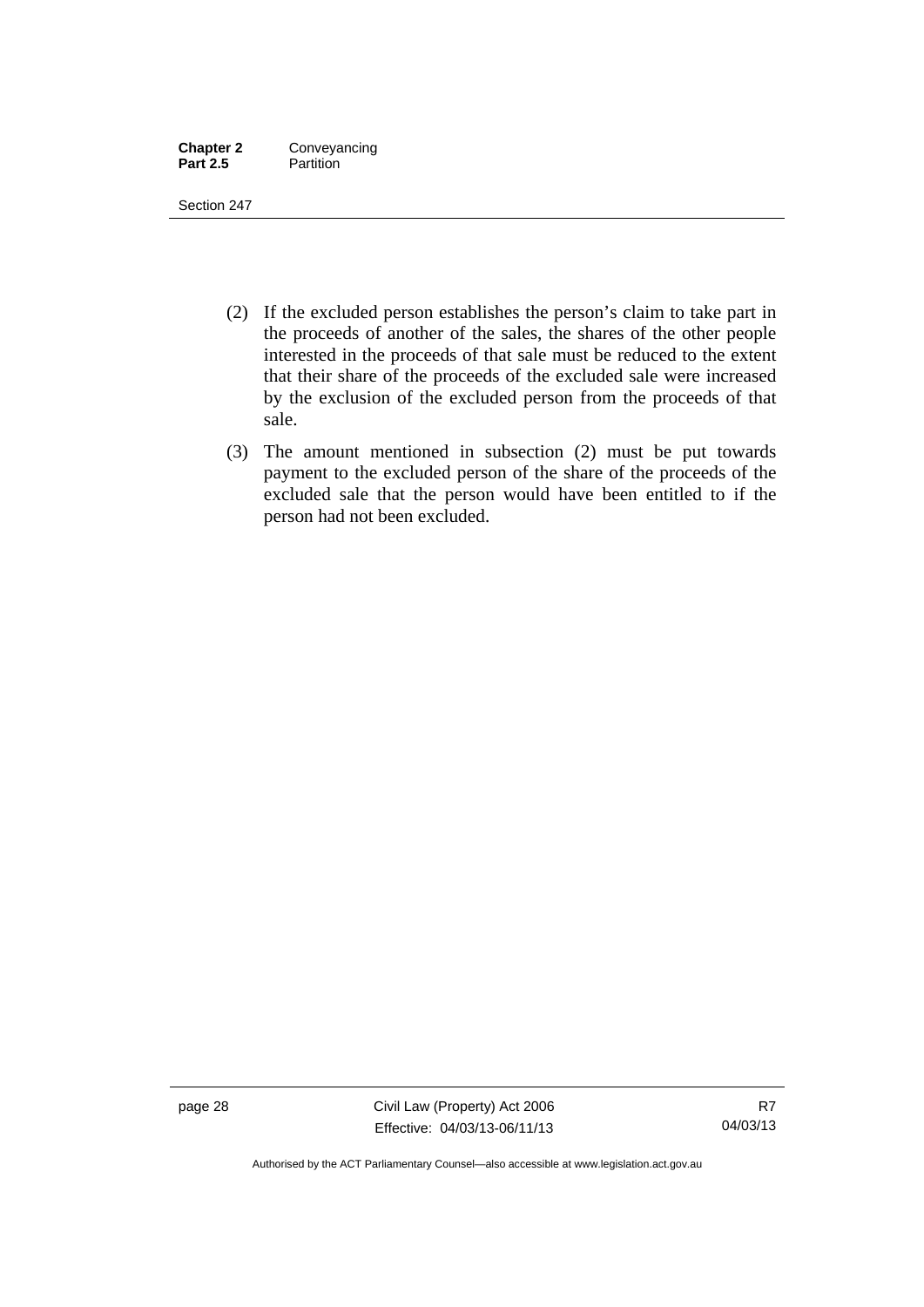# **Part 2.6 Apportionment**

# **248 Definitions—pt 2.6**

In this part:

*annuity* includes salary and pension.

*dividend* includes—

- (a) a payment called a dividend or bonus; and
- (b) a payment otherwise made out of the revenue of a company that is divisible between members of the company, whether or not a payment of that kind is usually made or declared at fixed times;

but does not include a return of capital.

*rent* includes—

- (a) a payment under a rent charge or for rent service; and
- (b) a periodical payment in the nature of rent, or instead of rent.

#### **249 Application of pt 2.6 to dividends of companies**

For this part, the divisible revenue mentioned in section 248, definition of *dividend*, paragraph (b) is taken to have accrued by equal daily increments during the period in relation to which the payment out of revenue is declared or expressed to be made.

#### **250 Income apportionable in relation to time**

All rents, annuities dividends and other periodical payments in the nature of income (whether reserved or made payable by an instrument or otherwise) are, like interest on an amount lent, taken to accrue from day-to-day, and must be apportioned in relation to time accordingly.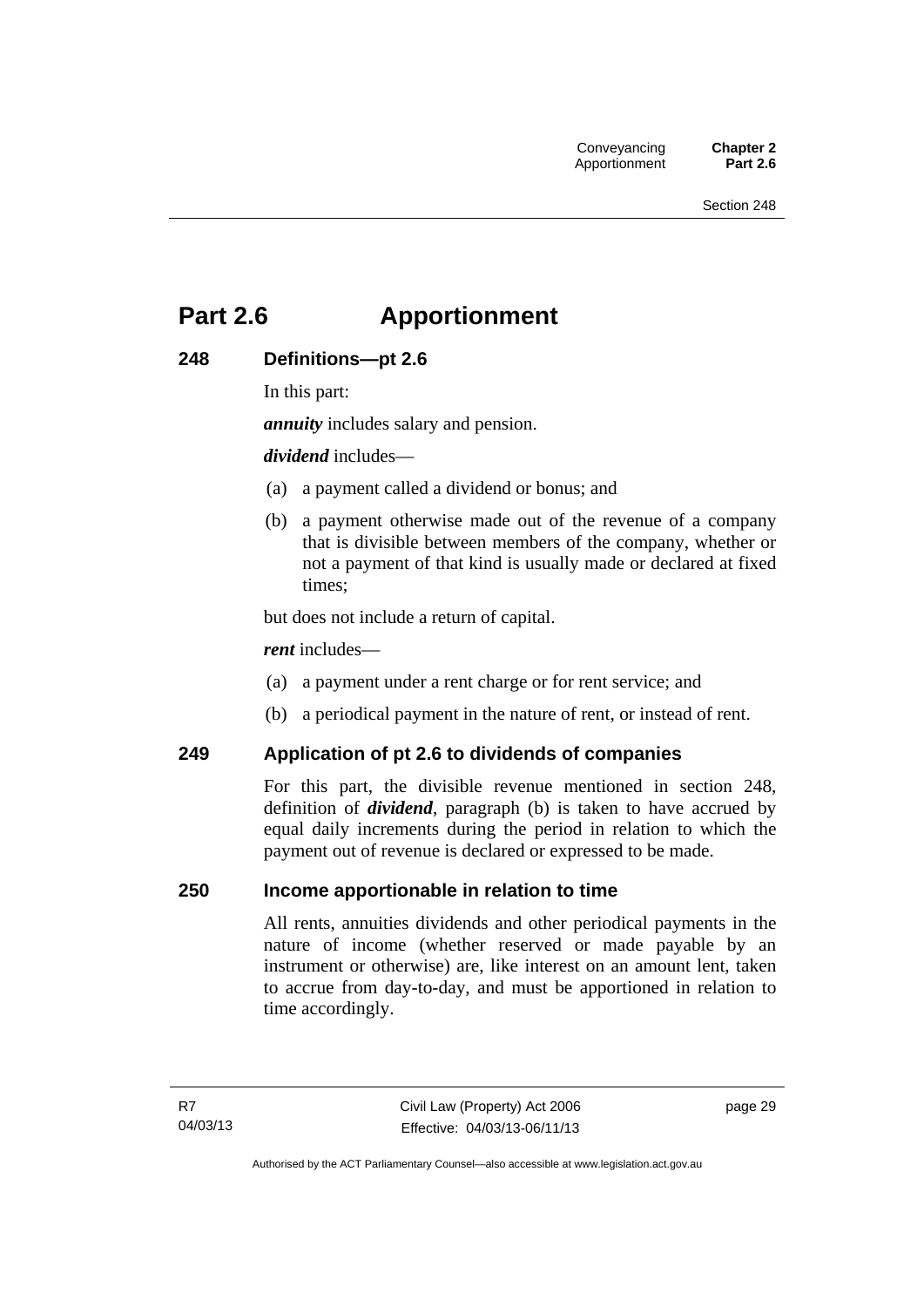#### **Chapter 2 Conveyancing**<br>**Part 2.6 Apportionment Part 2.6** Apportionment

Section 251

# **251 Time when apportioned part is payable**

An apportioned part of a payment mentioned in section 250 is payable or recoverable—

- (a) if the payment is a continuing payment—when the entire portion of which the apportioned part forms part becomes payable; or
- (b) if the payment is terminated by re-entry, death or otherwise when the next entire portion of the payment would have become payable if it had not been terminated.

# **252 Recovery of apportioned parts**

(1) In this section:

*lessor* means the person who, if the rent for any land had not been apportionable, would have been entitled to the entire or continuing rent for the land.

*person* includes—

- (a) the person's personal representatives, successors and assigns; and
- (b) the personal representatives, successors and assigns of a person whose interest ended on that person's death.
- (2) The person entitled to an apportioned part of a payment mentioned in section 250 (Income apportionable in relation to time) may recover the part, when payable, in the same way as the person could recover the entire payment if entitled to it.
- (3) However, an apportioned part of a payment of rent for land is not by itself recoverable from the person liable to pay the rent, but may be recovered from that person by the lessor together with the remaining part of the payment.
- (4) If the lessor does so, the person entitled to the apportioned part may then recover it from the lessor.

Authorised by the ACT Parliamentary Counsel—also accessible at www.legislation.act.gov.au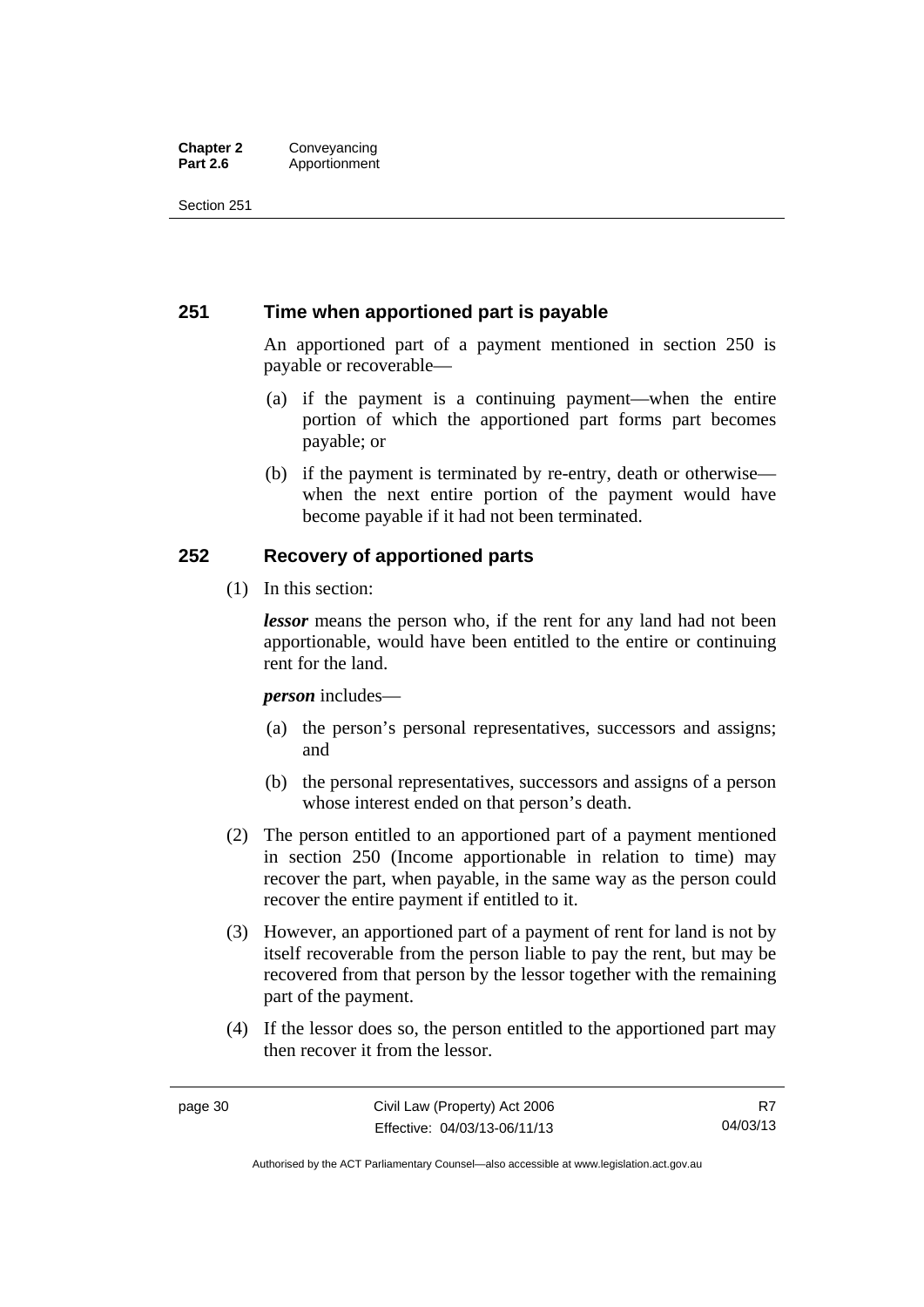# **253 Exceptions and application**

- (1) This part does not make apportionable an annual amount payable under a policy of assurance.
- (2) This part does not apply to any case in which it is expressly stipulated that apportionment is not to take place.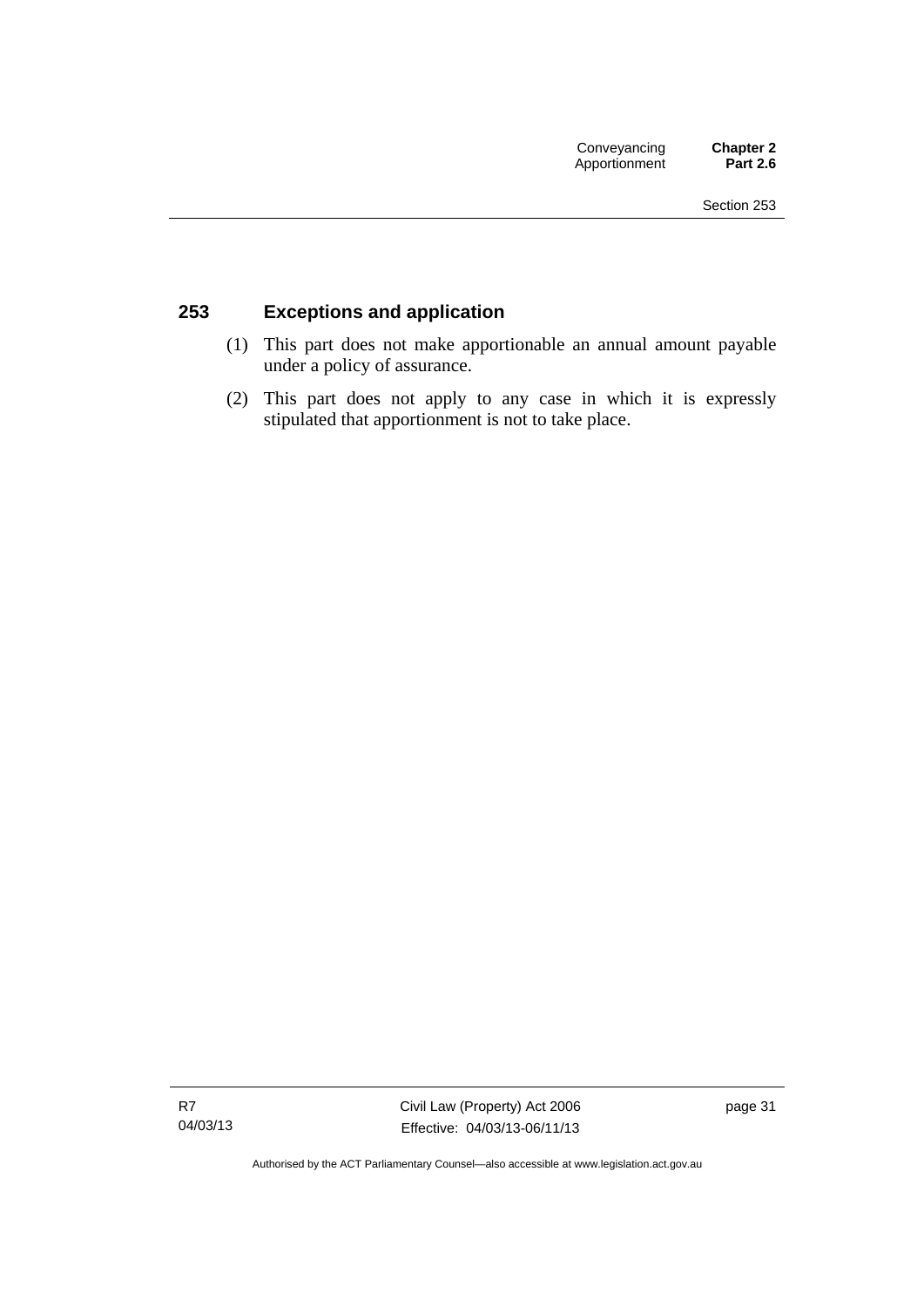# **Part 2.7 Children and children's property**

#### **254 Receipts by certain children**

A child in a domestic partnership has power to give valid receipts for all income (including statutory accumulations of income made during childhood) to which the child may be entitled as if the child were an adult.

#### **255 Management of land during childhood**

- (1) This section applies if—
	- (a) a beneficial interest in land is held in trust for a child; and
	- (b) the trustees of the beneficial interest are—
		- (i) if the settlement that created the interest appointed trustees of the interest—the trustees appointed; or
		- (ii) if the settlement that created the interest did not appoint trustees of the interest but there are trustees of the settlement—the trustees of the settlement, unless the settlement or an order of the Supreme Court that appointed the trustees of the settlement or their predecessors in office provides otherwise; or
		- (iii) in any other case—people appointed as trustees of the beneficial interest by the Supreme Court on the application of a litigation guardian of the child.

*Note Settlement* is defined in s 200.

- (2) The trustees of the interest may take possession of, hold and manage the land for the child.
- (3) This section does not apply so far as a contrary intention appears from the settlement that created the beneficial interest of the child.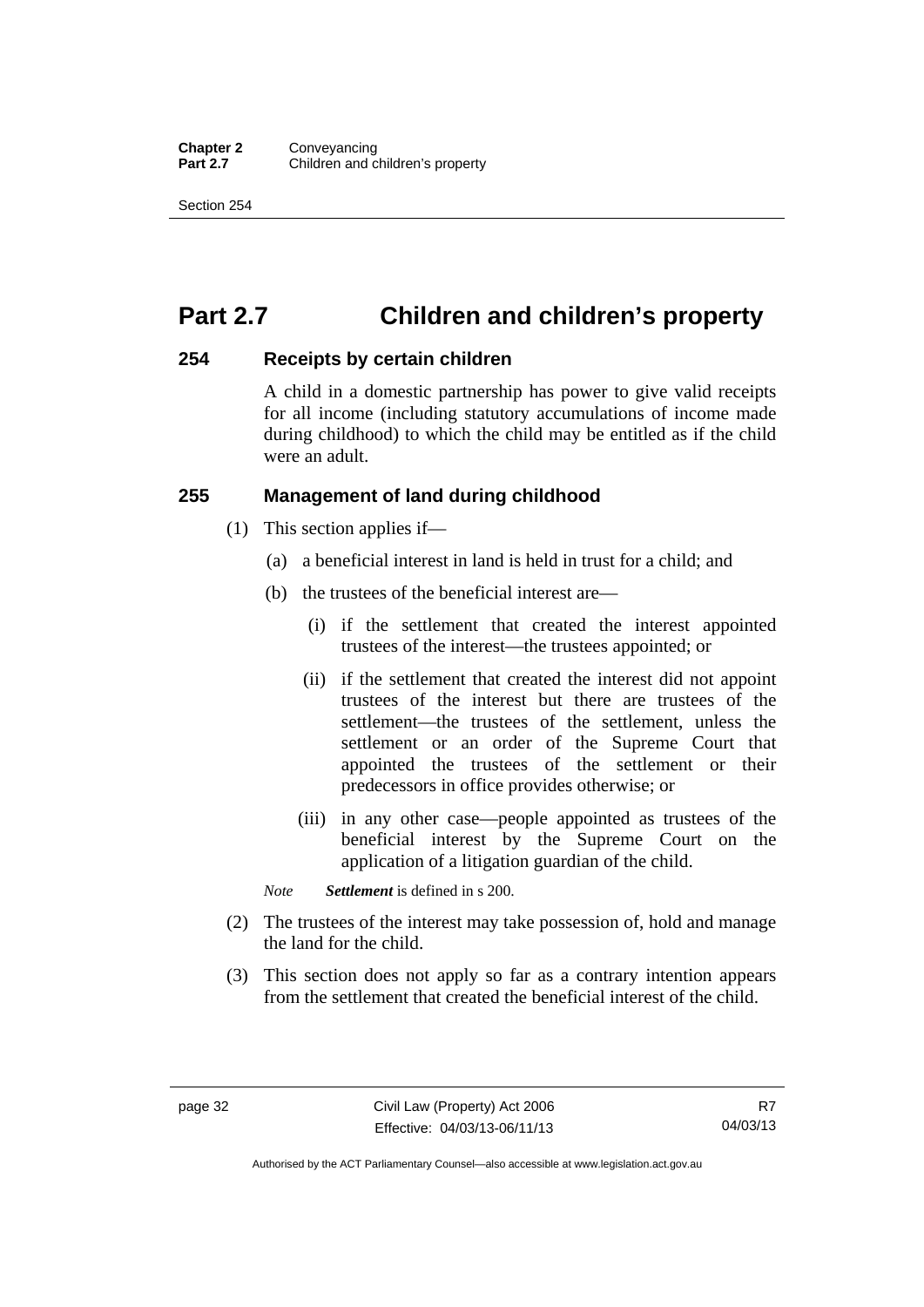### **256 Power to appoint trustees of child's property**

- (1) This section applies if—
	- (a) a child is absolutely entitled under the will, or on the intestacy, of a person (the *deceased person*) to a devise or legacy, or to the residue of the estate of the deceased person, or to a share in the deceased person's estate; and
	- (b) the devise, legacy, residue or share is not, under a will of the deceased person, devised or bequeathed to trustees for the child.
	- *Note* A *devise* is a disposal of real property by a will. To *bequeath* property is to dispose of personal property (ie property other than real property) by a will.
- (2) The personal representatives of the deceased person may, by registered deed, appoint a trust corporation or 2 or more individuals (not more than 4), or both, to be—
	- (a) trustees of the devise, legacy, residue or share for the child; and
	- (b) trustees for section 255 (Management of land during childhood) of any land devised or any land that is, or forms part of, the residue or share.
- (3) If a trust corporation, or a trust corporation and 1 or more individuals, are the personal representatives of the deceased person, the personal representatives may, by registered deed, appoint the trust corporation either alone or with 1 or 2 individuals to be the trustees for the child.
- (4) The personal representatives of the deceased person may—
	- (a) appoint 1 or more of themselves to be trustees under subsection (2); or
	- (b) appoint 1 or 2 of themselves who are individuals to be trustees under subsection (3).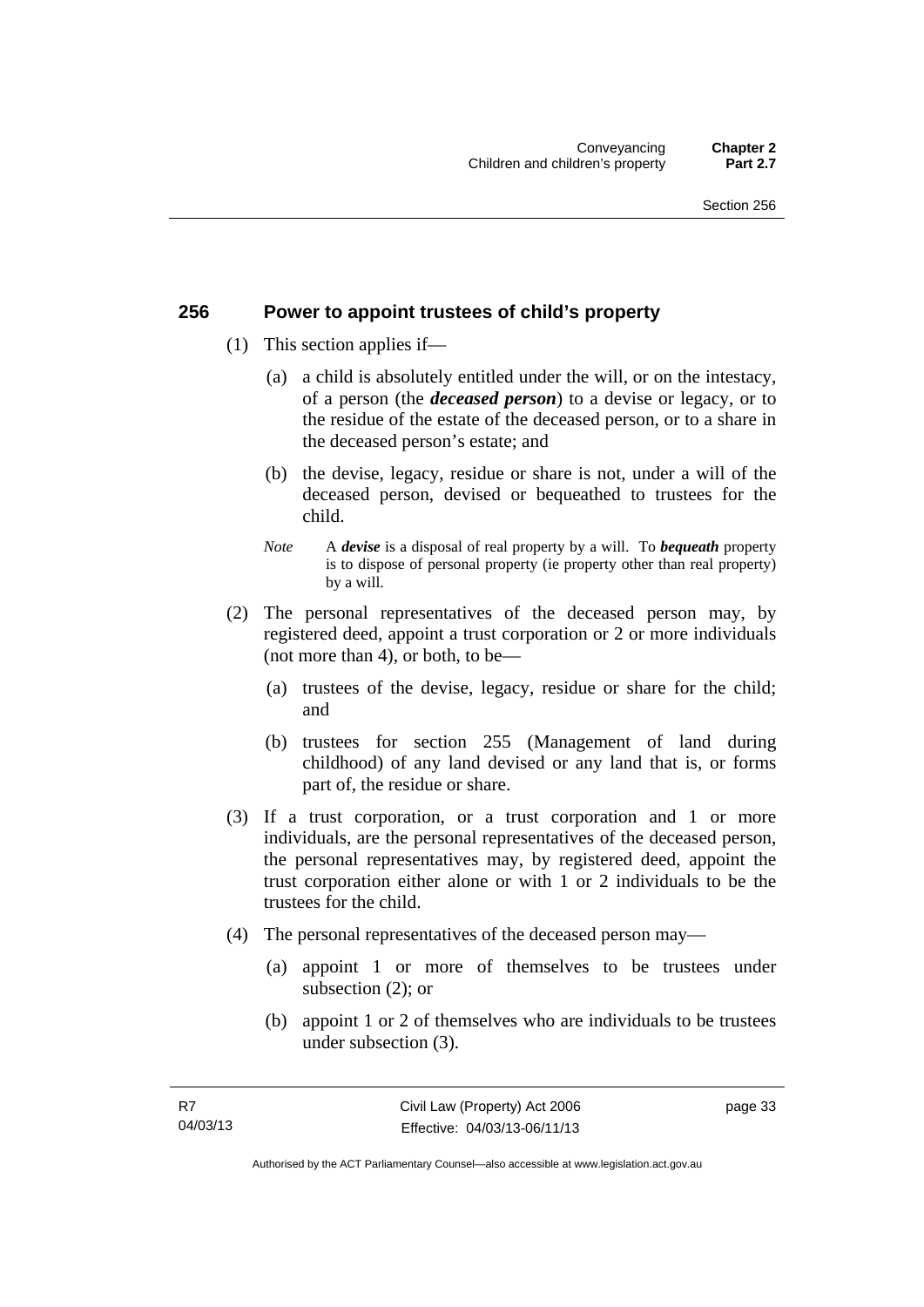Section 256

- (5) On the appointment—
	- (a) the *[Trustee Act 1925](http://www.legislation.act.gov.au/a/1925-14)*, section 9 (Vesting on appointment and retirement) applies to the vesting in the trustees of the devise, legacy, residue or share; and
	- (b) the personal representatives, in that capacity, are discharged from further liability in relation to the devise, legacy, residue or share; and
	- (c) the rights of the child in relation to the devise, legacy, residue or share are restricted to the property that, under this section and the *[Trustee Act 1925](http://www.legislation.act.gov.au/a/1925-14)*, section 9, is vested in the trustees for the child and do not extend to any other property; and
	- (d) the devise, legacy, residue or share may be kept in its existing form or converted into money and the money invested in accordance with the *[Trustee Act 1925](http://www.legislation.act.gov.au/a/1925-14)*.
- (6) If land held under the *[Land Titles Act 1925](http://www.legislation.act.gov.au/a/1925-1)* is affected by a registered deed mentioned in this section, the registrar-general must, as the registrar-general considers appropriate—
	- (a) make an entry in the register of the vesting of the land; or
	- (b) enter or withdraw caveats.
- (7) However, the registrar-general is not required to comply with subsection (6) unless the person the land is to be vested in—
	- (a) asks, in writing, that the entry be made; and
	- (b) gives any evidence supporting the request that the registrar-general reasonably requires; and
	- (c) gives any notice of the request that the registrar-general reasonably requires to be given.

Authorised by the ACT Parliamentary Counsel—also accessible at www.legislation.act.gov.au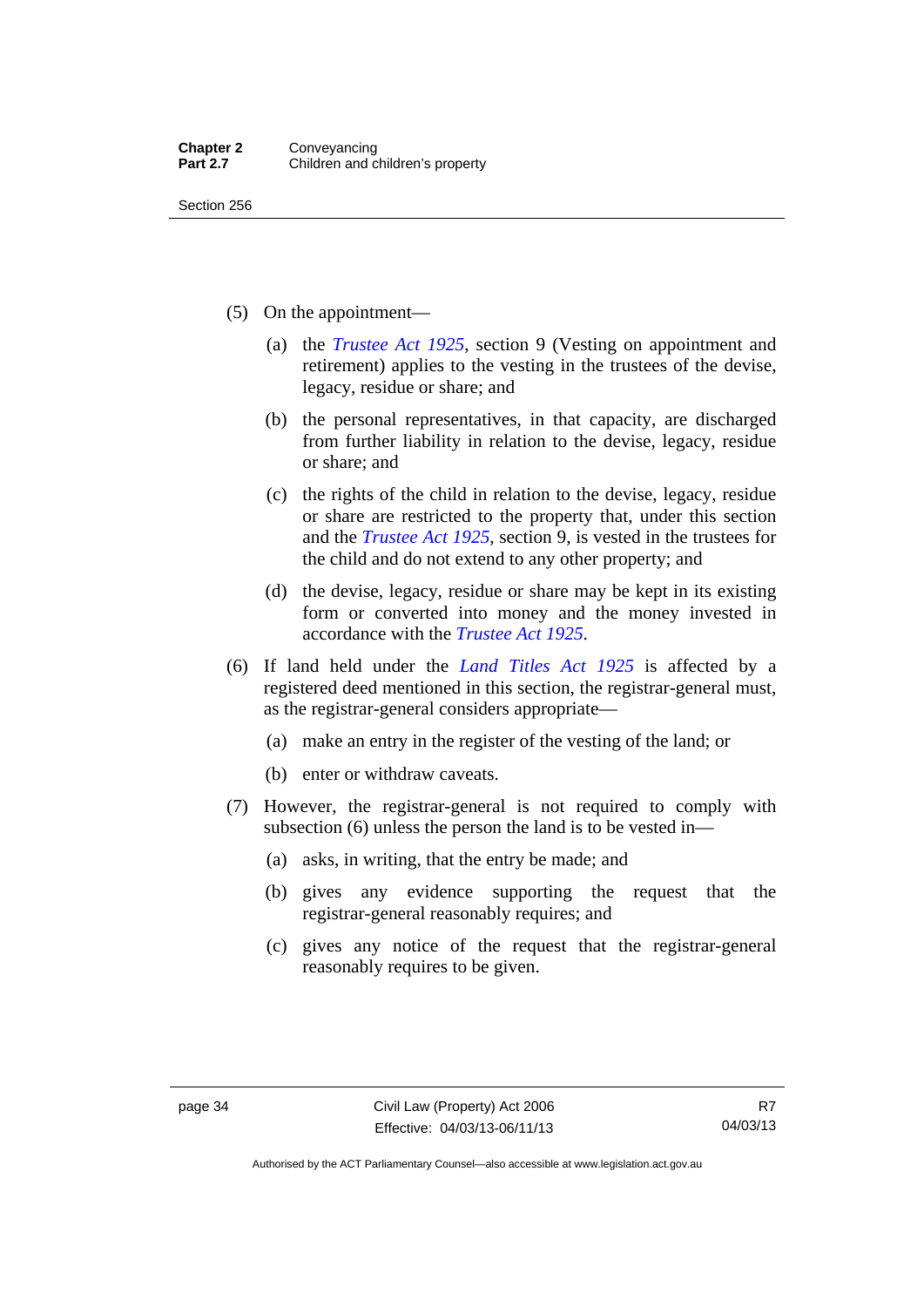(8) In this section:

*registered deed* means a deed registered under the *[Registration of](http://www.legislation.act.gov.au/a/1957-13)  [Deeds Act 1957](http://www.legislation.act.gov.au/a/1957-13)*.

*trust corporation* does not include the public trustee.

# **257 Powers and duties of guardian**

- (1) A guardian of a child—
	- (a) may take into the guardian's custody, and may manage, the child's real and personal property (other than property held by a trustee under a trust) until the guardian stops being the guardian of the child; and
	- (b) holds any of the child's real and personal property that comes into the guardian's custody as trustee for the child; and
	- (c) may bring a proceeding necessary to give effect to all or any of the guardian's powers under this section, including the guardian's powers as trustee for the child; and
	- (d) is responsible for accounting to the child, when the child becomes an adult, for the guardian's custody and management of the property.
- (2) Subsection (1) does not apply in relation to—
	- (a) the director-general responsible for administering the *[Children](http://www.legislation.act.gov.au/a/2008-19)  [and Young People Act 2008](http://www.legislation.act.gov.au/a/2008-19)*, when the director-general has long-term care responsibility for a child because of that Act; or
	- (b) a testamentary guardian of a child.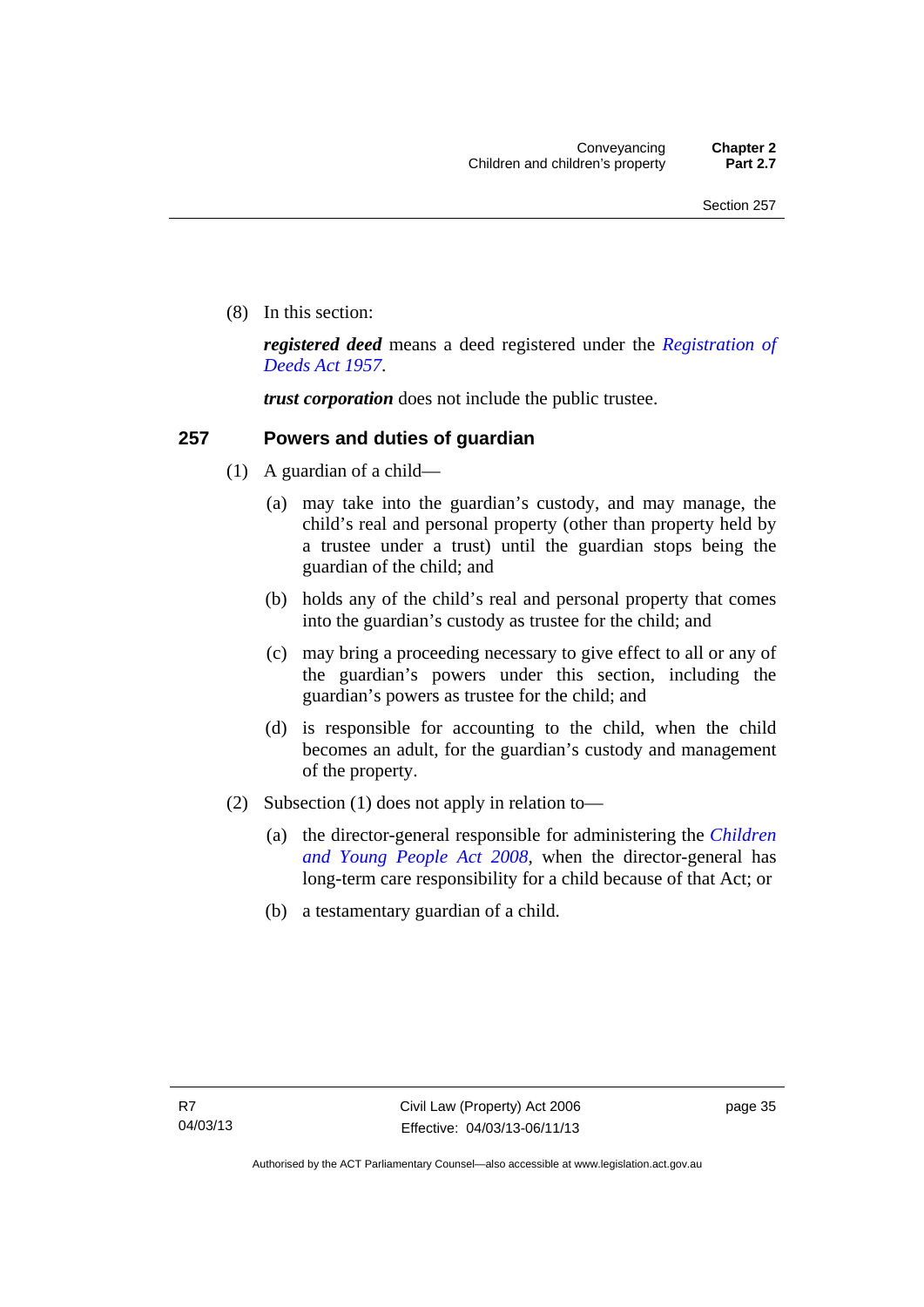**Chapter 2 Conveyancing**<br>**Part 2.8 Rights-of-way Part 2.8** Rights-of-way

Section 258

# **Part 2.8 Rights-of-way**

# **258 No right-of-way by user against Territory etc**

A right-of-way cannot be created only by continuous use against—

- (a) the Territory; or
- (b) the Commonwealth; or
- (c) a person holding land for a public purpose.

page 36 Civil Law (Property) Act 2006 Effective: 04/03/13-06/11/13

Authorised by the ACT Parliamentary Counsel—also accessible at www.legislation.act.gov.au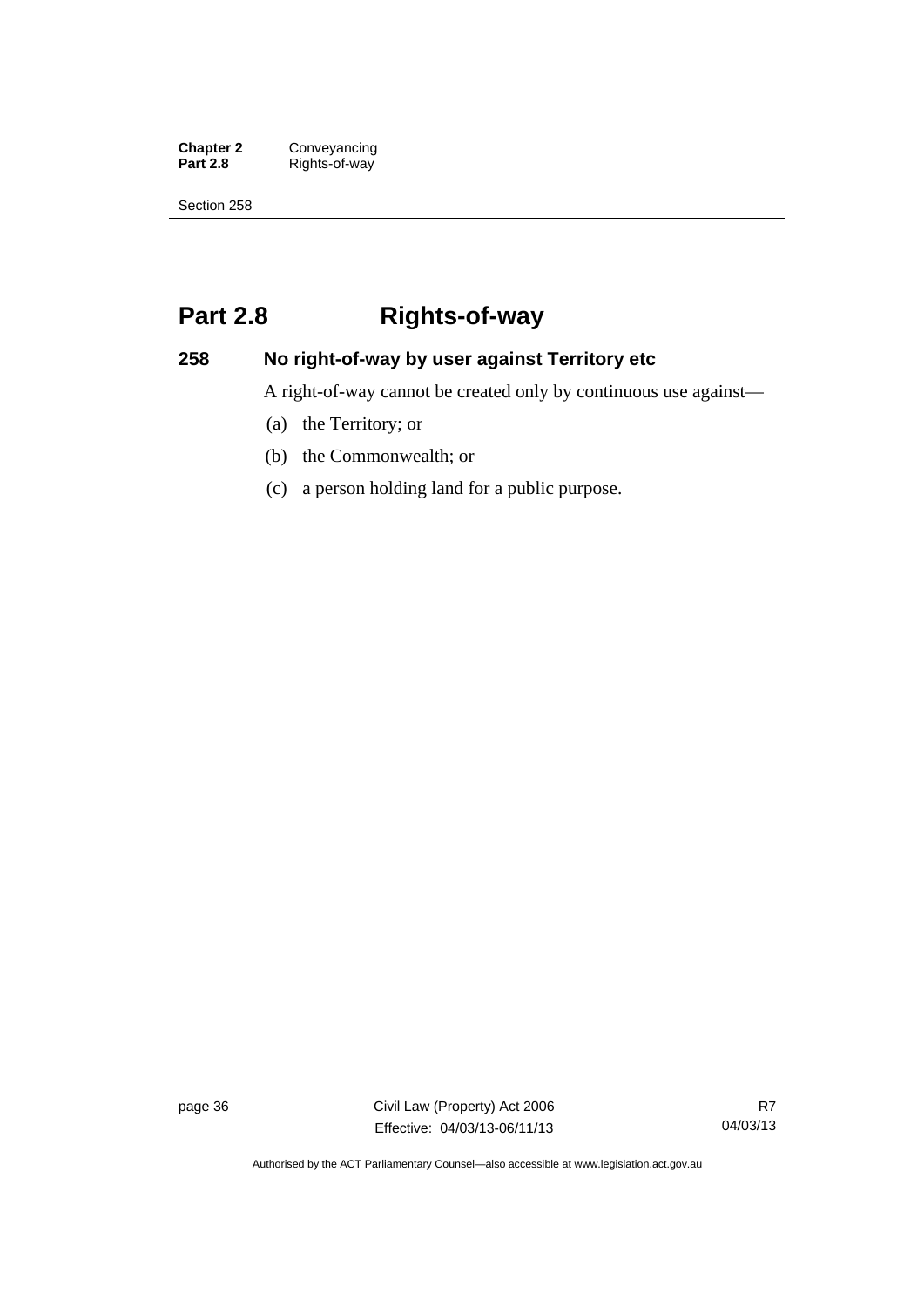# **Part 2.9 Unit Titles**

# **Division 2.9.1 Definitions—pt 2.9**

# **259 Definitions—pt 2.9**

In this part:

*common property*—see the *[Unit Titles Act 2001](http://www.legislation.act.gov.au/a/2001-16)*, section 13.

*owners corporation*—see the *[Unit Titles \(Management\) Act 2011](http://www.legislation.act.gov.au/a/2011-41)*, dictionary.

*registered* means registered with the registrar-general under the *[Land Titles Act 1925](http://www.legislation.act.gov.au/a/1925-1)* or the *[Land Titles \(Unit Titles\) Act 1970](http://www.legislation.act.gov.au/a/1970-32)*.

*unit*—see the *[Unit Titles Act 2001](http://www.legislation.act.gov.au/a/2001-16)*, section 9.

*units plan*—see the *[Unit Titles Act 2001](http://www.legislation.act.gov.au/a/2001-16)*, dictionary.

# **Division 2.9.2 Developer disclosure**

# **260 Contract for sale of unit before registration of units plan**

- (1) This section applies to a contract for the sale of a unit in a units plan before the units plan is registered.
- (2) The contract must include the following:
	- (a) the default rules;
	- (b) details of any contract the developer intends the owners corporation to enter, including—
		- (i) the amount of the buyer's general fund contribution that will be used to service the contract; and
		- (ii) any personal or business relationship between the developer and another party to the contract;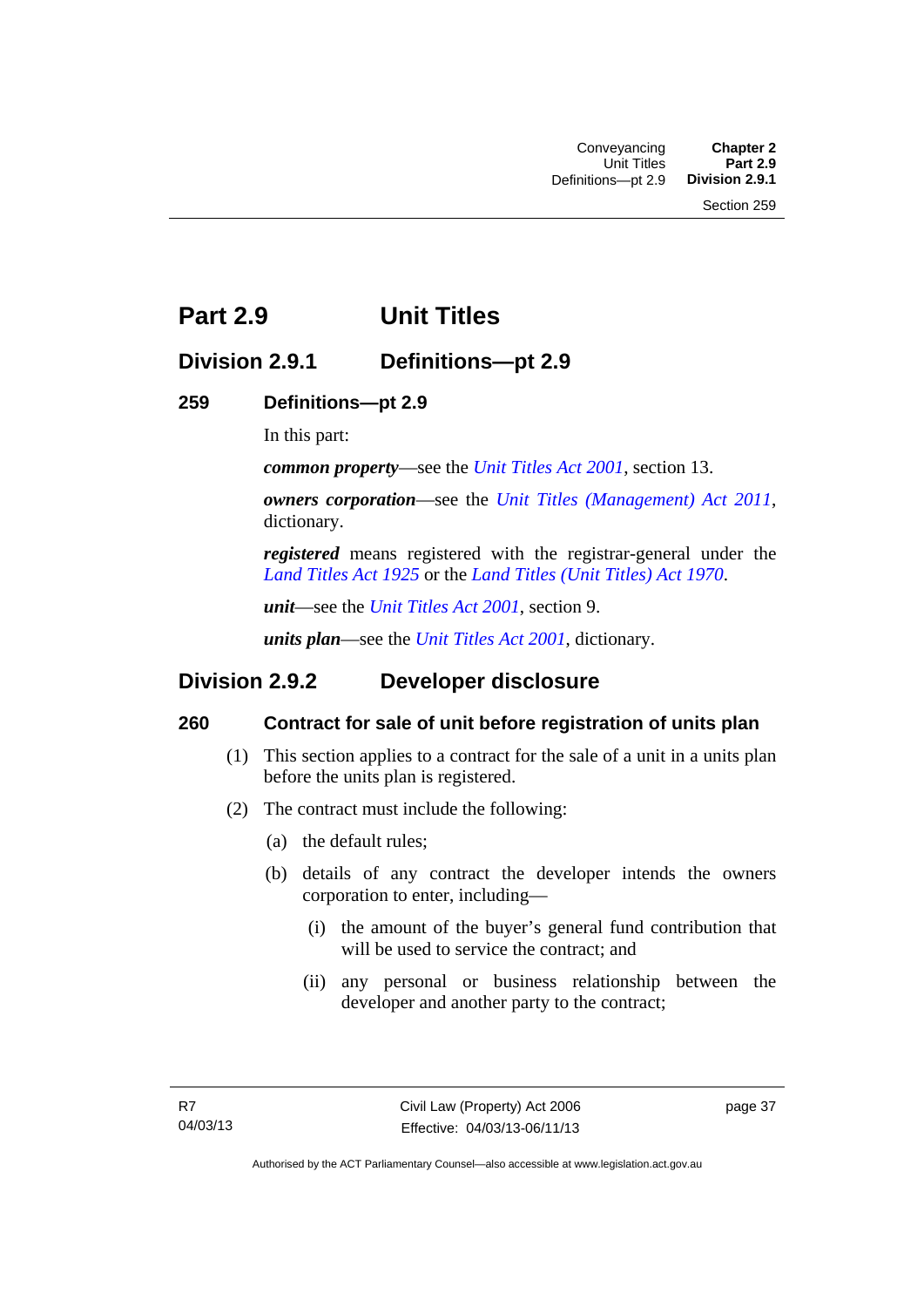- (c) the developer's estimate, based on reasonable grounds, of the buyer's general fund contribution for 2 years after the units plan is registered;
- (d) if a right to approve the keeping of animals during the developer control period is reserved—details of the reservation, including the kind and number of animals;
- (e) if a staged development of the units is proposed—the proposed development statement and any amendment to the statement.
- (3) By entering into the contract, the developer warrants that the information disclosed under subsection (2) (a) to (e) is accurate.
	- *Note* If a developer is appointed as a proxy under the contract, a proxy disclosure statement must be included in the contract (see *[Unit Titles](http://www.legislation.act.gov.au/a/2011-41)  [\(Management\) Act 2011](http://www.legislation.act.gov.au/a/2011-41)*, sch 3, s 3.27 (Proxy votes—limit on developer)).
- (4) The buyer of a unit may, by written notice given to the developer, cancel the contract of sale before the contract is completed if—
	- (a) the developer's disclosure under subsection (2) is incomplete or inaccurate; and
	- (b) the buyer is significantly prejudiced because the disclosure is incomplete or inaccurate.
- (5) In this section:

*default rules*—see the *[Unit Titles \(Management\) Act 2011](http://www.legislation.act.gov.au/a/2011-41)*, section 106.

*developer*—see the *[Unit Titles Act 2001](http://www.legislation.act.gov.au/a/2001-16)*, dictionary.

*developer control period*—see the *[Unit Titles \(Management\)](http://www.legislation.act.gov.au/a/2011-41)  [Act 2011](http://www.legislation.act.gov.au/a/2011-41)*, dictionary.

*development statement*—see the *[Unit Titles Act 2001](http://www.legislation.act.gov.au/a/2001-16)*, dictionary.

*general fund contribution*—see the *[Unit Titles \(Management\)](http://www.legislation.act.gov.au/a/2011-41)  [Act 2011](http://www.legislation.act.gov.au/a/2011-41)*, section 78 (1).

R7 04/03/13

Authorised by the ACT Parliamentary Counsel—also accessible at www.legislation.act.gov.au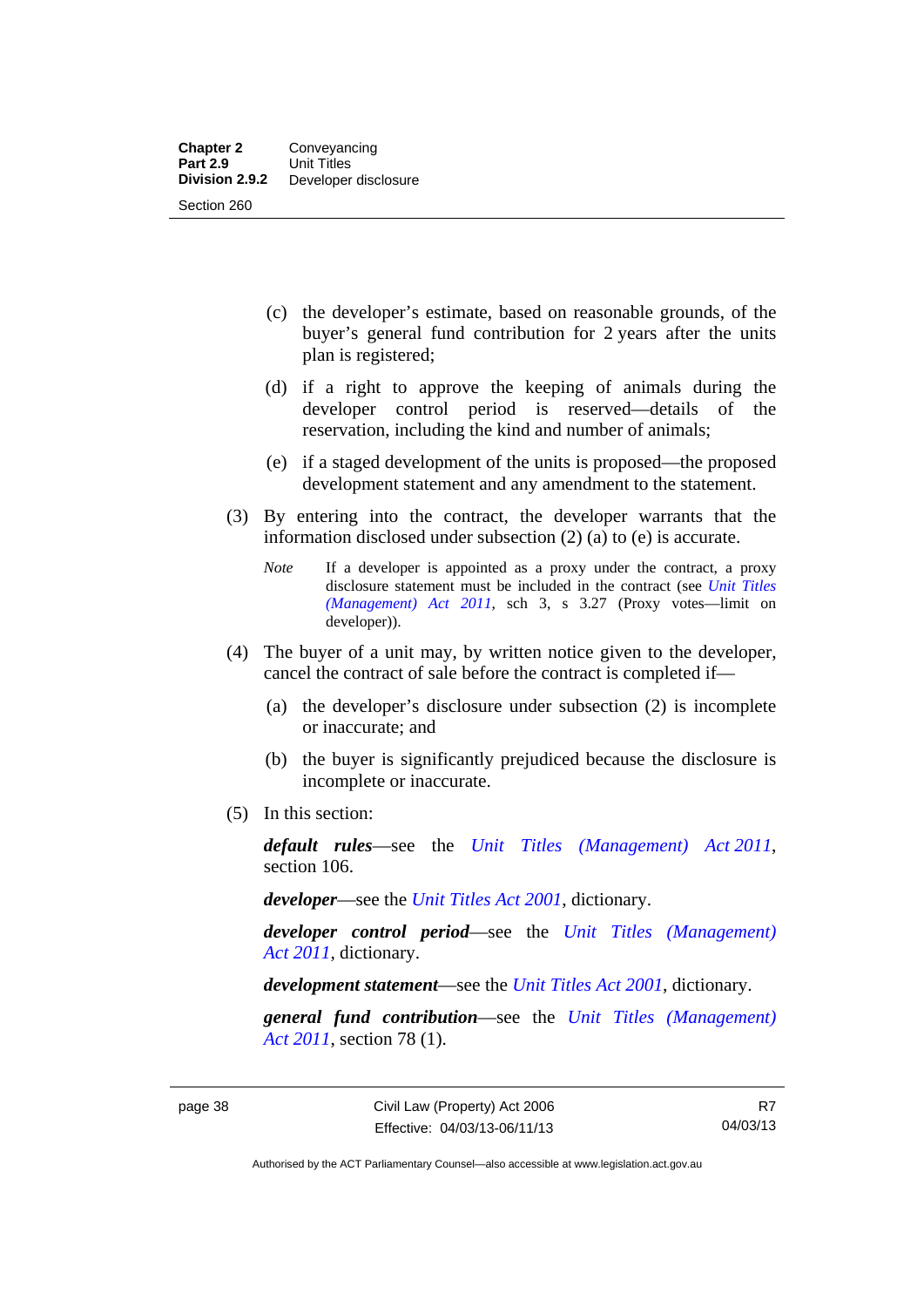*rule*, of an owners corporation—see the *[Unit Titles \(Management\)](http://www.legislation.act.gov.au/a/2011-41)  [Act 2011](http://www.legislation.act.gov.au/a/2011-41)*, dictionary.

*staged development*—see the *[Unit Titles Act 2001](http://www.legislation.act.gov.au/a/2001-16)*, section 17 (3).

# **Division 2.9.3 Implied warranties**

#### **261 Meaning of** *implied warranties***—div 2.9.3**

In this division:

*implied warranties*—see section 130D.

# **262 Purpose—div 2.9.3**

This division—

- (a) sets out warranties that are taken to be division of a contract for the sale of a unit; and
- (b) provides a right to cancel a contract for the sale of a unit.

#### **263 Implied warranties and right to cancel—effect**

- (1) The implied warranties and the right to cancel a contract for sale under this division have effect despite anything in the contract or in any other contract or arrangement.
- (2) The right to cancel a contract for sale under this division is in addition to, and does not limit, any other remedy available to the buyer of a unit for a breach of warranty established under this division.

#### **264 Implied warranties**

(1) The warranties (the *implied warranties*) in this section are taken to be part of a contract for the sale of a unit.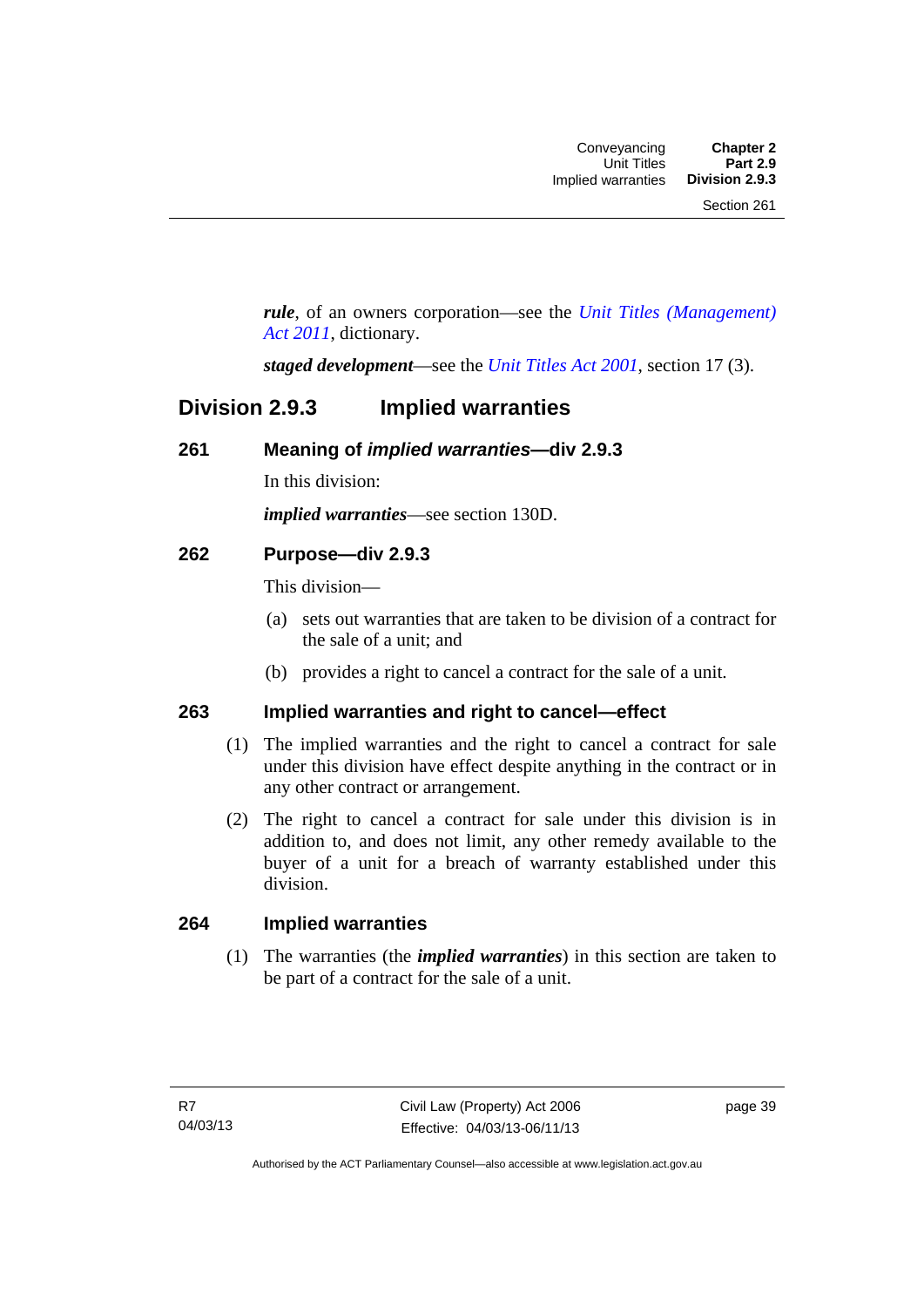- (2) The seller of a unit warrants that, at the date of the contract—
	- (a) to the seller's knowledge, there are no unfunded latent or patent defects in the common property or owners corporation assets, other than the following:
		- (i) defects arising through fair wear and tear;
		- (ii) defects disclosed in the contract; and
	- (b) the owners corporation records do not disclose any defects to which the warranty in paragraph (a) applies; and
	- (c) to the seller's knowledge, there are no actual, contingent or expected unfunded liabilities of the owners corporation that are not part of the corporation's normal operating expenses, other than liabilities disclosed in the contract; and
	- (d) the owners corporation records do not disclose any liabilities of the corporation to which the warranty in paragraph (c) applies.
- (3) The seller warrants that, at the completion of the contract, to the seller's knowledge, there are no circumstances (other than circumstances disclosed in the contract) in relation to the affairs of the owners corporation likely to materially prejudice the buyer.
- (4) For subsection (2), a seller is taken to have knowledge of a thing if the seller has actual knowledge, or ought reasonably to have knowledge, of the thing.

# **265 Cancellation of contract**

(1) The buyer of a unit may, by written notice given to the seller, cancel the contract for the sale of the unit if there would be a breach of an implied warranty were the contract completed at the time it is cancelled.

Authorised by the ACT Parliamentary Counsel—also accessible at www.legislation.act.gov.au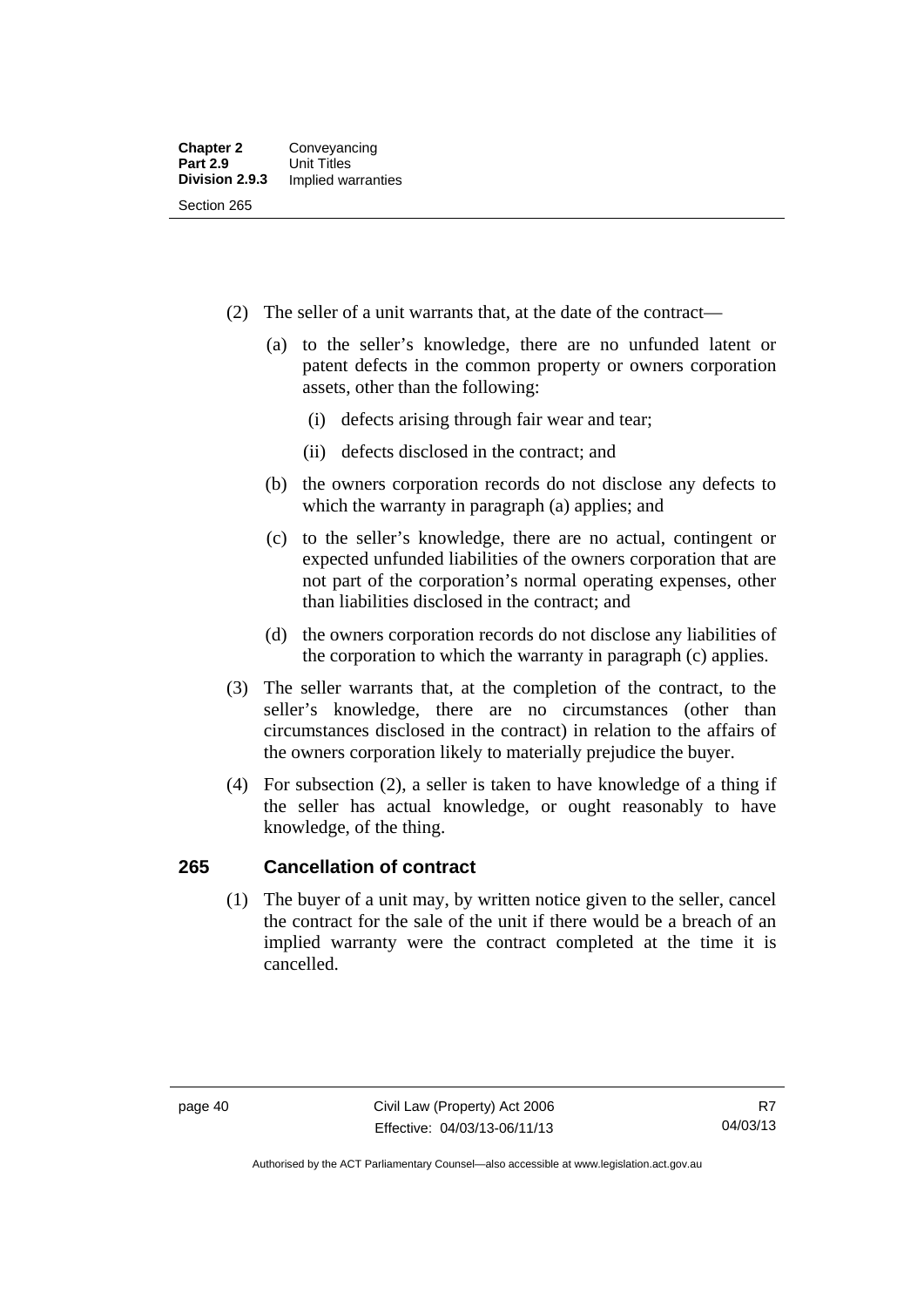- (2) A notice under this section must be given—
	- (a) if the contract for the unit is entered before the units plan for the unit is registered—not later than 3 days before the buyer is required to complete the contract; or
	- (b) in any other case—not later than 14 days after the later of the following happens:
		- (i) the buyer and seller exchange contracts;
		- (ii) another period agreed between the buyer and seller ends.
- (3) If the buyer cancels the contract, the seller must repay any amount paid to the seller towards the purchase of the unit.

#### **266 Claim for compensation**

- (1) This section applies if, before completion of a contract for the sale of a unit, the buyer reasonably believes there would be a breach of a warranty established under this division were the contract to be completed.
- (2) The buyer may, by written notice given to the seller—
	- (a) tell the seller—
		- (i) about the breach; and
		- (ii) that the buyer will complete the contract; and
	- (b) claim compensation for the breach.
- (3) A notice under this section must be given—
	- (a) if the contract for the unit is entered before the units plan for the unit is registered—not later than 3 days before the buyer is required to complete the contract; or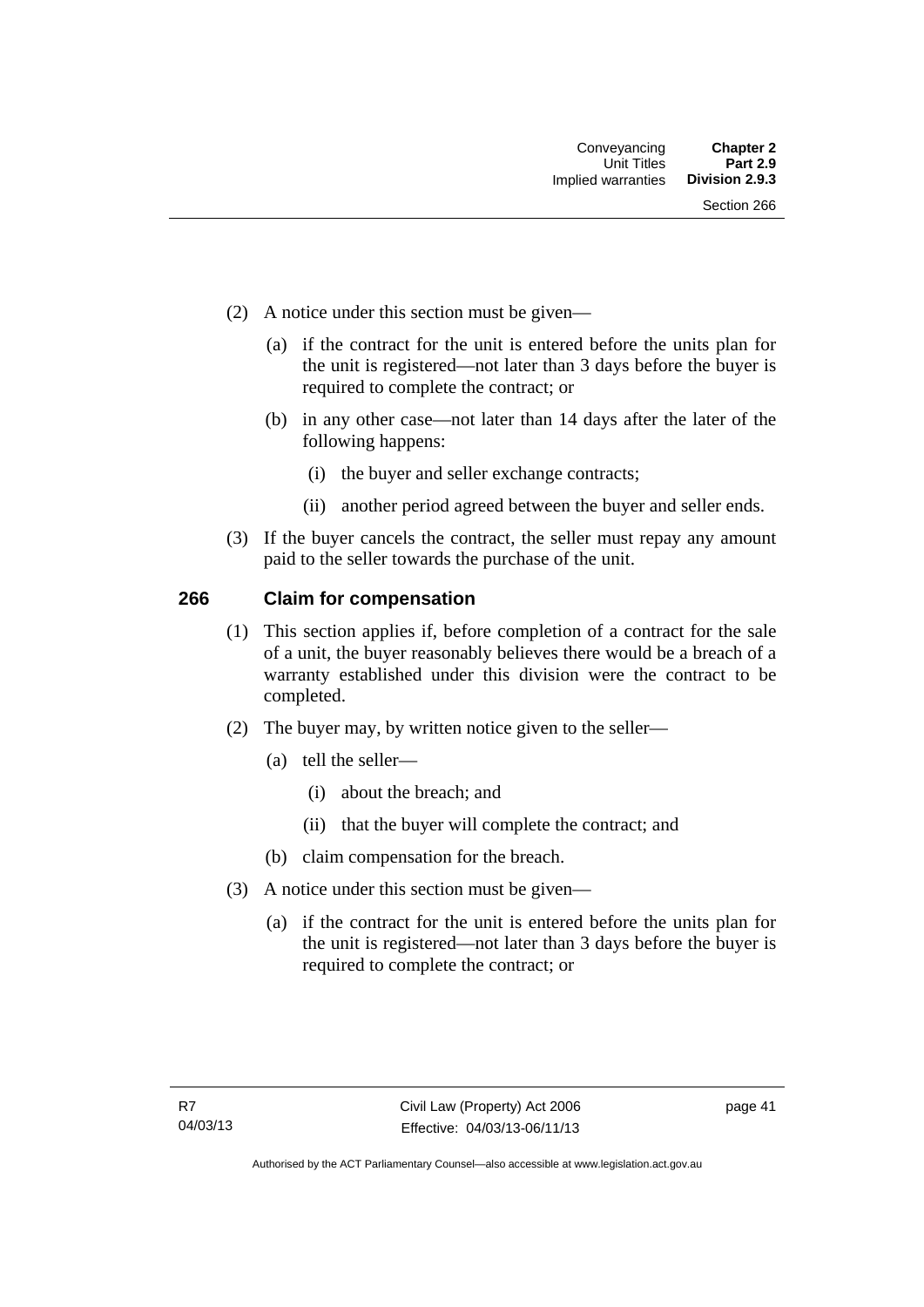- (b) in any other case—not later than 14 days after the later of the following happens:
	- (i) the buyer's copy of the contract is received by the buyer;
	- (ii) another period agreed between the buyer and seller ends.

page 42 Civil Law (Property) Act 2006 Effective: 04/03/13-06/11/13

Authorised by the ACT Parliamentary Counsel—also accessible at www.legislation.act.gov.au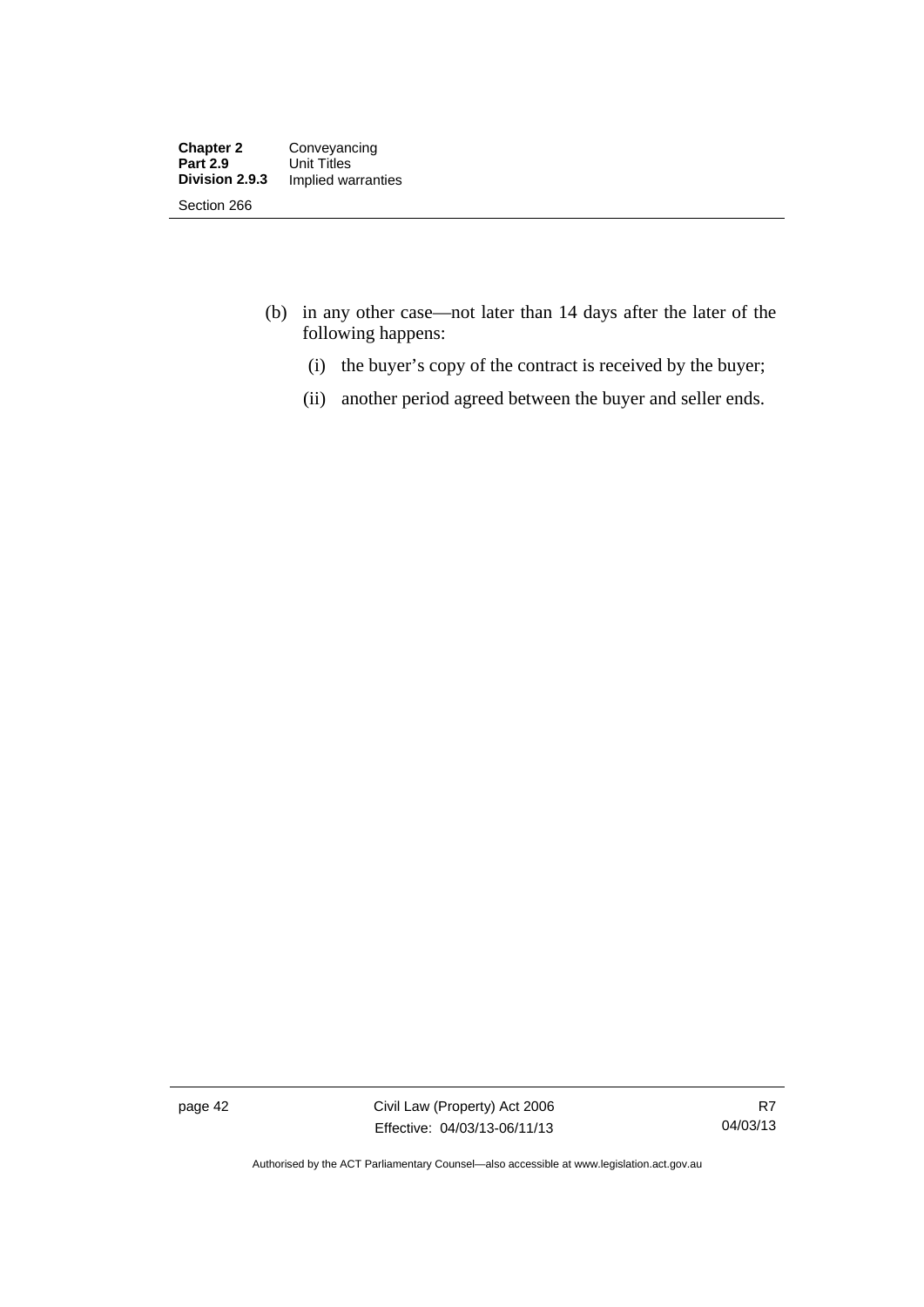# **Chapter 3 Mortgages**

*Note to ch 3* 

In this chapter, a reference to a mortgage includes a reference to a charge on property for securing money or moneys worth (see dict, def *mortgage*).

# **Part 3.1 Powers in relation to mortgages**

#### **300 Application—pt 3.1**

- (1) This part applies to mortgages made to secure an amount advanced or to be advanced as a loan, or to secure an existing or future debt.
- (2) The powers given under this part are subject to anything provided in the mortgage.
- (3) The powers given under this part have the same effect as express powers to the same effect in the mortgage would have had and no more.

### **301 Powers incidental to mortgages**

- (1) If a mortgage is made in writing, the mortgagee has, because of this Act, the following powers:
	- (a) a power to sell or agree with someone else to sell all or any part of the mortgaged property;
	- (b) a power to appoint or have appointed, in accordance with this part, a receiver of the income of all or any part of the property;
	- (c) a power to insure from loss or damage all or any part of the property and to add the premiums paid for the insurance to the principal secured at the same rate of interest.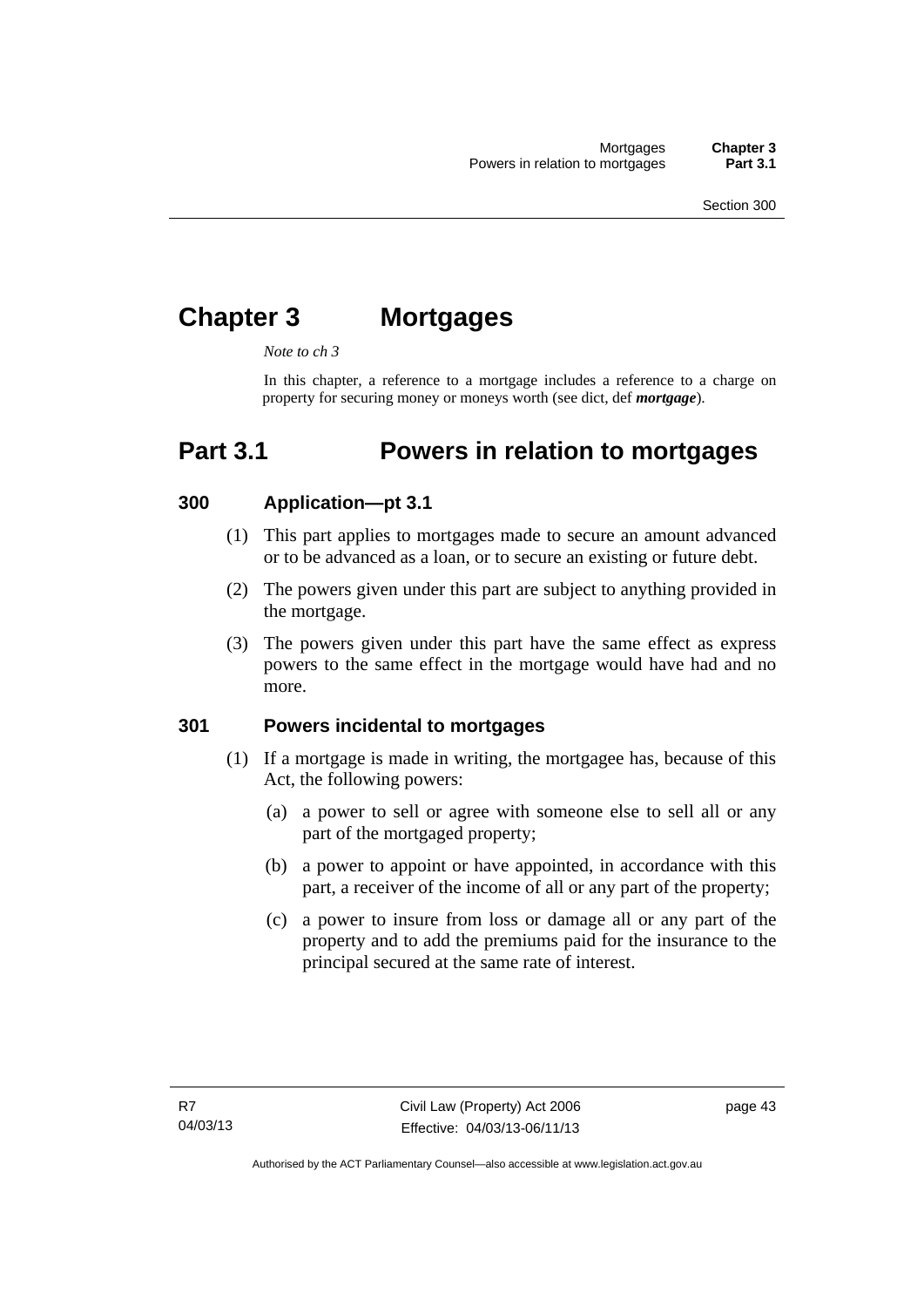- (2) The power of sale under subsection (1) includes the following powers:
	- (a) a power to sell the property by public auction or private contract on any reasonable conditions the mortgagee considers appropriate;
	- (b) a power to rescind or vary contracts for sale;
	- (c) a power to buy in and resell the property with all the powers of sale given by this section.
- (3) A mortgagee must not exercise the power given by subsection  $(1)$  (a) or (b) until—
	- (a) 1 year after the day the principal becomes payable under the mortgage; or
	- (b) interest on the principal has been in arrears for longer than 6 months.
- (4) A mortgagee may exercise the power given by subsection (1) (c) only if the mortgagor has failed to pay a premium for insurance that the mortgagor is by the mortgage obliged to pay.

#### **302 Receipt for purchase money sufficient discharge**

- (1) A receipt for purchase money given by a mortgagee exercising the power of sale given under this part is sufficient discharge to the purchaser.
- (2) The purchaser need not be concerned with the application of the purchase money.

#### **303 Notice of sale**

A sale of property may be made under this part only if the person, or 1 of the people, entitled to the property has been given 6 months written notice.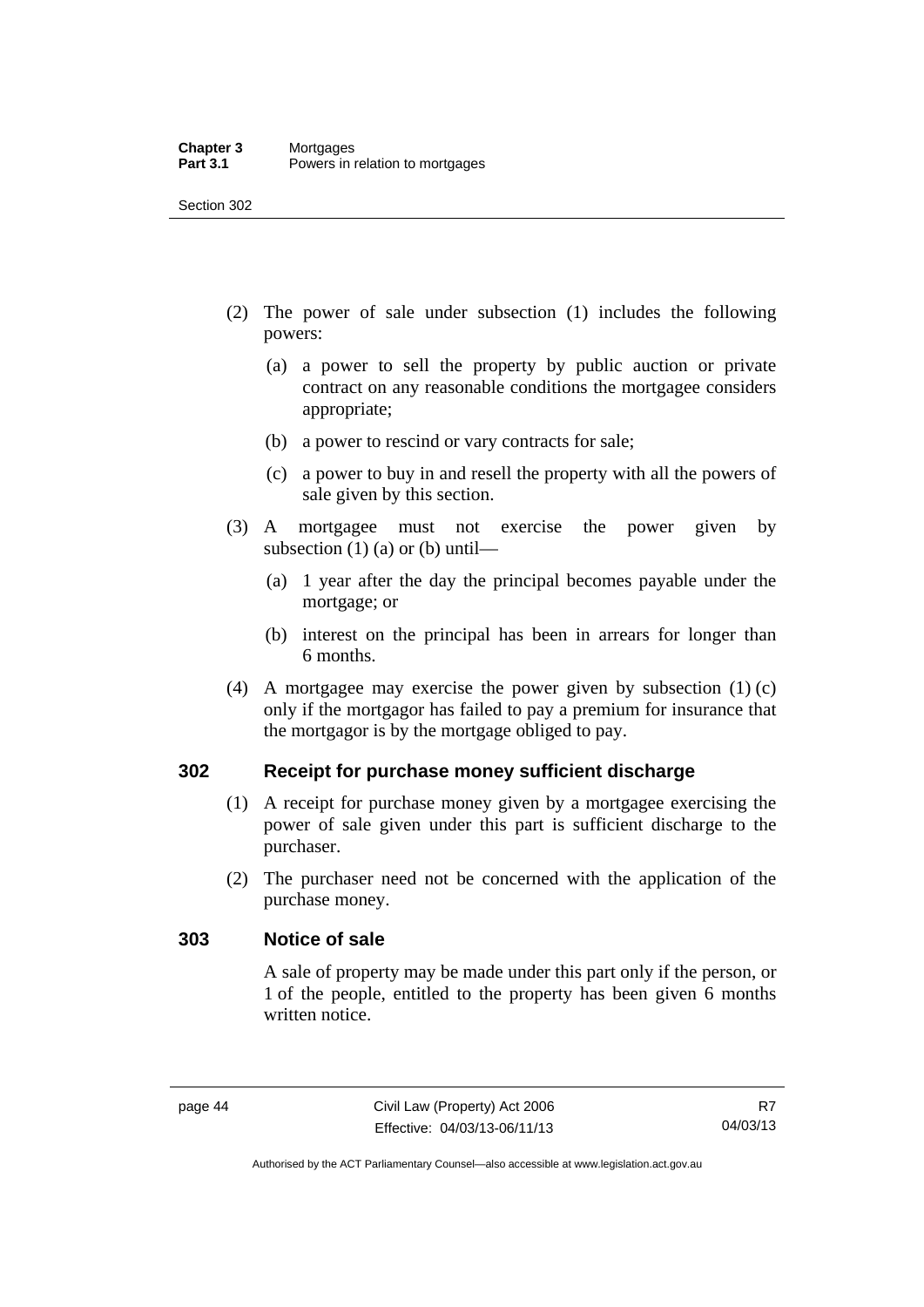# **304 Purported exercise of power of sale**

- (1) If a sale is purportedly made under this part, the purchaser's title must not be questioned on the ground that—
	- (a) no circumstances had arisen to permit the sale; or
	- (b) the notice required by section 303 had not been given.
- (2) If a person suffers loss because of an unauthorised sale under this part, the person may recover damages from the mortgagee.

# **305 Application of purchase money by mortgagee**

- (1) The amount received from a sale under this part must be applied by the mortgagee as follows:
	- (a) first, in payment of the expenses incidental to the sale or incurred in any attempted sale;
	- (b) second, in discharge of the interest and costs then owing in relation to the mortgage because of which the sale was made;
	- (c) third, in discharge of the principal then owing under the mortgage;
	- (d) finally, in payment of the balance to or on behalf of the person entitled to the property mortgaged.
- (2) To remove any doubt, this section is subject to the *[Rates Act 2004](http://www.legislation.act.gov.au/a/2004-3)*, section 22 (Charge of rates on land) and the *[Land Tax Act 2004](http://www.legislation.act.gov.au/a/2004-4)*, section 20 (Charge of land tax on rateable land).

#### **306 Property that may be transferred to purchaser**

A mortgagee exercising a power of sale over property under this part may transfer to the purchaser, in writing, all the interest in the property that the mortgagor could dispose of.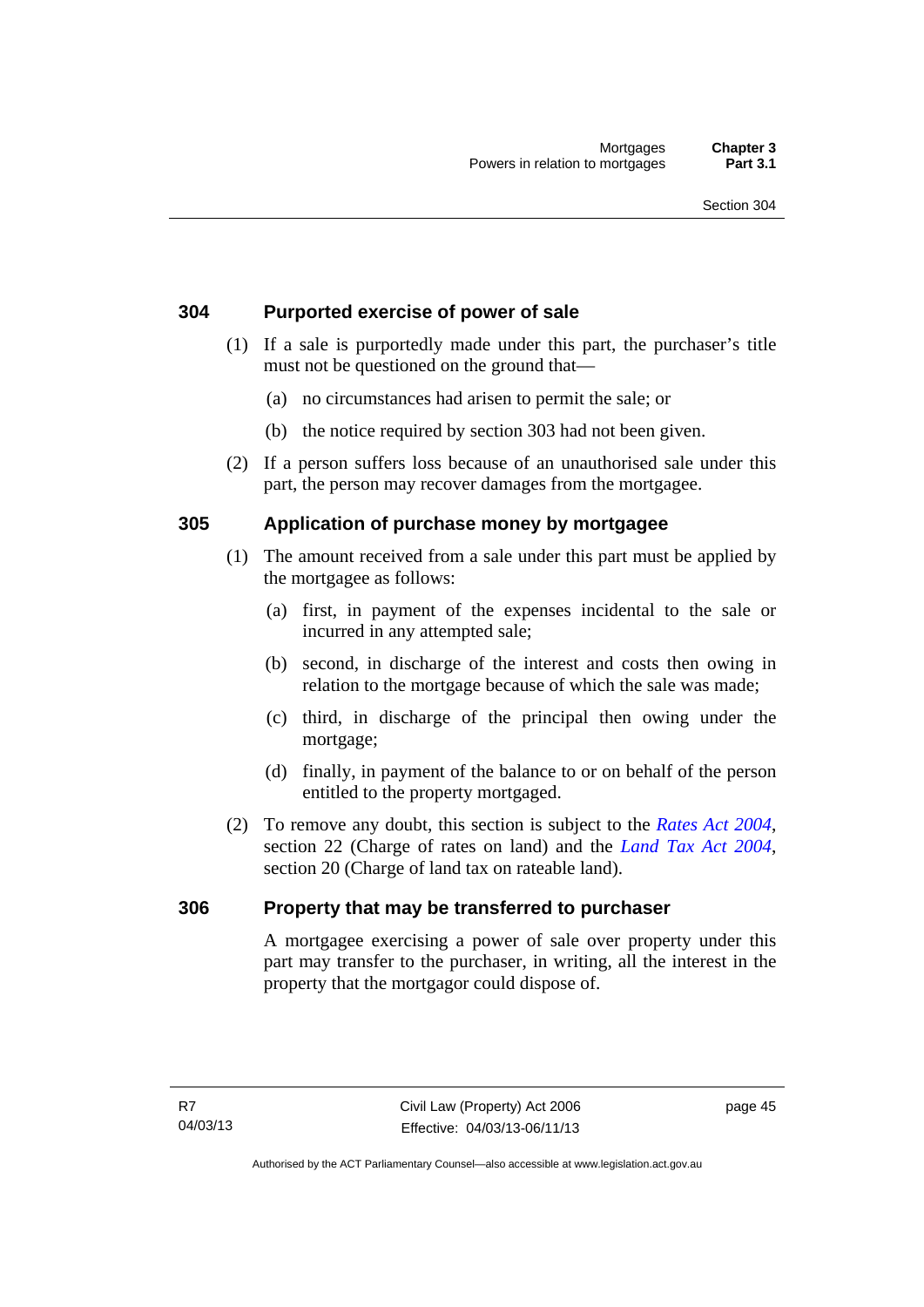#### **Chapter 3** Mortgages<br>**Part 3.1** Powers in i Powers in relation to mortgages

Section 307

# **307 Mortgagee may call for documents relating to property**

At any time after the power of sale under this part has become exercisable, the mortgagee may demand and recover from anyone (other than a person having an interest in the mortgaged property that has priority to the mortgage) every document relating to the property that a purchaser under the power of sale would have been entitled to demand and recover from the person.

#### **308 Appointment of receiver**

- (1) A mortgagee entitled to appoint a receiver, or have a receiver appointed, under this part may appoint the receiver, or have the receiver appointed, in accordance with this section.
- (2) If the mortgage document nominates the person to be appointed receiver, the mortgagee may appoint that person to be the receiver.
- (3) If the mortgage document does not nominate the person to be appointed receiver, the mortgagee may, by written notice given to the person entitled to the mortgaged property, require the person to appoint an appropriate person to be the receiver not later than 10 days after the day the notice is given.
- (4) A notice under subsection (3) may be given to the person entitled to the mortgaged property—
	- (a) by giving the notice to the person entitled to the property, or, if 2 or more people are entitled to the property, to any of them; or
	- (b) by attaching the notice to a conspicuous part of the mortgaged property.
- (5) If a notice under subsection (3) is given to the person entitled to mortgaged property in accordance with subsection (4) and the person fails to appoint an appropriate person to be the receiver not later than 10 days after the day the notice is given, the mortgagee may appoint a person the mortgagee considers appropriate to be the receiver.

Authorised by the ACT Parliamentary Counsel—also accessible at www.legislation.act.gov.au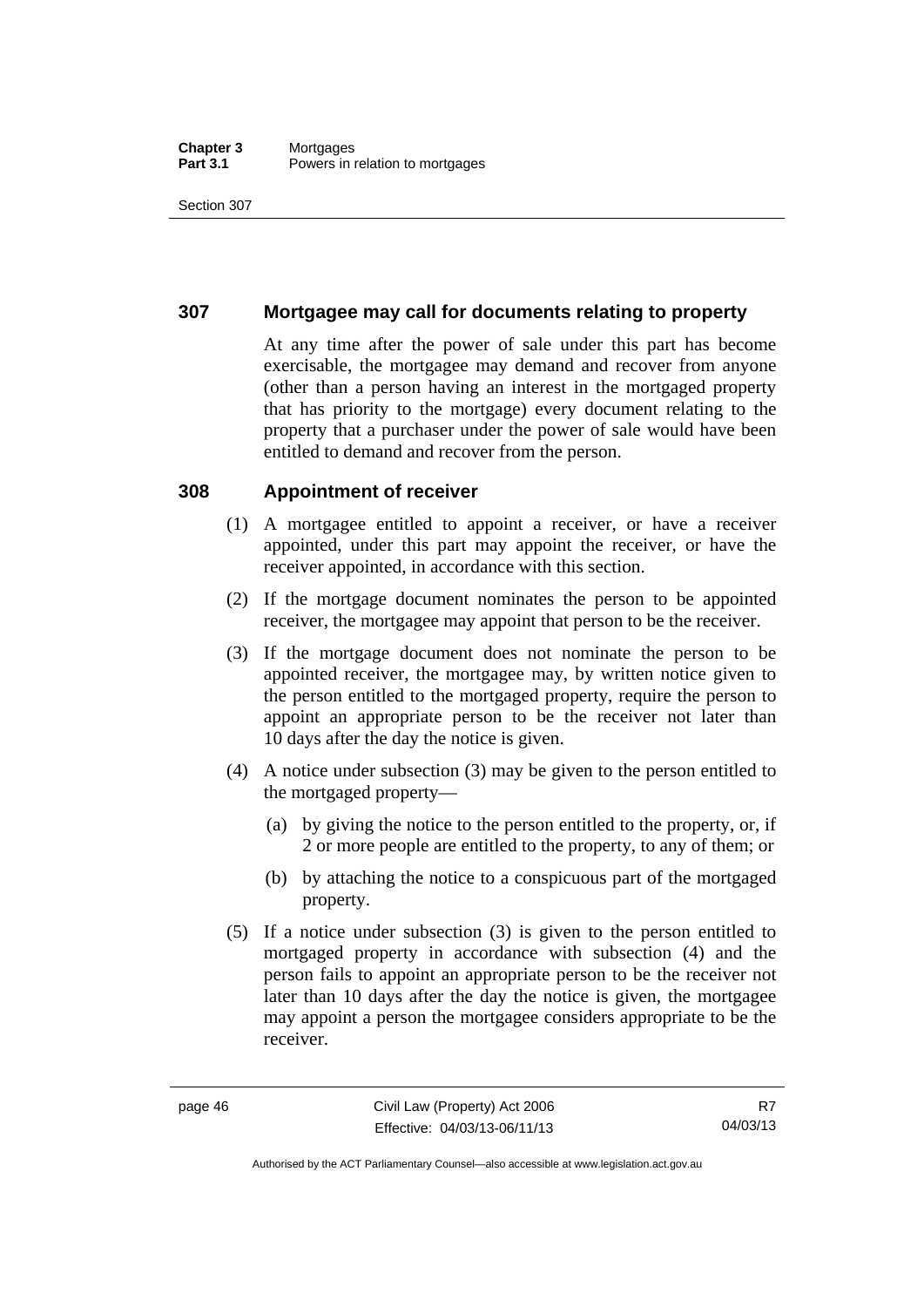# **309 Receiver taken to be agent of mortgagor**

A receiver appointed under this part is taken to be the agent of the mortgagor and the mortgagor is solely responsible for the receiver's acts or omissions, unless the document creating the mortgage provides otherwise.

#### **310 Powers of receiver**

- (1) A person appointed as receiver under this part may demand and recover all the income of which the person is appointed receiver, by proceeding or otherwise, in the name of either the mortgagor or the mortgagee to the full extent of the interest that the mortgagor could dispose of.
- (2) The person may give valid receipts for the income of which the person is appointed receiver.

### **311 Ending appointment of receiver etc**

- (1) The power under this part to appoint a receiver includes power to end the appointment and appoint someone else.
- (2) The power to end the appointment of a receiver and appoint a new receiver is exercisable in the same way, and under the same conditions, as the power to make the first appointment.
- (3) The [Legislation Act](http://www.legislation.act.gov.au/a/2001-14), part 19.3 (which deals with appointments) does not apply to the appointment of a receiver.

#### **312 Commission to receiver**

- (1) A receiver appointed under this part is not entitled to the payment of costs, charges or expenses but is instead entitled to a commission on the money received.
- (2) The commission to which the receiver is entitled is the amount, not more than 8% of the gross amount of all money received, stated in the receiver's appointment or, if no amount is stated in the appointment, 4% of the gross amount.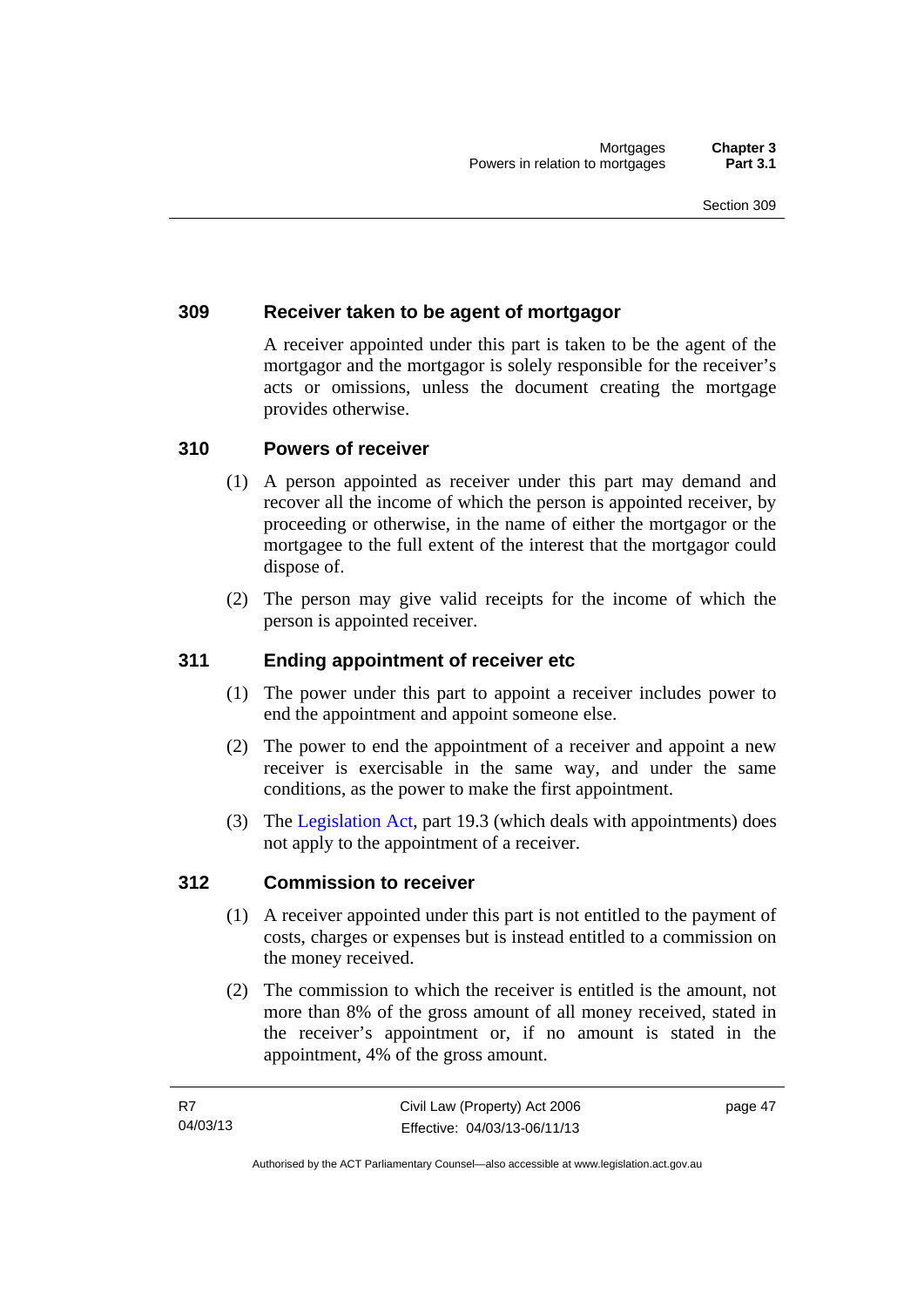Section 313

# **313 Receiver to insure if required**

- (1) The mortgagee may, in writing, direct a receiver appointed under this part to insure and keep insured from loss or damage all or a stated part of the property included in the mortgage (whether or not a fixture) so far as it is insurable.
- (2) The receiver must comply with the direction.

# **314 Application of amounts received by receiver**

Amounts received by a receiver appointed under this part must be applied as follows:

- (a) first, in discharge of all taxes, rates and assessments, in payment of the receiver's commission, and in payment of insurance premiums;
- (b) second, in discharge of the interest then owing under the mortgage because of which the receiver was appointed;
- (c) third, in discharge of the principal then owing under the mortgage;
- (d) finally, in payment of the balance to or on behalf of the person entitled to the property mortgaged.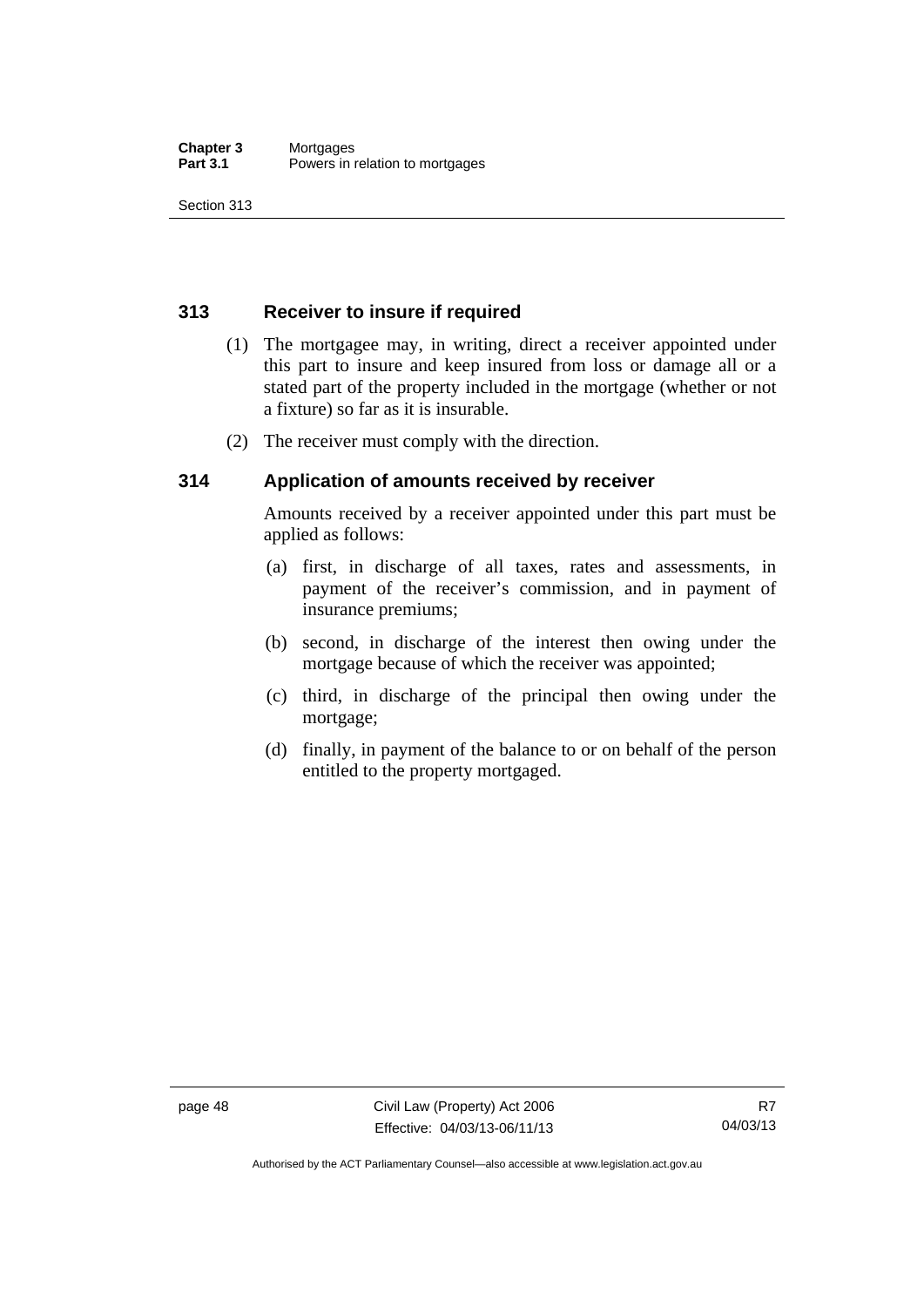# **Part 3.2 Mortgages—other provisions**

# **315 Effect of repayment on ejectment by mortgagee**

- (1) This section applies if a proceeding for ejectment is brought by a mortgagee for possession of mortgaged property and no proceeding is pending for—
	- (a) foreclosure of the mortgagor's equity of redemption; or
	- (b) redemption of the mortgaged property.
- (2) If the mortgagor appears as a defendant in the proceeding and pays the outstanding amount to the mortgagee or into court, the amount paid is taken to be full satisfaction and discharge of the mortgage.
- (3) On the payment of the outstanding amount in accordance with this section—
	- (a) each mortgagor or defendant in the proceeding is discharged from liability for the amount; and
	- (b) the court must order the mortgagee, at the mortgagor's cost, to—
		- (i) give the mortgagor a discharge of the mortgage under the *[Land Titles Act 1925](http://www.legislation.act.gov.au/a/1925-1)*, section 101 or transfer the interest of the mortgagee in the mortgaged property to the mortgagor; and
		- (ii) give all documents of title to the mortgaged property that are in the possession or control of the mortgagee to the mortgagor.
- (4) This section does not affect a subsequent mortgage or encumbrance.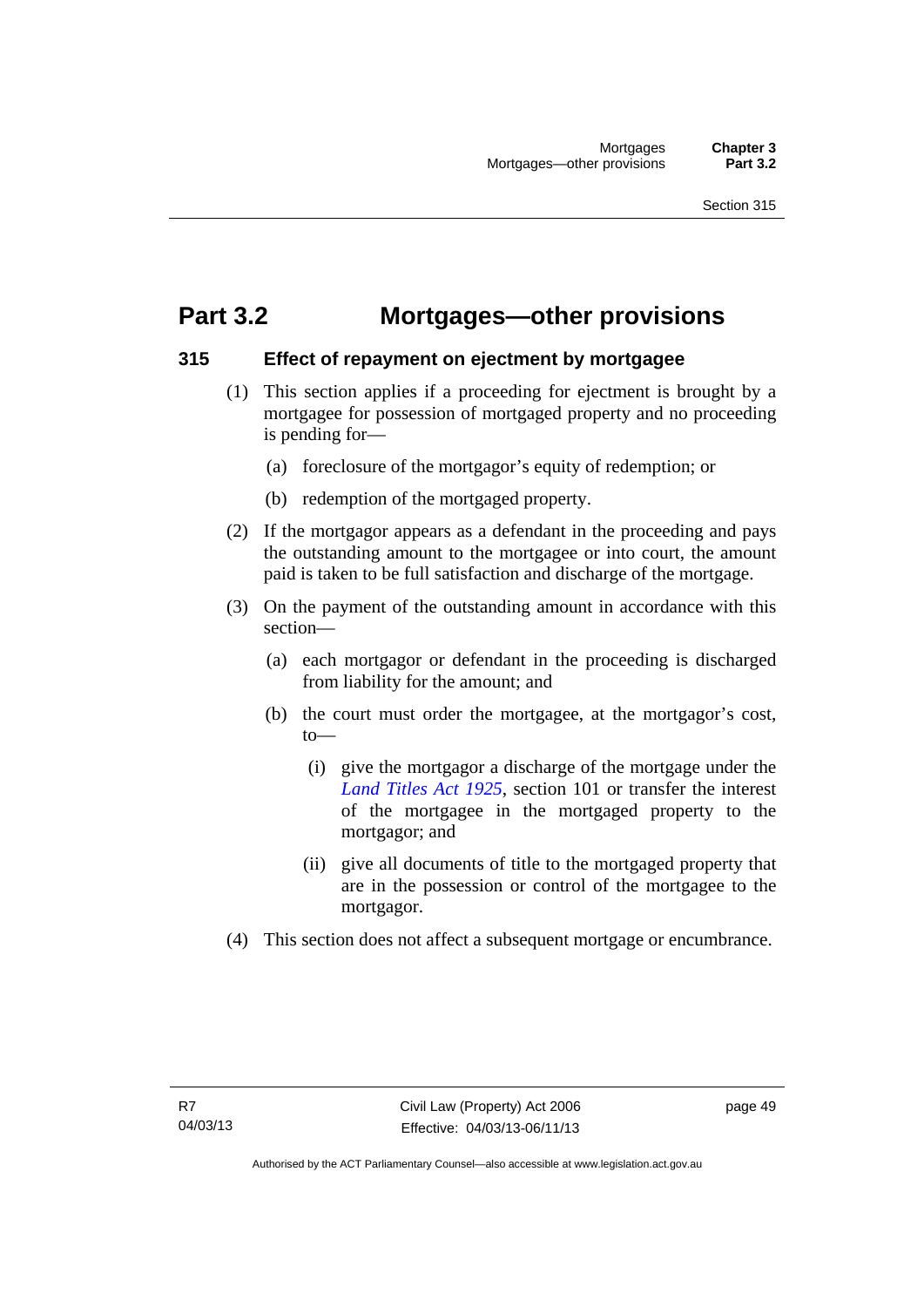(5) In this section:

*outstanding amount*, for a mortgage, means the total of—

- (a) the amount of the principal of the mortgage that has not been repaid; and
- (b) the interest payable under the mortgage; and
- (c) the reasonable costs and expenses of the mortgagee in the proceeding for ejectment.

# **316 Section 315 not to apply in certain cases**

Section 315 does not apply to a proceeding for ejectment if—

- (a) before the outstanding amount is paid under section 315 (2) of that section, the mortgagee asserts in writing given to the mortgagor—
	- (i) that the mortgagor does not have a right of redemption; or
	- (ii) that the mortgaged property is chargeable with a principal different from that stated in the mortgage or admitted to by the mortgagor; or
- (b) there is a dispute between defendants in the proceeding about the right of redemption.

#### **317 Redemption if mortgagee absent or unknown**

- (1) This section applies if—
	- (a) a person entitled to receive payment of all or part of a debt secured by a mortgage—
		- (i) cannot be found; or
		- (ii) is unknown; or
	- (b) it is uncertain who is entitled to receive all or part of the debt secured by a mortgage.

Authorised by the ACT Parliamentary Counsel—also accessible at www.legislation.act.gov.au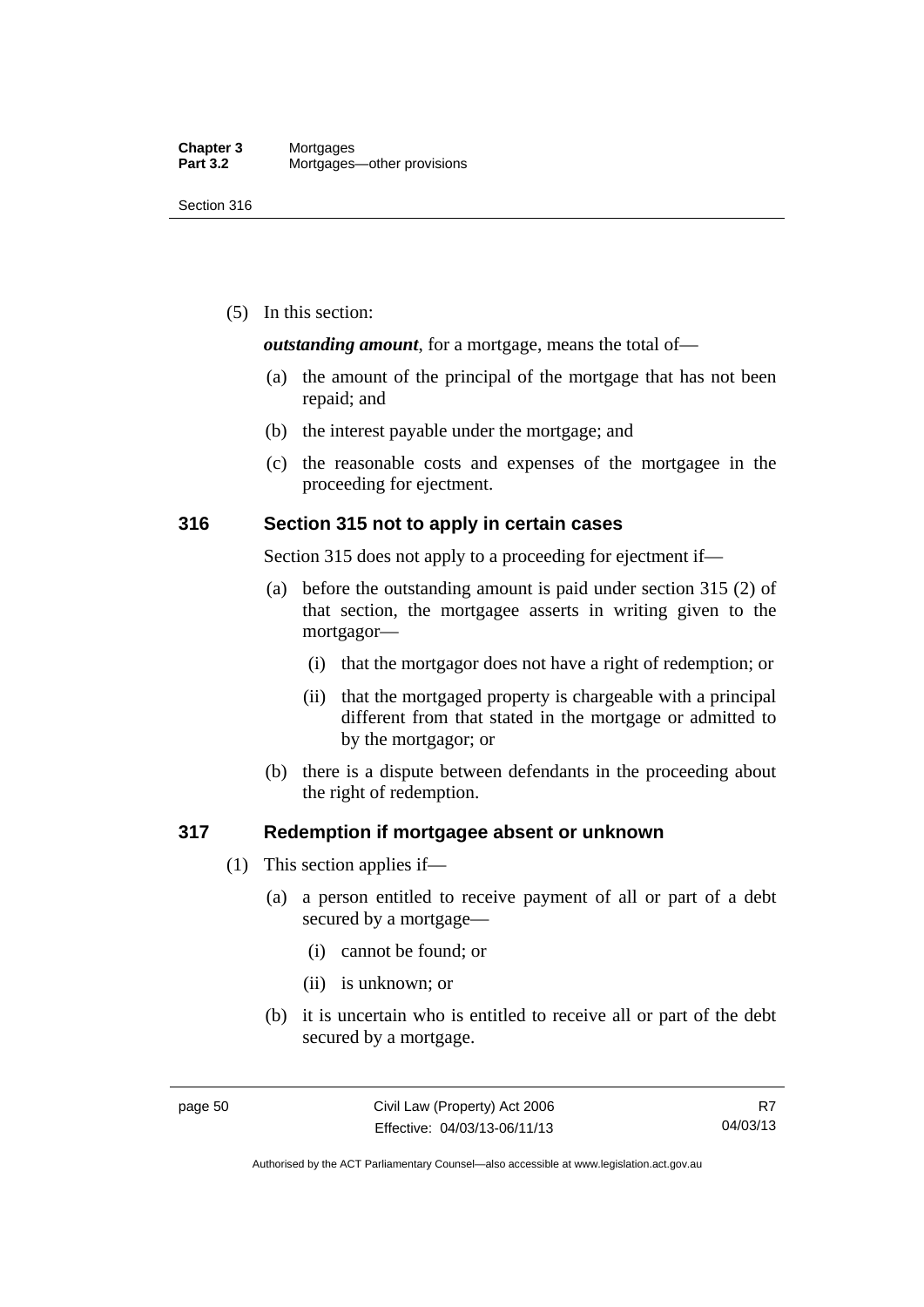- (2) On application by the person entitled to redeem the mortgaged property, the Supreme Court may, by order, direct that—
	- (a) the amount of the debt secured by the mortgage, or part of it, be worked out in the way the court directs; and
	- (b) the amount worked out be paid into court.
- (3) A certificate of the registrar of the Supreme Court that a payment into court was ordered to be made under subsection (2) (b) and has been made may be registered with the registrar-general.
- (4) On registration, the amount paid is a discharge of the mortgage debt, or part of it, to the extent of the amount paid.
- (5) However, an amount that is eventually shown by the person entitled to the mortgage debt, or a part of it, to have been in fact owing in addition to the amount paid into court continues to be a debt owing on the mortgage.
- (6) On application by the person entitled to an amount paid into court under subsection (2) (b), the Supreme Court may order the amount be paid to the person.
- (7) However, an amount must not be paid under subsection (6) until the registrar of the Supreme Court is satisfied that the mortgage document and all documents of title that were given by the mortgagor to the mortgagee for the mortgage have been given to the person who paid the amount into court.
- (8) If the amount of principal and interest owing under a mortgage is paid into court under this section and is afterwards paid under an order of the Supreme Court to the person mentioned in the order, the order operates as a discharge of mortgage of any land subject to the mortgage.
- (9) An order mentioned in subsection (8) takes effect as a discharge of mortgage only when it has been registered by the registrar-general.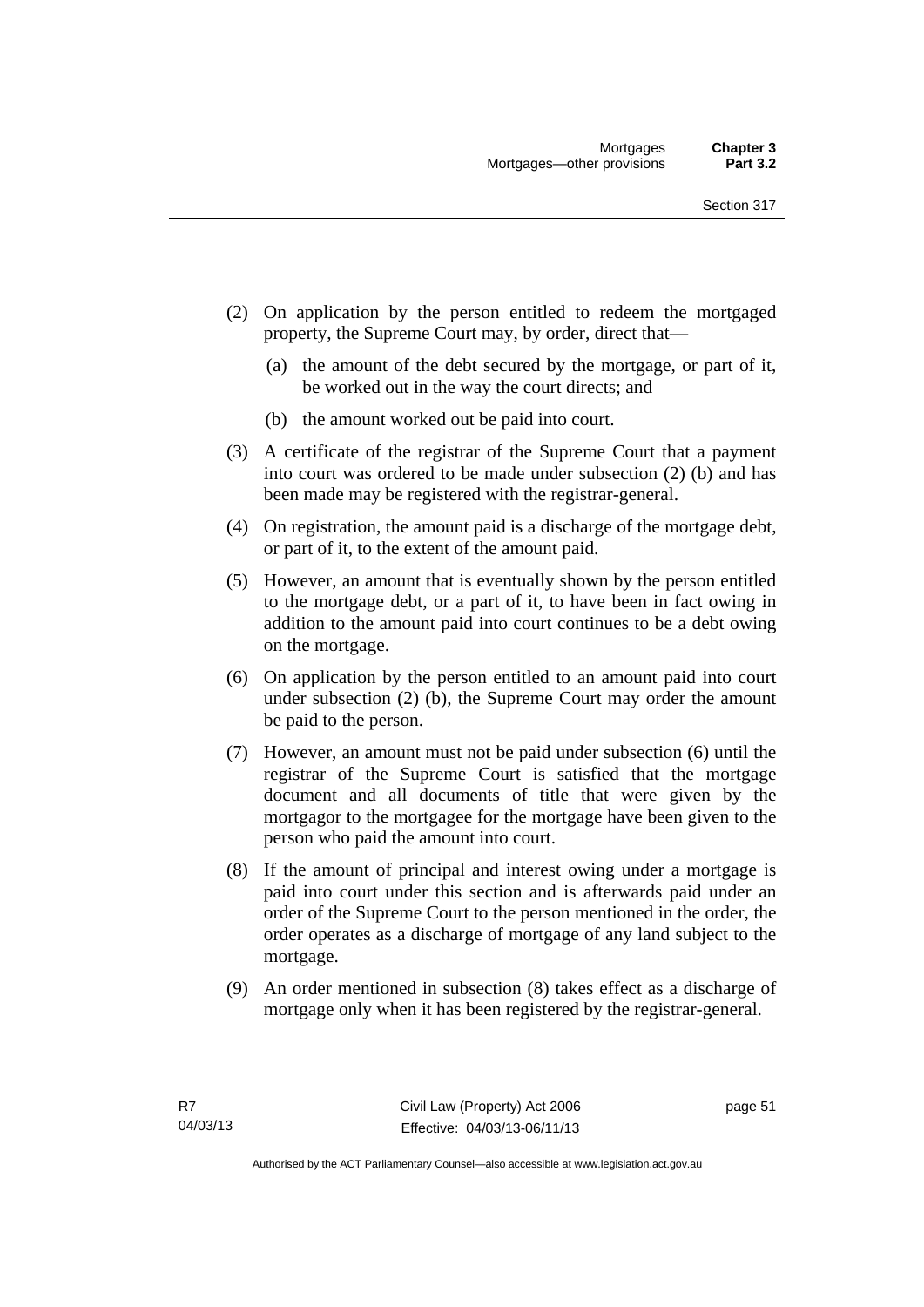# **Chapter 4 Leases**

# **Part 4.1 Leases—general provisions**

# **Division 4.1.1 Lessee's and lessor's obligations**

# **400 Lessee's obligations attach to reversion**

- (1) The rent provided for by a lease, the benefit of every provision of the lease relating to the subject matter of the lease that is to be complied with by the lessee, and every condition of re-entry and other condition of the lease, is attached to, and goes with, the reversionary estate in the land (and in any part of the land) immediately expectant on the term granted by the lease, despite any severance of the reversionary estate.
- (2) Any rent, provision or condition mentioned in subsection (1) may be recovered, received, enforced or taken advantage of by the person from time to time entitled (the *entitled person*), subject to the term granted by the lease, to the income of all or a part of the land leased.
- (3) The entitled person may recover, receive, enforce or take advantage of the rent, provision or condition even though the person becomes entitled to the reversionary interest after the condition of re-entry or forfeiture has become enforceable.
- (4) This section does not make enforceable by a person a condition of re-entry or forfeiture, or any other condition, that had been waived or released before the person became entitled to enforce the condition.
- (5) This section applies to—
	- (a) a lease granted on or after 26 June 1986; and
	- (b) a lease granted before 26 June 1986, but only in relation to rent accruing due on or after that day and to the benefit of a

Authorised by the ACT Parliamentary Counsel—also accessible at www.legislation.act.gov.au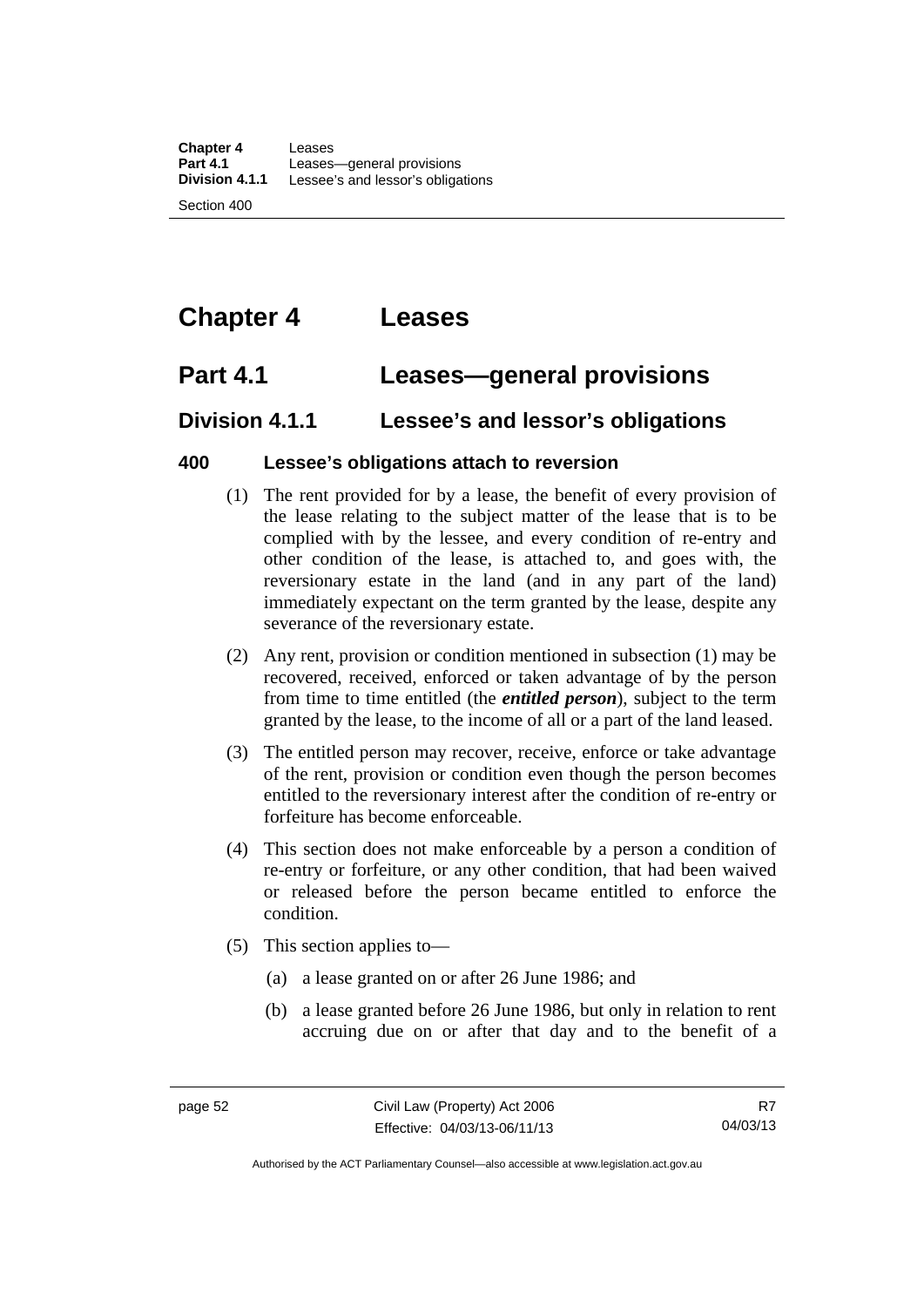condition of re-entry or forfeiture for a breach of a provision of the lease committed on or after that day.

#### **401 Lessor's obligations to run with reversion**

- (1) If land is leased, the obligation imposed on the lessor by a provision of the lease relating to the subject matter of the lease—
	- (a) is, so far as the lessor had power to bind the reversionary estate expectant on the term granted by the lease, attached to, and goes with, the reversionary estate in the land (and in every part of the land); and
	- (b) may be enforced or taken advantage of by the person in whom the term is from time to time vested; and
	- (c) may, so far as the lessor had power to bind the person from time to time entitled to the reversionary estate, be enforced, and taken advantage of, against a person so entitled.
- (2) This section applies to—
	- (a) a lease granted on or after 26 June 1986; and
	- (b) a breach committed on or after 26 June 1986 of a provision in a lease granted before that day.

# **402 Lessee to give notice of ejectment to lessor**

- (1) This section applies to a lessee of premises against whom a proceeding for ejectment is begun.
- (2) The lessee must give notice of the proceeding to the lessor or the lessor's agent immediately after being served with the originating process for the proceeding.
- (3) A lessee who contravenes subsection (2) is liable to the lessor for any damage suffered by the lessor because of the failure.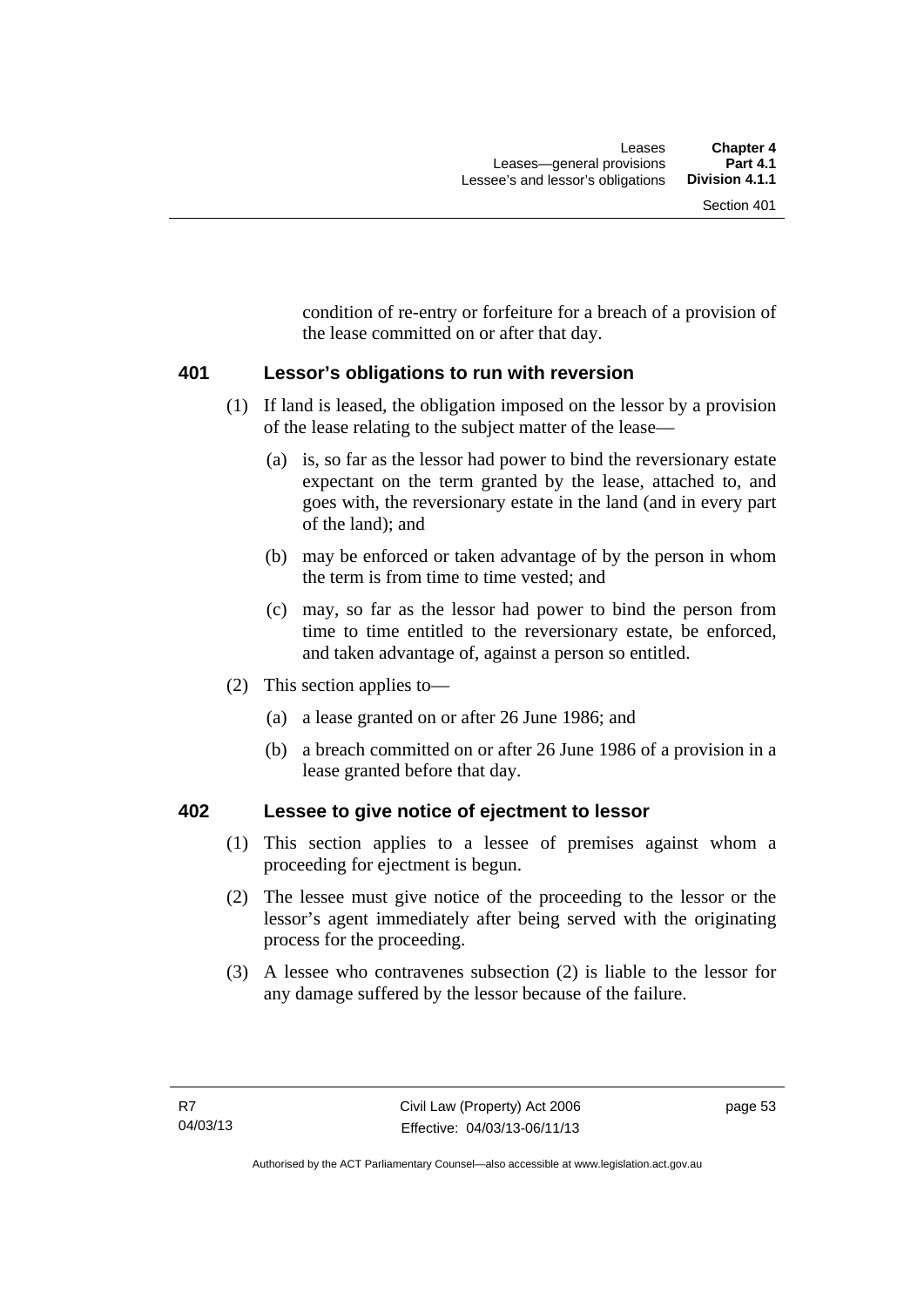- (4) This section does not—
	- (a) apply to a lessee who holds the premises leased under—
		- (i) a residential tenancy agreement under the *[Residential](http://www.legislation.act.gov.au/a/1997-84)  [Tenancies Act 1997](http://www.legislation.act.gov.au/a/1997-84)*; or
		- (ii) a lease under the *[Leases \(Commercial and Retail\)](http://www.legislation.act.gov.au/a/2001-18)  [Act 2001](http://www.legislation.act.gov.au/a/2001-18)*; or
		- (iii) a residence contract under the *[Retirement Villages](http://www.legislation.act.gov.au/a/2012-38)  [Act 2012](http://www.legislation.act.gov.au/a/2012-38)*; or
	- (b) bind the Territory.
- (5) Subsection (4) (b) has effect despite the [Legislation Act](http://www.legislation.act.gov.au/a/2001-14), section 121 (Binding effect of Acts).

# **Division 4.1.2 Renewal of headlease without surrender of sublease**

#### **403 Renewal of headlease**

- (1) This section applies to a lease from which subleases have been derived.
- (2) If a lease is surrendered for renewal and a new lease is granted by the head lessor without a surrender of 1 or more of the subleases, the new lease is as valid for all purposes as if the subleases had been surrendered for renewal at or before the grant of the new lease.

#### **404 Rights on renewal**

When a new lease is granted on the surrender of a lease (the *original lease*)—

- (a) a person in whom an estate for the life of the lessee, or for a fixed term, is vested by the new lease—
	- (i) is entitled to the rents payable under a sublease derived from the original lease; and

R7 04/03/13

Authorised by the ACT Parliamentary Counsel—also accessible at www.legislation.act.gov.au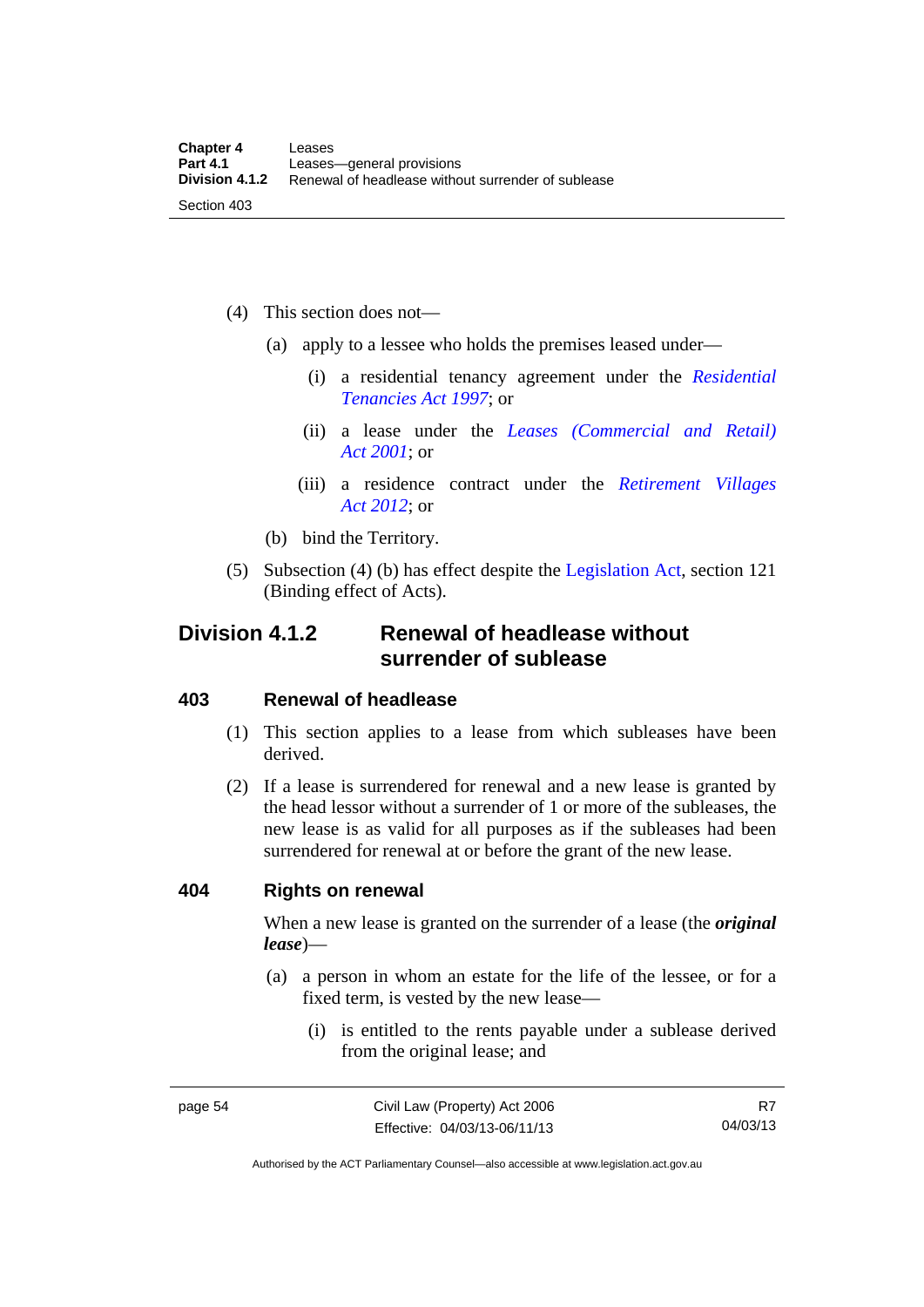- (ii) is entitled to have the obligations and duties imposed on the sublessee by a sublease derived from the original lease properly performed; and
- (iii) is entitled to the same remedies for the recovery of the rents, or for a breach of the obligations or duties, as if the original lease had not been surrendered but had remained in force; and
- (b) a sublessee under a sublease derived from the original lease continues to hold the lands sublet as if the original lease had not been surrendered but had remained in force; and
- (c) the head lessor is entitled to the same remedies by way of entry on the lands sublet by a sublease derived from the original lease, for rents payable under the new lease or for breaches of the obligations and duties imposed by the new lease (so far as the rents, obligations and duties are not greater than the rents payable under, or the obligations and duties imposed by, the original lease), as the head lessor would have if the original lease had not been surrendered but had remained in force or if each sublease derived from the original lease had been surrendered and regranted under the new lease.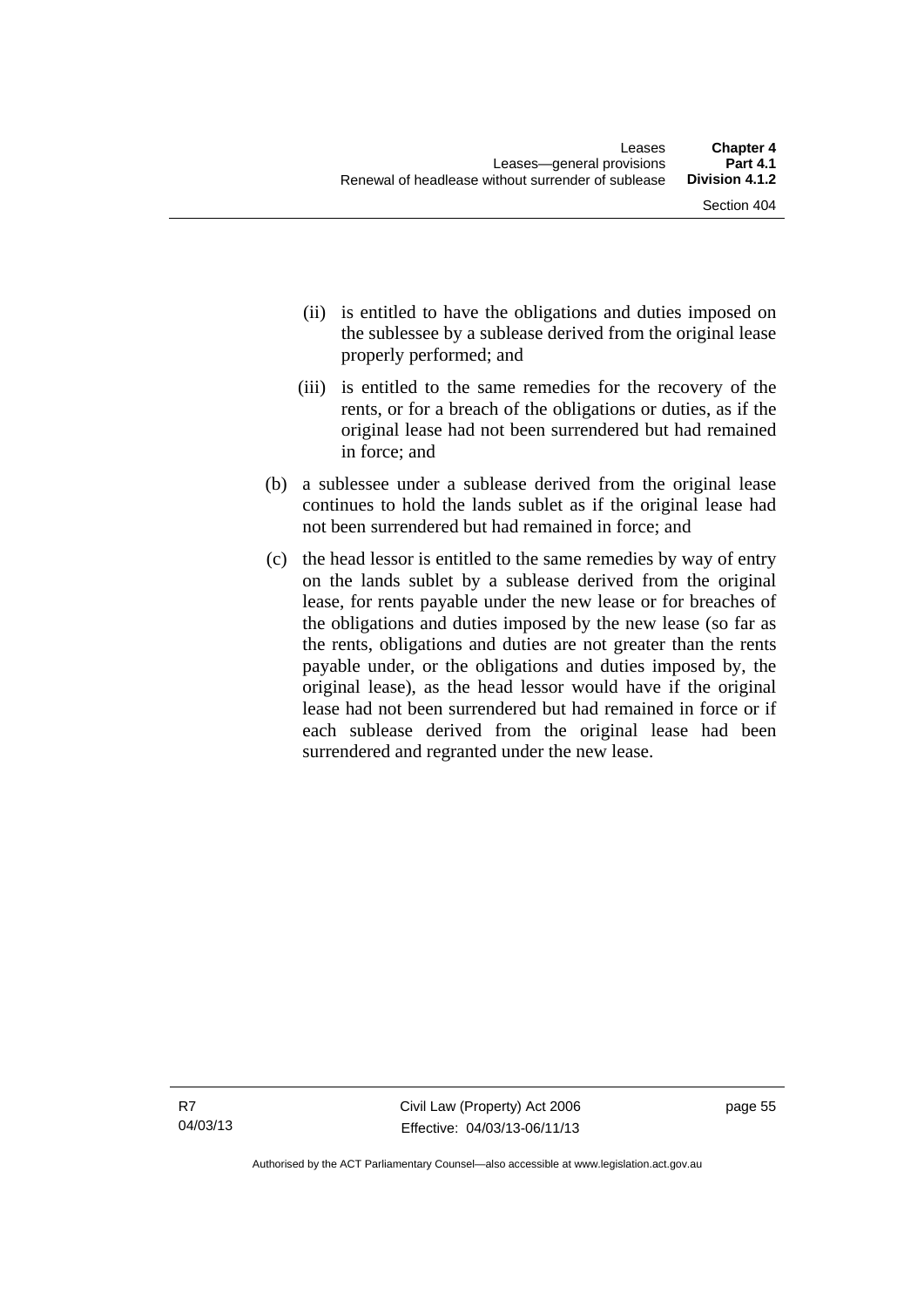Section 405

# **Part 4.2 Leases to and for children and for absent lessors**

# **405 Leases for children**

(1) This section applies if—

- (a) a child is entitled to a lease of premises; and
- (b) the child, or someone for the child, applies to the Supreme Court for an order under this section.
- (2) The Supreme Court may, by order, direct a nominated person to—
	- (a) surrender the lease; and
	- (b) accept instead a lease of the premises to be held by the nominated person for the child's benefit.
- (3) A lease mentioned in subsection (2) (b) must be held—
	- (a) on the same terms as the surrendered lease would have been held except so far as the Supreme Court orders otherwise; and
	- (b) for the same purposes as the surrendered lease would have been held; and
	- (c) subject to the same trusts, charges, encumbrances, dispositions and arrangements as the surrendered lease would have been held.

#### **406 Costs of lease authorisation application for child**

- (1) If an order is made under section 405 (2) in relation to a lease for a child, the costs of the order must be paid from the child's property as the Supreme Court orders.
- (2) The costs of an order mentioned in subsection (1) include—
	- (a) the costs of the application for the order; and

Authorised by the ACT Parliamentary Counsel—also accessible at www.legislation.act.gov.au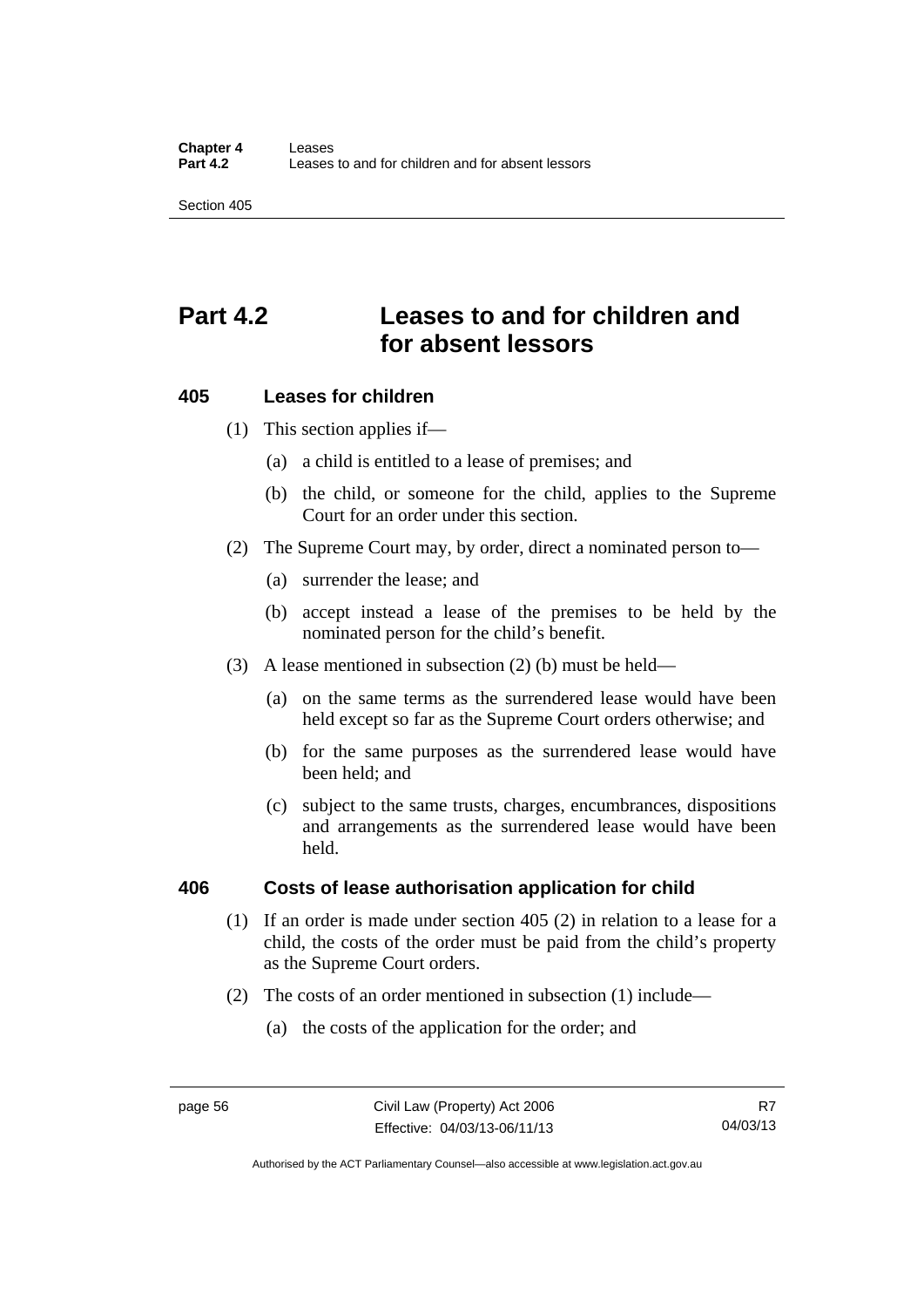- (b) the costs of surrendering the lease the child was entitled to; and
- (c) the costs of obtaining the substitute lease including any fine, premium or other amount paid for the lease.

# **407 Renewal of leases by children**

- (1) This section applies if—
	- (a) a child could, under a lease or other agreement or arrangement, be compelled to renew a lease if the child were not a child; and
	- (b) 1 of the following people applies to the Supreme Court for the renewal:
		- (i) the child;
		- (ii) someone for the child;
		- (iii) a person entitled to the renewal of the lease.
- (2) The Supreme Court may, by order, direct a nominated person to renew the lease for the child and, if necessary for the renewal of the lease, accept the surrender of an existing lease.
- (3) A renewal of a lease under an order under subsection (2) must, except so far as the Supreme Court orders otherwise, be in accordance with the right of renewal.

# **408 Renewal of leases for people not amenable to process**

- (1) This section applies if—
	- (a) a person who is outside the ACT, and not amenable to the process of the Supreme Court, could be compelled to renew a lease if the person were in the ACT and amenable to the process of the court; and
	- (b) the person (or any of the people) entitled to the renewal of the lease applies to the Supreme Court for the renewal.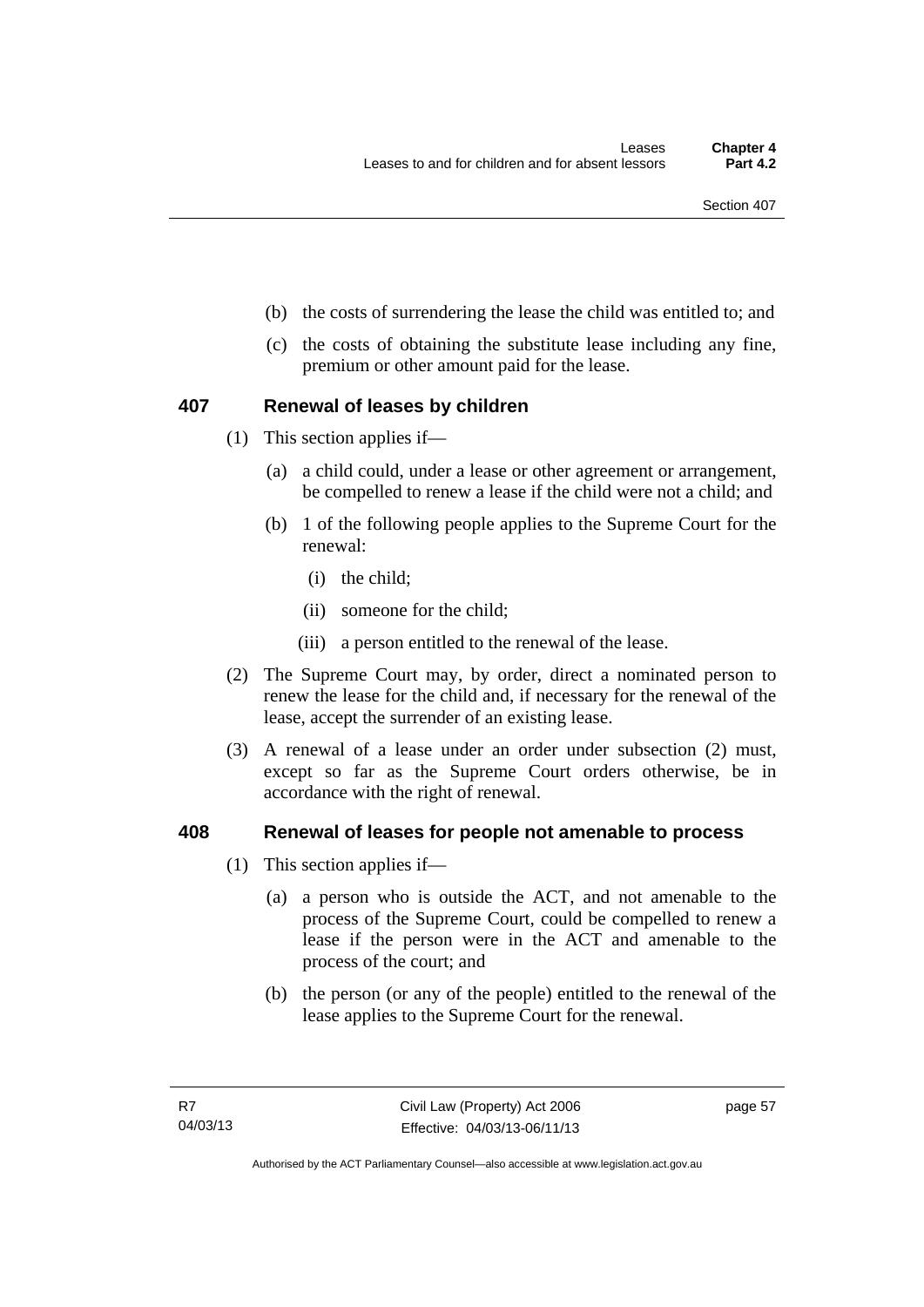(2) The Supreme Court may direct a nominated person to renew the lease and, if necessary for the renewal of the lease, accept the surrender of an existing lease.

#### **409 Preconditions for grant or renewal of lease to be satisfied**

- (1) A lease must not be granted or renewed under this part until—
	- (a) any fine or other amount required to be paid for the grant or renewal of the lease has been paid; and
	- (b) anything required to be done before the lease is granted or renewed has been done.
- (2) A lease or a renewal of a lease to be granted under this part must be properly executed by the lessee.

# **410 Application of amounts paid for lease renewal under pt 4.2**

An amount paid for the renewal of a lease under section 407 (Renewal of leases by children) or section 408 (Renewal of leases for people not amenable to process) must, after deducting the costs and expenses payable for the renewal, be applied as the Supreme Court directs.

# **411 Validity of surrenders and leases under pt 4.2**

A lease or other disposition, or a surrender of a lease, granted, made or accepted under this part is as valid as if the person by or for whom it was granted, made or accepted had been an adult without a disability who had personally granted, made or accepted it.

# **412 Costs of applications under pt 4.2**

The Supreme Court may order that the costs and expenses of, or resulting from, an application under this part be raised from the premises or leasehold interest in relation to which the application is made in a way the court considers appropriate.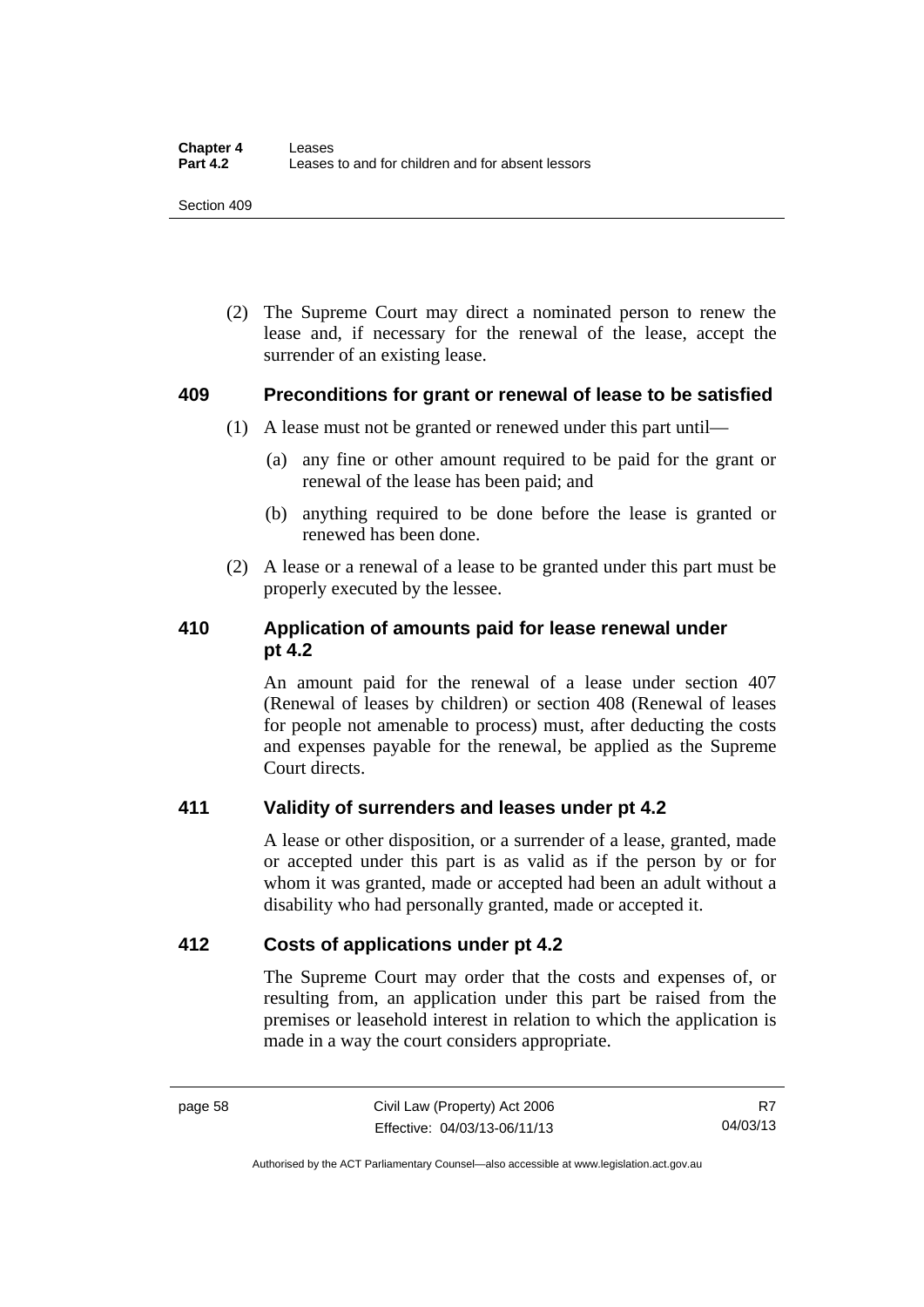# **Part 4.3 Breach of insurance provisions**

# **413 Application—pt 4.3**

This part applies to—

- (a) a lease for a fixed term, whether or not the lease may be terminated before the end of the fixed term; and
- (b) a lease for the life of the lessee.

# **414 Relief against forfeiture for failure to insure**

- (1) The Supreme Court may, on application by a lessee under a lease, grant the lessee relief against forfeiture of the lease for breach of a provision of the lease requiring the lessee to insure the leased property against loss or damage if—
	- (a) no loss or damage to which the insurance would have applied has happened; and
	- (b) insurance of the kind required by the lease is in effect at the time of the application.
- (2) The Supreme Court may grant the relief on conditions.

#### **415 Record of relief granted**

If the Supreme Court grants relief under section 414 in relation to a lease, the court may order that a record of the relief having been granted be endorsed on the lease or be made in some other way.

# **416 Limit on relief**

The Supreme Court must not grant relief to a person under this part in relation to a lease if—

 (a) the court has already granted relief to the person under the part in relation to the same provision of the lease; or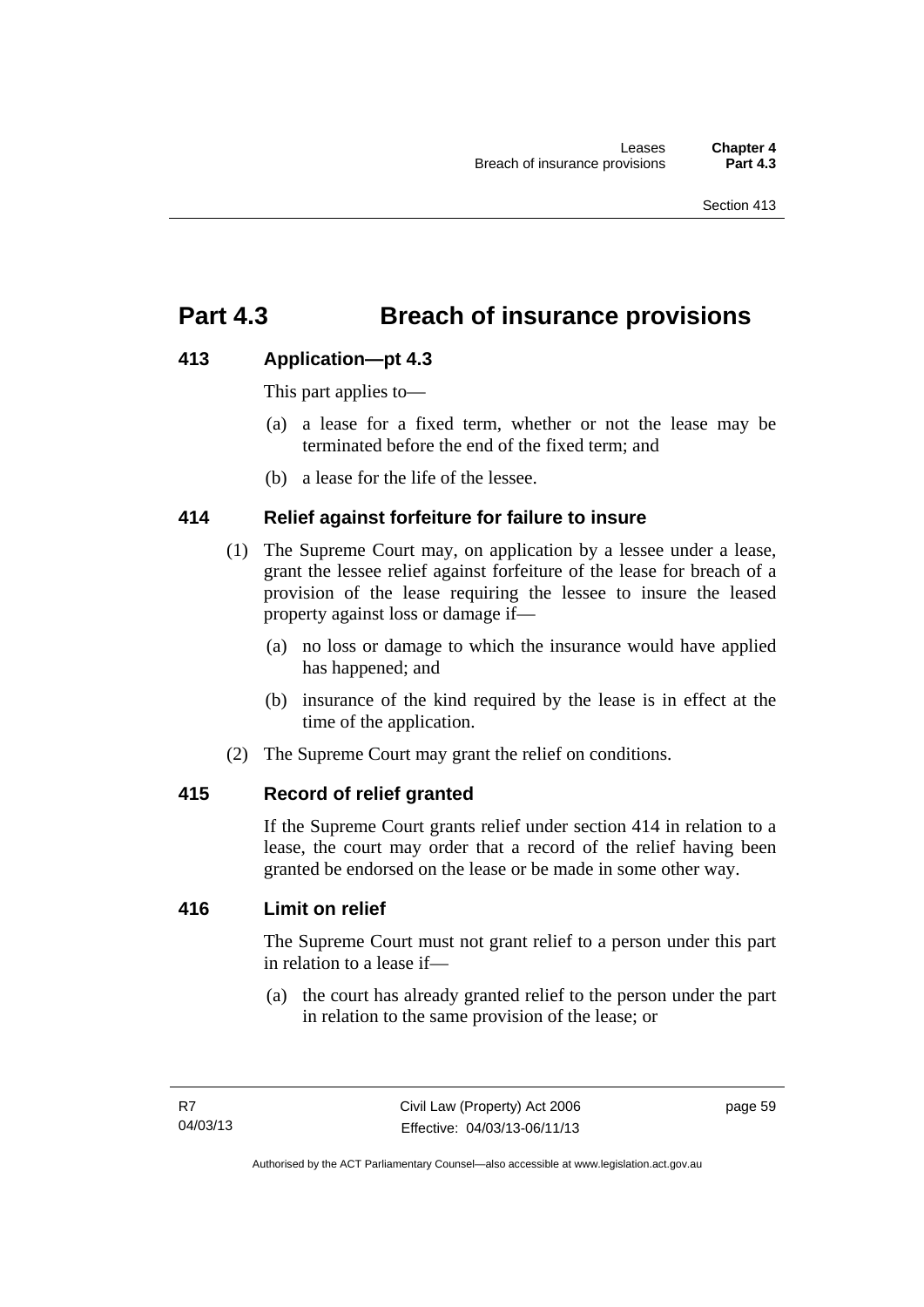Section 417

 (b) a forfeiture of the lease under the same provision has already been waived for the person other than in a court proceeding.

# **417 Noncomplying insurance**

(1) In this section:

*complying insurance*, in relation to a lease or mortgage of a lease, means insurance against loss of or damage to any of the leased property required by the insurance provisions of the lease or mortgage.

*insurance provisions*, of a lease or mortgage of a lease, means provisions of the lease or mortgage requiring the lessee or mortgagor to insure any of the leased property against loss or damage.

*noncomplying insurance*, in relation to a lease or mortgage of a lease, means insurance against loss of or damage to any of the leased property that was obtained by the lessee or mortgagor to cover his or her interest in the property and that does not comply with the insurance provisions of the lease or mortgage.

 (2) The person entitled to the benefit of insurance provisions of a lease or mortgage of a lease has the same rights in relation to noncomplying insurance of any of the leased property as the person would have in relation to complying insurance of the property.

# **418 Protection of purchaser of leasehold against forfeiture**

(1) This section applies in relation to a lease containing a provision (the *insurance provision*) requiring the lessee to insure any of the leased property against loss or damage.

Authorised by the ACT Parliamentary Counsel—also accessible at www.legislation.act.gov.au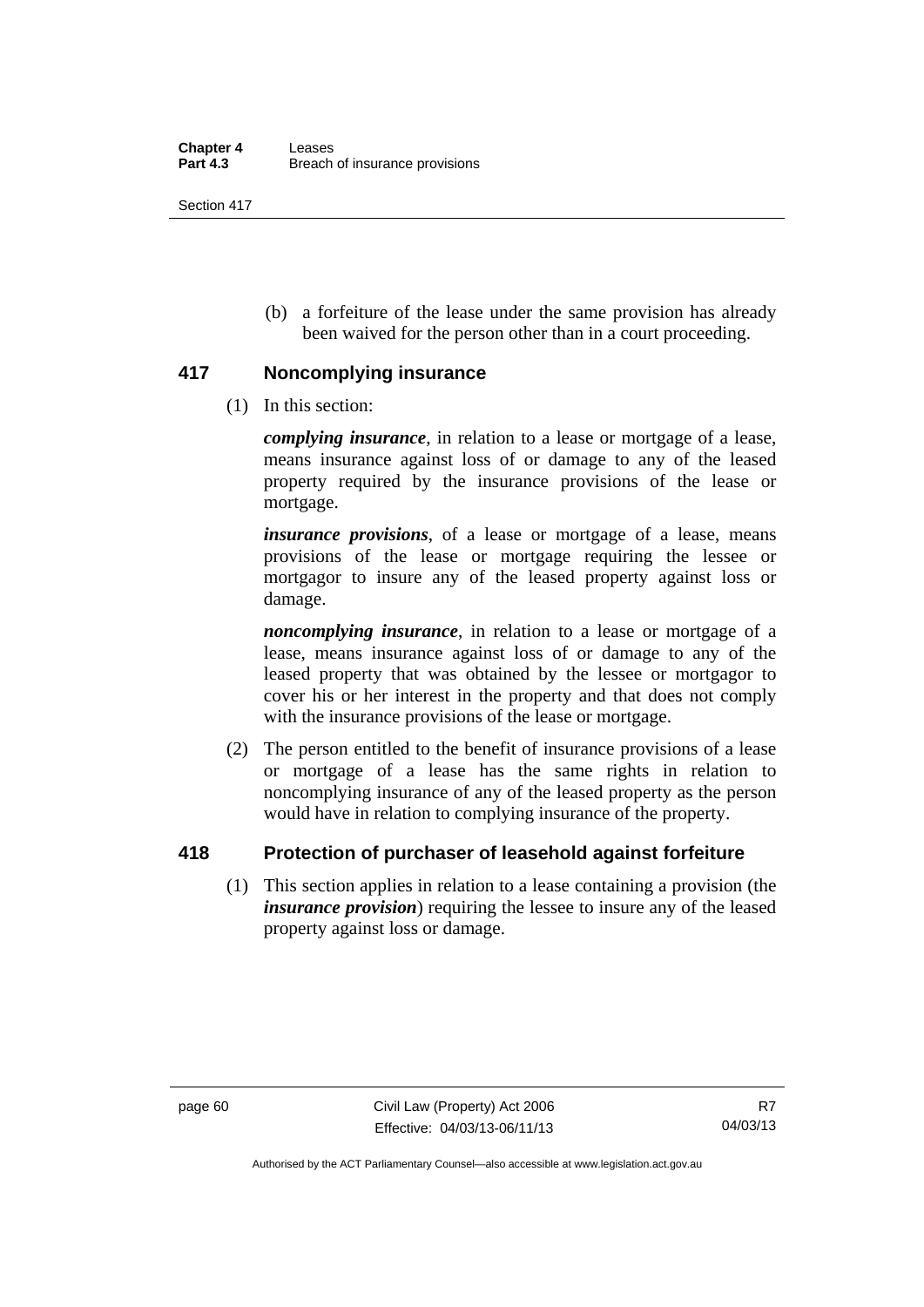- (2) An honest purchaser of the leasehold interest under the lease is not liable to forfeiture, for damages or in any other way for a breach of the insurance provision that happened before completion of the purchase if—
	- (a) the purchaser was given the written receipt of the person entitled to receive the rent for the last payment of rent owing before completion of the purchase; and
	- (b) there was, at the time of completion of the purchase, insurance that complied with the insurance provision.
- (3) This section does not affect any remedy the lessor has against a lessee for breach of the insurance provision.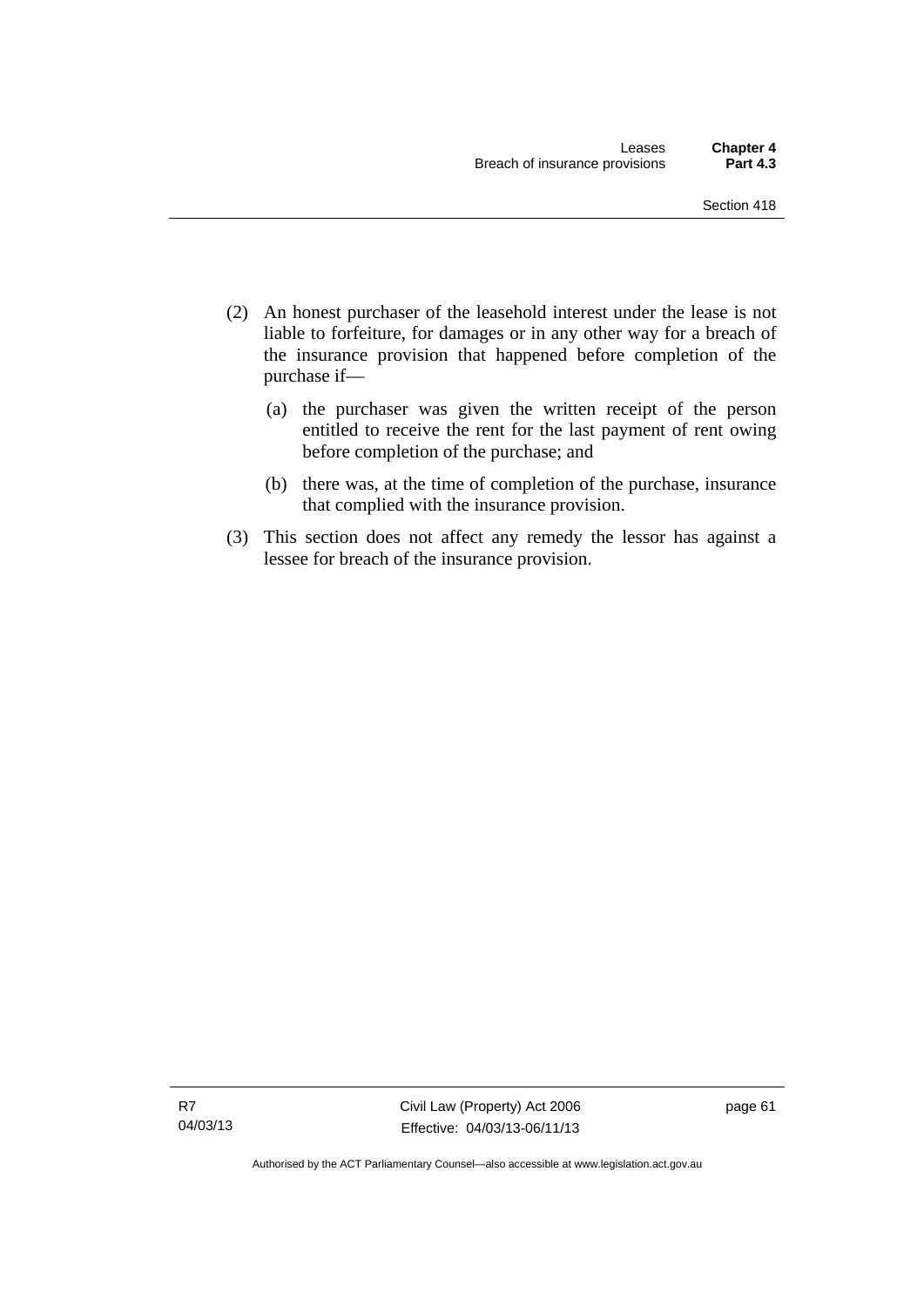Section 419

# **Part 4.4 Restriction of effect of licence or waiver by lessor**

#### **419 Application—pt 4.4**

- (1) This part applies to—
	- (a) a lease for a fixed term, whether or not the lease may be terminated before the end of the fixed term; and
	- (b) a lease for the life of the lessee.
- (2) This part does not—
	- (a) apply to a residential tenancy agreement under the *[Residential](http://www.legislation.act.gov.au/a/1997-84)  [Tenancies Act 1997](http://www.legislation.act.gov.au/a/1997-84)*; or
	- (b) bind the Territory.
- (3) Subsection (2) (b) has effect despite the [Legislation Act](http://www.legislation.act.gov.au/a/2001-14), section 121 (Binding effect of Acts).

#### **420 Effect of licence given to lessee**

- (1) If a lessee is given licence to do an act that contravenes a provision of the lease, the licence, unless otherwise expressed, extends only  $to$ —
	- (a) the permission actually given; or
	- (b) the particular breach of the provision; or
	- (c) anything else specifically authorised to be done by the licence.
- (2) The licence does not prevent a proceeding for a later breach of a provision of the lease unless the licence specifically authorises the breach.
- (3) Despite the licence—
	- (a) all rights under the provisions of the lease remain in force and are available against a subsequent breach of the provisions not

R7 04/03/13

Authorised by the ACT Parliamentary Counsel—also accessible at www.legislation.act.gov.au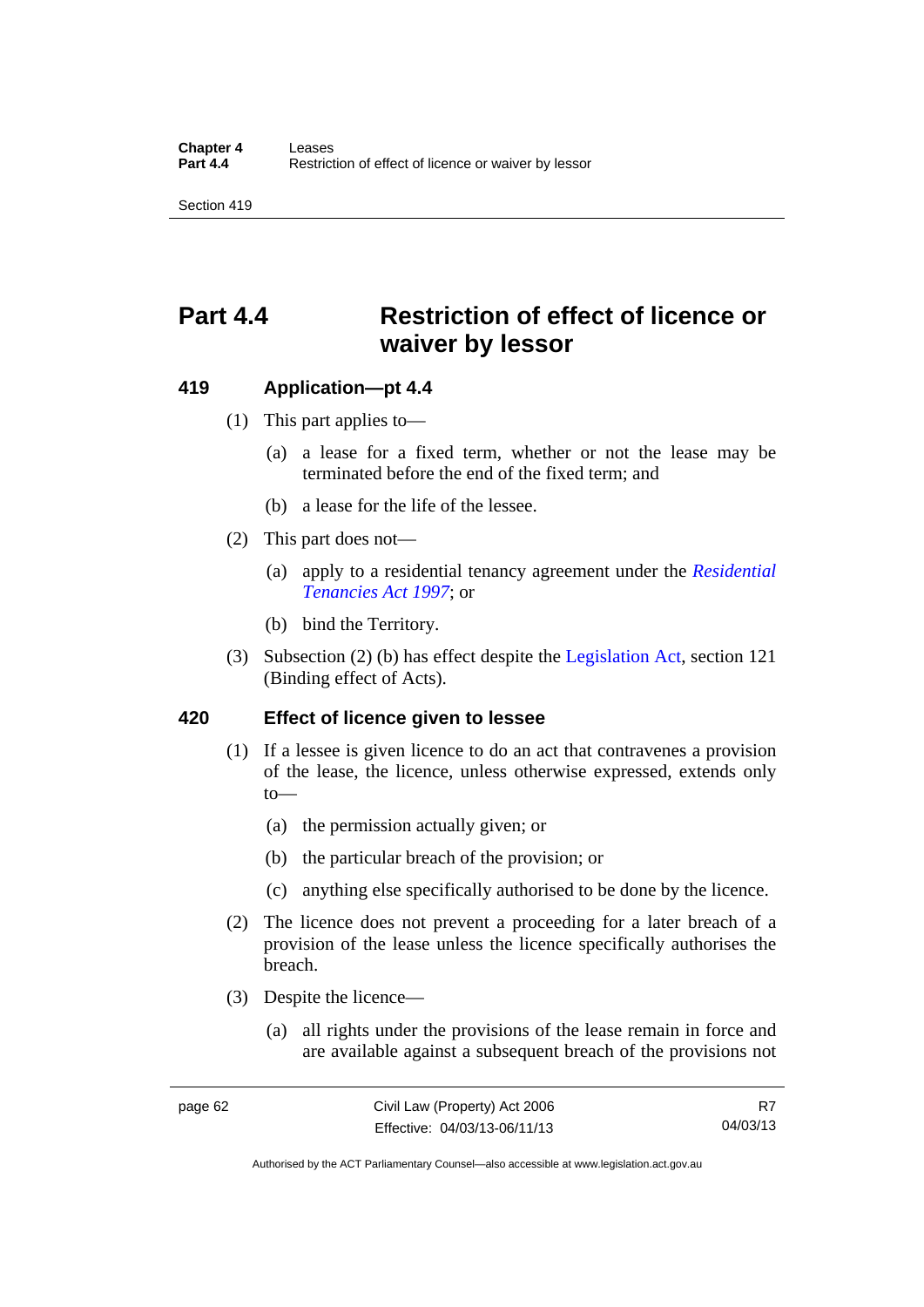specifically authorised or waived by the licence in the same way as if the licence had not been given; and

 (b) the provision of the lease in relation to which the licence was given remains in force as if the licence had not been given, except in relation to the particular thing authorised to be done.

## **421 Operation of partial licences**

- (1) This section applies if a licence gives a power of re-entry on a lessee assigning, subletting or doing another specified act without licence and licence is given—
	- (a) to 1 of 2 or more lessees to assign or sublet the lessee's share or interest or to do another act prohibited without licence; or
	- (b) to a lessee, or 1 of 2 or more lessees, to assign or sublet part only of the property, or to do an act prohibited without licence in relation to part only of the property.
- (2) The licence does not extinguish the right of entry for a breach of a provision of the lease by co-lessees of the other shares or interests in the property, or by the lessee or lessees of the rest of the property, in relation to those shares or interests or the rest of the property, but the right of entry remains in force in relation to the shares, interests or property not subject to the licence.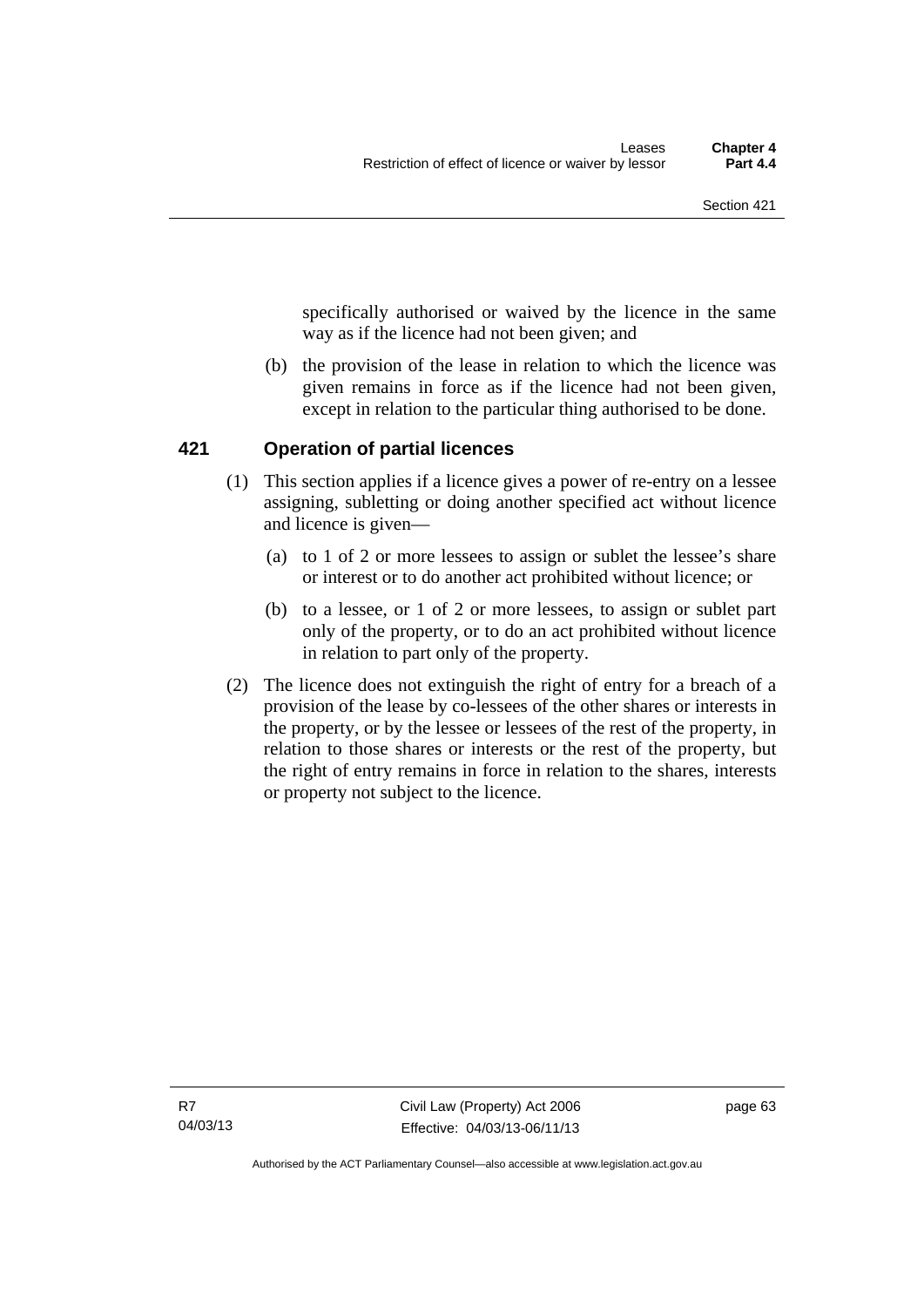## **422 Apportionment of conditions of entry on severance**

- (1) This section applies if the reversion of a lease is severed and the rent or other reservations under the lease are apportioned among the reversionary interests.
- (2) The assignee of a part of the reversion is, in relation to the apportioned rent or other reservation allotted to the assignee, entitled to the benefit of all the powers of re-entry for nonpayment of the rent or failure to render the other reservation in the same way as if the powers of re-entry had been given to the assignee as incident to the assignee's part of the reversion in relation to the rent or other reservation allotted to the assignee.

## **423 Waiver of benefit of lease provision**

If a lessor waives the benefit of a provision of the lease in a particular instance, the waiver is not taken—

- (a) to extend to an instance, or a breach of a provision of the lease, other than that to which the waiver specially relates; or
- (b) to operate as a general waiver of the benefit of the provision.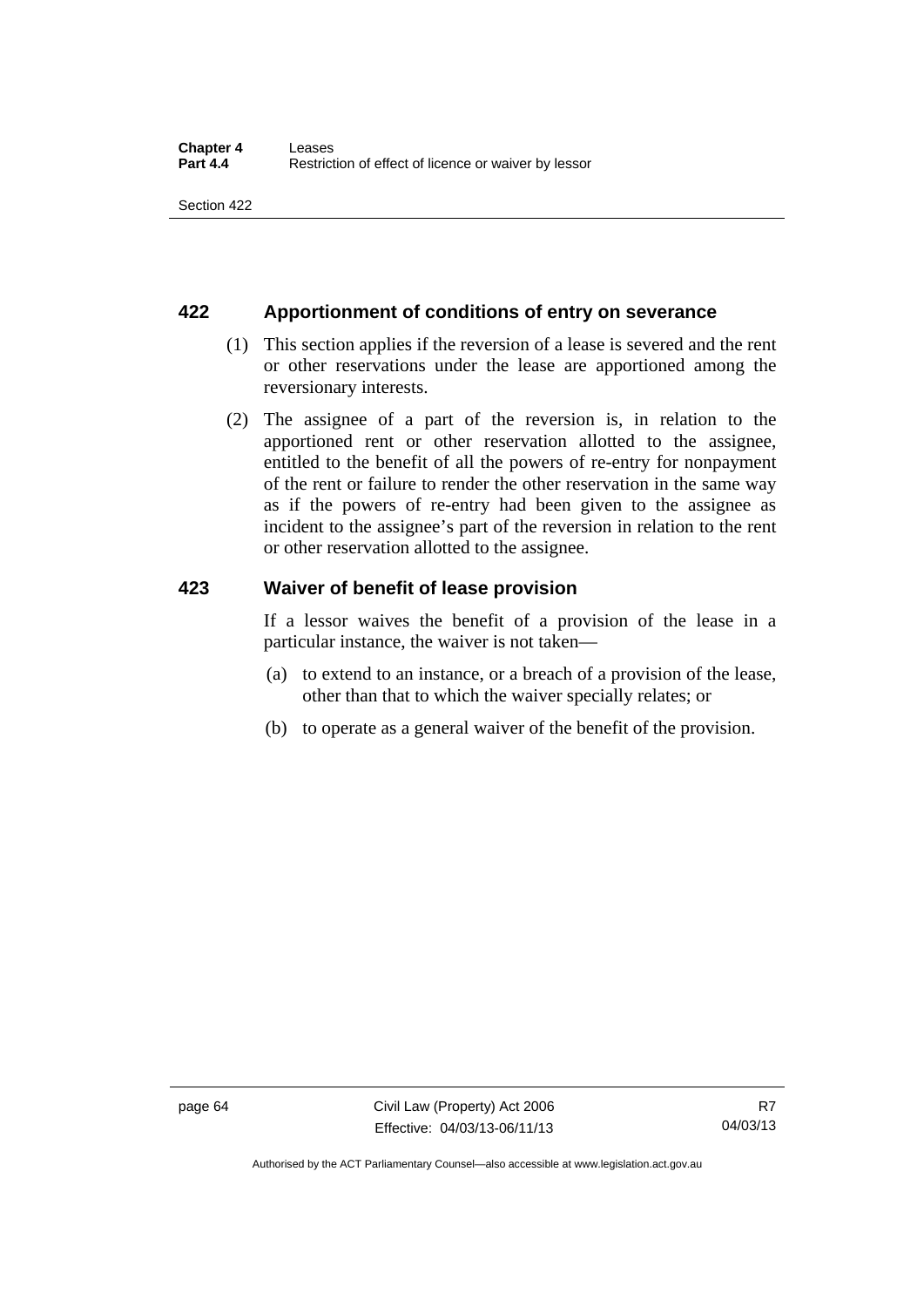# **Part 4.5 Forfeiture of leases**

## **424 Definitions—pt 4.5**

In this part:

*lease* includes—

- (a) a sublease; and
- (b) an agreement for a lease if the person to be the lessee is entitled to have the lease granted.

*lessee* includes a sublessee.

*lessor* includes a sublessor.

*sublease* includes an agreement for a sublease if the person to be the sublessee is entitled to have the sublease granted.

## **425 Application—pt 4.5**

- (1) This part applies to a lease despite any provision of the lease to the contrary.
- (2) However, this part does not apply to a residential tenancy agreement under the *[Residential Tenancies Act 1997](http://www.legislation.act.gov.au/a/1997-84)*.

## **426 Restrictions on re-entry or forfeiture**

- (1) A right of re-entry or forfeiture under a lease for breach of a provision of the lease is not enforceable by proceeding or otherwise unless—
	- (a) the lessor gives the lessee a notice—
		- (i) specifying the breach; and
		- (ii) requiring the lessee to pay compensation for the breach; and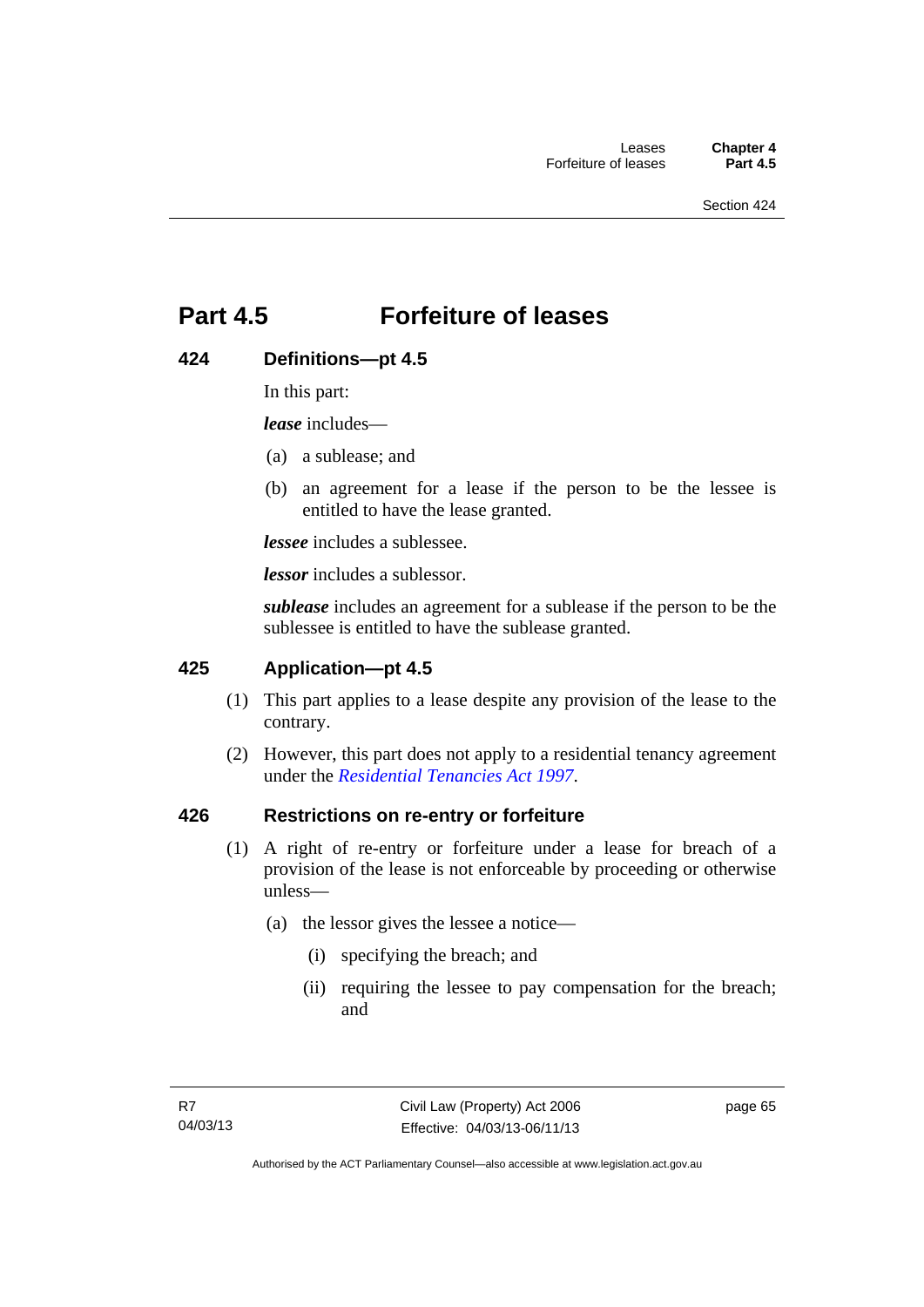Section 426

- (iii) if the breach can be remedied—requiring the lessee to remedy the breach; and
- (b) the lessee fails within a reasonable time after being given the notice—
	- (i) to pay reasonable compensation for the breach; and
	- (ii) if the breach can be remedied—to remedy the breach.
- *Note* If a form is approved under s 502 for a notice, the form must be used.
- (2) If the lessor under a lease seeks to enforce, by proceeding or otherwise, a right of re-entry or forfeiture under the lease for breach of a provision of the lease, the lessee may apply to the Supreme Court for relief.
- (3) If the lessee applies to the Supreme Court for relief, the court may grant or refuse relief.
- (4) If the Supreme Court grants relief, it may grant relief on the conditions it considers appropriate, including the granting of an injunction to restrain similar breaches of the lease in the future.
- (5) This section does not apply in relation to—
	- (a) a lease granted by the Territory or the Commonwealth; or
	- (b) a lease for a term of 1 year or less; or
	- (c) a provision of a lease for forfeiture on the bankruptcy of the lessee; or
	- (d) the taking of the lessee's interest in execution; or
	- (e) re-entry or forfeiture for nonpayment of rent.
- (6) For this section, the term of a lease limited to continue only while the lessee does not breach the lease is taken to be the term for which the lease could continue apart from a breach.

Authorised by the ACT Parliamentary Counsel—also accessible at www.legislation.act.gov.au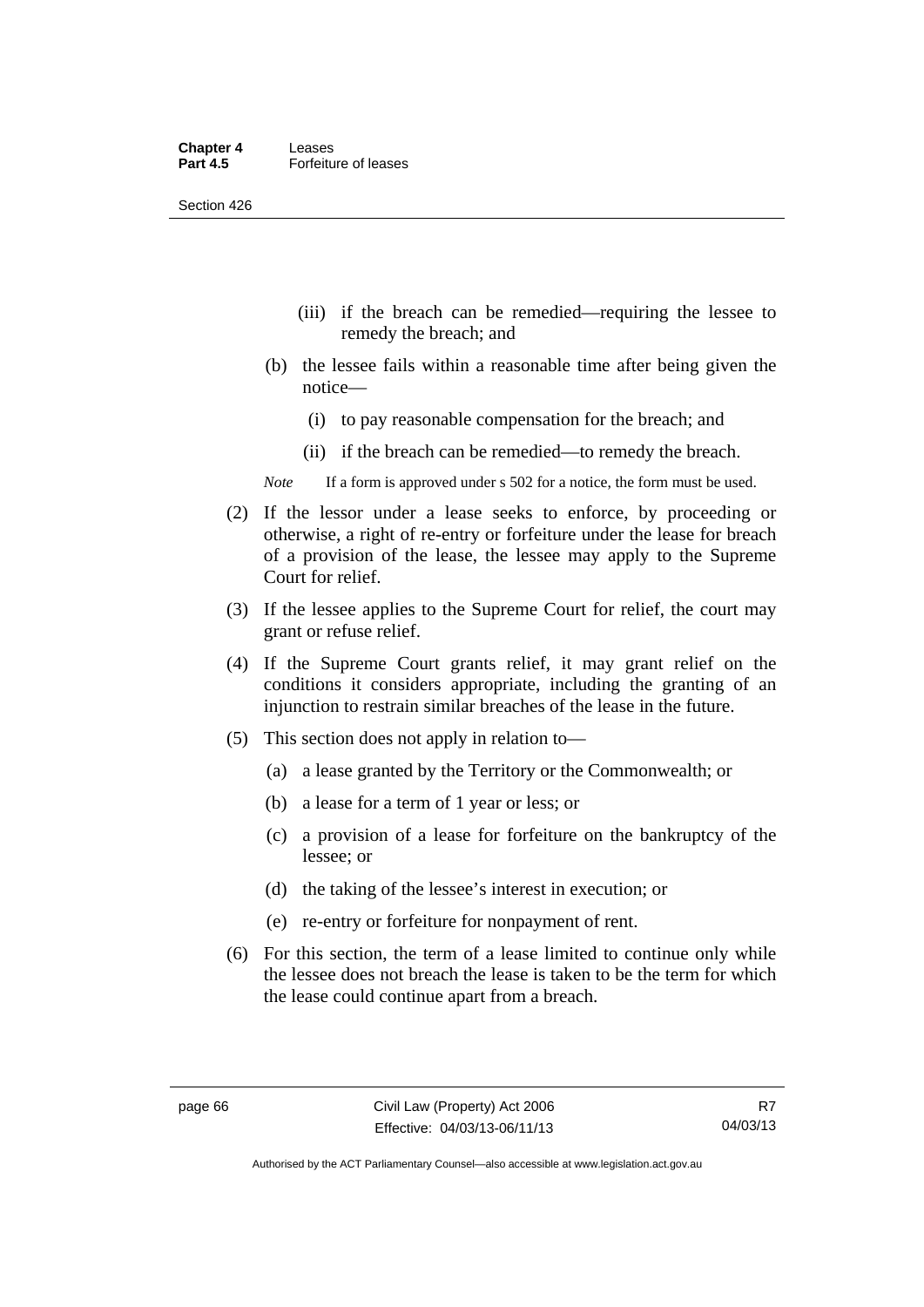## **427 Notices under s 426 (1)**

- (1) A notice under section 426 (1) must be in writing.
- (2) If the lessee is not in the ACT, the notice may be given to the lessee by serving it personally on the lessee's lawyer or agent in the ACT.
- (3) Subsection (2) does not limit any other territory law that allows service of the notice in another way.

## **428 Protection of sublessees**

- (1) If the lessor under a lease seeks to enforce, by proceeding or otherwise, a right of re-entry or forfeiture under the lease for breach of a provision of the lease, a person (the *interested person*) claiming an interest in all or part of the leased property as sublessee may apply to the Supreme Court for relief.
- (2) If the interested person applies to the Supreme Court for relief, the court may grant or refuse relief.
- (3) Without limiting subsection (2), the Supreme Court may stay a proceeding brought by the lessor to enforce the right of re-entry or forfeiture under the lease and vest all or a part of the leased property in the interested person as sublessee, or in any other capacity, for a term not longer than the term of the lease.
- (4) If the Supreme Court grants relief, it may grant relief on the conditions it considers appropriate.
- (5) For this section, the term of a lease limited to continue only while the lessee does not breach the lease is taken to be the term for which the lease could continue apart from a breach.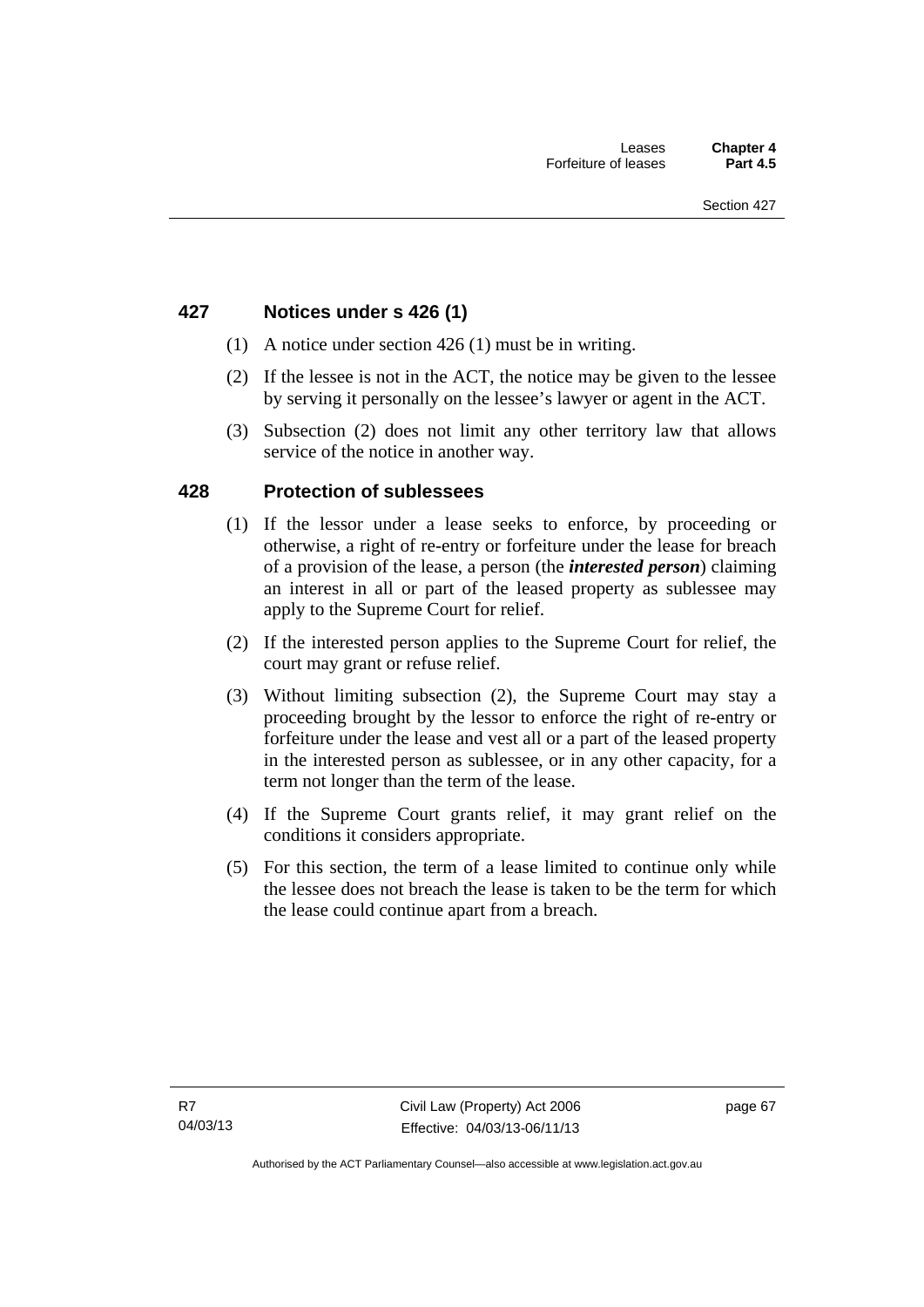Section 429

# **Part 4.6 Leases invalidly granted under powers**

## **429 Pt 4.6 does not bind the Territory**

- (1) This part does not bind the Territory.
- (2) This section has effect despite the [Legislation Act](http://www.legislation.act.gov.au/a/2001-14)*,* section 121 (Binding effect of Acts).

# **430 Leases taken to be granted in intended exercise of power**

 $If$ <sub>—</sub>

- (a) a valid power of leasing is vested in or may be exercised by a person granting a lease; and
- (b) the lease cannot have effect, or continue to have effect, according to its terms independently of the power (because of the ending of the estate or interest of the person or otherwise);

the lease is, for this part, taken to be granted in the intended exercise of the power, even though the power is not mentioned in the lease.

## **431 Certain invalid leases taken to be agreements to lease**

- (1) This section applies if—
	- (a) in the intended exercise of a power to lease property, a lease is granted that is invalid against—
		- (i) the person entitled to the reversionary interest in the property at the end of the interest of the person granting the lease; or
		- (ii) anyone else who, subject to a lease validly granted under the power, would have an interest in the property; and
	- (b) the lease is invalid for failure to comply with the terms of the power; and

Authorised by the ACT Parliamentary Counsel—also accessible at www.legislation.act.gov.au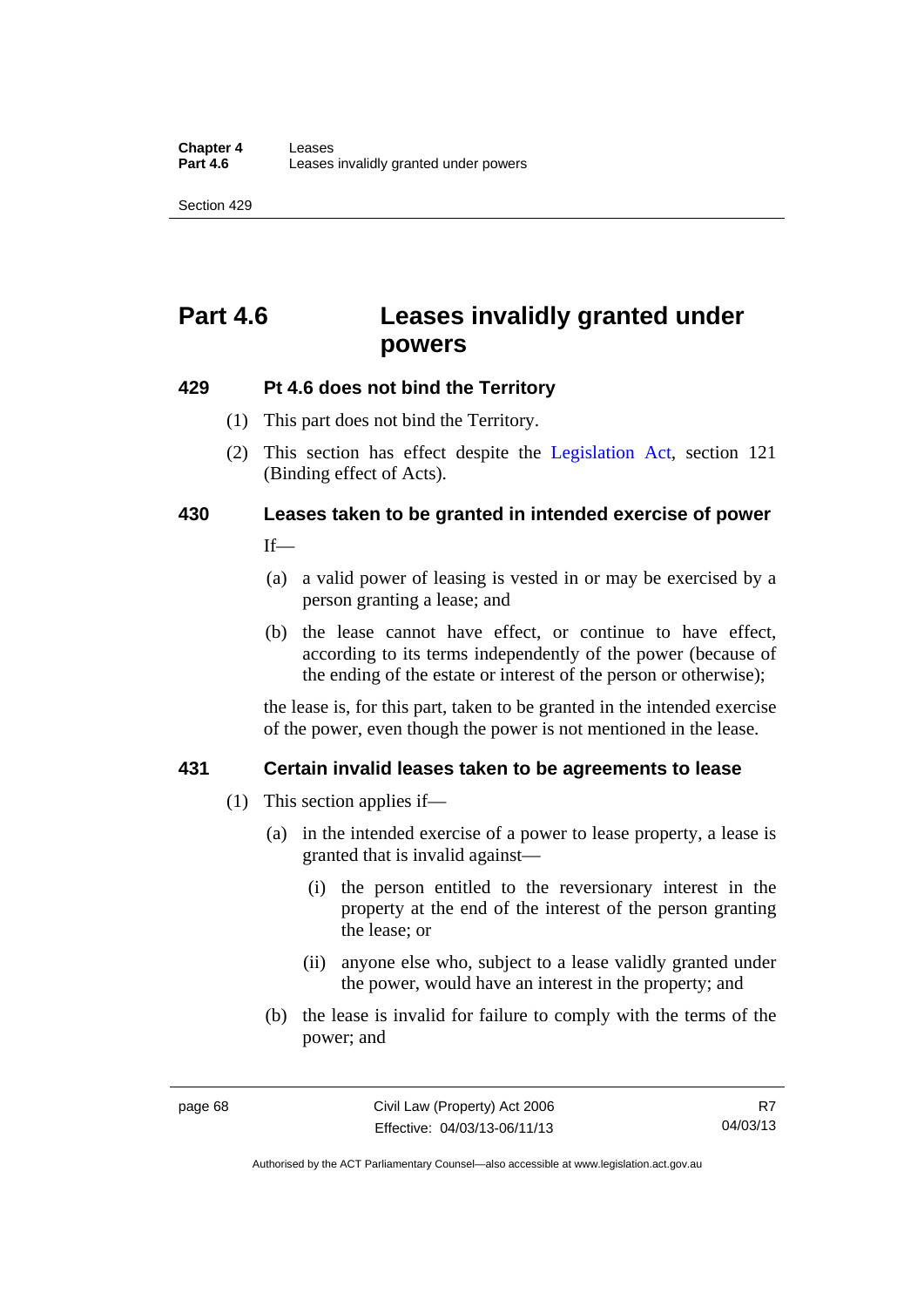- (c) the lease is honestly granted; and
- (d) the lessee or a person claiming under the lessee has entered into possession of the property.
- (2) An invalid lease mentioned in subsection (1) is taken in equity to be a contract for the grant, at the request of the lessee, of a valid lease—
	- (a) under the same power as the invalid lease was granted under; and
	- (b) in the same terms as the invalid lease apart from any changes necessary to comply with the terms of the power.
- (3) Anyone who would have been bound by the invalid lease if it had been validly granted is bound in equity by the contract mentioned in subsection (2).
- (4) However, no-one is entitled under the contract mentioned in subsection (2) to obtain a variation of the lease if the other people bound by the contract are willing to confirm the lease without variation.
- (5) In this section:

*possession*—to remove any doubt, *possession* of land does not include receipt of income from the land.

## **432 Certain leases validated**

- (1) This section applies if—
	- (a) a lease granted in the intended exercise of a power of leasing is invalid because, when the lease was granted, the person granting the lease could not lawfully grant it; and
	- (b) the person was at least 18 years old at that time; and
	- (c) the person can, at a later time, lawfully grant the lease or a similar lease under the power.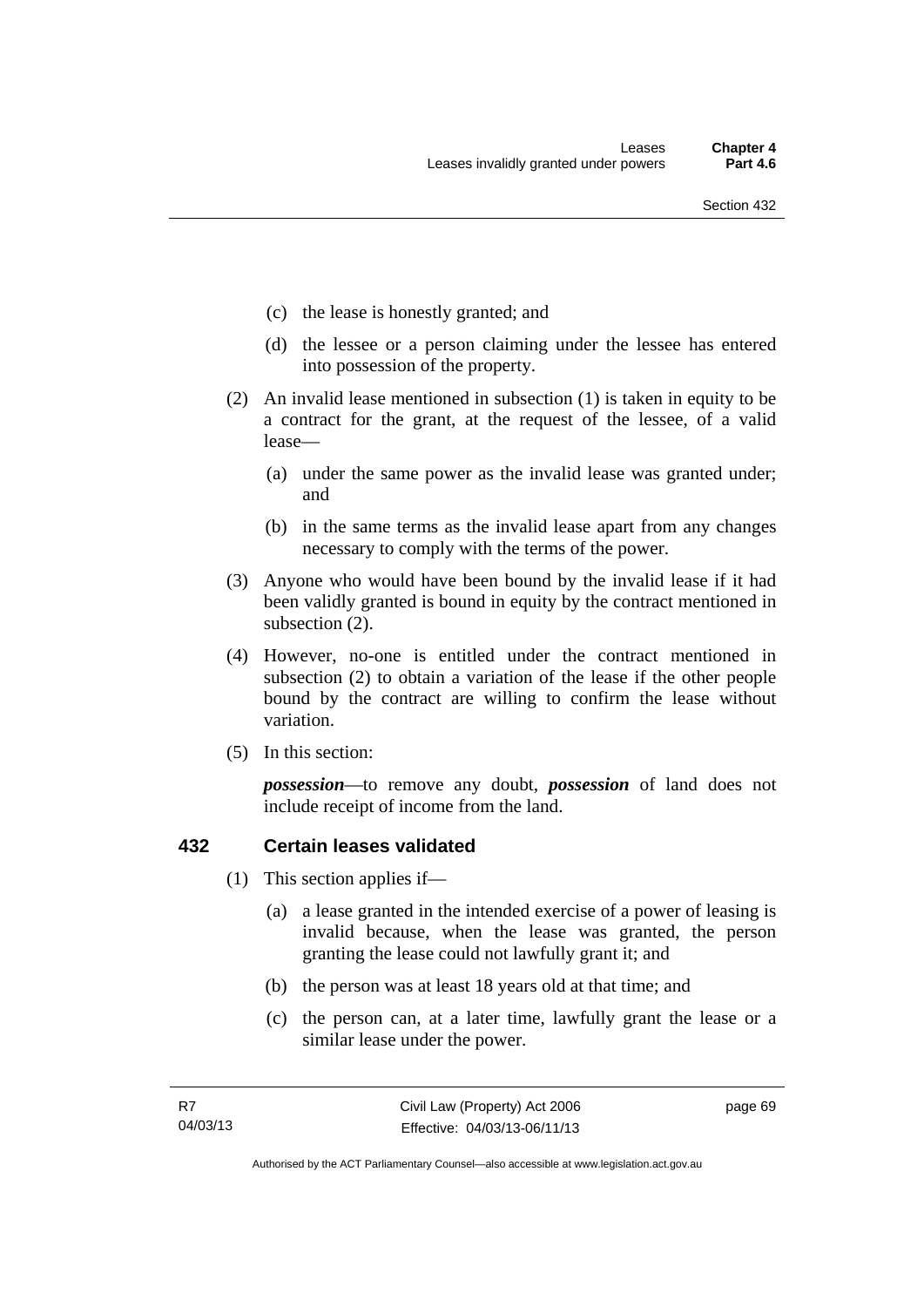Section 433

- (2) If this section applies, the lease is taken to have been granted by the person under the power at the later time.
- (3) This part applies to the lease.

## **433 Acceptance of rent taken to be confirmation of lease**

- (1) This section applies if, on or before acceptance of rent under an invalid lease, a written receipt, memorandum or note confirming the lease is signed by the person accepting the rent or by someone authorised by that person.
- (2) The acceptance of the rent is, as against the person accepting the rent, taken to be a confirmation of the lease.

## **434 Lessee bound to accept confirmation**

- (1) This section applies if—
	- (a) a person (the *first person*) is in possession of land under an invalid lease; and
	- (b) someone else (the *other person*) is entitled, subject to the interest of the first person in the land, to possession of the land or to receipt of its rents and profits; and
	- (c) the other person can confirm the lease without variation.
- (2) The first person (or a person deriving title to the lease under or from the first person), or anyone else who would have been bound by the lease if it had been valid, must, if asked by the other person, accept confirmation of the lease by the other person.
- (3) The confirmation may be made by a written memorandum or note signed by the other person and the person accepting the confirmation.
- (4) On the confirmation of the lease, the lease is taken to have been valid from the time it was granted.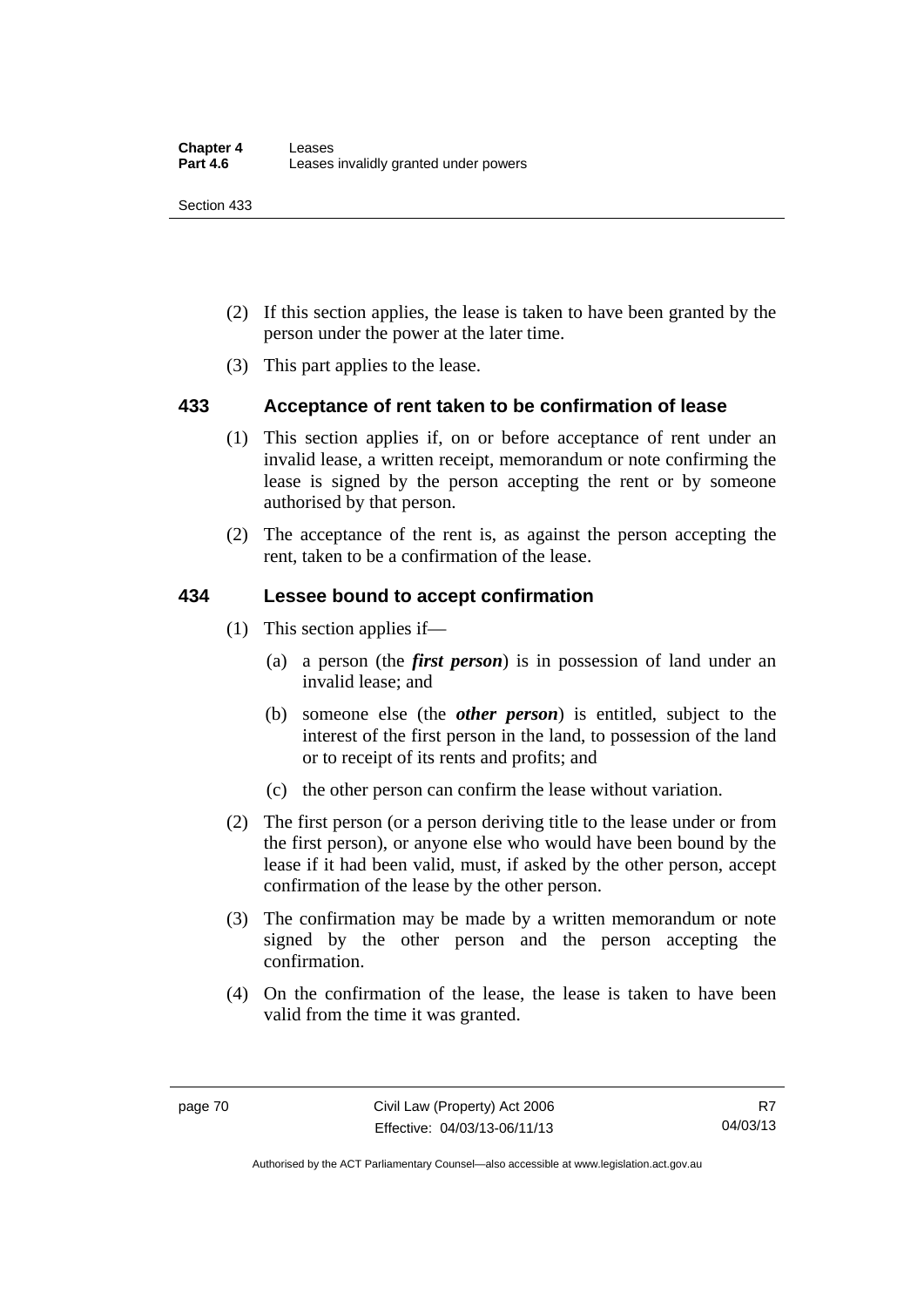## **435 Pt 4.6 does not affect certain other rights**

This part does not affect the rights of anyone in relation to a breach of a provision of an invalid lease.

#### **Example**

rights of a person named as lessor of an invalid lease to re-entry or forfeiture for breach of a provision of the lease

*Note* An example is part of the Act, is not exhaustive and may extend, but does not limit, the meaning of the provision in which it appears (see [Legislation Act,](http://www.legislation.act.gov.au/a/2001-14) s 126 and s 132).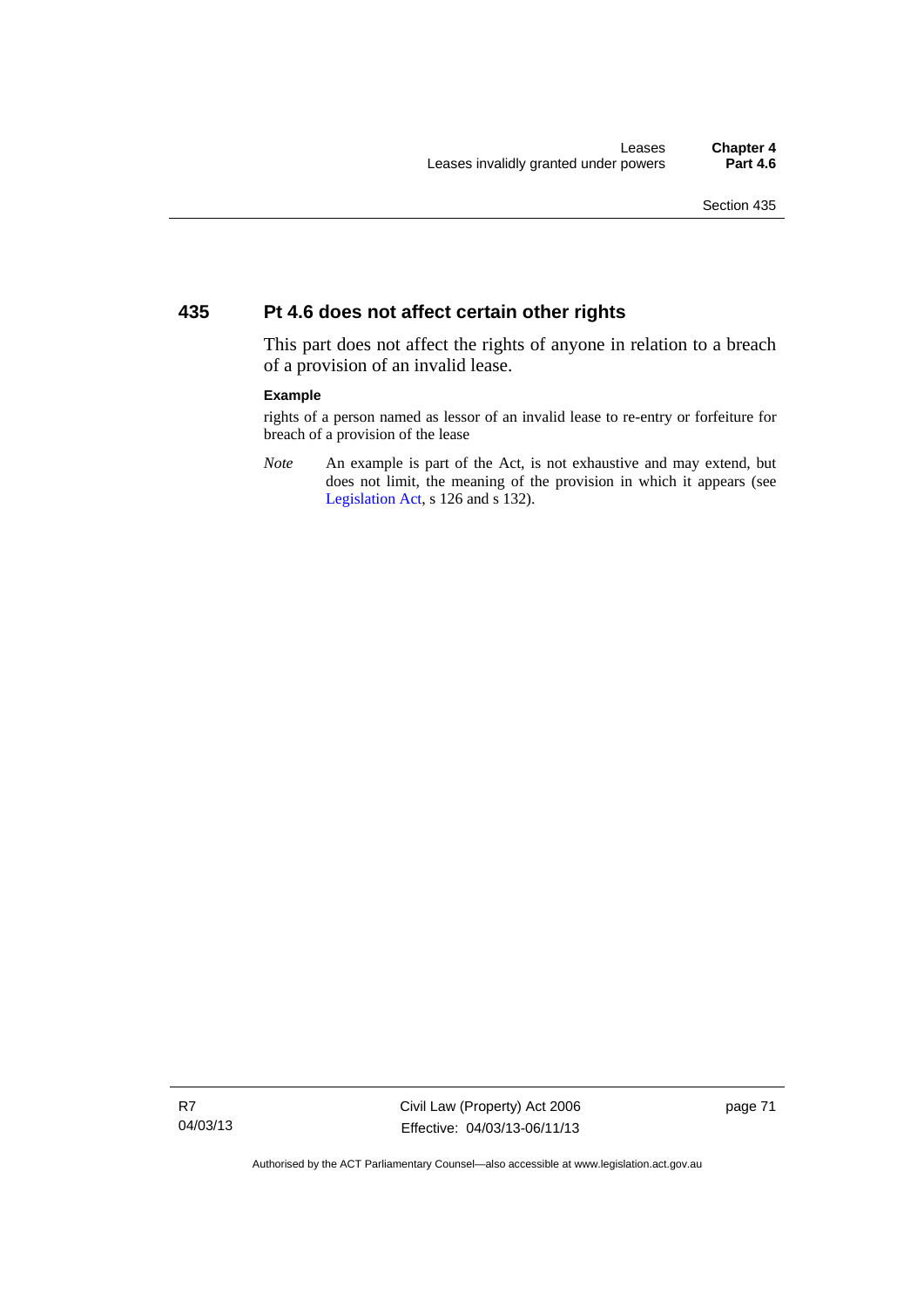**Chapter 4 Leases**<br>**Part 4.7** Recove **Recovery of leased premises** 

Section 436

# **Part 4.7 Recovery of leased premises**

## **436 Application—pt 4.7**

- (1) This part does not—
	- (a) apply to—
		- (i) a residential tenancy agreement under the *[Residential](http://www.legislation.act.gov.au/a/1997-84)  [Tenancies Act 1997](http://www.legislation.act.gov.au/a/1997-84)*; or
		- (ii) a lease under the *[Leases \(Commercial and Retail\)](http://www.legislation.act.gov.au/a/2001-18)  [Act 2001](http://www.legislation.act.gov.au/a/2001-18)*; or
		- (iii) a residence contract under the *[Retirement Villages](http://www.legislation.act.gov.au/a/2012-38)  [Act 2012](http://www.legislation.act.gov.au/a/2012-38)*; or
	- (b) bind the Territory.
- (2) Subsection (1) (b) has effect despite the [Legislation Act](http://www.legislation.act.gov.au/a/2001-14), section 121 (Binding effect of Acts).

## **437 Who is an** *agent* **for pt 4.7?**

In this part:

*agent* means—

- (a) a person usually employed by a lessor in leasing premises or collecting rents; or
- (b) a person authorised in writing by the lessor of premises to act in relation to the premises.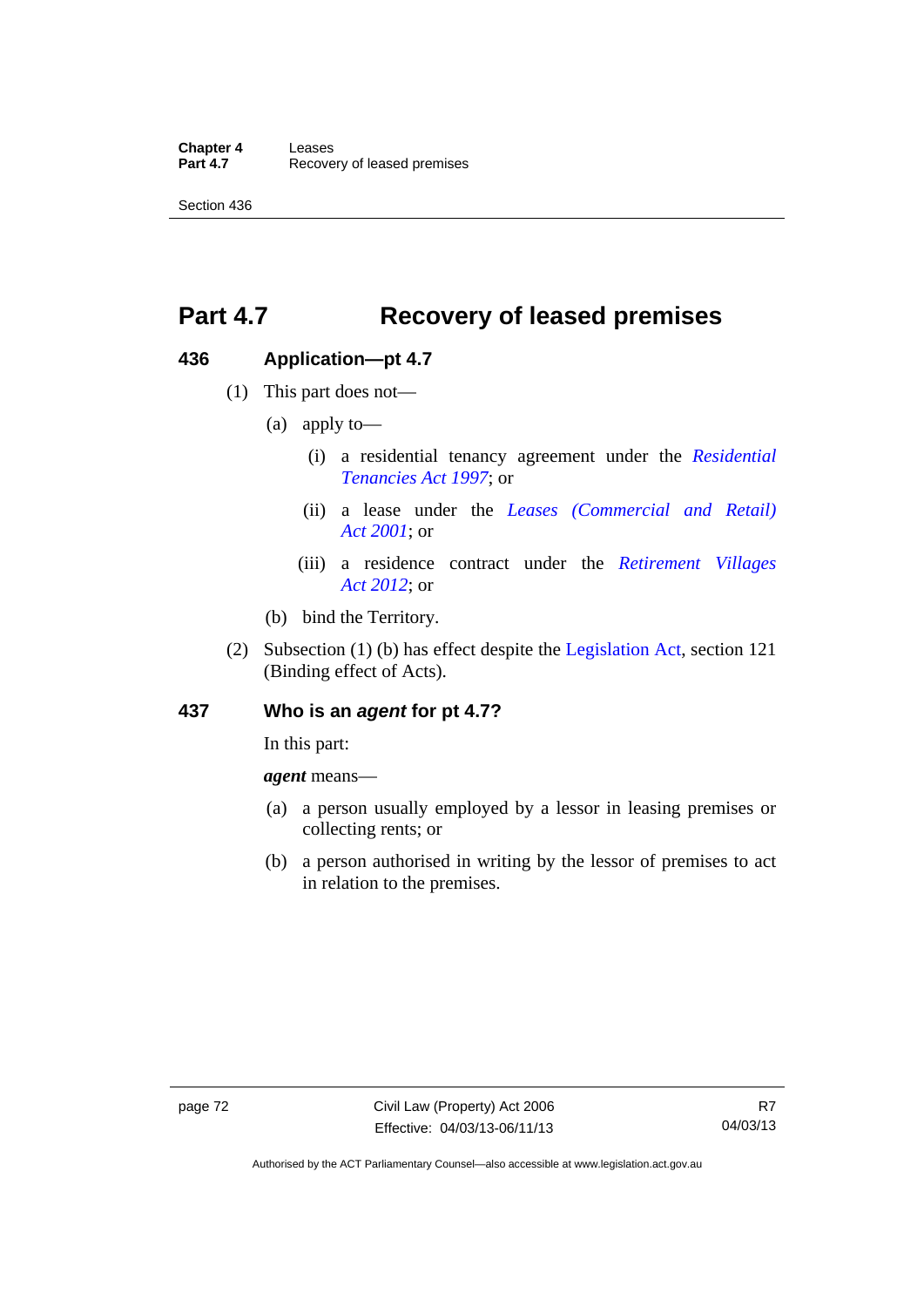# **438 Recovery of possession**

- (1) This section applies—
	- $(a)$  if—
		- (i) the term of a lease has ended; or
		- (ii) a lease has been terminated by a notice to quit or a demand for possession; and
	- (b) the lessee, or a person claiming under the lessee who is occupying the leased premises or a part of the premises, fails to quit and give possession of the premises or a part of the premises to the lessor.
- (2) The lessor or the lessor's agent may apply to the Supreme Court or Magistrates Court for an order for recovery of possession of the premises.
- (3) If the court is satisfied that the term of the lease has ended or that the lease has been terminated, it may make an order for recovery of possession of the premises by the lessor and may—
	- (a) issue a warrant authorising a police officer or someone else to enter (with any reasonable and necessary force) into the premises and give possession to the lessor or the lessor's agent; or
	- (b) postpone the issue of a warrant mentioned in paragraph (a), or suspend the execution of the warrant, for a time it considers appropriate.
- (4) In this section:

*possession*—to remove any doubt, *possession* of land does not include receipt of income from the land.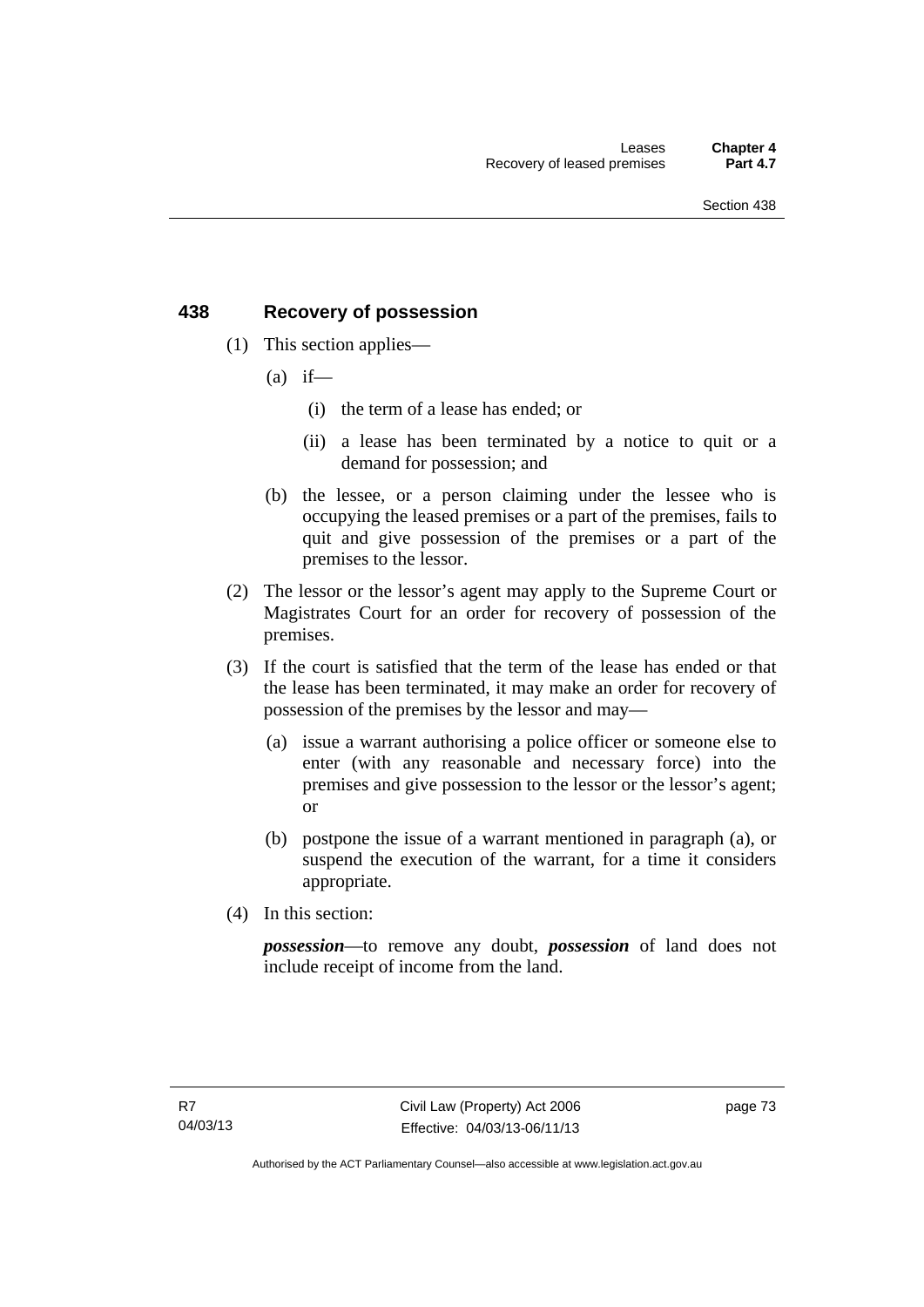Section 500

# **Chapter 5 Miscellaneous**

# **Part 5.1 Debts charged on property of deceased person**

# **500 Charges on property of deceased person to be paid primarily out of property charged**

- (1) This section applies if a person dies possessing or being entitled to, or, under a general power of appointment, disposes of by will—
	- (a) property that at the time of the person's death is charged with the payment of an amount, whether by legal mortgage, equitable charge or in some other way (including a lien for unpaid purchase money); or
	- (b) land for which an amount is owing at the time of the person's death under a contract of purchase.
- (2) Unless the deceased person has by will indicated a contrary intention, the property charged or land for which purchase money is owing is, as between the different people claiming through the deceased person, primarily liable for the payment of the charge or purchase money and—
	- (a) each part of property that is subject to a charge must bear a proportionate part of the charge on the whole of the property; and
	- (b) each part of a parcel of land for which purchase money is owing must bear a proportionate part of the amount owing for the whole parcel.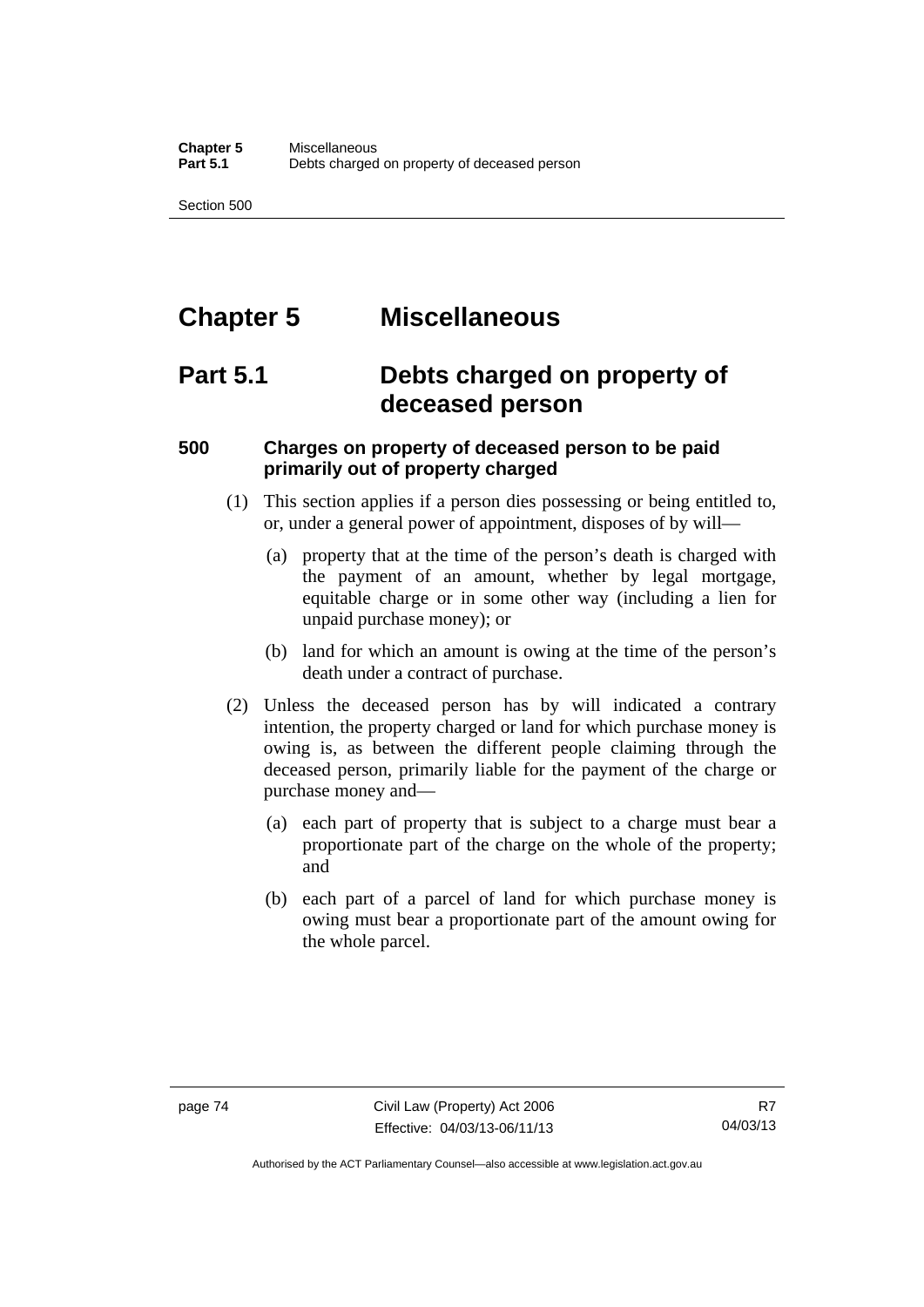- (3) A contrary intention is not taken to be indicated—
	- (a) by a general direction in the deceased person's will for the payment of debts, or all debts, of the person out of—
		- (i) the person's personal estate; or
		- (ii) the person's residuary real and personal estate; or
		- (iii) the person's residuary real estate; or
	- (b) by a charge in the deceased person's will of debts, or all debts, of the person on any estate mentioned in paragraph (a).
- (4) However, a contrary intention is taken to be indicated by words in the deceased person's will expressly or by necessary implication indicating an intention that a general direction in the will of the kind mentioned in subsection (3) (a), or a charge in the will of the kind mentioned in subsection (3) (b), is to apply to a charge on property mentioned in subsection (1) (a) or an amount of unpaid purchase money mentioned in subsection (1) (b).
- (5) This section does not affect the right of a person entitled to a charge on property mentioned in subsection (1) (a), or to unpaid purchase money mentioned in subsection (1) (b), to obtain payment of the charge or purchase money out of other assets of the deceased person or in some other way.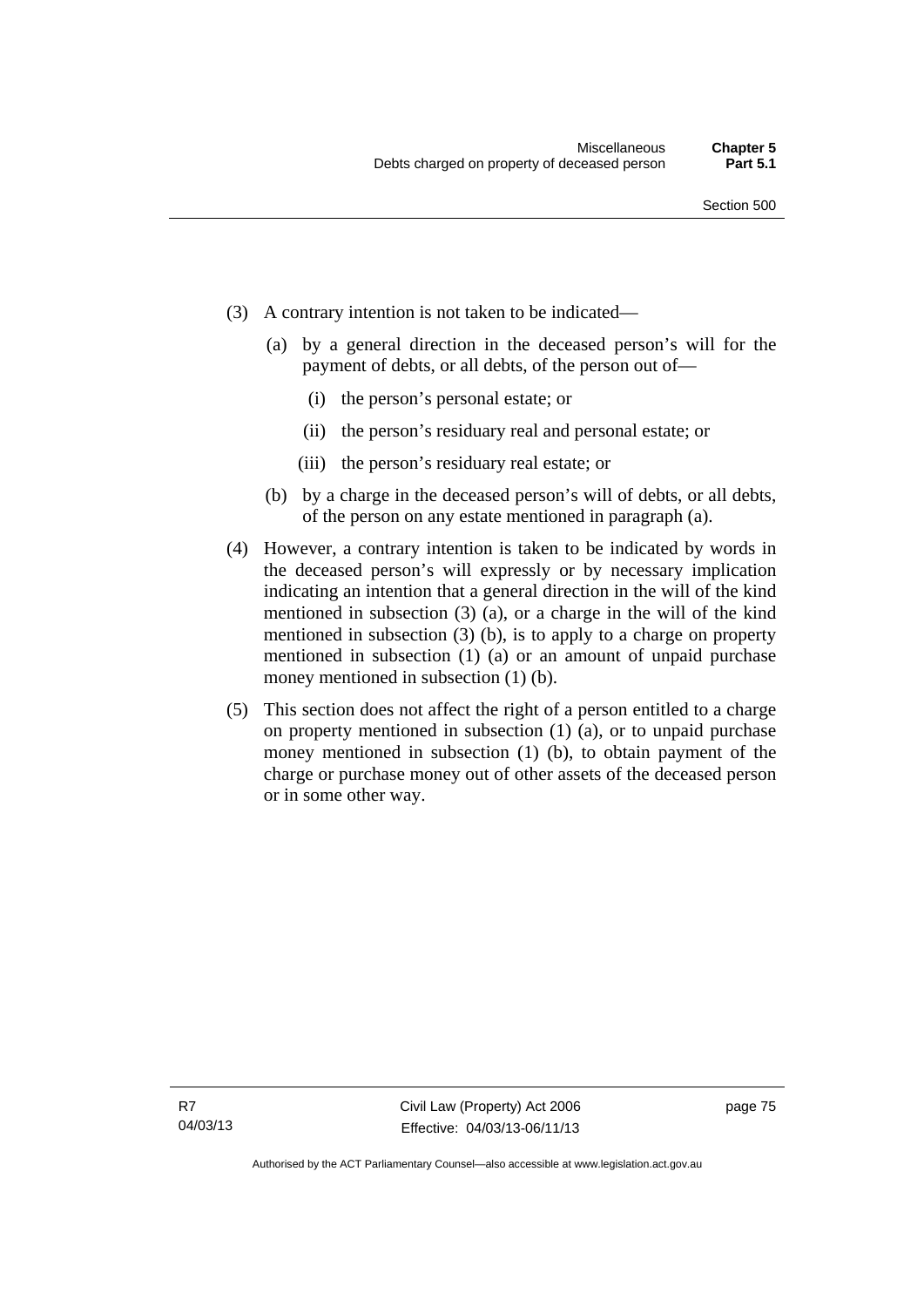**Chapter 5** Miscellaneous<br>**Part 5.2** Stipulations in **Stipulations in contracts** 

Section 501

# **Part 5.2 Stipulations in contracts**

## **501 Stipulations not of the essence of contracts**

Stipulations in a contract, about time or anything else, that, in accordance with the rules of equity, are taken not to be, or not to have been, of the essence of the contract must be interpreted and have effect at law in accordance with those rules.

page 76 Civil Law (Property) Act 2006 Effective: 04/03/13-06/11/13

R7 04/03/13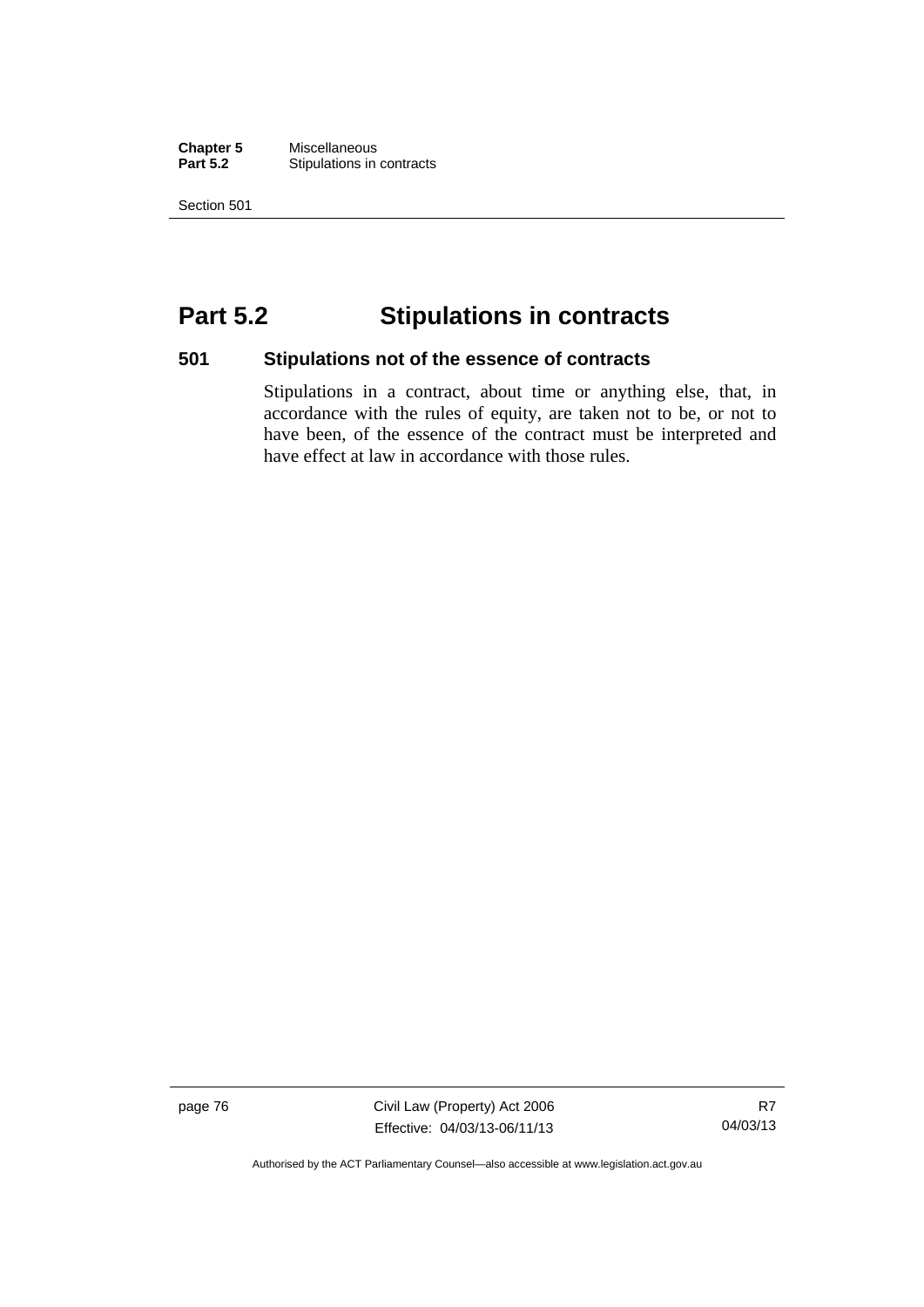# **Part 5.3 Miscellaneous—other provisions**

## **502 Approved forms**

- (1) The Minister may, in writing, approve forms for this Act.
- (2) If the Minister approves a form for a particular purpose, the approved form must be used for that purpose.

*Note* For other provisions about forms, see the [Legislation Act,](http://www.legislation.act.gov.au/a/2001-14) s 255.

(3) An approved form is a notifiable instrument.

*Note* A notifiable instrument must be notified under the [Legislation Act](http://www.legislation.act.gov.au/a/2001-14).

## **503 Regulation-making power**

The Executive may make regulations for this Act.

*Note* A regulation must be notified, and presented to the Legislative Assembly, under the [Legislation Act](http://www.legislation.act.gov.au/a/2001-14).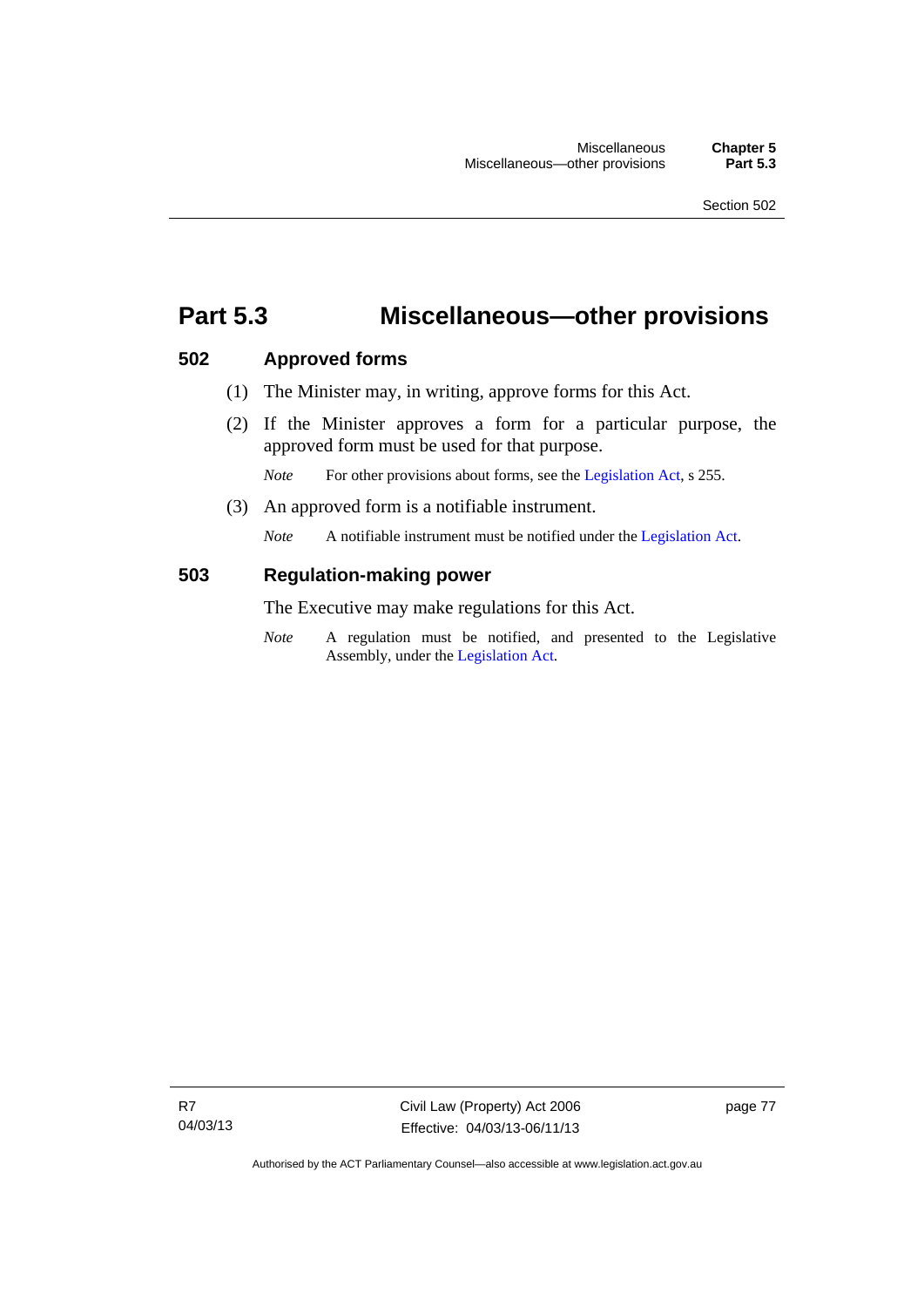**Dictionary** 

# **Dictionary**

(see s 3)

- *Note 1* The [Legislation Act](http://www.legislation.act.gov.au/a/2001-14) contains definitions and other provisions relevant to this Act.
- *Note 2* For example, the [Legislation Act,](http://www.legislation.act.gov.au/a/2001-14) dict, pt 1, defines the following terms:
	- adult
	- child
	- corporation
	- Corporations Act
	- domestic partnership (see s 169 (2))
	- individual
	- instrument (see s 14)
	- interest
	- land
	- person
	- police officer
	- proceeding
	- provision (see s 16)
	- public trustee
	- registrar-general.
- *Note 3* See also the [Legislation Act,](http://www.legislation.act.gov.au/a/2001-14) s 168 (References to person with interest in land include personal representative etc).

*administrator* includes anyone to whom administration of the estate of a deceased person is granted, and includes the public trustee acting under the *[Administration and Probate Act 1929](http://www.legislation.act.gov.au/a/1929-18)*, part 6.

*agent*, for part 4.7 (Recovery of leased premises)—see section 437.

*annuity*, for part 2.6 (Apportionment)—see section 248.

*assurance* includes a conveyance and a disposition made otherwise than by will.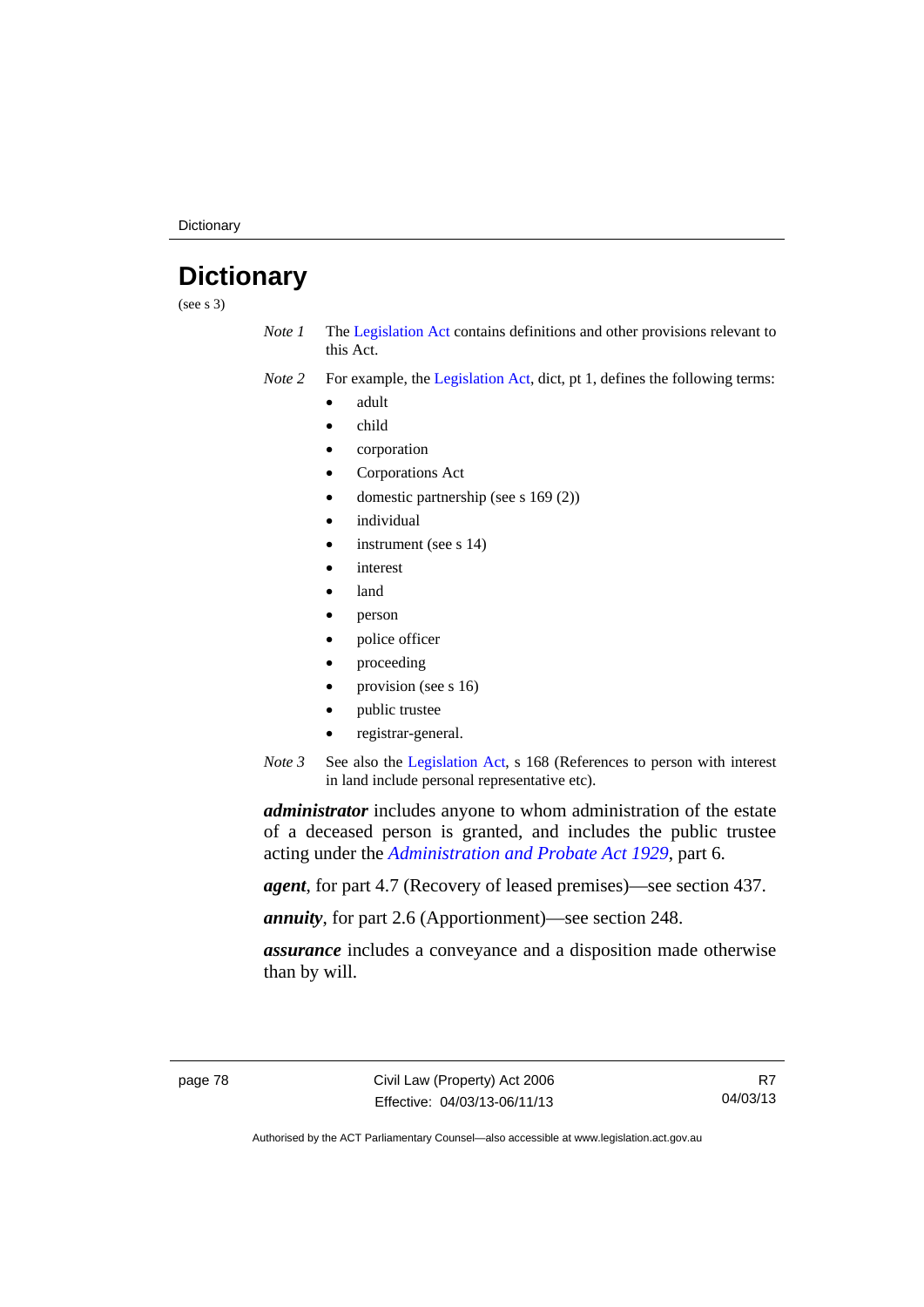**bankruptcy** includes any act or proceeding in law having effects or results similar to those of bankruptcy.

#### **Example**

winding-up of a company

*Note* An example is part of the Act, is not exhaustive and may extend, but does not limit, the meaning of the provision in which it appears (see [Legislation Act,](http://www.legislation.act.gov.au/a/2001-14) s 126 and s 132).

*common property*, for part 2.9 (Unit Titles)—see the *[Unit Titles](http://www.legislation.act.gov.au/a/2001-16)  [Act 2001](http://www.legislation.act.gov.au/a/2001-16)*, section 13.

*conveyance* includes an assignment, appointment, lease, settlement or other assurance by deed of any property.

*deed*, in relation to land under the *[Land Titles Act 1925](http://www.legislation.act.gov.au/a/1925-1)*, includes an instrument that has the effect of a deed under that Act.

*disposition* includes—

- (a) a conveyance; and
- (b) an acknowledgment under the *[Administration and Probate](http://www.legislation.act.gov.au/a/1929-18)  [Act 1929](http://www.legislation.act.gov.au/a/1929-18)*, section 56 (Executor may sign acknowledgment instead of conveyance); and
- (c) a vesting instrument, declaration of trust, disclaimer, release or any other assurance of property by an instrument other than a will; and
- (d) a release, devise, bequest or appointment of property in a will.

*dividend*, for part 2.6 (Apportionment)—see section 248.

*encumbrance* includes—

- (a) a mortgage; and
- (b) a trust for securing money; and
- (c) a lien or charge of a portion, annuity, or other capital or annual sum.

page 79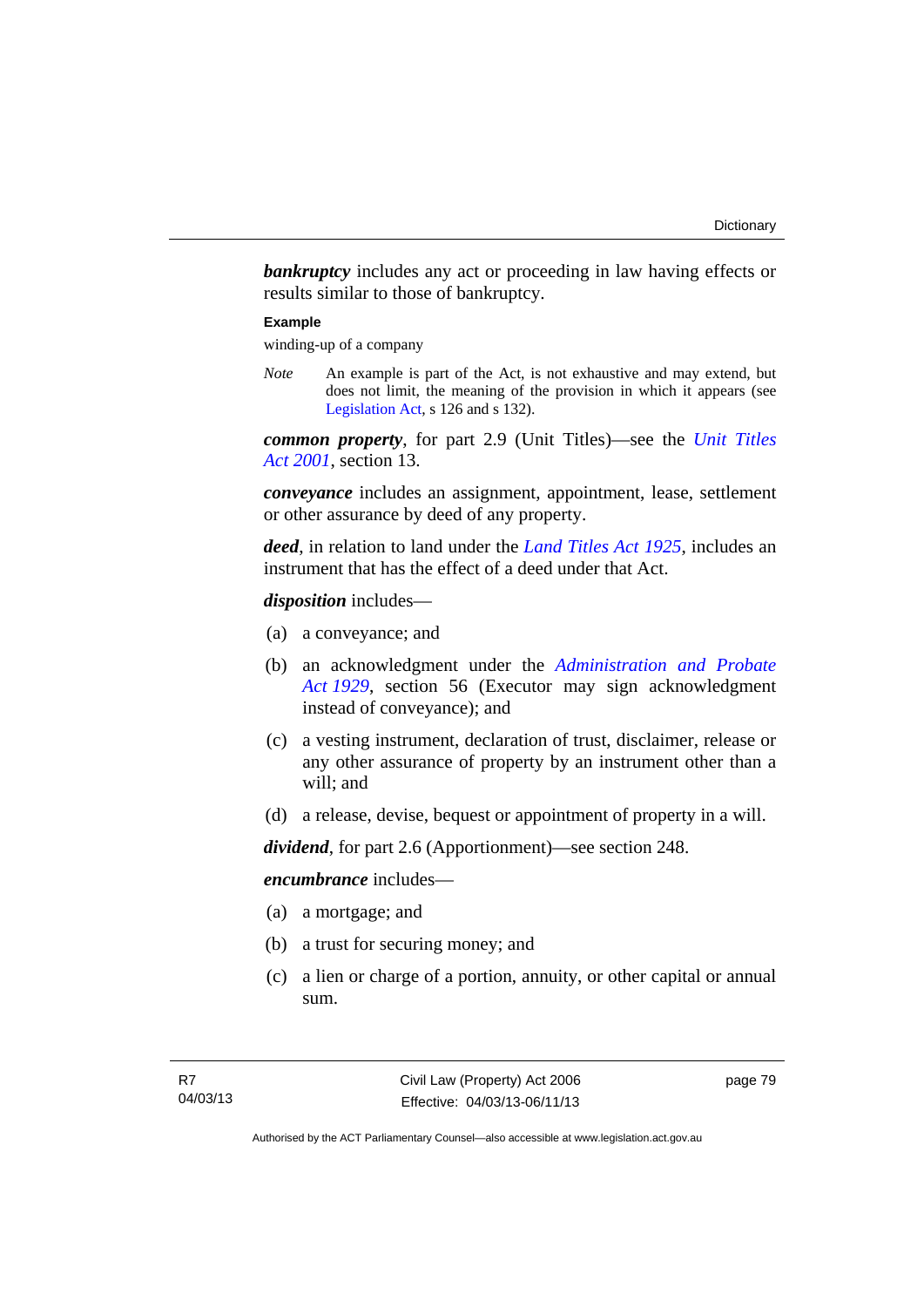*executor* means the executor to whom probate has been granted, and includes an executor by right of representation.

*income*, of land, includes rents and profits.

*instrument* includes a deed, a will, an agreement for settlement, and a law of the Territory, the Commonwealth, a State or another Territory.

*interested person*, in relation to property, for part 2.5 (Partition) see section 242.

*lease*, for part 4.5 (Forfeiture of leases)—see section 424.

*lessee*, for part 4.5 (Forfeiture of leases)—see section 424.

*lessor*, for part 4.5 (Forfeiture of leases)—see section 424.

*life interest*, for division 2.2.3 (Ending life interests)—see section 215.

## *mortgage*—

- (a) for land under the *[Land Titles Act 1925](http://www.legislation.act.gov.au/a/1925-1)*—see that Act, section 6 (1); and
- (b) for other property—includes a charge on property for securing money or money's worth.

## *mortgagee*—

- (a) for land under the *[Land Titles Act 1925](http://www.legislation.act.gov.au/a/1925-1)*—see that Act, section 6 (1); and
- (b) for other property—includes a person taking title to the mortgage under the original mortgagee.

## *mortgagor*—

 (a) for land under the *[Land Titles Act 1925](http://www.legislation.act.gov.au/a/1925-1)*—see that Act, section 6 (1); and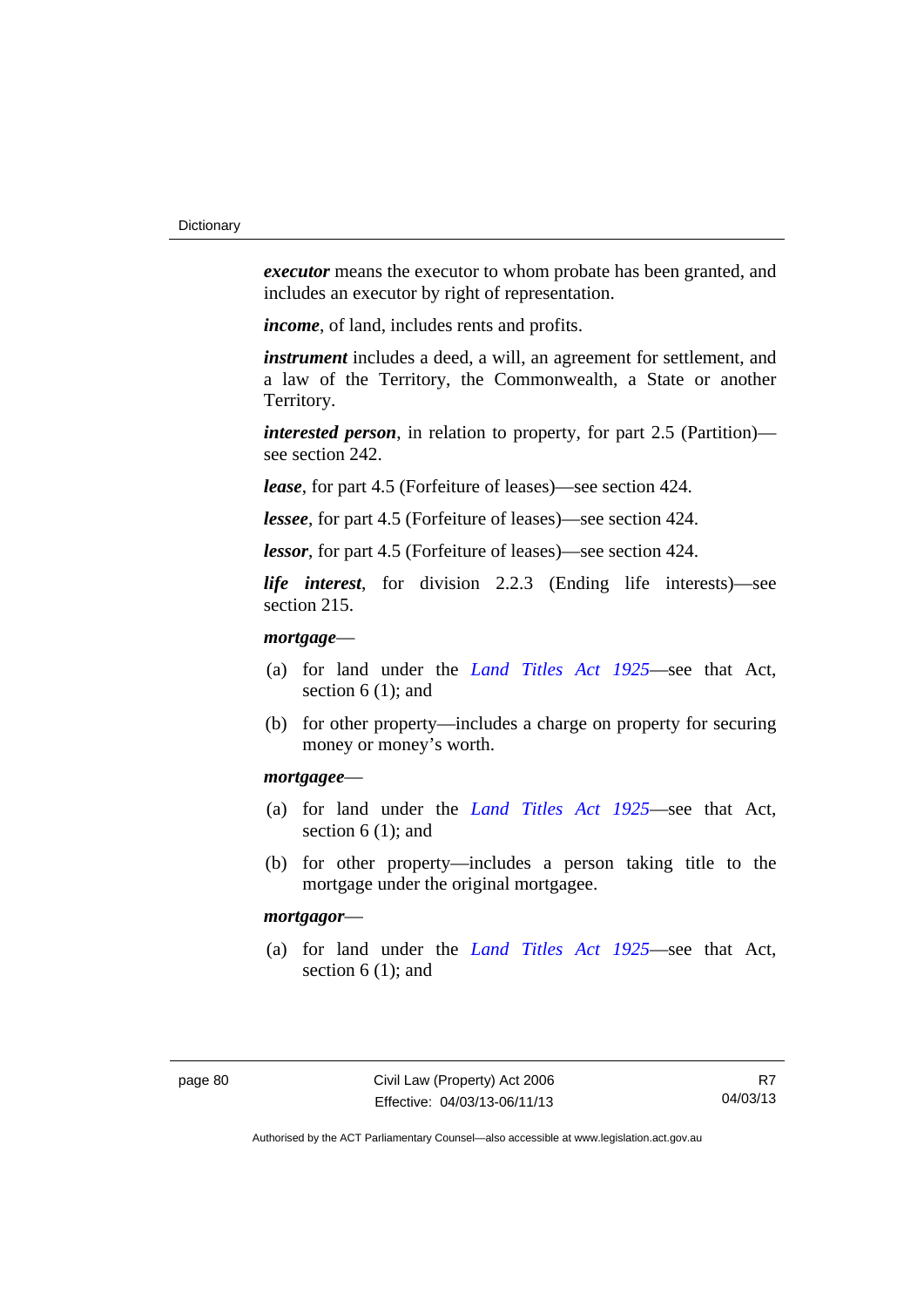- (b) for other property—includes any of the following:
	- (i) a person taking title to the equity of redemption under the original mortgagor;
	- (ii) a person entitled to redeem a mortgage, according to the person's interest in the mortgaged property.

*owners corporation*, for part 2.9 (Unit Titles)—see the *[Unit Titles](http://www.legislation.act.gov.au/a/2011-41)  [\(Management\) Act 2011](http://www.legislation.act.gov.au/a/2011-41)*, dictionary.

*personal representative* means the executor or administrator of a deceased person.

*person with a legal disability* means—

- (a) a child; or
- (b) a person with a mental disability.

*person with a mental disability* means—

- (a) in relation to a proceeding—a person (other than a child) who is not legally competent to be a party to the proceeding; and
- (b) in relation to the doing of something—a person (other than a child) who is not legally competent to do the thing;

and includes such a person even if a guardian or manager has not been appointed for the person under the *[Guardianship and](http://www.legislation.act.gov.au/a/1991-62)  [Management of Property Act 1991](http://www.legislation.act.gov.au/a/1991-62)*.

*possession*, of land, includes receipt of income from the land.

*proceeding for partition of property*, for part 2.5 (Partition)—see section 242.

### *purchaser*—

- (a) for division 2.4.1 (Dispositions on trust for sale or with power of sale)—see section 230; and
- (b) for division 2.4.2 (Voidable dispositions)—see section 238; and

page 81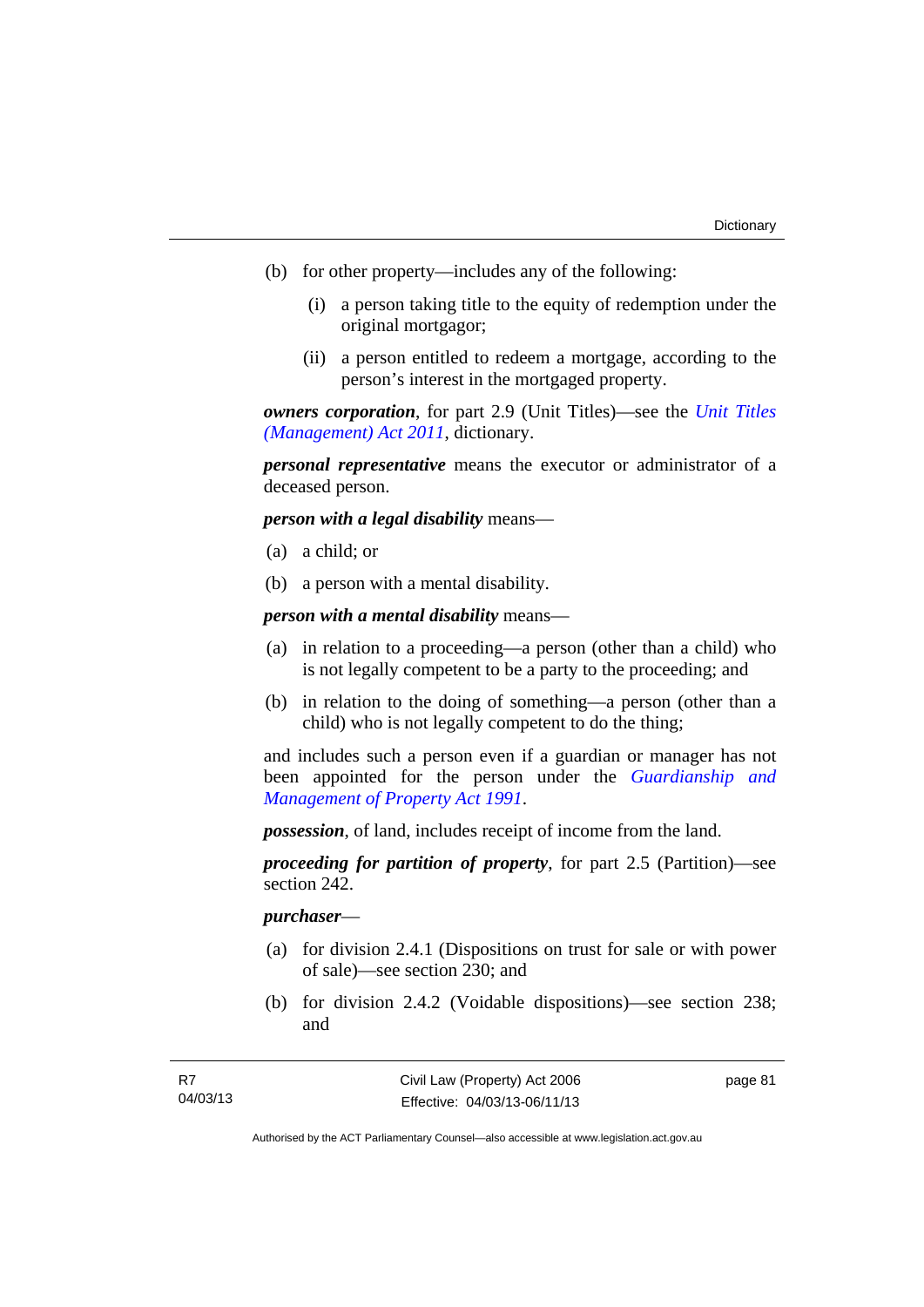- (c) for any other provision—means a purchaser for valuable consideration, and includes—
	- (i) a lessee or mortgagee; and
	- (ii) anyone else who acquires an interest in property for valuable consideration.

*registered* means—

- (a) for this Act generally—registered in the appropriate register kept by the registrar-general; and
- (b) for part 2.9 (Unit Titles)—see section 259.

### *rent*—

- (a) includes yearly or other rent; and
- (b) for part 2.6 (Apportionment)—see section 248.

*securities* includes stocks, funds and shares.

*settlement*—see section 200.

*sublease*, for part 4.5 (Forfeiture of leases)—see section 424.

### *trust corporation* means—

- (a) the public trustee or a trustee company; or
- (b) the Official Trustee in Bankruptcy under the *[Bankruptcy Act](http://www.comlaw.gov.au/Series/C2004A07422)  [1966](http://www.comlaw.gov.au/Series/C2004A07422)* (Cwlth); or
- (c) the trustee in whom the property of a bankrupt is vested.

*trustee company*—see the *[Trustee Companies Act 1947](http://www.legislation.act.gov.au/a/1947-15)*, dictionary.

*trustees for sale* means the people holding property on trust for sale.

*trust for sale* means a binding trust for sale, whether or not exercisable at the request or with the consent of anyone, and with or without a discretionary power to postpone sale.

*unit*, for part 2.9 (Unit Titles)—see the *[Unit Titles Act 2001](http://www.legislation.act.gov.au/a/2001-16)*, section 9.

R7 04/03/13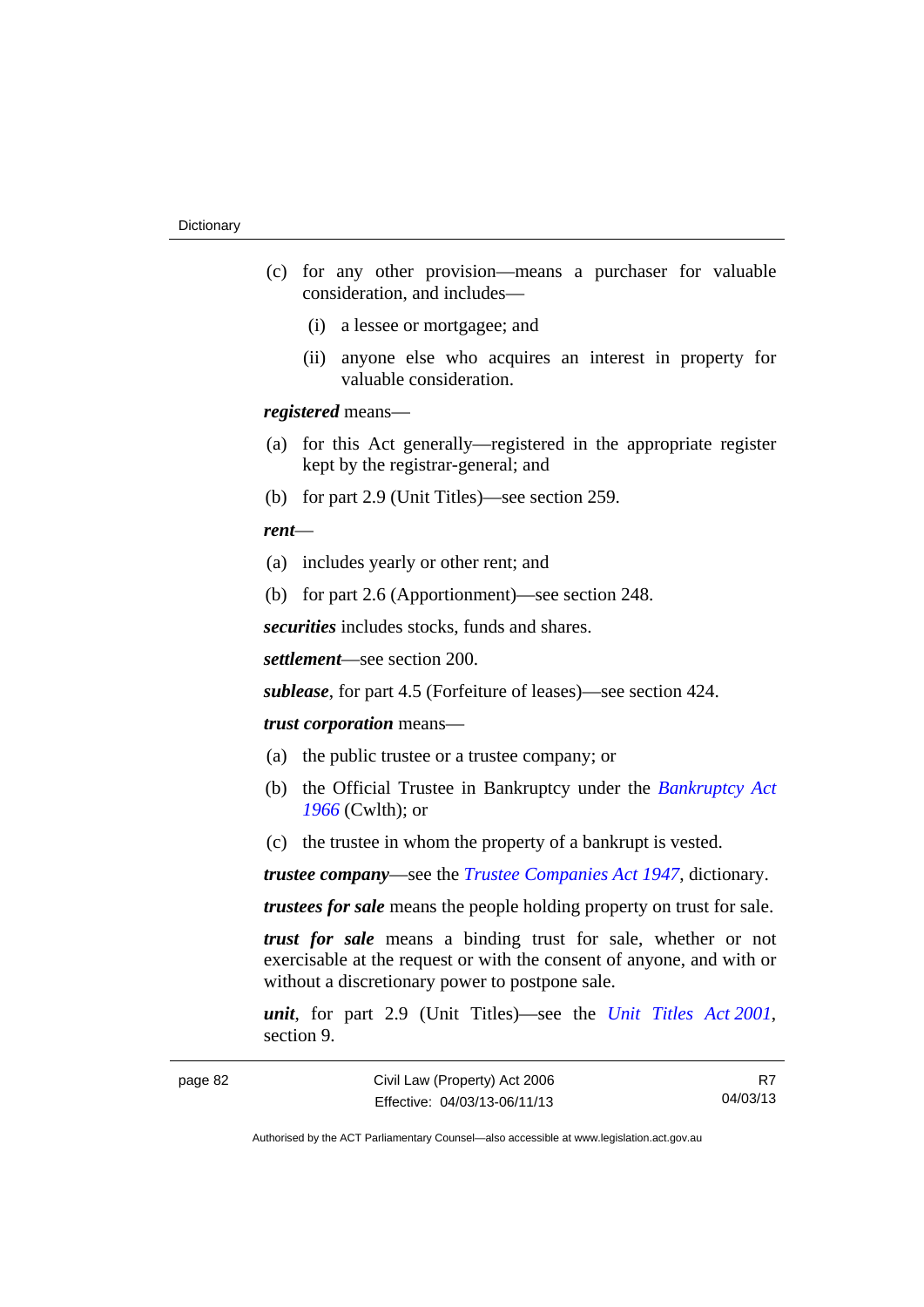*units plan*, for part 2.9 (Unit Titles)—see the *[Unit Titles Act 2001](http://www.legislation.act.gov.au/a/2001-16)*, dictionary.

*valuable consideration* includes marriage, but does not include a nominal consideration in money.

R7 04/03/13 Civil Law (Property) Act 2006 Effective: 04/03/13-06/11/13 page 83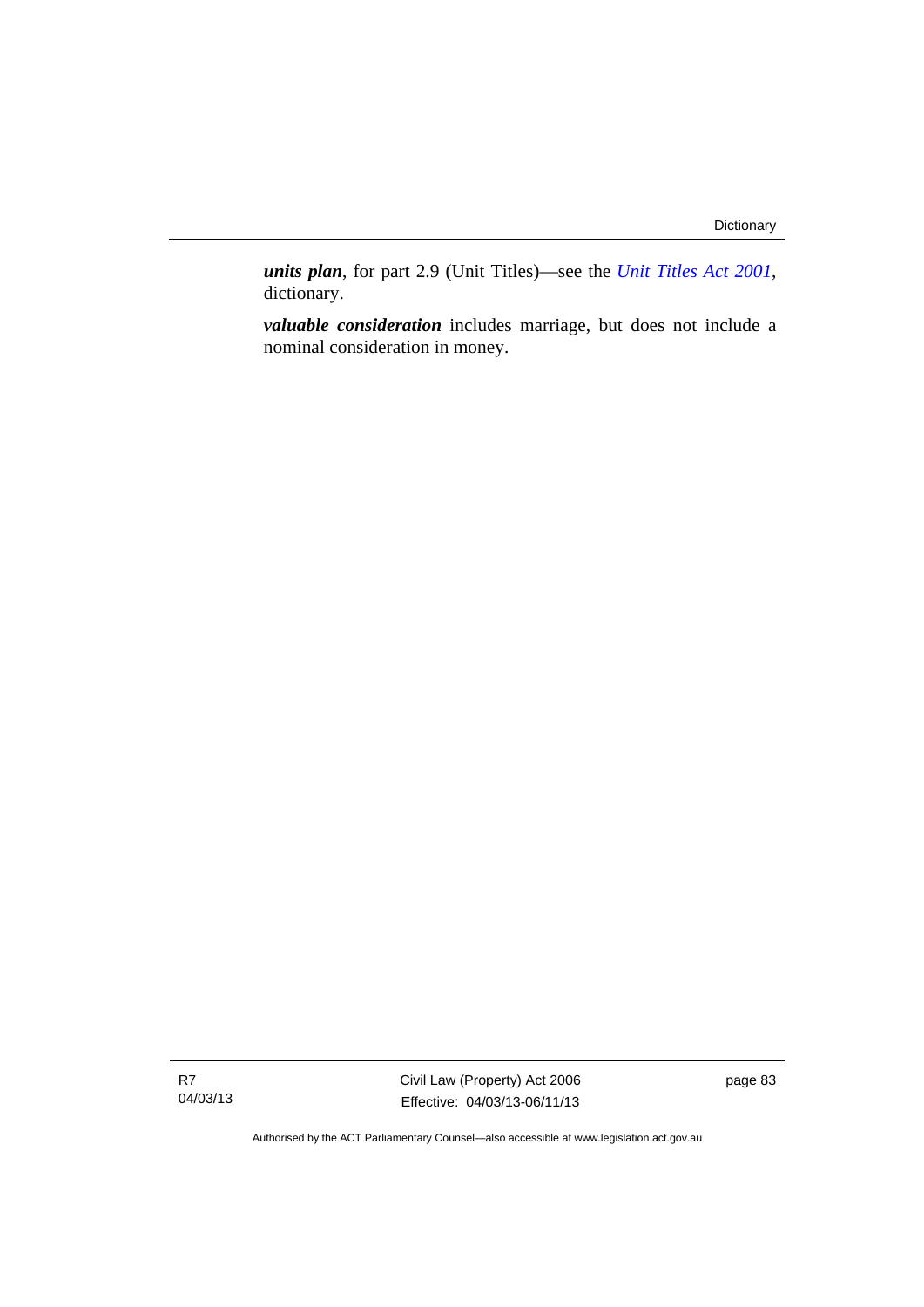1 About the endnotes

# **Endnotes**

## **1 About the endnotes**

Amending and modifying laws are annotated in the legislation history and the amendment history. Current modifications are not included in the republished law but are set out in the endnotes.

Not all editorial amendments made under the *[Legislation Act 2001](http://www.legislation.act.gov.au/a/2001-14)*, part 11.3 are annotated in the amendment history. Full details of any amendments can be obtained from the Parliamentary Counsel's Office.

Uncommenced amending laws are not included in the republished law. The details of these laws are underlined in the legislation history. Uncommenced expiries are underlined in the legislation history and amendment history.

If all the provisions of the law have been renumbered, a table of renumbered provisions gives details of previous and current numbering.

The endnotes also include a table of earlier republications.

## **2 Abbreviation key**

page 84 Civil Law (Property) Act 2006 Effective: 04/03/13-06/11/13

R7 04/03/13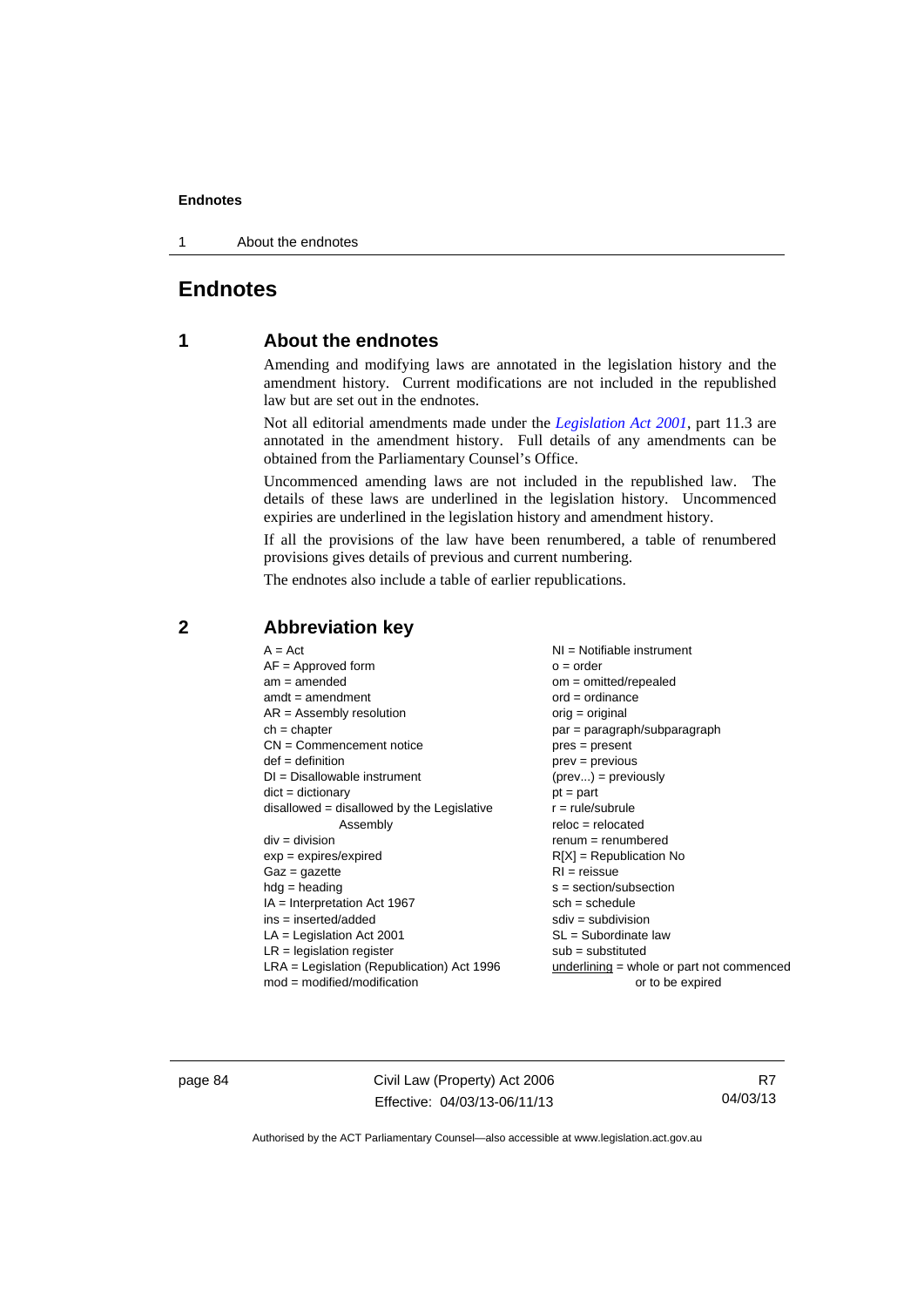## **3 Legislation history**

### **Civil Law (Property) Act 2006 A2006-38**

notified LR 28 September 2006

s 1, s 2 commenced 28 September 2006 (LA s 75 (1)

remainder commenced 28 March 2007 (s 2 and LA s 79)

as amended by

### **[Children and Young People \(Consequential Amendments\) Act 2008](http://www.legislation.act.gov.au/a/2008-20) A2008-20 sch 3 pt 3.5**

notified LR 17 July 2008

s 1, s 2 commenced 17 July 2008 (LA s 75 (1))

s 3 commenced 18 July 2008 (s 2 (1))

sch 3 pt 3.5 commenced 27 October 2008 (s 2 (4) and see [Children](http://www.legislation.act.gov.au/a/2008-19)  [and Young People Act 2008](http://www.legislation.act.gov.au/a/2008-19) A2008-19, s 2 and [CN2008-13](http://www.legislation.act.gov.au/cn/2008-13/default.asp))

#### **[Justice and Community Safety Legislation Amendment Act 2010](http://www.legislation.act.gov.au/a/2010-40)  [\(No 3\)](http://www.legislation.act.gov.au/a/2010-40) A2010-40 sch 1 pt 1.1**

notified LR 5 October 2010

s 1, s 2 commenced 5 October 2010 (LA s 75 (1))

s 3, sch 1 pt 1.1 commenced 6 October 2010 (s 2 (1))

#### **[Administrative \(One ACT Public Service Miscellaneous Amendments\)](http://www.legislation.act.gov.au/a/2011-22)  [Act 2011](http://www.legislation.act.gov.au/a/2011-22) A2011-22 sch 1 pt 1.26**

notified LR 30 June 2011 s 1, s 2 commenced 30 June 2011 (LA s 75 (1)) sch 1 pt 1.26 commenced 1 July 2011 (s 2 (1))

### **[Unit Titles \(Management\) Act 2011](http://www.legislation.act.gov.au/a/2011-41) A2011-41 sch 5 pt 5.2**

notified LR 3 November 2011 s 1, s 2 commenced 3 November 2011 (LA s 75 (1)) sch 5 pt 5.2 commenced 30 March 2012 (s 2 and [CN2012-6\)](http://www.legislation.act.gov.au/cn/2012-6/default.asp)

### **[Justice and Community Safety Legislation Amendment Act 2013](http://www.legislation.act.gov.au/a/2013-7/default.asp)  [A2013-7](http://www.legislation.act.gov.au/a/2013-7/default.asp) sch 1 pt 1.2**

notified LR 1 March 2013 s 1, s 2 commenced 1 March 2013 (LA s 75 (1)) sch 1 pt 1.2 commenced 4 March 2013 (s 2 and see [Retirement](http://www.legislation.act.gov.au/a/2012-38)  [Villages Act 2012](http://www.legislation.act.gov.au/a/2012-38) A2012-38, s 2 and LA s 79)

R7 04/03/13 Civil Law (Property) Act 2006 Effective: 04/03/13-06/11/13 page 85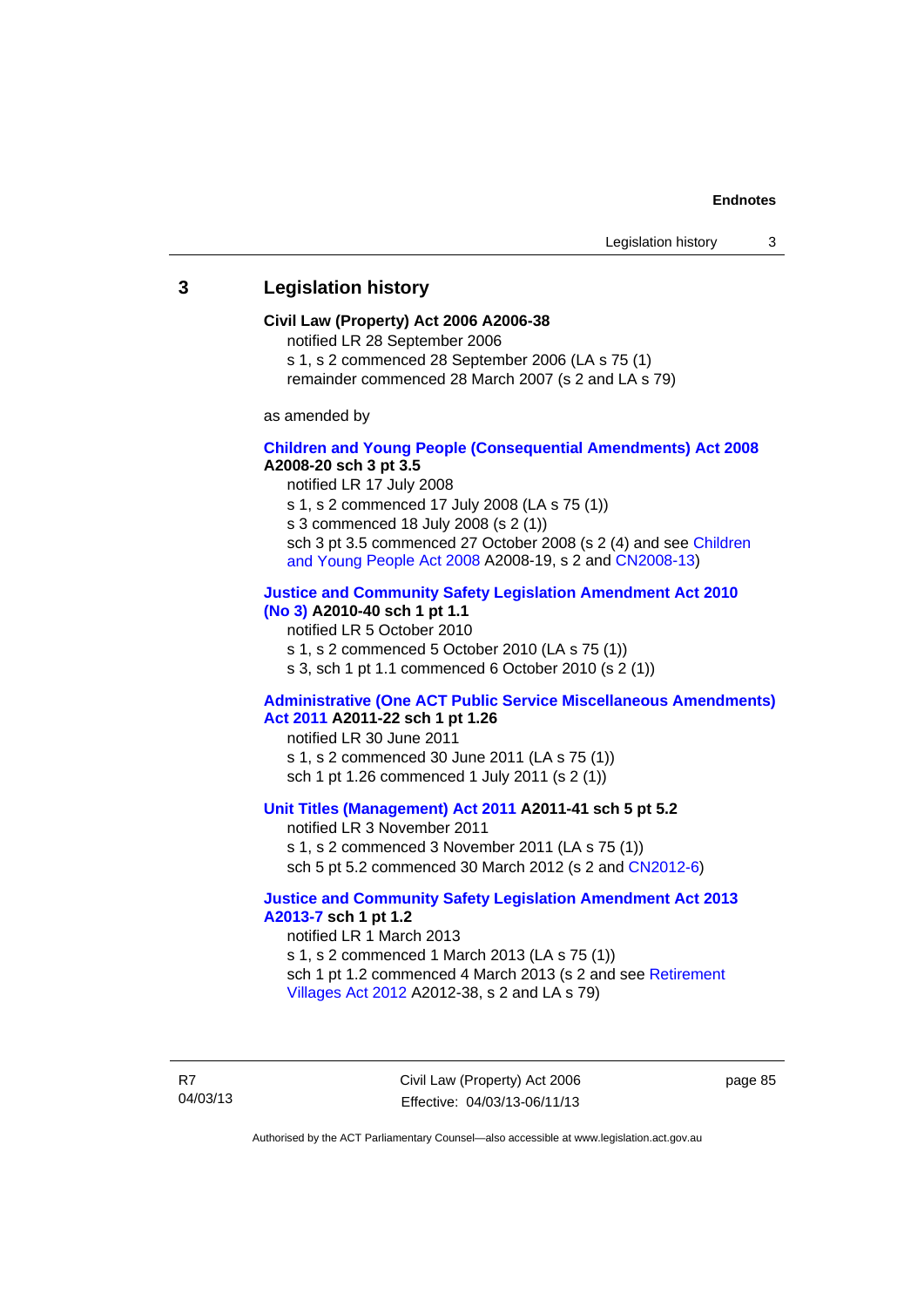4 Amendment history

### **4 Amendment history**

```
Commencement 
s 2 om LA s 89 (4) 
Application of Act 
s 5 am A2010-40 amdt 1.1
Powers and duties of guardian 
s 257 am A2008-20 amdt 3.13; A2011-22 amdt 1.91 
Unit Titles 
pt 2.9 hdg ins A2011-41 amdt 5.3 
Definitions—pt 2.9 
A2011-41 amdt 5.3
Definitions—pt 2.9 
s 259 ins A2011-41 amdt 5.3 
                 def common property ins A2011-41 amdt 5.3 
                 def owners corporation ins A2011-41 amdt 5.3 
                 def registered ins A2011-41 amdt 5.3 
                 def unit ins A2011-41 amdt 5.3 
                 def units plan ins A2011-41 amdt 5.3 
Developer disclosure 
 Unit Titles Act 2001 A2011-41
                 amdt 5.38
Contract for sale of unit before registration of units plan 
s 260 reloc from Unit Titles Act 2001 s 31A by A2011-41 amdt 5.38 
Implied warranties 
                 Unit Titles Act 2001  A2011-41
                 amdt 5.47
Meaning of implied warranties—div 2.9.3 
 Unit Titles Act 2001 A2011-41 amdt 5.47
Purpose—div 2.9.3 
s 262 reloc from Unit Titles Act 2001 s 130B by A2011-41 amdt 5.47 
Implied warranties and right to cancel—effect 
s 263 reloc from Unit Titles Act 2001 s 130C by A2011-41 amdt 5.47 
Implied warranties 
                 Unit Titles Act 2001  A2011-41 amdt 5.47
Cancellation of contract 
s 265 reloc from Unit Titles Act 2001 s 130E by A2011-41 amdt 5.47 
Claim for compensation 
s 266 reloc from Unit Titles Act 2001 s 130F by A2011-41 amdt 5.47
```
page 86 Civil Law (Property) Act 2006 Effective: 04/03/13-06/11/13

R7 04/03/13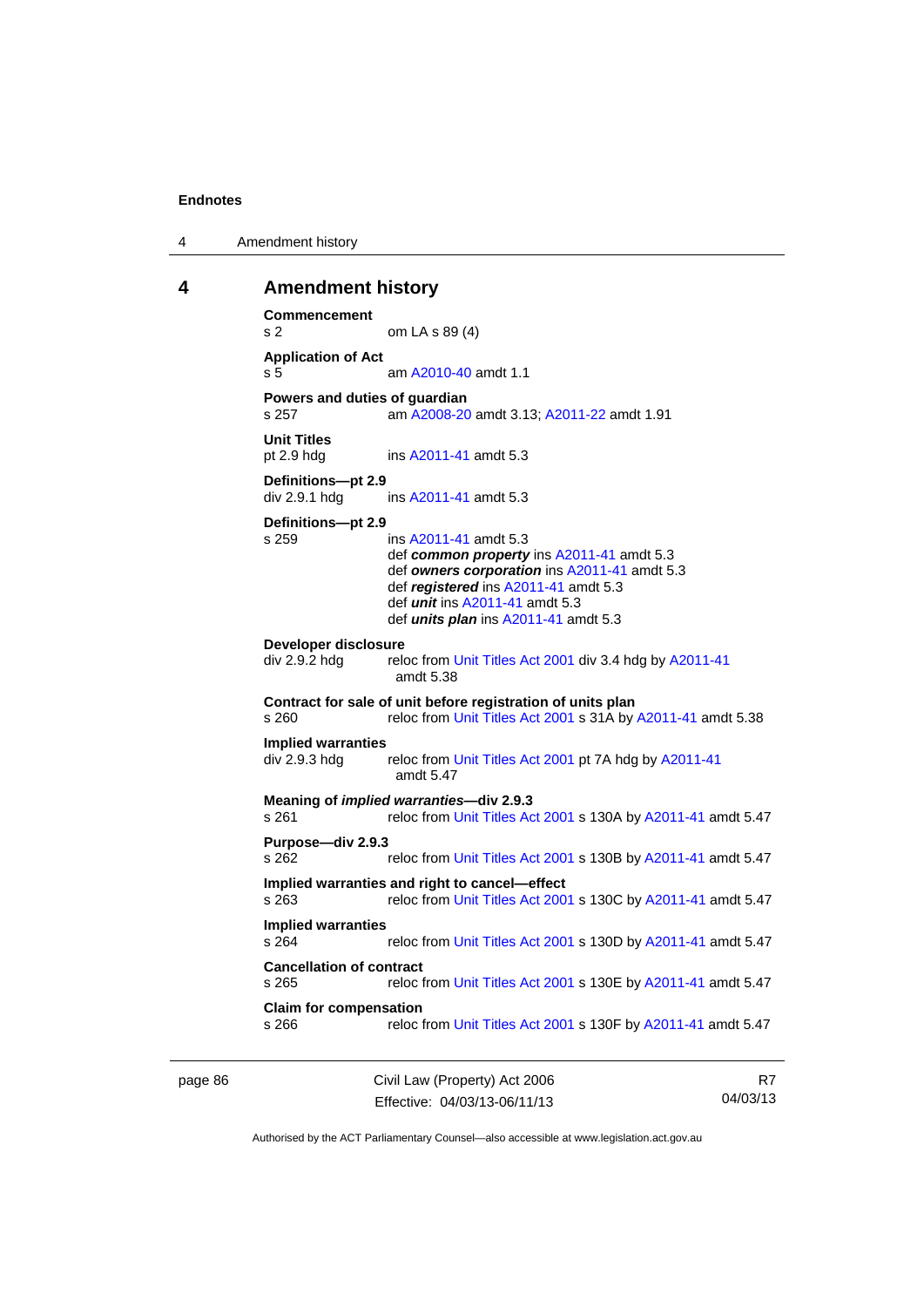Amendment history 4

**Lessee to give notice of ejectment to lessor**  am [A2013-7](http://www.legislation.act.gov.au/a/2013-7/default.asp) amdt 1.2 **Application—pt 4.7**  am [A2013-7](http://www.legislation.act.gov.au/a/2013-7/default.asp) amdt 1.3 **Transitional**  exp 28 March 2009 (s 506) **References to repealed Act**  s 504 exp 28 March 2009 (s 506) **Transitional regulations**  exp 28 March 2009 (s 506) **Expiry of pt 5.4**  s 506 exp 28 March 2009 (s 506) **Repeals and consequential amendments**  pt 5.5 hdg om LA s 89 (3) **Legislation repealed**  s 507 om LA s 89 (3) **Legislation amended—sch 1**  s 508 om LA s 89 (3) **Consequential amendments**  sch 1 om LA s 89 (3) **Dictionary**  dict def *common property* ins [A2011-41](http://www.legislation.act.gov.au/a/2011-41) amdt 5.4 def *owners corporation* ins [A2011-41](http://www.legislation.act.gov.au/a/2011-41) amdt 5.4 def *registered* sub [A2011-41](http://www.legislation.act.gov.au/a/2011-41) amdt 5.5 def *unit* ins [A2011-41](http://www.legislation.act.gov.au/a/2011-41) amdt 5.6

R7 04/03/13 Civil Law (Property) Act 2006 Effective: 04/03/13-06/11/13

def *units plan* ins [A2011-41](http://www.legislation.act.gov.au/a/2011-41) amdt 5.6

page 87